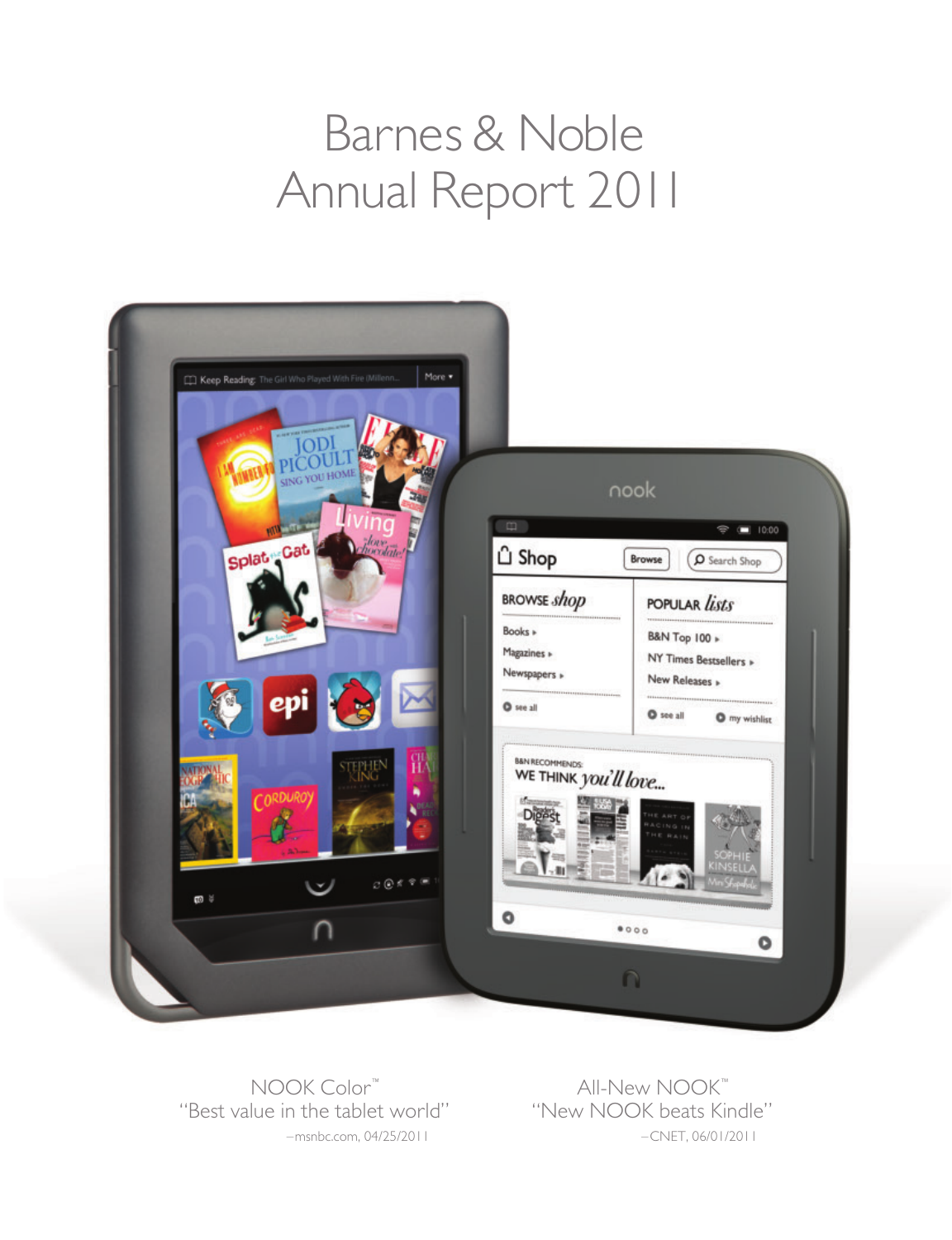# If you love reading, this is your tablet.<sup>™</sup>



More *New York Times* Best Sellers than any other eReader. Plus get magazines, newspapers, and interactive kids' books—only on NOOK Color.<sup>™</sup> Now with apps, email, Web browsing, and video, too. Experience NOOK Color™ at your neighborhood Barnes & Noble or visit NOOK.com

**Only \$249.**



**READ FOREVER™**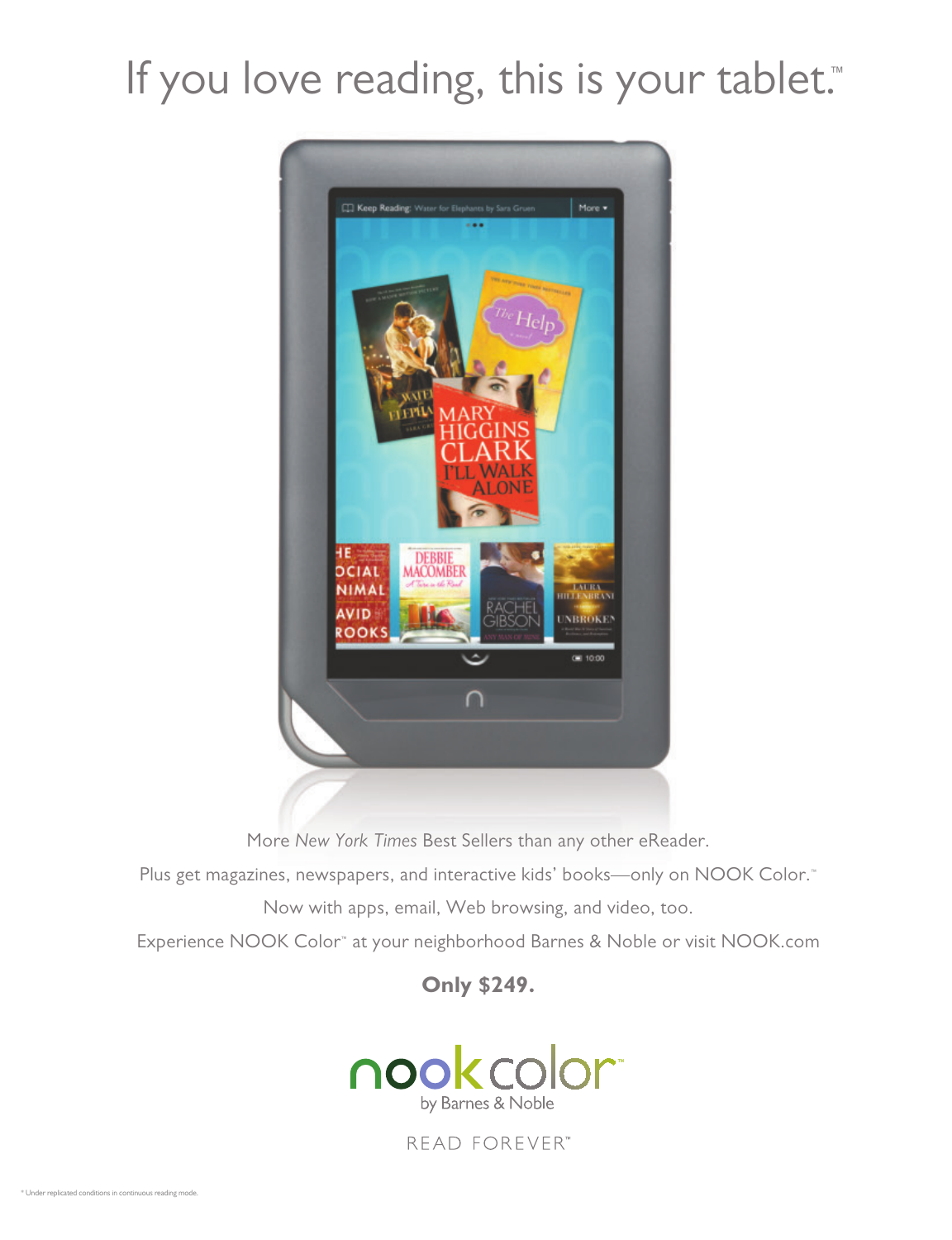# **CONTENTS**

- 2 Barnes & Noble 2011 Letter to Shareholders
- 4 Selected Consolidated Financial Data
- 8 Management's Discussion and Analysis of Financial Condition And Results Of Operations
- 28 Consolidated Statements of Operations
- 29 Consolidated Balance Sheet
- 30 Consolidated Statements of Changes in Shareholders' Equity
- 32 Consolidated Statements of Cash Flows
- 34 Notes to Consolidated Financial Statements
- 64 Report of Independent Registered Public Accounting Firm
- 66 Reports of Management
- 67 Shareholder Information
- 69 Corporate Information
- 70 Barnes & Noble Bestsellers 2011
- 72 Award Winners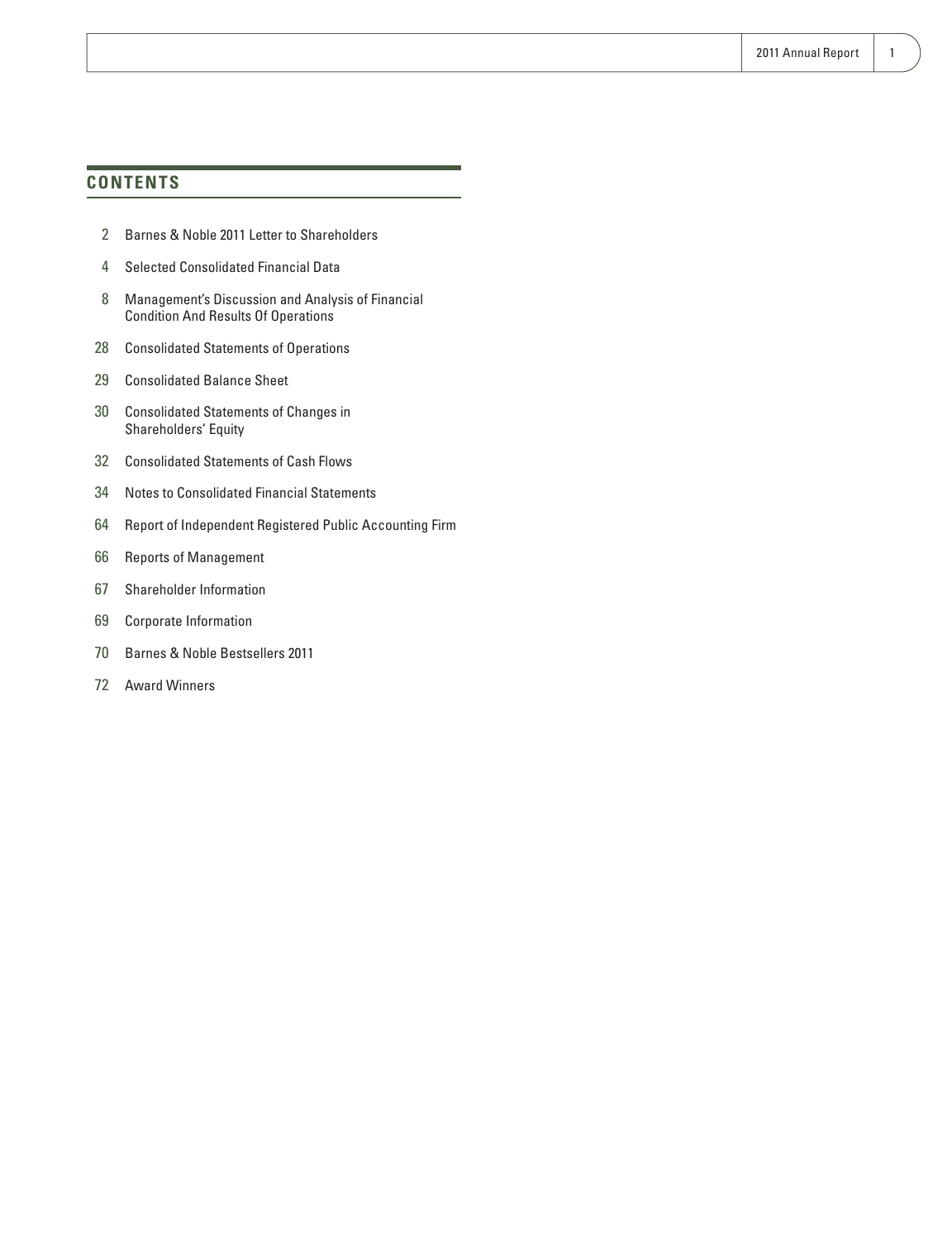# **BARNES & NOBLE 2011 LETTER TO SHAREHOLDERS**

Although the book industry has certainly been challenged during the past twelve months, Barnes & Noble has had a remarkable year. Led by our worldclass bookstores, we have emerged as a major player in the explosively growing e-content marketplace by selling millions of digital readers and in securing millions of readers who hold their digital content in "lockers" we provide. In the less than two years since we launched our award winning NOOK™, we have transformed our company from being the nation's largest retail bookseller, into one of the world's fastest growing providers of digital content.

The numbers speak for themselves as our share of the U.S. e-Book market grew to 27% in just eighteen months, as compared to our 19% share of the physical book marketplace. And, while booksellers the world over suffered sales declines, our comparable sales increased by almost 1% due to sales of digital products and the expansion of our Toys & Games department. On top of this, BN.com comparable sales increased by 65% for the year, led by our rapidly growing e-content business. Thus, we have been able to secure our important standing in retail bookstores and create a large back-end for our business as well. We could not be more excited.

Since the onset of the digital revolution, many investors have expressed concerns about the effect e-Books would have on the nation's bookstores, including Barnes & Noble. Would we survive, and if we did, how many stores would we be able to keep open and how much profi t would they generate? While we shared these concerns, we focused as well on the enormous potential of the e-content marketplace and how we could profit from it. Now having completed our first full year in this new paradigm, we see potential far beyond what was obvious to us before, and we believe compelling enough for investors to sit up and take notice.

Total company sales grew by 5%, without the addition of Barnes & Noble College Booksellers. With College, total company sales grew to \$7 billion, an increase of 20 percent. College performed better than expected despite an off year for retailers generally.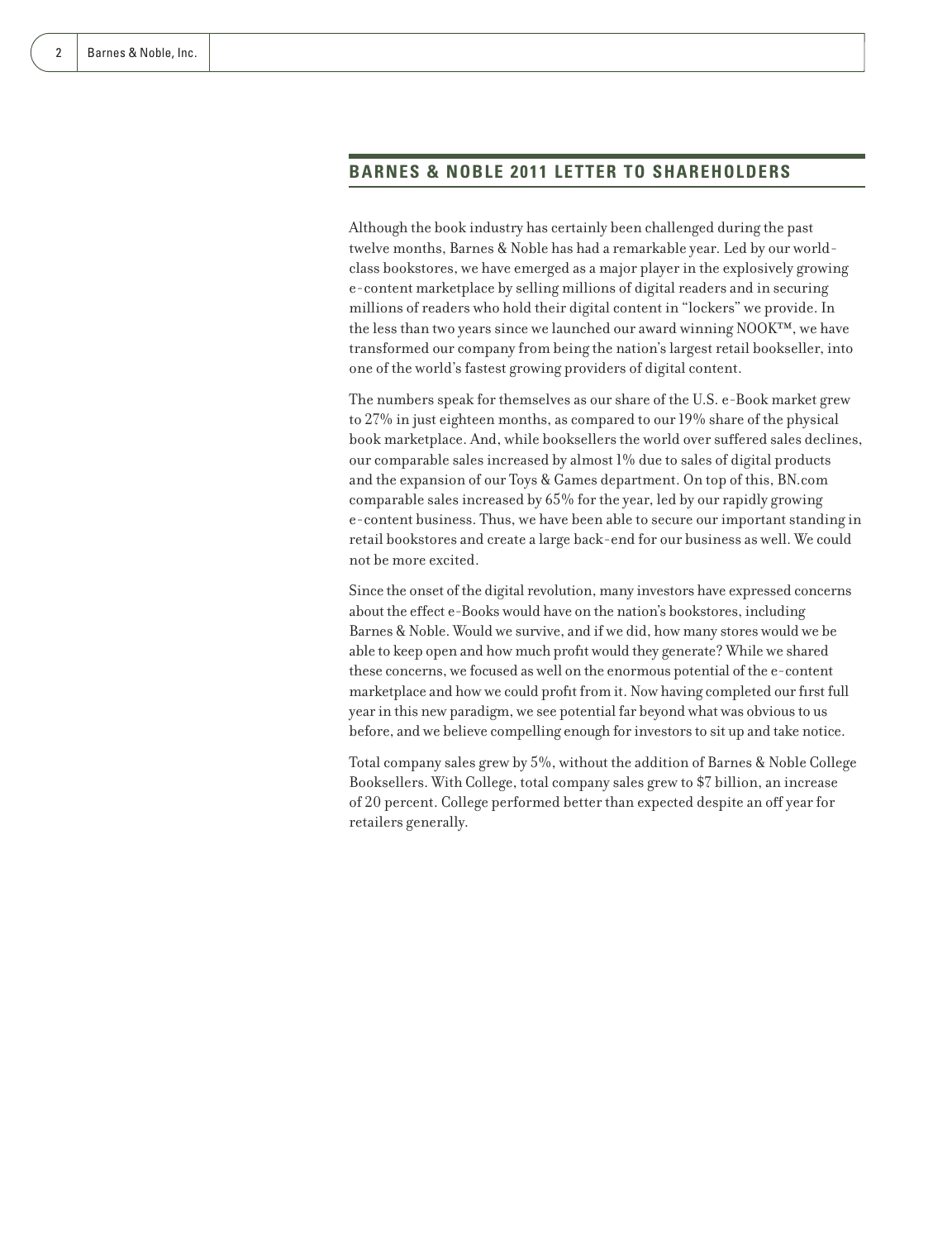#### **Consider:**

- Buyers of our NOOK devices, in effect walk around with a fully stocked Barnes & Noble superstore in their pockets.
- Our Members with a NOOK device buy on average almost 50% more total units from the company than they did before they owned a device.
- In addition, those Members buy a growing list of other types of content, including e-magazines and apps, which represent almost all new revenue streams for us, each of which is growing faster even than our book business.
- Our devices will soon have other features which will create additional revenue streams.
- NOOK devices are also flying off the shelves at other great retail outlets outside of Barnes & Noble, including: Best Buy, Walmart, Staples, OfficeMax, and Books-A-Million.
- Readers are flocking to our stores to browse for books they'd like to download, and while there we have the opportunity to sell them books and other merchandise.
- Customers tell us they prefer to buy digital devices in our stores because of the outstanding service and navigation we provide.

I realize it is tough for some to imagine Barnes & Noble to be anything other than what it used to be. Then again, people do not always remember what Barnes & Noble was before we introduced the book superstore concept and changed the world of bookselling and publishing as a result. Implicit in what we did then, and what we are determined to do now, is a spirit of entrepreneurism combined with marketing know how, and a true passion for bookselling in all its forms. Combine these attributes with one of the world's most revered brand names and what you see is what you get.

All we've done is go from being at it 7 days a week, to being at it 24/7 and we are loving every minute of it.

Sincerely,

conail liggio

Chairman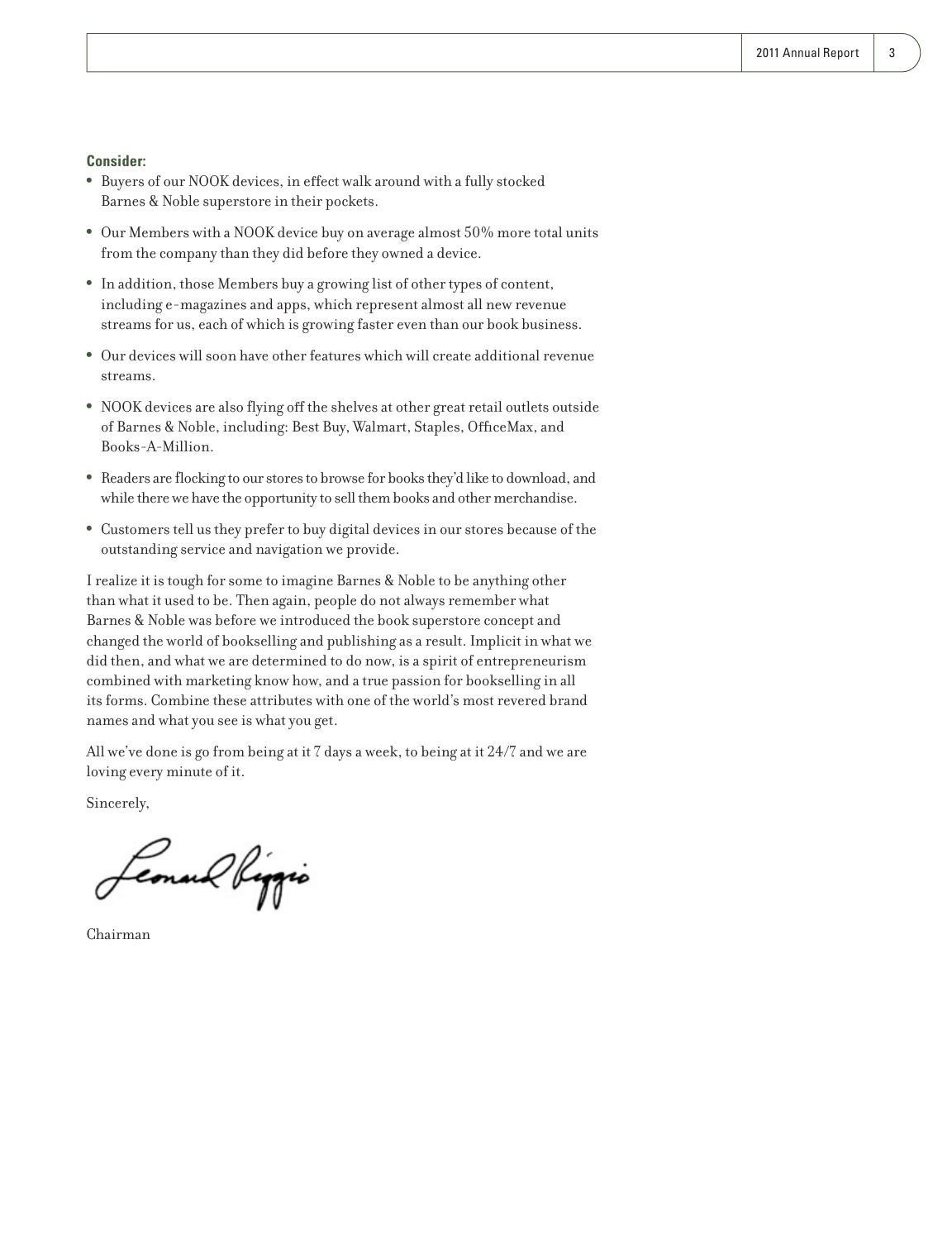# **SELECTED CONSOLIDATED FINANCIAL DATA**

The selected consolidated financial data of Barnes & Noble, Inc. and its subsidiaries (collectively, the Company) set forth on the following pages should be read in conjunction with the consolidated financial statements and notes included elsewhere in this report. On September 29, 2009, the Board of Directors of Barnes & Noble, Inc. authorized a change in the Company's fiscal year end from the Saturday closest to the last day of January to the Saturday closest to the last day of April. The change in fiscal year, which became effective on September 30, 2009 upon the closing of the acquisition of Barnes & Noble College Booksellers, Inc. (B&N College) by Barnes & Noble, Inc. (the Acquisition), gives the Company and B&N College the same fiscal year. The change was intended to better align the Company's fiscal year with the business cycles of both Barnes & Noble, Inc. and B&N College.

The Statement of Operations Data for the 52 weeks ended April 30, 2011 (fiscal 2011), 52 weeks ended May 1, 2010 (fiscal 2010), 13 weeks ended May 2, 2009 (transition period), and 52 weeks ended January 31, 2009 (fiscal 2008), and the Balance Sheet Data as of April 30, 2011 and May 1, 2010 are derived from, and are qualified by reference to, audited consolidated financial statements which are included elsewhere in this report. The Statement of Operations Data for the 52 weeks ended February 2, 2008 (fiscal 2007) and 53 weeks ended February 3, 2007 (fiscal 2006) and the Balance Sheet Data as of May 2, 2009, January 31, 2009, February 2, 2008 and February 3, 2007 are derived from audited consolidated financial statements not included in this report. The Statement of Operations Data for the 13 weeks ended May 3, 2008 are derived from unaudited consolidated financial statements which are included elsewhere in this report.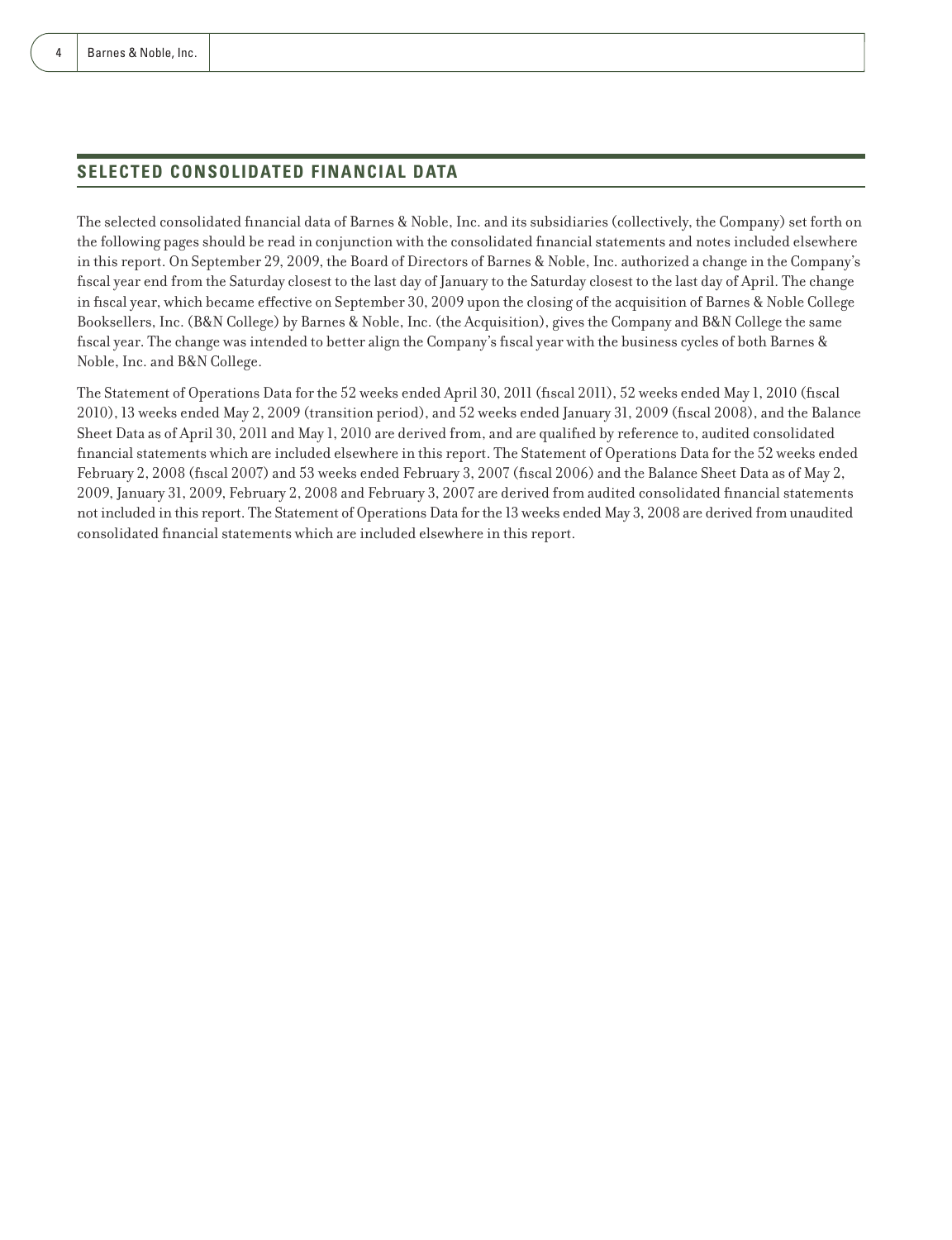| <b>FISCAL YEAR</b>                                                                                      |                 |           | 13 weeks    | 13 weeks    |               |               |               |
|---------------------------------------------------------------------------------------------------------|-----------------|-----------|-------------|-------------|---------------|---------------|---------------|
| (In thousands of dollars,                                                                               | <b>Fiscal</b>   | Fiscal    | ended       | ended       | <b>Fiscal</b> | <b>Fiscal</b> | <b>Fiscal</b> |
| except per share data)                                                                                  | 2011            | 2010      | May 2, 2009 | May 3, 2008 | 2008          | 2007          | 2006          |
| <b>STATEMENT OF OPERATIONS DATA</b>                                                                     |                 |           |             |             |               |               |               |
| <b>Sales</b>                                                                                            |                 |           |             |             |               |               |               |
| <b>Barnes &amp; Noble Retail</b>                                                                        | \$4,364,246     | 4,401,343 | 1,012,077   | 1,055,628   | 4,652,666     | 4,806,350     | 4,703,234     |
| Barnes & Noble College <sup>a</sup>                                                                     | 1,776,223       | 833,648   |             |             |               |               |               |
| Barnes & Noble.com                                                                                      | 858,096         | 572,763   | 93,075      | 100,254     | 469,138       | 480,324       | 436,384       |
| <b>Total sales</b>                                                                                      | 6,998,565       | 5,807,754 | 1,105,152   | 1,155,882   | 5,121,804     | 5,286,674     | 5,139,618     |
| Cost of sales and occupancy                                                                             | 5,205,712       | 4,131,009 | 773,491     | 807,915     | 3,540,596     | 3,679,845     | 3,534,097     |
| <b>Gross profit</b>                                                                                     | 1,792,853       | 1,676,745 | 331,661     | 347,967     | 1,581,208     | 1,606,829     | 1,605,521     |
| Selling and administrative<br>expenses                                                                  | 1,629,384       | 1,392,207 | 286,554     | 303,863     | 1,251,524     | 1,225,791     | 1,178,038     |
| Depreciation and amortization                                                                           | 228,647         | 207,774   | 45,879      | 41,314      | 173,557       | 168,600       | 166,581       |
| Pre-opening expenses                                                                                    | 81              | 3,518     | 2,472       | 4,537       | 12,796        | 10,387        | 12,897        |
| <b>Operating profit (loss)</b>                                                                          | (65, 259)       | 73,246    | (3,244)     | (1, 747)    | 143,331       | 202,051       | 248,005       |
| Interest income (expense), net<br>and amortization of deferred<br>financing fees <sup>b</sup>           | (57, 350)       | (28, 237) | (199)       | 807         | (2, 344)      | 7,483         | 1,680         |
| <b>Earnings (loss) from continuing</b>                                                                  |                 |           |             |             |               |               |               |
| operations before taxes                                                                                 | (122, 609)      | 45,009    | (3, 443)    | (940)       | 140.987       | 209,534       | 249,685       |
| Income taxes                                                                                            | (48, 652)       | 8,365     | (1, 374)    | (374)       | 55,591        | 74,623        | 100,499       |
| <b>Earnings (loss) from continuing</b><br>operations (net of income tax)                                | (73, 957)       | 36,644    | (2,069)     | (566)       | 85,396        | 134,911       | 149,186       |
| Earnings (loss) from discontinued<br>operations (net of income tax) <sup>c</sup>                        |                 |           | (654)       | (1,658)     | (9,506)       | 888           | 1,341         |
| <b>Net earnings (loss)</b>                                                                              | (73, 957)       | 36.644    | (2,723)     | (2, 224)    | 75,890        | 135.799       | 150.527       |
| Loss attributable to noncontrolling<br>interests <sup>d</sup>                                           | 37              | 32        | 30          |             | 30            |               |               |
| Net earnings (loss) attributable to<br><b>Barnes &amp; Noble, Inc.</b>                                  | \$<br>(73, 920) | 36,676    | (2,693)     | (2,224)     | 75,920        | 135,799       | 150,527       |
| <b>Earnings (loss) attributable to</b><br><b>Barnes &amp; Noble, Inc.</b>                               |                 |           |             |             |               |               |               |
| Earnings (loss) from continuing<br>operations                                                           | \$<br>(73, 957) | 36,644    | (2,069)     | (566)       | 85,396        | 134,911       | 149,186       |
| Less loss attributable to<br>noncontrolling interests                                                   | 37              | 32        | 30          |             | 30            |               |               |
| <b>Earnings (loss) from continuing</b><br>operations attributable to<br><b>Barnes &amp; Noble, Inc.</b> | (73, 920)<br>\$ | 36.676    | (2,039)     | (566)       | 85.426        | 134,911       | 149,186       |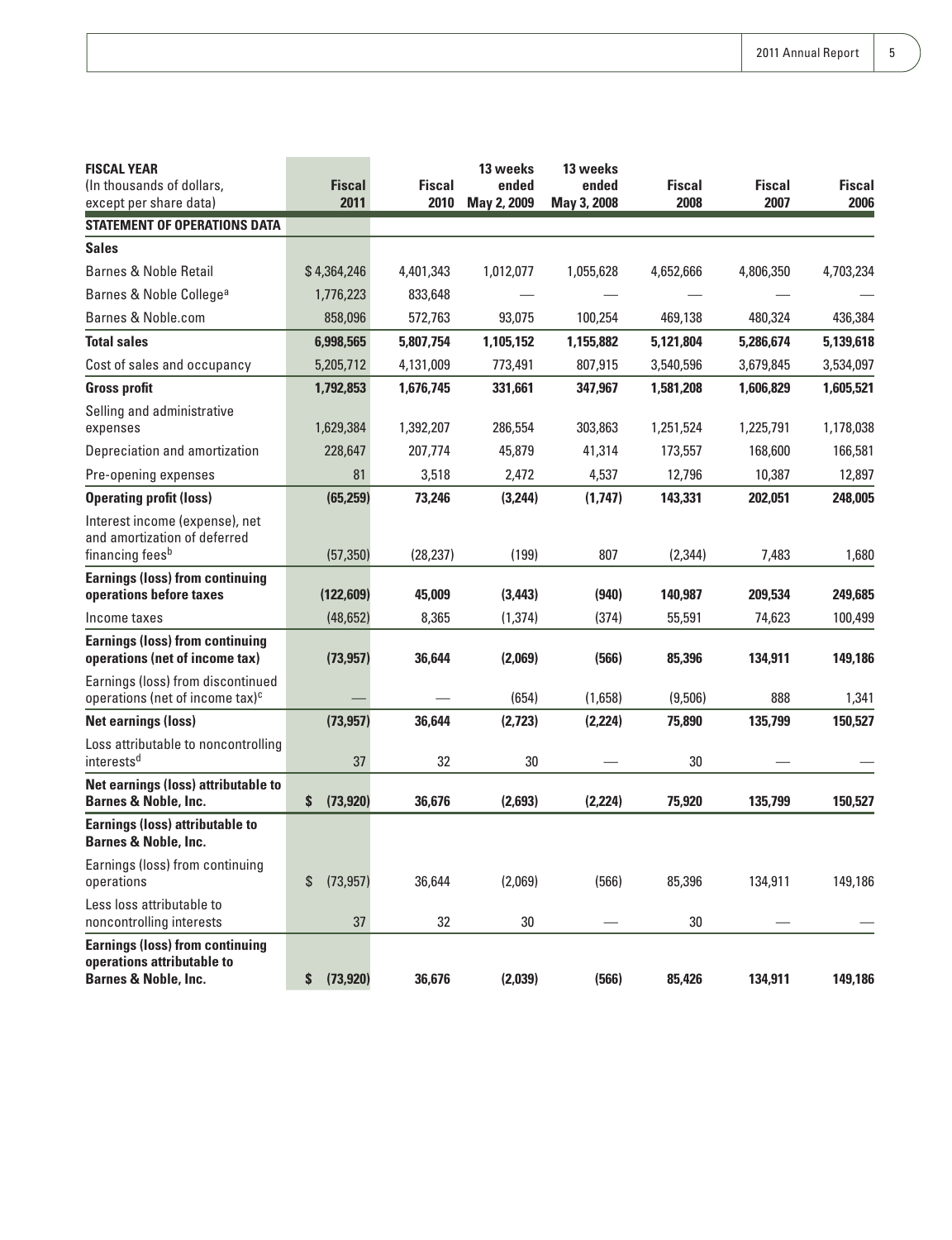| <b>FISCAL YEAR</b><br>(In thousands of dollars,<br>except per share data)                               | <b>Fiscal</b><br>2011 | <b>Fiscal</b><br>2010 | 13 weeks<br>ended<br>May 2, 2009 | 13 weeks<br>ended<br>May 3, 2008 | <b>Fiscal</b><br>2008 | <b>Fiscal</b><br>2007 | <b>Fiscal</b><br>2006 |
|---------------------------------------------------------------------------------------------------------|-----------------------|-----------------------|----------------------------------|----------------------------------|-----------------------|-----------------------|-----------------------|
| Basic earnings per common share                                                                         |                       |                       |                                  |                                  |                       |                       |                       |
| <b>Earnings (loss) from continuing</b><br>operations attributable to<br><b>Barnes &amp; Noble, Inc.</b> | \$ (1.31)             | 0.64                  | (0.04)                           | (0.01)                           | 1.50                  | 2.07                  | 2.24                  |
| Earnings (loss) from discontinued<br>operations attributable to<br>Barnes & Noble, Inc.                 |                       |                       | (0.01)                           | (0.03)                           | (0.17)                | 0.01                  | 0.02                  |
| Net earnings (loss) attributable to<br><b>Barnes &amp; Noble, Inc.</b>                                  | \$(1.31)              | 0.64                  | (0.05)                           | (0.04)                           | 1.33                  | 2.08                  | 2.26                  |
| <b>Diluted earnings per common</b><br>share                                                             |                       |                       |                                  |                                  |                       |                       |                       |
| Earnings (loss) from continuing<br>operations attributable to<br>Barnes & Noble, Inc.                   | \$(1.31)              | 0.63                  | (0.04)                           | (0.01)                           | 1.46                  | 1.99                  | 2.14                  |
| Earnings (loss) from discontinued<br>operations attributable to<br>Barnes & Noble, Inc.                 |                       |                       | (0.01)                           | (0.03)                           | (0.17)                | 0.01                  | 0.02                  |
| Net earnings (loss) attributable to<br><b>Barnes &amp; Noble, Inc.</b>                                  | \$<br>(1.31)          | 0.63                  | (0.05)                           | (0.04)                           | 1.29                  | 2.00                  | 2.16                  |
| Dividends paid per share                                                                                | \$<br>0.75            | 1.00                  | 0.25                             | 0.15                             | 0.90                  | 0.60                  | 0.60                  |
| Weighted average common<br>shares outstanding                                                           |                       |                       |                                  |                                  |                       |                       |                       |
| <b>Basic</b>                                                                                            | 56,588                | 55,344                | 54,759                           | 57,614                           | 55,207                | 63,662                | 65,212                |
| Diluted                                                                                                 | 56,588                | 56,153                | 54,759                           | 57,614                           | 56,529                | 66,221                | 68,388                |
| <b>OTHER OPERATING DATA</b>                                                                             |                       |                       |                                  |                                  |                       |                       |                       |
| <b>Number of stores</b>                                                                                 |                       |                       |                                  |                                  |                       |                       |                       |
| <b>Barnes &amp; Noble stores</b>                                                                        | 705                   | 720                   | 726                              | 717                              | 726                   | 713                   | 695                   |
| Barnes & Noble College                                                                                  | 636                   | 637                   |                                  |                                  |                       |                       |                       |
| <b>B. Dalton stores</b>                                                                                 |                       |                       | 51                               | 83                               | 52                    | 85                    | 98                    |
| <b>Total</b>                                                                                            | 1,341                 | 1,357                 | 777                              | 800                              | 778                   | 798                   | 793                   |
| <b>Comparable sales increase</b><br>(decrease)                                                          |                       |                       |                                  |                                  |                       |                       |                       |
| Barnes & Noble Retail <sup>e</sup>                                                                      | 0.7%                  | $(4.8)\%$             | (5.7)%                           | $(1.5)\%$                        | $(5.4)\%$             | 1.8%                  | $(0.3)\%$             |
| Barnes & Noble College <sup>f</sup>                                                                     | $(0.8)\%$             | $(0.2)\%$             |                                  |                                  |                       |                       |                       |
| Barnes & Noble.com <sup>g</sup>                                                                         | 64.7%                 | 24.0%                 | $(7.2)\%$                        | 7.2%                             | $(1.3)\%$             | 13.4%                 | $(1.1)\%$             |
| Capital expendituresh                                                                                   | \$110,502             | 127,779               | 22,822                           | 38,278                           | 192,153               | 193,958               | 176,040               |
| <b>BALANCE SHEET DATA</b>                                                                               |                       |                       |                                  |                                  |                       |                       |                       |
| <b>Total assets</b>                                                                                     | \$3,596,466           | 3,705,686             | 2,664,279                        | 2,779,006                        | 2,877,864             | 3,141,247             | 3,084,456             |
| Long-term debt                                                                                          | \$313,100             | 260,400               |                                  | 86,700                           |                       |                       |                       |
| Long-term subordinated note <sup>i</sup>                                                                | \$150,000             | 150,000               |                                  |                                  |                       |                       |                       |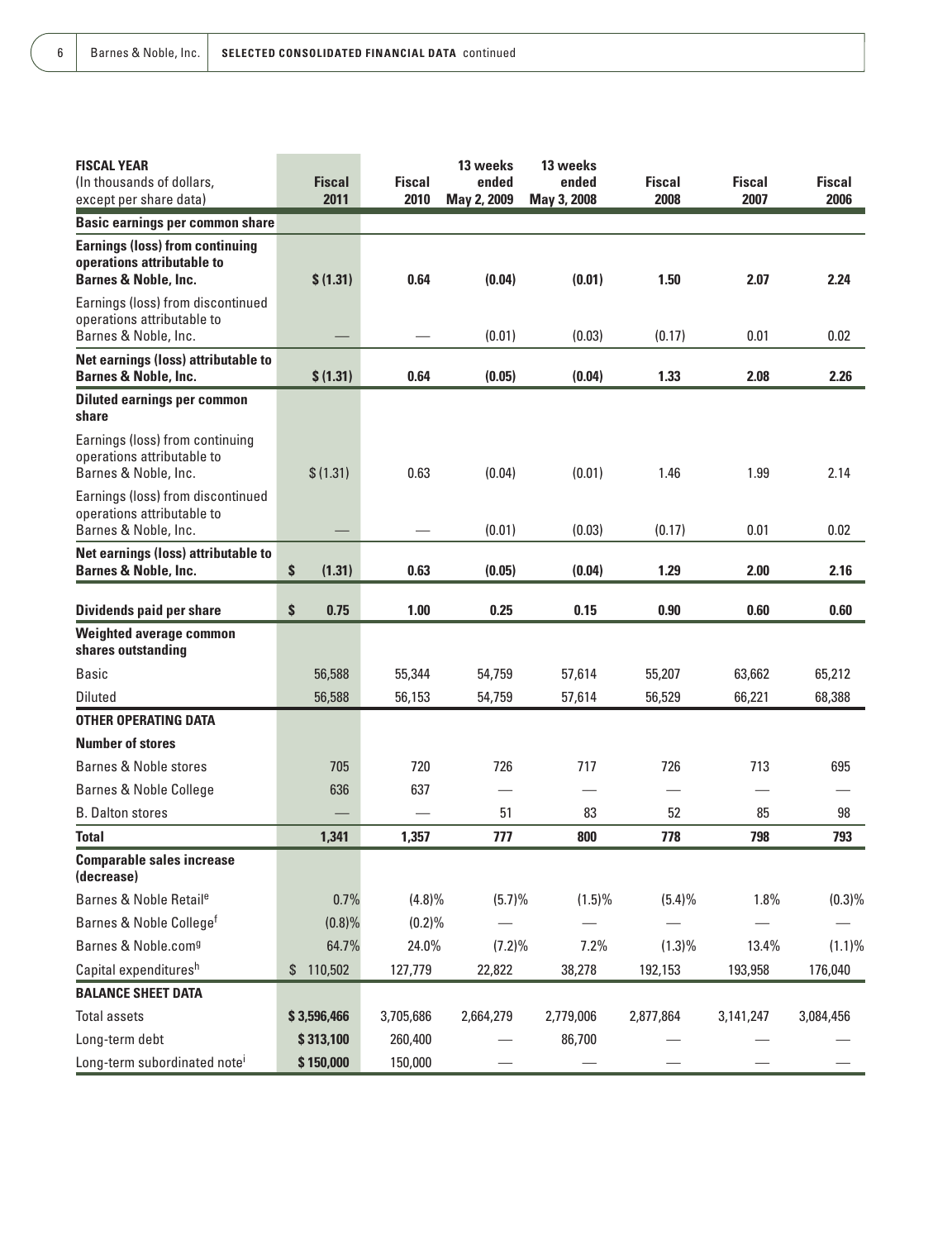- **a** B&N College results are included since the Acquisition on September 30, 2009.
- **b** Amounts for fiscal 2011, fiscal 2010, the transition period, the 13 weeks ended May 3, 2008, fiscal 2008, fiscal 2007 and fiscal 2006 are net of interest income of \$320, \$452, \$211, \$1,369, \$1,518, \$9,169 and \$5,292, respectively.
- **c** Represents the results of Calendar Club for all periods presented.
- d Noncontrolling interest represents the 50% outside interest in Begin Smart LLC. During the second quarter of fiscal 2011, the Company purchased the remaining 50% outside interest in Begin Smart LLC.
- **e** Comparable store sales increase (decrease) is calculated on a 52-week basis, including sales from stores that have been open for at least 15 months and all eReader device revenue deferred in accordance with ASC 605-25 Revenue Recognition, Multiple Element Arrangements, and does not include sales from closed or relocated stores.
- **f** Comparable store sales increase (decrease) is calculated on a 52-week basis, including sales from stores that have been open for at least 15 months and all eReader device revenue deferred in accordance with ASC 605-25 Revenue Recognition, Multiple Element Arrangements, and does not include sales from closed or relocated stores. Additionally, for textbook rentals, comparable store sales reflects the retail selling price of a new or used textbook when rented, rather than solely the rental fee received and amortized over the rental period.
- **g** Comparable sales increase (decrease) is calculated on a 52-week basis and includes sales of physical and digital products made online through the Company's website and eBookstore, including sales through its eReader devices, and all eReader device revenue deferred in accordance with ASC 605-25 Revenue Recognition, Multiple Element Arrangements. Additionally, comparable sales reflects the actual retail selling price for eBooks sold under the agency model, rather than solely the commission received.
- h Excludes Calendar Club capital expenditures of \$308, \$1,988, \$2,551 and \$3,333, for the 13 weeks ended May 3, 2008, fiscal 2008, fiscal 2007 and fiscal 2006, respectively.
- **i** See Note 12 to the Notes to Consolidated Financial Statements.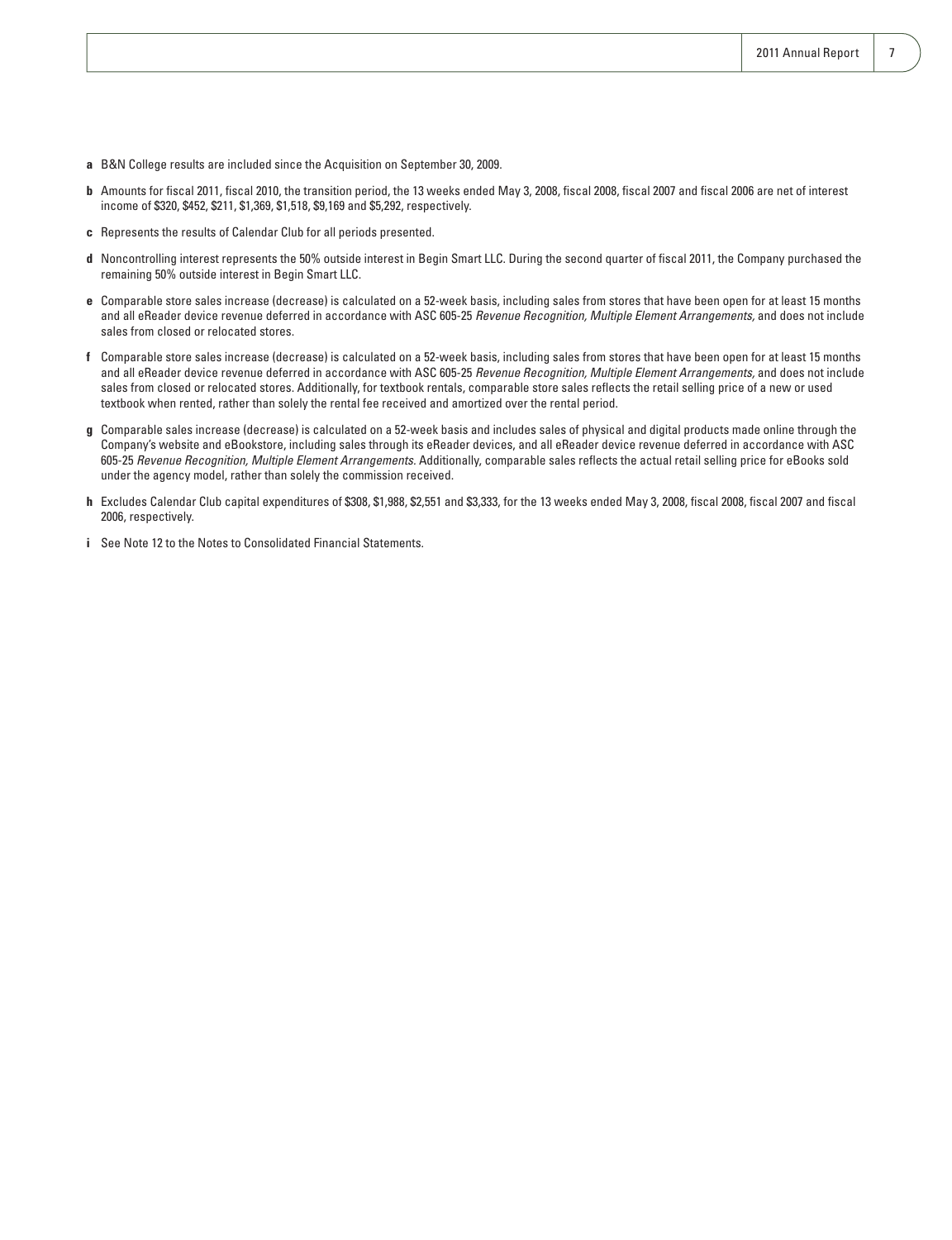# **MANAGEMENT'S DISCUSSION AND ANALYSIS OF FINANCIAL CONDITION AND RESULTS OF OPERATIONS**

On September 29, 2009, the Board of Directors of Barnes & Noble, Inc. (Barnes & Noble or the Company) authorized a change in the Company's fiscal year end from the Saturday closest to the last day of January to the Saturday closest to the last day of April. The change in fiscal year, which became effective on September 30, 2009 upon the closing of the acquisition of Barnes & Noble College Booksellers, Inc. (B&N College) by Barnes & Noble (the Acquisition), gives the Company and B&N College the same fiscal year. The change was intended to better align the Company's fiscal year with the business cycles of both Barnes & Noble and B&N College. As used in this section, "fiscal 2011" represents the 52 weeks ended April 30, 2011, "fiscal 2010" represents the 52 weeks ended May 1, 2010, "transition period" represents the 13 weeks ended May 2, 2009, "fiscal 2008" represents the 52 weeks ended January 31, 2009, and "fiscal 2007" represents the 52 weeks ended February 2, 2008.

## **GENERAL**

Barnes & Noble, the nation's largest bookseller, $^{\rm l}$  is a leading content, commerce and technology company providing customers easy and convenient access to books, magazines, newspapers and other content across its multi-channel distribution platform. As of April 30, 2011, the Company operated 1,341 bookstores in 50 states, including 636 bookstores on college campuses, and one of the Web's largest eCommerce sites, which includes the development of digital content products and software. Given the dynamic nature of the book industry, the challenges faced by traditional booksellers, and the robust innovation pipeline fueling new opportunities in hardware, software and content creation and delivery, Barnes & Noble is utilizing the strength of its retail footprint to bolster its leadership in the sale of books and increase sales growth across multiple channels.

Of the 1,341 bookstores, 705 operate primarily under the Barnes & Noble Booksellers trade name. B&N College, a wholly-owned subsidiary of Barnes & Noble, operates 636 college bookstores serving over 4.6 million students and faculty members at colleges and universities across the

# $^l$  Based upon sales reported in trade publications and public filings.

*2 Any reference to NOOK™, NOOK 1st Edition™, NOOK Wi-Fi 1st Edition™, NOOK Color™, and The All-New NOOK™ includes the trademark symbol (™) even if a superscript "TM" is not included.* United States. barnesandnoble.com llc (Barnes & Noble. com) encompasses one of the Web's largest eCommerce sites, Barnes & Noble eBookstore, Barnes & Noble eReader software, and the Company's devices and other hardware support. Sterling Publishing Co., Inc. (Sterling or Sterling Publishing), bolsters the Company as a leader in general trade book publishing. The Company employed approximately 35,000 full – and part-time employees as of April 30, 2011.

The Company's principal business is the sale of trade books (generally hardcover and paperback consumer titles), mass market paperbacks (such as mystery, romance, science fiction and other popular fiction), children's books, eBooks and other digital content, NOOK (references to NOOK™ include the Company's NOOK 1st Edition™, NOOK Wi-Fi 1st Edition™, NOOK Color™ and The All-New NOOK™ eBook Reader devices),<sup>2</sup> and related accessories, bargain books, magazines, gifts, café products and services, educational toys & games, music and movies direct to customers through its bookstores or on Barnes & Noble.com. The Acquisition of B&N College has allowed the Company to expand into sales of textbooks and course-related materials, emblematic apparel and gifts, trade books, school and dorm supplies, and convenience and café items on college and university campuses. In fiscal 2011, B&N College began offering a textbook rental option to its customers, and expanded its electronic textbooks and other course materials through a proprietary digital platform (NOOK Study™). B&N College offers its customers a full suite of textbook options – new, used, digital and rental. The Company previously licensed the "Barnes & Noble" trade name from B&N College under certain agreements. The Acquisition gave the Company exclusive ownership of its trade name.

To address dynamic changes in the book selling industry, Barnes & Noble has repositioned its business from a storebased model to a multi-channel model centered in Internet and digital commerce. Barnes & Noble is currently the only enterprise to offer readers the option of store visits, eCommerce, and digital delivery of books to Barnes & Noble-branded devices or other devices of their choosing.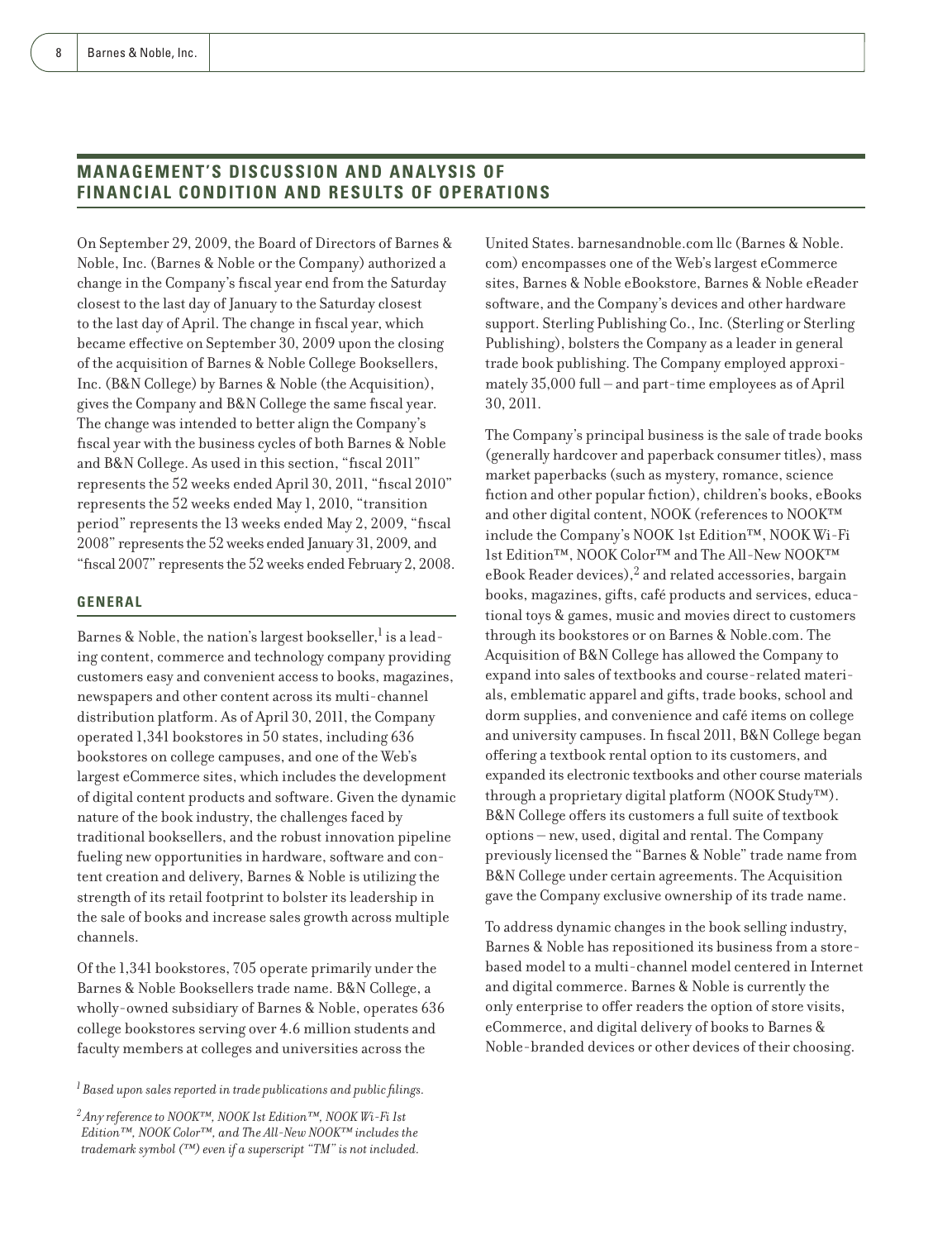Barnes & Noble's strategy is to:

- continue to invest in the digital business to fuel NOOK and seize the market opportunity;
- use its infrastructure to deliver digital content to customers wirelessly and online;
- utilize the strong Barnes & Noble brand and retail footprint to attract customers to its multi-channel platform;
- develop innovative technology; and
- expand its distribution channels through strategic partnerships with world-class hardware and software companies and retail partners.

The Company has a multi-channel marketing strategy that deploys various merchandising programs and promotional activities to drive traffic to both its stores and website. At the center of this program is Barnes & Noble.com, which receives over one billion visits annually.

# **SEGMENTS**

Due to the increased focus on the internet and digital businesses, the Company performed an evaluation on the effect of its impact on the identification of operating segments. The assessment considered the way the business is managed (focusing on the financial information distributed) and the manner in which the chief operating decision maker interacts with other members of management. As a result of this assessment, the Company has determined that it has three operating segments: B&N Retail, B&N College and B&N.com.

# **B&N RETAIL**

This segment includes 705 bookstores as of April 30, 2011, primarily under the Barnes & Noble Booksellers trade name. These stores generally offer a NOOK Boutique/ Counter, a comprehensive trade book title base, a café, a children's section, an Educational Toys & Games department, a DVDs/BluRay department, a gift department, a music department, a magazine section and a calendar of ongoing events, including author appearances and children's activities. The B&N Retail segment also includes the Company's publishing operation, Sterling Publishing.

Barnes & Noble stores range in size from 3,000 to 60,000 square feet depending upon market size, with an overall average store size of 26,000 square feet. In fiscal 2011, the Company reduced the Barnes & Noble store base by 0.3 million square feet, bringing the total square footage to 18.4 million square feet, a 1.7% decrease from fiscal 2010. Each store features an authoritative selection of books, ranging from 20,000 to 200,000 unique titles. The comprehensive title selection is diverse and tailored to each store location to reflect local interests. In addition, Barnes & Noble emphasizes books published by small and independent publishers and university presses. Bestsellers (the "top ten" highest selling hardcover fiction and hardcover non-fiction titles) typically represent between 2% and 5% of Barnes & Noble sales. Complementing this extensive in-store selection, all Barnes & Noble stores provide customers with on-site access to the millions of books available to online shoppers while offering an option to have the book sent to the store or shipped directly to the customer through Barnes & Noble.com's delivery system. All Barnes & Noble stores are equipped with the Company's proprietary BookMaster in-store operating system, which enhances the Company's merchandise-replenishment system, resulting in high in-stock positions and productivity at the store level through efficiencies in receiving, cashiering and returns processing. The Company has completed its process of integrating the BookMaster system used in each store with Barnes & Noble.com so that its customers share the same experience across both channels.

## **Sterling Publishing**

Sterling Publishing is a leading publisher of non-fiction trade titles. Founded in 1949, Sterling publishes a wide range of non-fiction and illustrated books and kits across a variety of imprints, in categories such as health & wellness, music & popular culture, food & wine, crafts & photography, puzzles & games and history & current affairs, as well as a large and growing presence in children's books. In addition, there are over 500 titles in the Barnes & Noble Classics® and its Library of Essential Reading® series. Sterling combines its distinguished heritage with an open mind to incubating new businesses and an all-consuming, entrepreneurial zest. Sterling's most recent evolutions include adding two fiction imprints, SilverOak for the adult titles, and Splinter for the children's titles. These additions expand its 6,000+ title base of e-Books and print books, bringing books to life through social events, and creating new ways of storytelling that entertain, enrich and educate.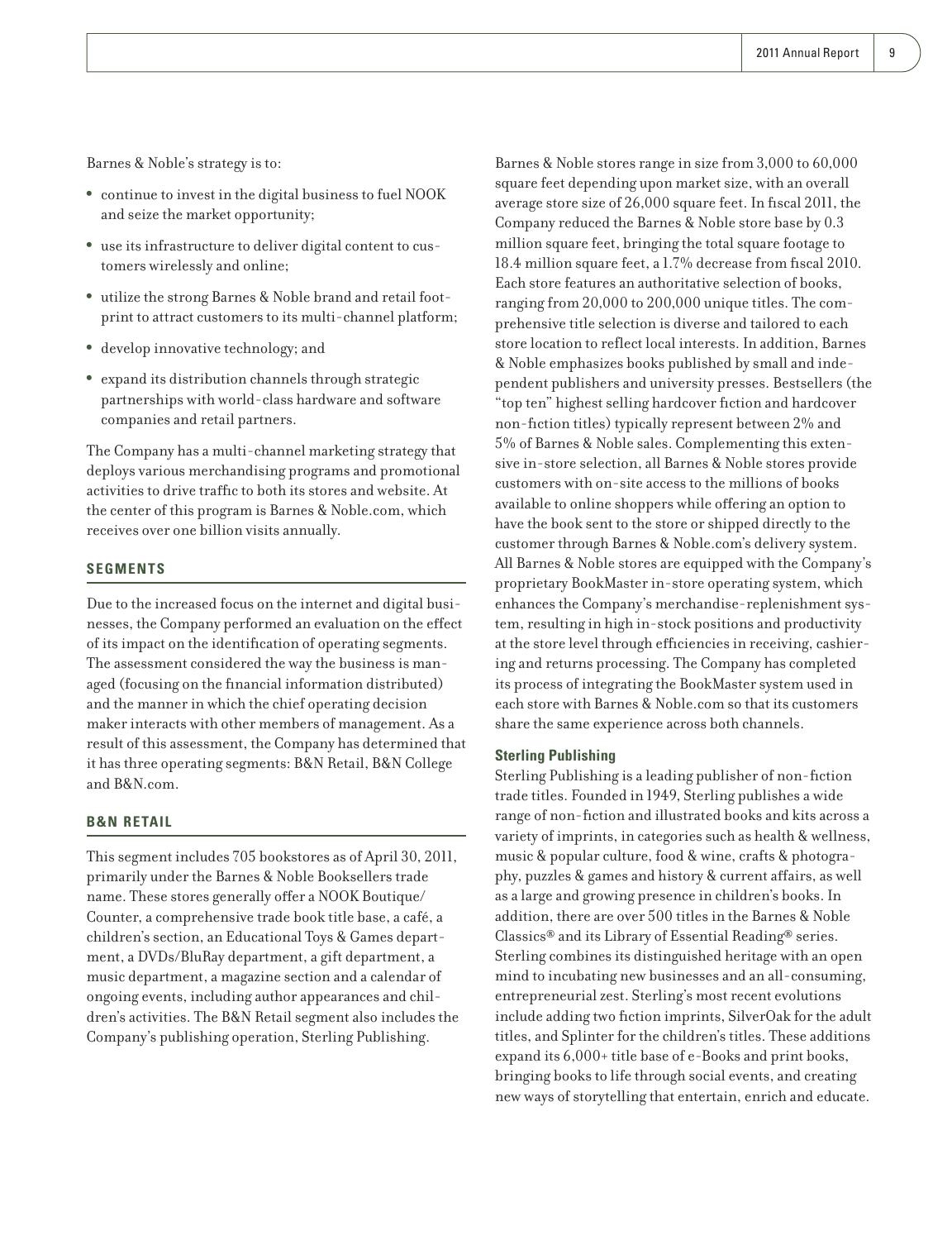# **B&N COLLEGE**

B&N College is one of the largest contract operators of bookstores on college and university campuses across the United States. As of April 30, 2011, B&N College operated 636 stores nationwide serving over 4.6 million students and faculty members. The B&N College customer base, which is mainly comprised of students and faculty, can purchase various items from their campus stores, including textbooks and course-related materials, emblematic apparel and gifts, trade books, computer products and eReaders, school and dorm supplies, and convenience and café items. In fiscal 2011, B&N College began offering a textbook rental option to its customers, and expanded its electronic textbooks and other course materials through a proprietary digital platform (NOOK Study™). B&N College offers its customers a full suite of textbook options - new, used, digital and rental.

B&N College operates 603 traditional college bookstores and 33 academic superstores, which are generally larger in size, offer cafés and provide a sense of community that engages the surrounding campus and local communities in college activities and culture. The traditional bookstores range in size from 500 to 48,000 square feet. The academic superstores range in size from 8,000 to 75,000 square feet, includes a café, and carry a large selection of course required textbooks, supplies, emblematic apparel, gifts, and 10,000 to 112,000 titles of trade and reference books.

B&N College generally operates its stores pursuant to multi-year management service agreements under which a school designates B&N College to operate the official school bookstore on campus and B&N College provides the school with regular payments that represent a percentage of store sales and, in some cases, include a minimum fixed guarantee.

B&N College's business strategy is to maintain long-term relationships with colleges and universities by providing high-quality service to college administrators, faculty and students.

#### **B&N.COM**

This segment includes the Company's online business, which includes the Company's eCommerce site and features an eBookstore and digital newsstand. Additionally, this segment includes the development and support of the Company's NOOK product offerings.

The eBookstore and digital newsstand allows customers to purchase over two million eBooks, newspapers and magazines. Barnes & Noble's eBookstore is available on a wide range of digital platforms, including NOOK™, iPad™, iPhone®, iPod touch® and select BlackBerry® and Motorola™ smartphones, as well as most laptops or fullsized desktop computers. Barnes & Noble has implemented innovative features on its digital platform to ensure that customers have a seamless experience across their devices.

The Company has a multi-channel marketing strategy that deploys various merchandising programs and promotional activities to drive traffic to both its stores and website. At the center of this program is Barnes & Noble.com, which receives over one billion visits annually. In this way, Barnes & Noble.com serves as both the Company's direct-to-home delivery service and as an important broadcast channel and advertising medium for the Barnes & Noble brand. For example, the online store locator at Barnes & Noble.com receives millions of customer visits each year providing store hours, directions, information about author events and other in-store activities. Similarly, in Barnes & Noble stores, NOOK customers can access free Wi-Fi connectivity; enjoy the "Read In Store" feature to browse many complete eBooks for free, and the "More In Store" program, which offers free, exclusive content and special promotions.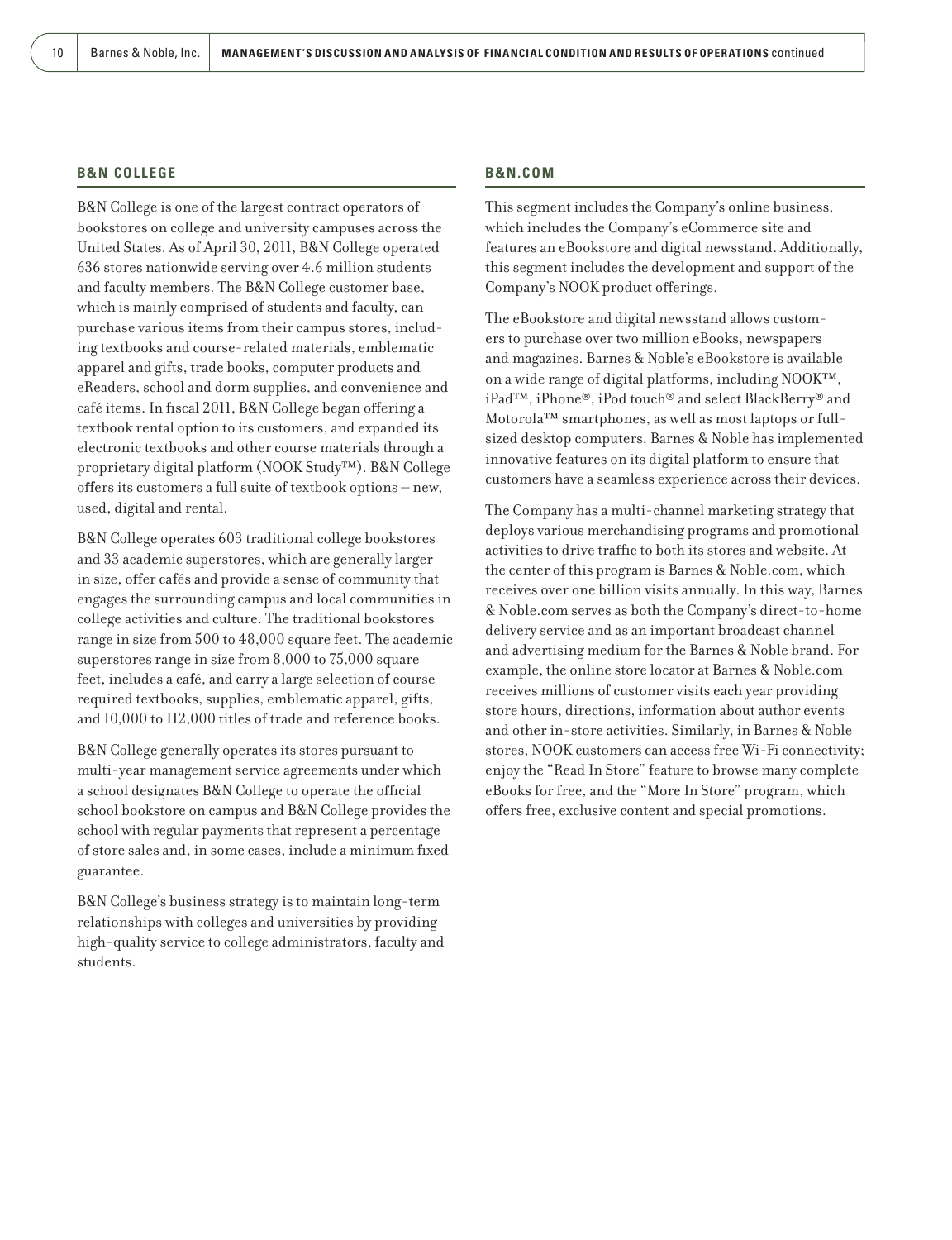# **RESULTS OF OPERATIONS**

|                                                                                                                        |              |             | 13 weeks ended          |             |             |
|------------------------------------------------------------------------------------------------------------------------|--------------|-------------|-------------------------|-------------|-------------|
| <b>Fiscal Year</b>                                                                                                     | Fiscal 2011  | Fiscal 2010 | May 2, 2009             | May 3, 2008 | Fiscal 2008 |
| Sales (in thousands)                                                                                                   | \$6,998,565  | 5,807,754   | 1,105,152               | 1,155,882   | 5,121,804   |
| <b>Earnings (Loss) From Continuing Operations</b><br><b>Attributable to Barnes &amp; Noble, Inc.</b><br>(in thousands) | \$(73,920)   | 36,676      | (2,039)                 | (566)       | 85,426      |
| <b>Diluted Earnings (Loss) Per Common Share</b><br><b>From Continuing Operations</b>                                   | \$(1.31)     | 0.63        | (0.04)                  | (0.01)      | 1.46        |
| <b>Comparable Sales Increase (Decrease)</b>                                                                            |              |             |                         |             |             |
| Barnes & Noble stores <sup>a</sup>                                                                                     | 0.7%         | $(4.8)\%$   | (5.7)%                  | $(1.5)\%$   | (5.4)%      |
| Barnes & Noble College stores <sup>b</sup>                                                                             | $(0.8)\%$    | $(0.2)\%$   |                         |             |             |
| Barnes & Noble.com <sup>c</sup>                                                                                        | 64.7%        | 24.0%       | $(7.2)\%$               | 7.2%        | $(1.3)\%$   |
| <b>STORES OPENED</b>                                                                                                   |              |             |                         |             |             |
| <b>Barnes &amp; Noble stores</b>                                                                                       | $\mathbf{1}$ | 8           | 6                       | 11          | 35          |
| Barnes & Noble College                                                                                                 | 15           | 11          |                         |             |             |
| <b>B. Dalton stores</b>                                                                                                |              |             |                         |             |             |
| <b>Total</b>                                                                                                           | 16           | 19          | 6                       | 11          | 35          |
| <b>STORES CLOSED</b>                                                                                                   |              |             |                         |             |             |
| <b>Barnes &amp; Noble stores</b>                                                                                       | 16           | 18          | 6                       | 7           | 22          |
| Barnes & Noble College <sup>d</sup>                                                                                    | 16           | 6           |                         |             |             |
| <b>B.</b> Dalton stores                                                                                                |              | 47          | 1                       | 2           | 33          |
| <b>Total</b>                                                                                                           | 32           | 71          | $\overline{\mathbf{z}}$ | 9           | 55          |
| <b>NUMBER OF STORES OPEN AT YEAR END</b>                                                                               |              |             |                         |             |             |
| Barnes & Noble stores                                                                                                  | 705          | 720         | 726                     | 717         | 726         |
| Barnes & Noble College <sup>d</sup>                                                                                    | 636          | 637         |                         |             |             |
| <b>B.</b> Dalton stores                                                                                                |              |             | 51                      | 83          | 52          |
| <b>Total</b>                                                                                                           | 1,341        | 1,357       | 777                     | 800         | 778         |
| SQUARE FEET OF SELLING SPACE AT YEAR END<br>(in millions)                                                              |              |             |                         |             |             |
| Barnes & Noble stores                                                                                                  | 18.4         | 18.7        | 18.8                    | 18.3        | 18.7        |
| <b>B.</b> Dalton stores                                                                                                |              |             | 0.2                     | 0.3         | 0.2         |
| Total                                                                                                                  | 18.4         | 18.7        | 18.9                    | 18.6        | 18.9        |

**a** Comparable store sales increase (decrease) is calculated on a 52-week basis, including sales from stores that have been open for at least 15 months and all eReader device revenue deferred in accordance with ASC 605-25 Revenue Recognition, Multiple Element Arrangements, and does not include sales from closed or relocated stores.

**b** Comparable store sales increase (decrease) is calculated on a 52-week basis, including sales from stores that have been open for at least 15 months and all eReader device revenue deferred in accordance with ASC 605-25 Revenue Recognition, Multiple Element Arrangements, and does not include sales from closed or relocated stores. Additionally, for textbook rentals, comparable store sales reflects the retail selling price of a new or used textbook when rented, rather than solely the rental fee received and amortized over the rental period.

- **c** Comparable sales increase (decrease) is calculated on a 52-week basis and includes sales of physical and digital products made online through the Company's website and eBookstore, including sales through its eReader devices, and all eReader device revenue deferred in accordance with ASC 605-25 Revenue Recognition, Multiple Element Arrangements. Additionally, comparable sales reflects the actual retail selling price for eBooks sold under the agency model, rather than solely the commission received.
- **d** Represents the number of B&N College stores opened and closed since the Acquisition date.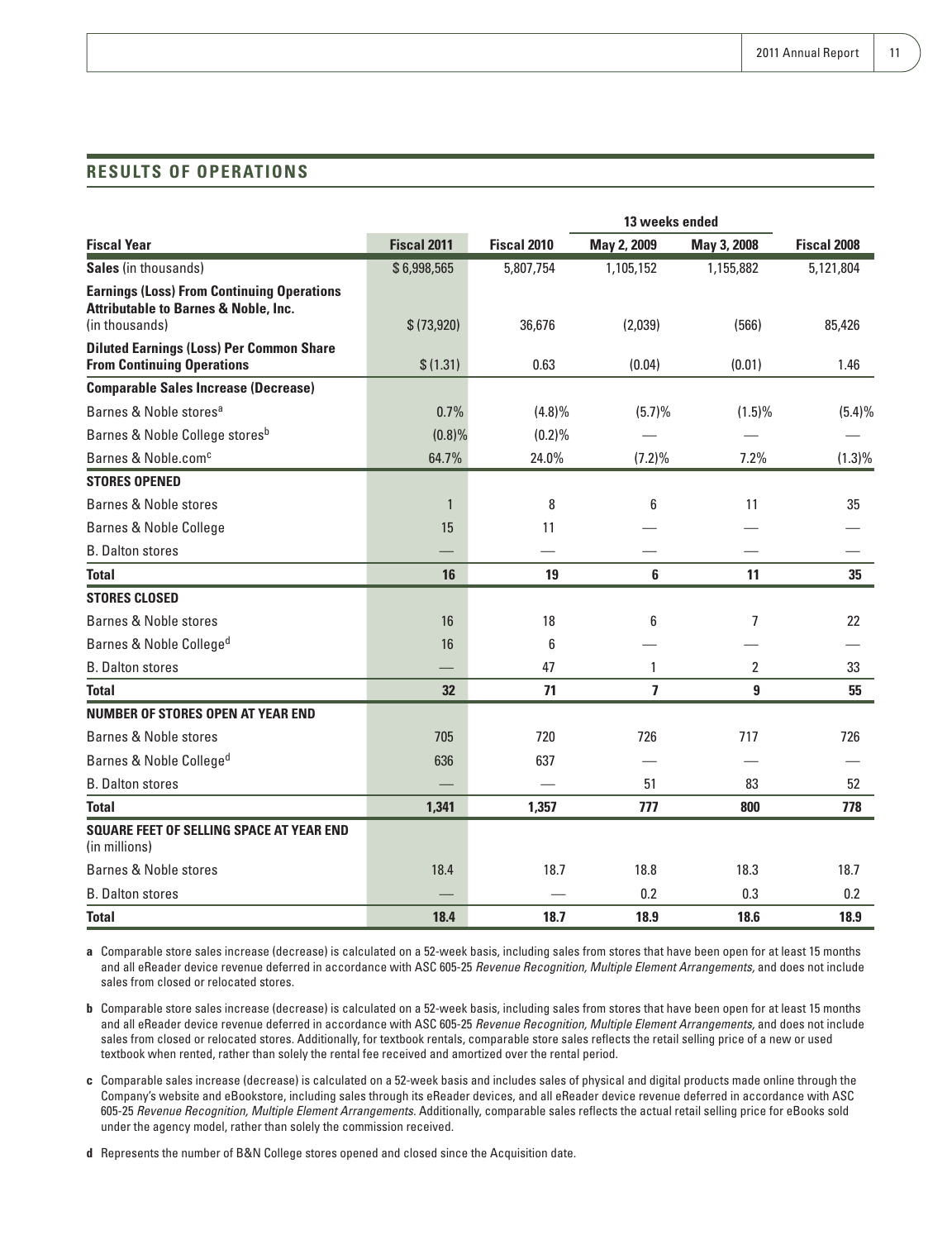The following table sets forth, for the periods indicated, the percentage relationship that certain items bear to total sales of the Company:

|                                                                          | 13 weeks ended     |             |             |             |             |  |  |
|--------------------------------------------------------------------------|--------------------|-------------|-------------|-------------|-------------|--|--|
| <b>Fiscal Year</b>                                                       | <b>Fiscal 2011</b> | Fiscal 2010 | May 2, 2009 | May 3, 2008 | Fiscal 2008 |  |  |
| <b>Sales</b>                                                             | 100.0%             | 100.0%      | 100.0%      | 100.0%      | 100.0%      |  |  |
| Cost of sales and occupancy                                              | 74.4               | 71.1        | 70.0        | 69.9        | 69.1        |  |  |
| <b>Gross margin</b>                                                      | 25.6               | 28.9        | 30.0        | 30.1        | 30.9        |  |  |
| Selling and administrative expenses                                      | 23.3               | 24.0        | 25.9        | 26.3        | 24.4        |  |  |
| Depreciation and amortization                                            | 3.3                | 3.6         | 4.2         | 3.6         | 3.4         |  |  |
| Pre-opening expenses                                                     | 0.0                | 0.1         | 0.2         | 0.4         | 0.2         |  |  |
| <b>Operating margin (loss)</b>                                           | (0.9)              | 1.3         | (0.3)       | (0.2)       | 2.8         |  |  |
| Interest income, net and amortization of<br>deferred financing fees      | 0.8                | 0.5         |             |             |             |  |  |
| <b>Earnings (loss) from continuing operations</b><br>before taxes        | (1.8)              | 0.8         | (0.3)       | (0.1)       | 2.8         |  |  |
| Income taxes                                                             | (0.7)              | 0.1         | (0.1)       |             | 1.1         |  |  |
| <b>Earnings (loss) from continuing operations</b><br>(net of income tax) | (1.1)%             | 0.6%        | (0.2)%      | $-\%$       | 1.7%        |  |  |

# **BUSINESS OVERVIEW**

The Company's financial performance has been adversely impacted in recent years by a number of factors, including the economic downturn, increased competition and the expanding digital market.

The Company's core business is the operation of B&N Retail and B&N College stores, from which it derives the majority of its sales and net income. B&N Retail comparable store sales have declined in recent years due to lower consumer traffic as a result of the factors noted above. Even as the economy improves, the Company expects these trends to continue as consumer spending patterns shift toward internet retailers and digital content. The Company faces increasing competition from the expanding market for electronic books, or "eBooks", eBook readers and digital distribution of content. In addition, one of B&N Retail's largest competitors in the sale of physical books, Borders Group, Inc. filed Chapter 11 bankruptcy and closed approximately 25% of their stores. The fourth quarter comparable store sales were temporarily negatively impacted by the liquidation. As those stores have closed, the Company is realizing incremental sales in those markets. With the uncertainty of the remaining stores being closed or sold, the Company remains optimistic that this will present opportunities for B&N Retail over the long term.

Despite these challenges, the Company believes it has attractive opportunities for future development.

The Company has leveraged its unique assets, iconic brands and reach to become a leader in the distribution of digital content. In 2009, the Company entered the eBook market with its acquisition of Fictionwise, a leader in the eBook marketplace, and the popularity of its eBook site continues to grow. Since then, the Company launched its NOOK™ brand of eReading products, which provide a fun, easy-to-use and immersive digital reading experience. With NOOK™, customers gain access to the Company's expansive NOOK Bookstore™ of more than two million digital titles, and the ability to enjoy content access to a wide array of popular devices. The Company's eBook market share has grown to over 25%.

In October 2010, Barnes & Noble introduced NOOK Color™, the first full-color touch Reader's Tablet, complementing its NOOK 1st Edition™ and NOOK Wi-Fi lst Edition™ devices, which offer a paper-like reading experience with a color touch screen for navigation. Most recently, the Company has introduced The All-New NOOK™, The Simple Touch Reader™, the easiest-touse, most intuitive eReader available that is ultra light, features best-in-class battery performance, a 6-inch full touchscreen and the most advanced E Ink Pearl display at a desirable market price point. In addition to NOOK™ devices, the Company makes it easy for customers to enjoy any book, anytime, anywhere with its free line of NOOK™ software specific application, which has won the Webby People's Voice Award. Customers can use Barnes & Noble's free eReading software to access and read books from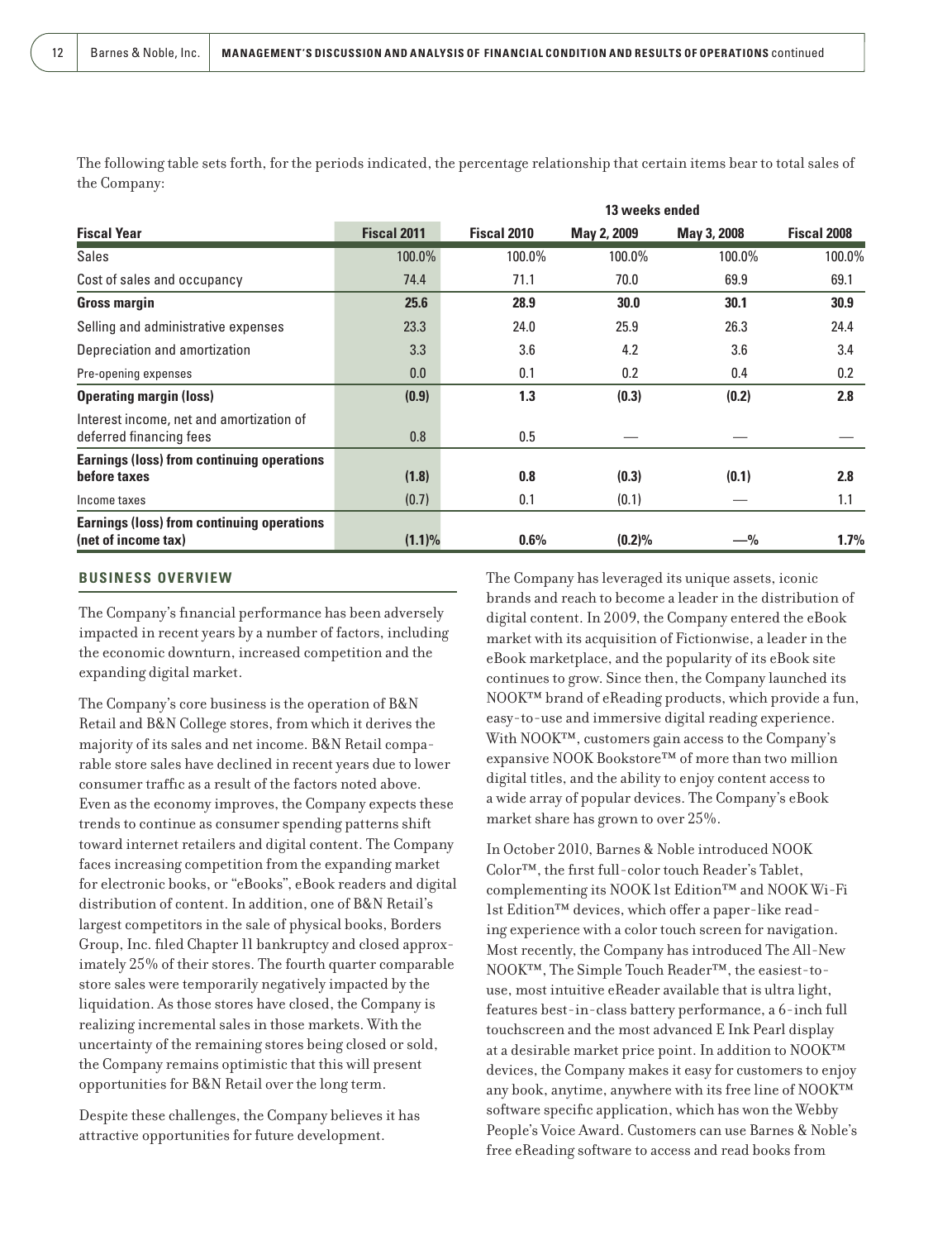their personal Barnes & Noble digital library on devices including iPad™, iPhone®, Android™ smartphones and tablets, BlackBerry® and other smartphones, as well as most laptops or full-sized desktop computers. The Lifetime Library™ helps ensure that Barnes & Noble customers will always be able to access their digital libraries on NOOK™ products and software-enabled devices and BN.com. The Company also offers NOOK Newsstand™, which provides an extensive selection of digital newspapers and magazines, available in both subscription and single copy format, NOOK Kids™, a collection of digital picture and chapter books for children and NOOK Study™, an innovative study platform and software solution for higher education.

As digital and electronic sales become a larger part of its business, the Company believes its footprint of more than 1,300 stores will continue to be a major competitive asset. The Company plans to integrate its traditional retail, trade book and college bookstores businesses with its electronic and internet offerings, using retail stores in attractive geographic markets to promote and sell digital devices and content. Customers can see, feel and experiment with the NOOK™ in the Company's stores.

Although the stores will be just a part of the offering, they will remain a key driver of sales and cash flow as the Company expands its multi-channel relationships with its customers. The Company does not expect to open retail stores in new geographic markets or expand the total number of retail stores in the near future.

B&N College provides direct access to a large and welleducated demographic group, enabling the Company to build relationships with students throughout their college years and beyond. The Company also expects to be the beneficiary of market consolidation as more and more schools outsource their bookstore management. The Company is in a unique market position to benefit from this trend given its full suite of services: bookstore management, textbook rental and digital delivery.

Although the Company believes cash on hand, cash flows from operating activities, funds available from its senior credit facility and short-term vendor financing provide the Company with adequate liquidity and capital resources for seasonal working capital requirements, the Company may raise additional capital to support the growth of its online and digital businesses.

*Strategic alternative process.* On August 3, 2010, the Company's Board of Directors created a Special Committee to review strategic alternatives, including a possible sale of the Company. On May 19, 2011, the Company announced that the Special Committee received a proposal from

Liberty Media to acquire the Company. There can be no assurance that any definitive offer to acquire the Company will be made, or if made what the terms thereof will be, or that this or any other transaction will be approved or consummated. Moreover, there can be no assurance that the Special Committee's review of strategic alternatives will result in a sale of the Company or in any other transaction.

# **52 WEEKS ENDED APRIL 30, 2011 COMPARED WITH 52 WEEKS ENDED MAY 1, 2010**

## **Sales**

The following table summarizes the Company's sales for the 52 weeks ended April 30, 2011 and May 1, 2010:

|                        |                   | 52 weeks ended |             |         |  |  |
|------------------------|-------------------|----------------|-------------|---------|--|--|
| Dollars in thousands   | April 30,<br>2011 | % Total        | May 1, 2010 | % Total |  |  |
| <b>B&amp;N Retail</b>  | \$4,364,246       | 62.3%          | \$4,401,343 | 75.7%   |  |  |
| <b>B&amp;N College</b> | 1,776,223         | 25.4%          | 833.648     | 14.4%   |  |  |
| B&N.com                | 858,096           | 12.3%          | 572,763     | $9.9\%$ |  |  |
| <b>Total Sales</b>     | \$6.998.565       | 100.0%         | \$5,807.754 | 100.0%  |  |  |

The Company's sales increased \$1.19 billion, or 20.5%, during fiscal 2011 to \$6.99 billion from \$5.81 billion during fiscal 2010. The increase or (decrease) by segment is as follows:

- B&N Retail sales for fiscal 2011 decreased \$37.1 million, or  $0.8\%$ , to \$4.36 billion from \$4.40 billion during fiscal 2010, and accounted for 62.3% of total Company sales. This decrease was primarily attributable to closed stores that decreased sales by \$93.3 million offset by a  $0.7\%$ increase in comparable store sales, which increased sales by \$29.1 million, and new Barnes & Noble stores that contributed to an increase in sales of \$25.0 million. The 0.7% increase in comparable sales was primarily due to the strong sales of digital products and the expansion into areas such as Toys & Games offset by the decline in trade books. B&N Retail also includes third-party sales of Sterling Publishing Co., Inc.
- B&N College sales increased \$942.6 million, or 113.1%, to \$1.78 billion during fiscal 2011 from \$833.6 million during fiscal 2010. This increase in sales was due to the Acquisition on September 30, 2009. Comparable sales for B&N College decreased 0.8% during fiscal 2011. This decrease in comparable sales was primarily due to lower textbook and trade book sales offset by higher general merchandise sales.
- B&N.com sales increased \$285.3 million, or 49.8%, to \$858.1 million during fiscal 2011 from \$572.8 million during fiscal 2010. Comparable sales for B&N.com increased 64.7% in fiscal 2011. This increase in sales was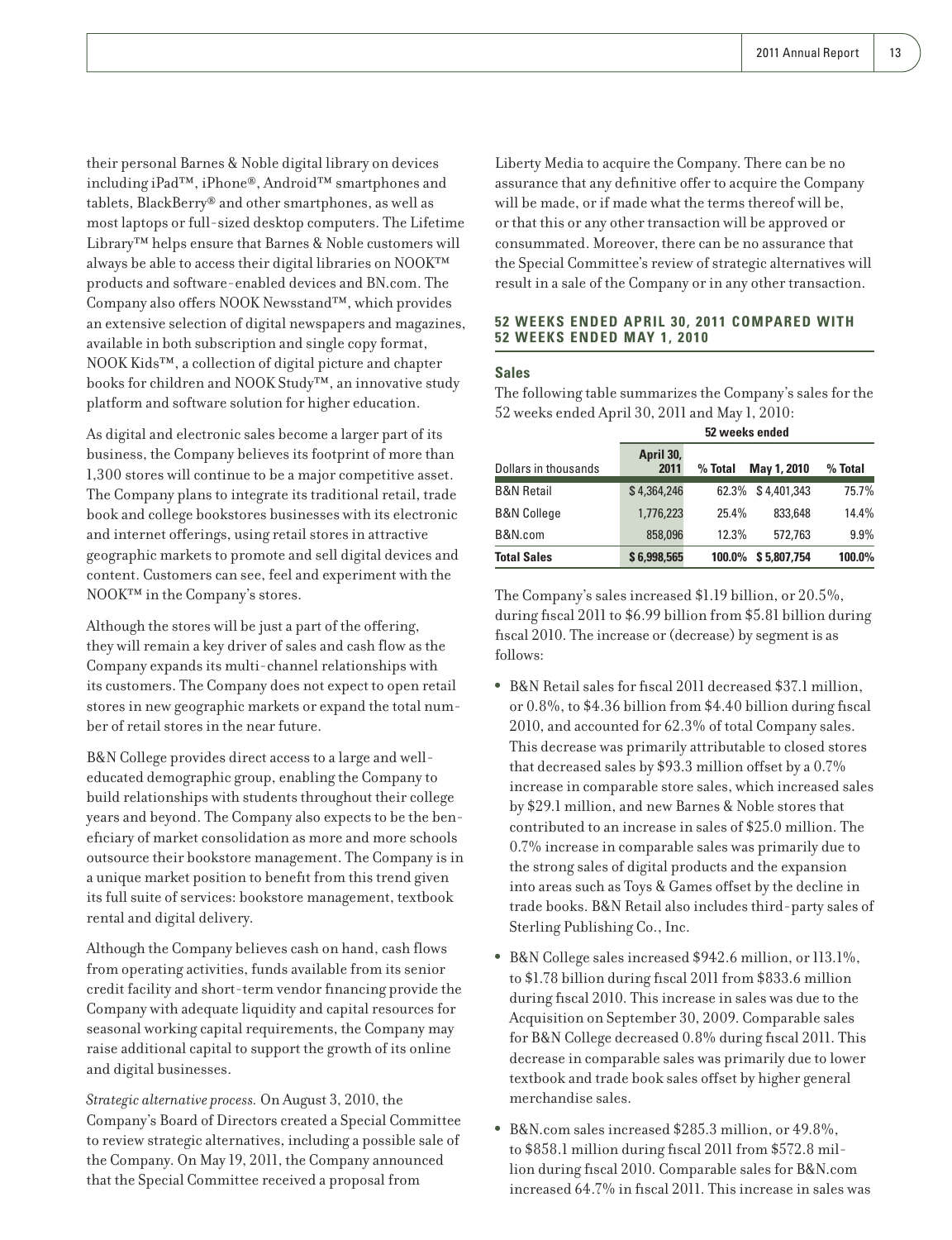primarily due to higher NOOK and related accessories and digital content sales, as well as higher sales of physical products.

In fiscal 2011, the Company opened one Barnes & Noble store and closed 16, bringing its total number of Barnes & Noble stores to 705 with 18.4 million square feet. In fiscal 2011, the Company added 15 B&N College stores and closed 16, ending the period with 636 B&N College stores. As of April 30, 2011, the Company operated 1,341 stores in the fifty states and the District of Columbia.

# **Cost of Sales and Occupancy**

|                                             | 52 weeks ended    |         |             |         |  |  |
|---------------------------------------------|-------------------|---------|-------------|---------|--|--|
| Dollars in thousands                        | April 30,<br>2011 | % Sales | May 1, 2010 | % Sales |  |  |
| <b>B&amp;N Retail</b>                       | \$3,030,120       | 69.4%   | \$2,971,893 | 67.5%   |  |  |
| <b>B&amp;N College</b>                      | 1.392.880         | 78.4%   | 656,484     | 78.7%   |  |  |
| B&N.com                                     | 782,712           | 91.2%   | 502,632     | 87.8%   |  |  |
| <b>Total Cost of Sales and</b><br>Occupancy | \$5,205,712       | 74.4%   | \$4,131,009 | 71.1%   |  |  |

The Company's cost of sales and occupancy includes costs such as merchandise costs, distribution center costs (including payroll, freight, supplies, depreciation and other operating expenses), rental expense, common area maintenance and real estate taxes, partially offset by landlord tenant allowances amortized over the life of the lease.

Cost of sales and occupancy increased \$1.07 billion, or 26.0%, to \$5.21 billion, in fiscal 2011 from \$4.13 billion in fiscal 2010. Cost of sales and occupancy increased as a percentage of sales to 74.4% in fiscal 2011 from 71.1% in fiscal 2010. The increase or (decrease) by segment is as follows:

- B&N Retail cost of sales and occupancy increased as a percentage of sales to  $69.4\%$  in fiscal 2011 from  $67.5\%$  in fiscal 2010. This increase was primarily attributable to greater NOOK™ device sales, which have lower margins.
- B&N College cost of sales and occupancy, included since the Acquisition on September 30, 2009, decreased slightly as a percentage of sales to  $78.4\%$  in fiscal  $2011$ from 78.7% in fiscal 2010. This decrease was primarily attributable to higher general merchandise sales that have higher margins.
- B&N.com cost of sales and occupancy increased as a percentage of sales to 91.2% in fiscal 2011 from 87.8% in fiscal 2010. This increase was primarily attributable to greater NOOK™ device sales online, which have lower margins.

#### **Selling and Administrative Expenses**

|                                                        | 52 weeks ended    |         |             |         |  |  |
|--------------------------------------------------------|-------------------|---------|-------------|---------|--|--|
| Dollars in thousands                                   | April 30,<br>2011 | % Sales | May 1, 2010 | % Sales |  |  |
| <b>B&amp;N Retail</b>                                  | \$1,085,688       | 24.9%   | \$1,089,095 | 24.7%   |  |  |
| <b>B&amp;N College</b>                                 | 263,747           | 14.8%   | 152.168     | 18.3%   |  |  |
| B&N.com                                                | 279,949           | 32.6%   | 150.944     | 26.4%   |  |  |
| <b>Total Selling and</b><br>Administrative<br>Expenses | \$1,629,384       | 23.3%   | \$1,392,207 | 24.0%   |  |  |

Selling and administrative expenses increased \$237.2 million, or  $17.0\%$ , to \$1.63 billion in fiscal 2011 from \$1.39 billion in fiscal 2010. Selling and administrative expenses decreased as a percentage of sales to 23.3% in fiscal 2011 from 24.0% in fiscal 2010. The increase or (decrease) by segment is as follows:

- B&N Retail selling and administrative expenses increased slightly as a percentage of sales to 24.9% in fiscal 2011 from 24.7% in fiscal 2010. This increase was primarily attributable to legal costs relating to the shareholder rights plan litigation and a proxy contest.
- B&N College selling and administrative expenses, included since the Acquisition on September 30, 2009, decreased as a percentage of sales to 14.8% in fiscal 2011 from 18.3% in fiscal 2010. This decrease was primarily attributable to the inclusion of the Fall back to school rush period in fiscal 2011, resulting in greater leverage on sales.
- B&N.com selling and administrative expenses increased as a percentage of sales to 32.6% in fiscal 2011 from  $26.4\%$  in fiscal 2010. This increase was primarily attributable to increased resources allocated to the Company's digital strategies, including the marketing program relating to the launch of NOOK Color and the increased cost related to the Company's customer service center.

#### **Depreciation and Amortization**

|                                               | 52 weeks ended    |         |             |         |  |  |
|-----------------------------------------------|-------------------|---------|-------------|---------|--|--|
| <b>Dollars in thousands</b>                   | April 30,<br>2011 | % Sales | May 1, 2010 | % Sales |  |  |
| <b>B&amp;N Retail</b>                         | \$157,528         | 3.6%    | \$157.663   | $3.6\%$ |  |  |
| <b>B&amp;N College</b>                        | 43.148            | 2.4%    | 24.863      | 3.0%    |  |  |
| B&N.com                                       | 27,971            | 3.3%    | 25,248      | 4.4%    |  |  |
| <b>Total Depreciation and</b><br>Amortization | \$228,647         | 3.3%    | \$207,774   | $3.6\%$ |  |  |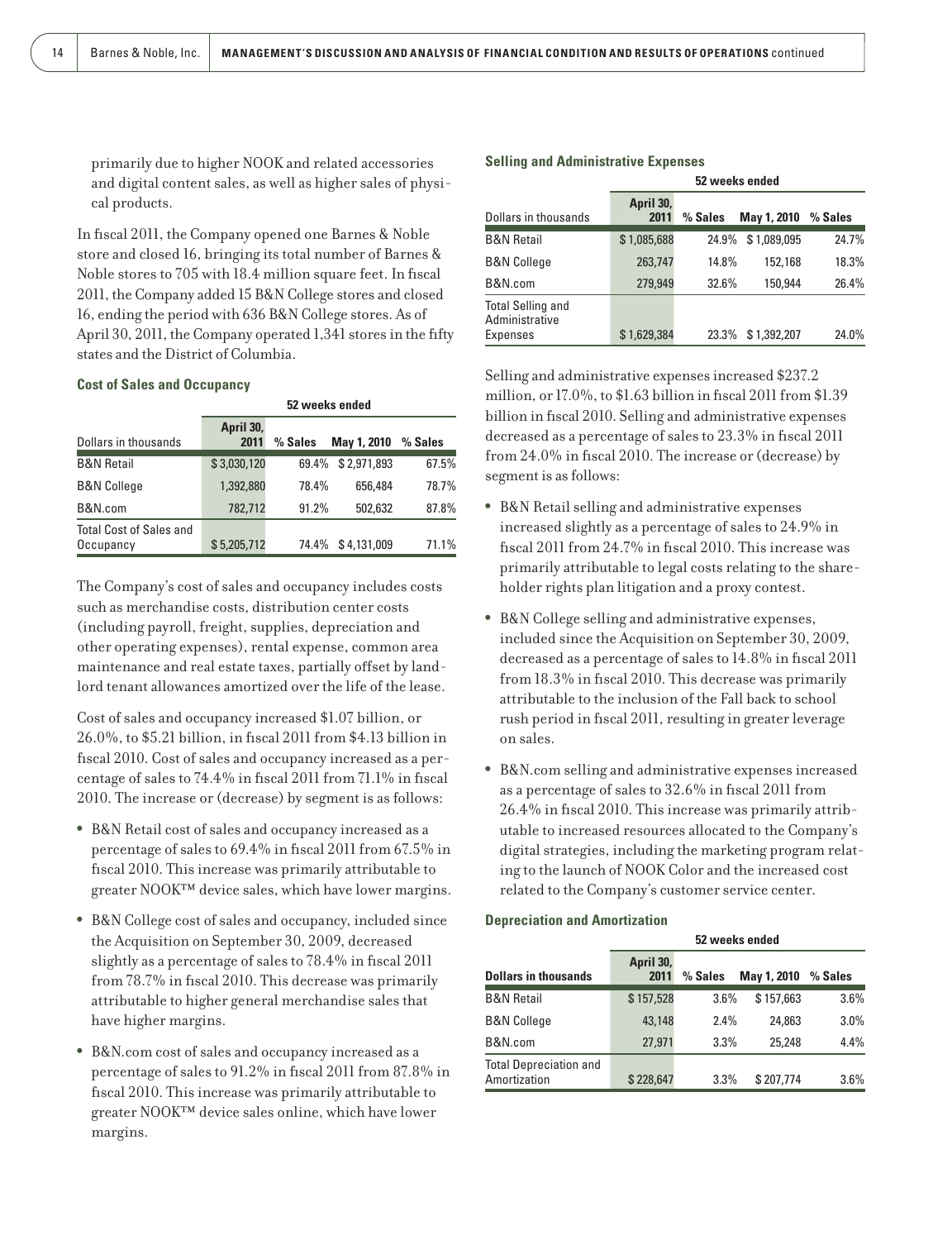Depreciation and amortization increased \$20.9 million, or  $10.0\%$ , to \$228.6 million in fiscal 2011 from \$207.8 million in fiscal 2010. This increase was primarily attributable to the inclusion of the B&N College depreciation and amortization since the Acquisition on September 30, 2009, which increased \$18.3 million to \$43.1 million in fiscal 2011 from \$24.9 million during fiscal 2010.

### **Pre-opening Expenses**

|                                      | 52 weeks ended    |         |             |         |  |  |
|--------------------------------------|-------------------|---------|-------------|---------|--|--|
| Dollars in thousands                 | April 30,<br>2011 | % Sales | May 1, 2010 | % Sales |  |  |
| <b>B&amp;N Retail</b>                | \$(74)            | $0.0\%$ | \$3.461     | 0.1%    |  |  |
| <b>B&amp;N College</b>               | 155               | $0.0\%$ | 57          | $0.0\%$ |  |  |
| B&N.com                              |                   | $0.0\%$ |             | $0.0\%$ |  |  |
| <b>Total Pre-opening</b><br>Expenses | \$81              | $0.0\%$ | \$3,518     | 0.1%    |  |  |

Pre-opening expenses decreased \$3.4 million, or 97.7%, to \$0.08 million in fiscal 2011 from \$3.5 million in fiscal 2010. This decrease was primarily the result of the lower volume of B&N Retail store openings.

## **Operating Profit (Loss)**

|                                         | 52 weeks ended    |            |                |            |  |  |
|-----------------------------------------|-------------------|------------|----------------|------------|--|--|
| Dollars in thousands                    | April 30,<br>2011 | % Sales    | May 1,<br>2010 | % Sales    |  |  |
| <b>B&amp;N Retail</b>                   | \$90,984          | 2.1%       | \$179.231      | 4.1%       |  |  |
| <b>B&amp;N College</b>                  | 76.293            | 4.3%       | 76             | 0.0%       |  |  |
| B&N.com                                 | (232, 536)        | $(27.1\%)$ | (106, 061)     | $(18.5\%)$ |  |  |
| <b>Total Operating Profit</b><br>(Loss) | \$ (65, 259)      | $(0.9\%)$  | \$73.246       | 1.3%       |  |  |

The Company's consolidated operating profit decreased \$138.5 million, or 189.1%, to an operating loss of \$65.3 million in fiscal 2011 from an operating profit of \$73.2 million in fiscal 2010. This decrease was due to the matters discussed above.

# **Interest Expense, Net and Amortization of Deferred Financing Fees**

|                                              | 52 weeks ended |          |                         |  |  |
|----------------------------------------------|----------------|----------|-------------------------|--|--|
| Dollars in thousands                         | April 30, 2011 |          | May 1, 2010 % of Change |  |  |
| Interest Expense, Net<br>and Amortization of |                |          |                         |  |  |
| Deferred Financing Fees                      | \$57.350       | \$28,237 | 103.1%                  |  |  |

Net interest expense and amortization of deferred financing fees increased \$29.1 million, to \$57.4 million in fiscal 2011 from \$28.2 million in fiscal 2010. This increase in interest expense was primarily due to interest expense related to debt from the Acquisition of B&N College, investments

made in digital and a \$6.6 million write-off of deferred financing fees related to the amendment of the Company's credit facility.

# **Income Taxes**

|                      | 52 weeks ended |                             |             |                          |  |  |
|----------------------|----------------|-----------------------------|-------------|--------------------------|--|--|
| Dollars in thousands | 2011           | April 30, Effective<br>Rate | May 1, 2010 | <b>Effective</b><br>Rate |  |  |
| Income Taxes         | \$ (48.652)    | 39.7%                       | \$8.365     | 18.6%                    |  |  |

Income tax benefit in fiscal 2011 was \$48.7 million compared with income tax expense of \$8.4 million in fiscal 2010. The Company's effective tax rate increased to 39.7% in fiscal 2011 compared with 18.6% in fiscal 2010. The lower effective tax rate in fiscal 2010 was due primarily to the recognition of previously unrecognized tax benefits for years settled with the applicable tax authorities. The tax benefit in fiscal 2011 is a result of operating losses incurred during the fiscal year.

## **Net Loss Attributable to Noncontrolling Interests**

Net loss attributable to noncontrolling interests was \$0.04 million in fiscal 2011 compared with \$0.03 million in fiscal 2010, and relates to the 50% outside interest in Begin Smart LLC (Begin Smart).

During fiscal 2011, the Company purchased the remaining 50% outside interest in Begin Smart LLC for \$0.3 million. 100% of Begin Smart results of operations for the period subsequent to the Begin Smart acquisition date are included in the consolidated financial statements.

## **Net Earnings (Loss) Attributable to Barnes & Noble, Inc.**

|                                                                |                   | 52 weeks ended |                        |                       |
|----------------------------------------------------------------|-------------------|----------------|------------------------|-----------------------|
| Dollars in thousands                                           | April 30,<br>2011 | <b>Diluted</b> | <b>EPS May 1, 2010</b> | <b>Diluted</b><br>EPS |
| Net Earnings (Loss)<br>Attributable to<br>Barnes & Noble, Inc. | \$(73,920)        | \$(1.31)       | \$36,676               | \$0.63                |

As a result of the factors discussed above, the Company reported a consolidated net loss of \$73.9 million (or \$1.31 per diluted share) during fiscal 2011, compared with consolidated net earnings of \$36.7 million (or \$0.63 per diluted share) during fiscal 2010.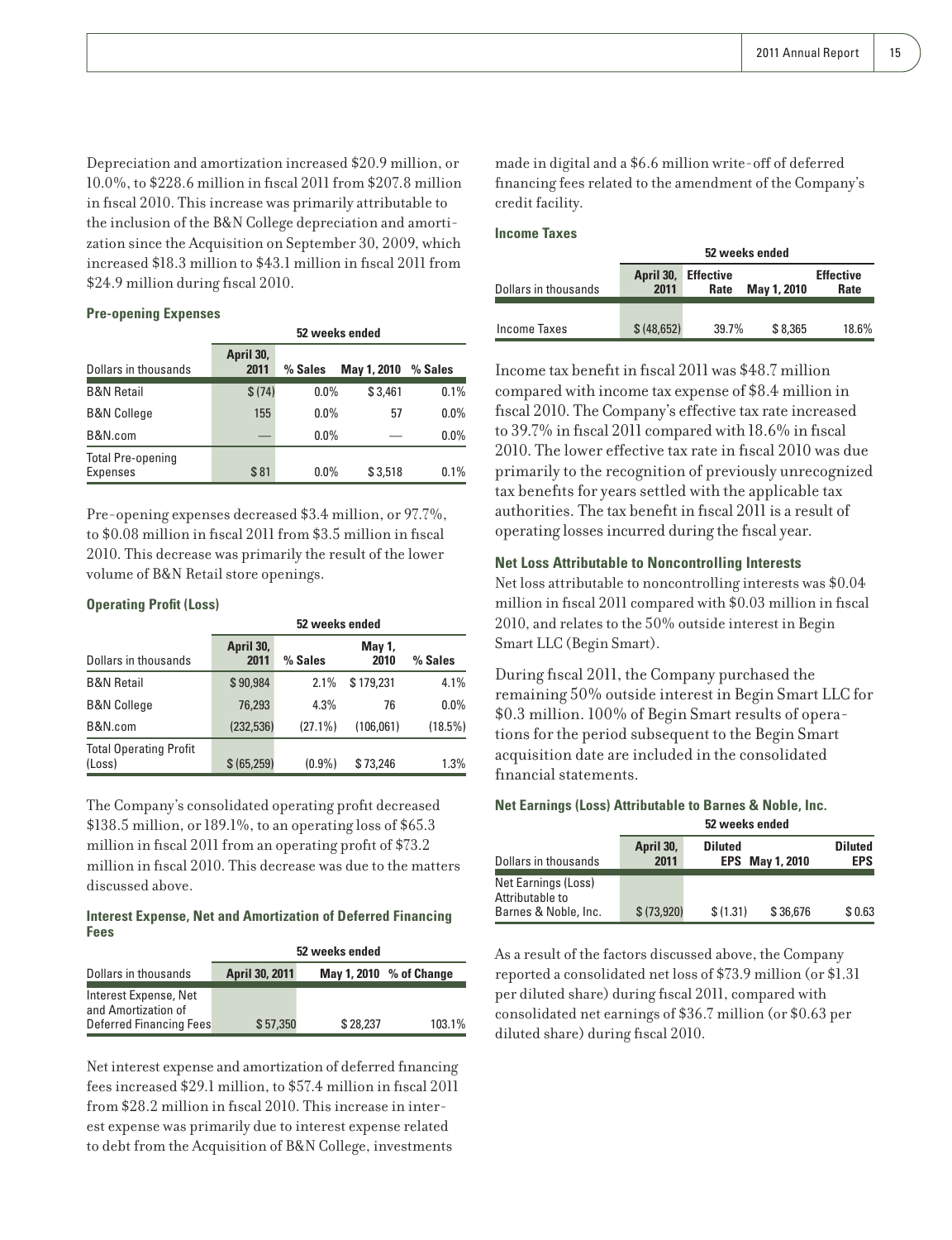# **52 WEEKS ENDED MAY 1, 2010 COMPARED WITH 52 WEEKS ENDED JANUARY 31, 2009**

## **Sales**

The following table summarizes the Company's sales for the 52 weeks ended May 1, 2010 and January 31, 2009:

|                        | 52 weeks ended        |                                        |             |         |  |
|------------------------|-----------------------|----------------------------------------|-------------|---------|--|
| Dollars in thousands   | <b>May 1,</b><br>2010 | January 31,<br>% Total<br>2009 % Total |             |         |  |
| <b>B&amp;N Retail</b>  | \$4,401,343           | 75.7%                                  | \$4,652,666 | 90.8%   |  |
| <b>B&amp;N College</b> | 833.648               | 14.4%                                  |             | $0.0\%$ |  |
| B&N.com                | 572,763               | 9.9%                                   | 469,138     | 9.2%    |  |
| <b>Total Sales</b>     | \$5,807,754           | 100.0%                                 | \$5,121,804 | 100.0%  |  |

The Company's sales increased \$688.8 million, or 13.4%, during fiscal 2010 to \$5.81 billion from \$5.12 billion during fiscal 2008. The increase or (decrease) by segment is as follows:

- B&N Retail sales for fiscal 2010 decreased \$251.3 million, or 5.4%, to \$4.40 billion from \$4.65 billion during fiscal 2008, and accounted for 75.7% of total Company sales. The 5.4% decrease in Barnes & Noble store sales was primarily attributable to a 4.8% decrease in comparable store sales, calculated on a 52-week basis comparing fiscal 2010 to the 52 weeks ended May 2, 2009, which decreased sales by \$199.3 million, and by closed stores that decreased sales by \$113.2 million, offset by new Barnes & Noble stores that contributed to an increase in sales of \$113.4 million. The 4.8% decrease in comparable store sales was primarily due to a 5.7% decline in store traffic. B&N Retail includes B. Dalton sales. As of January 31, 2010, all but four B. Dalton stores were closed. The Company has converted the four remaining B. Dalton stores to B&N Bookseller stores.
- B&N College contributed \$833.6 million in sales during fiscal 2010 after the Acquisition on September 30, 2009. Comparable sales for B&N College decreased 0.2% during this time and were primarily attributable to modest declines in textbook and trade book sales affected by general economic conditions, the decrease in educational funding for colleges and universities and increased competition.
- Barnes & Noble.com sales increased \$103.6 million, or 22.1%, to \$572.8 million during fiscal 2010 from \$469.1 million during the fiscal 2008. This increase to sales was primarily attributable to the launch of NOOK™ and other digital product sales, as well as the promotional launch of "everyday low pricing" (EDLP), which also led to increased traffic to the website.

In fiscal 2010, the Company opened eight Barnes & Noble stores and closed 18, bringing its total number of Barnes & Noble stores to 720 with 18.7 million square feet. In fiscal 2010 since the date of Acquisition, the Company added 11 B&N College stores and closed six, ending the period with 637 B&N College stores. As of May 1, 2010, the Company operated 1,357 stores in the fifty states and the District of Columbia.

## **Cost of Sales and Occupancy**

|                                             | 52 weeks ended |         |                     |         |  |
|---------------------------------------------|----------------|---------|---------------------|---------|--|
| Dollars in thousands                        | May 1, 2010    | % Sales | January 31,<br>2009 | % Sales |  |
| <b>B&amp;N Retail</b>                       | \$2,971,893    | 67.5%   | \$3,174,921         | 68.2%   |  |
| <b>B&amp;N College</b>                      | 656,484        | 78.7%   |                     | 0.0%    |  |
| B&N.com                                     | 502,632        | 87.8%   | 365,675             | 77.9%   |  |
| <b>Total Cost of Sales and</b><br>Occupancy | \$4,131,009    | 71.1%   | \$3,540,596         | 69.1%   |  |

The Company's cost of sales and occupancy includes costs such as merchandise costs, distribution center costs (including payroll, freight, supplies, depreciation and other operating expenses), rental expense, and common area maintenance, partially offset by landlord tenant allowances amortized over the life of the lease.

Cost of sales and occupancy increased \$593.2 million, or 16.8%, to \$4.13 billion in fiscal 2010 from \$3.54 billion in fiscal 2008. Cost of sales and occupancy increased as a percentage of sales to 71.1% in fiscal 2010 from 69.1% during fiscal 2008. The increase or (decrease) by segment is as follows:

- B&N Retail cost of sales and occupancy decreased as a percentage of sales to  $67.5\%$  in fiscal 2010 from  $68.2\%$ in fiscal 2008. This decrease was primarily attributable to reductions in returns to suppliers due to tighter inventory purchasing controls and reductions in the Company's distribution center average cost per unit processed, as well as lower freight costs in general.
- B&N College cost of sales and occupancy was included since the Acquisition on September 30, 2009.
- B&N.com cost of sales and occupancy increased as a percentage of sales to  $87.8\%$  in fiscal  $2010$  from  $77.9\%$ in fiscal 2008. This increase was primarily attributable to higher online sales due to the promotional launch of EDLP, NOOK™ and eBook sales.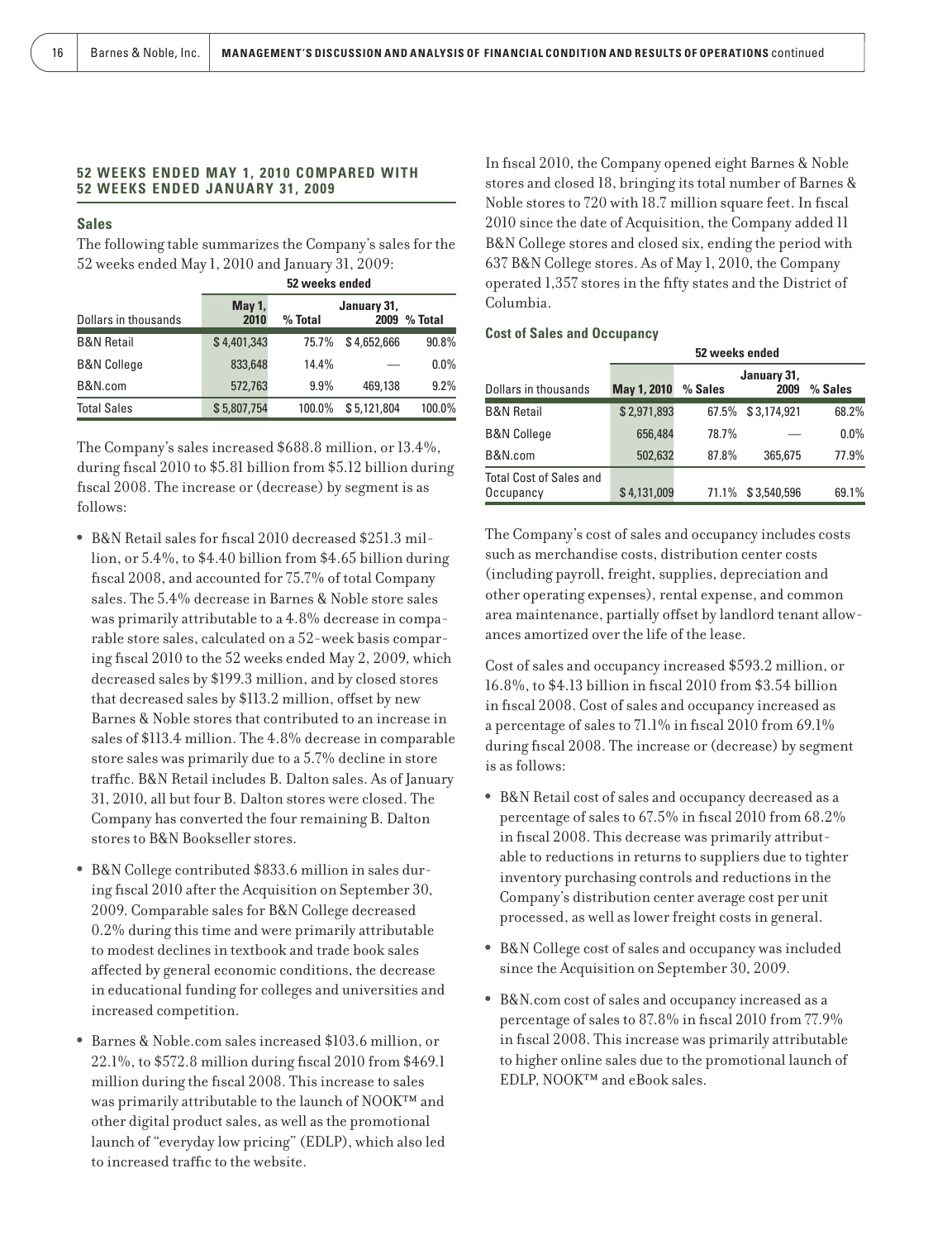# **Selling and Administrative Expenses**

|                                                        |             | 52 weeks ended |                     |         |
|--------------------------------------------------------|-------------|----------------|---------------------|---------|
| Dollars in thousands                                   | May 1, 2010 | % Sales        | January 31,<br>2009 | % Sales |
| <b>B&amp;N Retail</b>                                  | \$1,089,095 | 24.7%          | \$1,133,075         | 24.4%   |
| <b>B&amp;N College</b>                                 | 152,168     | 18.3%          |                     | $0.0\%$ |
| B&N.com                                                | 150,944     | 26.4%          | 118.449             | 25.2%   |
| <b>Total Selling and</b><br>Administrative<br>Expenses | \$1,392,207 | 24.0%          | \$1,251,524         | 24.4%   |

Selling and administrative expenses increased \$140.7 million, or  $11.2\%$ , to \$1.39 billion in fiscal 2010 from \$1.25 billion in fiscal 2008. Selling and administrative expenses decreased as a percentage of sales to  $24.0\%$  in fiscal  $2010$ from 24.4% during fiscal 2008. The increase or (decrease) by segment is as follows:

- B&N Retail selling and administrative expenses increased as a percentage of sales to  $24.7\%$  in fiscal  $2010$ from  $24.4\%$  in fiscal  $2008$ . This increase was primarily attributable to \$10.4 million of Acquisition-related costs and the deleveraging of fixed expenses with negative comparable store sales, offset by a \$6.7 million benefit related to an insurance settlement.
- B&N College selling and administrative expenses were included since the Acquisition on September 30, 2009.
- B&N.com selling and administrative expenses increased as a percentage of sales to  $26.4\%$  in fiscal  $2010$  from  $25.2\%$  in fiscal  $2008$ . This increase was primarily attributable to increased resources allocated to the Company's digital strategies.

#### **Depreciation and Amortization**

|                                               | 52 weeks ended |         |                     |         |
|-----------------------------------------------|----------------|---------|---------------------|---------|
| Dollars in thousands                          | May 1, 2010    | % Sales | January 31,<br>2009 | % Sales |
| <b>B&amp;N Retail</b>                         | \$157,663      | $3.6\%$ | \$154.304           | 3.3%    |
| <b>B&amp;N College</b>                        | 24,863         | 3.0%    |                     | $0.0\%$ |
| B&N.com                                       | 25,248         | 4.4%    | 19.253              | 4.1%    |
| <b>Total Depreciation and</b><br>Amortization | \$207,774      | 3.6%    | \$173,557           | 3.4%    |

Depreciation and amortization increased \$34.2 million, or 19.7%, to \$207.8 million in fiscal 2010, from \$173.6 million in fiscal 2008. This increase was primarily attributable to the inclusion of B&N College depreciation and amortization of \$24.9 million, included since the Acquisition on September 30, 2009.

## **Pre-opening Expenses**

|                                      |                       |         | 52 weeks ended      |         |
|--------------------------------------|-----------------------|---------|---------------------|---------|
| Dollars in thousands                 | <b>May 1,</b><br>2010 | % Sales | January<br>31, 2009 | % Sales |
| <b>B&amp;N Retail</b>                | \$3,461               | 0.1%    | \$12,796            | 0.3%    |
| <b>B&amp;N College</b>               | 57                    | $0.0\%$ |                     | $0.0\%$ |
| B&N.com                              |                       | $0.0\%$ |                     | $0.0\%$ |
| <b>Total Pre-opening</b><br>Expenses | \$3,518               | 0.1%    | \$12,796            | 0.2%    |

Pre-opening expenses decreased \$9.3 million, or 72.5%, in fiscal  $2010$  to \$3.5 million from \$12.8 million in fiscal 2008. This decrease was primarily the result of the lower volume of Barnes & Noble new store openings.

## **Operating Profit (Loss)**

| Dollars in thousands          | <b>May 1,</b><br>2010 | % Sales    | January<br>31, 2009 | % Sales   |
|-------------------------------|-----------------------|------------|---------------------|-----------|
| <b>B&amp;N Retail</b>         | \$179,231             | 4.1%       | \$177.570           | 3.8%      |
| <b>B&amp;N College</b>        | 76                    | $0.0\%$    |                     | $0.0\%$   |
| B&N.com                       | (106, 061)            | $(18.5\%)$ | (34.239)            | $(7.3\%)$ |
| <b>Total Operating Profit</b> | \$73,246              | 1.3%       | \$143.331           | 2.8%      |

The Company's consolidated operating profit decreased \$70.1 million, or 48.9%, to \$73.2 million in fiscal 2010 from \$143.3 million in fiscal 2008. This decrease in operating profit was primarily due to the matters discussed above.

# **Interest Expense, Net and Amortization of Deferred Financing Fees**

|                                              | 52 weeks ended |             |                  |  |  |
|----------------------------------------------|----------------|-------------|------------------|--|--|
| Dollars in thousands                         | May 1, 2010    | January 31, | 2009 % of Change |  |  |
| Interest Expense, Net<br>and Amortization of |                |             |                  |  |  |
| <b>Deferred Financing Fees</b>               | \$28,237       | \$2.344     | 1.104.7%         |  |  |

Net interest expense and amortization of deferred financing fees increased \$25.9 million, or 1,104.7%, to \$28.2 million in fiscal 2010 from \$2.3 million in fiscal 2008. This increase in interest expense was primarily due to interest expense related to the notes issued in connection with the Acquisition of B&N College.

#### **Income Taxes**

|                      | 52 weeks ended |                                 |                    |                          |
|----------------------|----------------|---------------------------------|--------------------|--------------------------|
| Dollars in thousands | 2010           | <b>May 1, Effective</b><br>Rate | January<br>31.2009 | <b>Effective</b><br>Rate |
| Income Taxes         | \$8.365        | 18.6%                           | \$55.591           | 39.4%                    |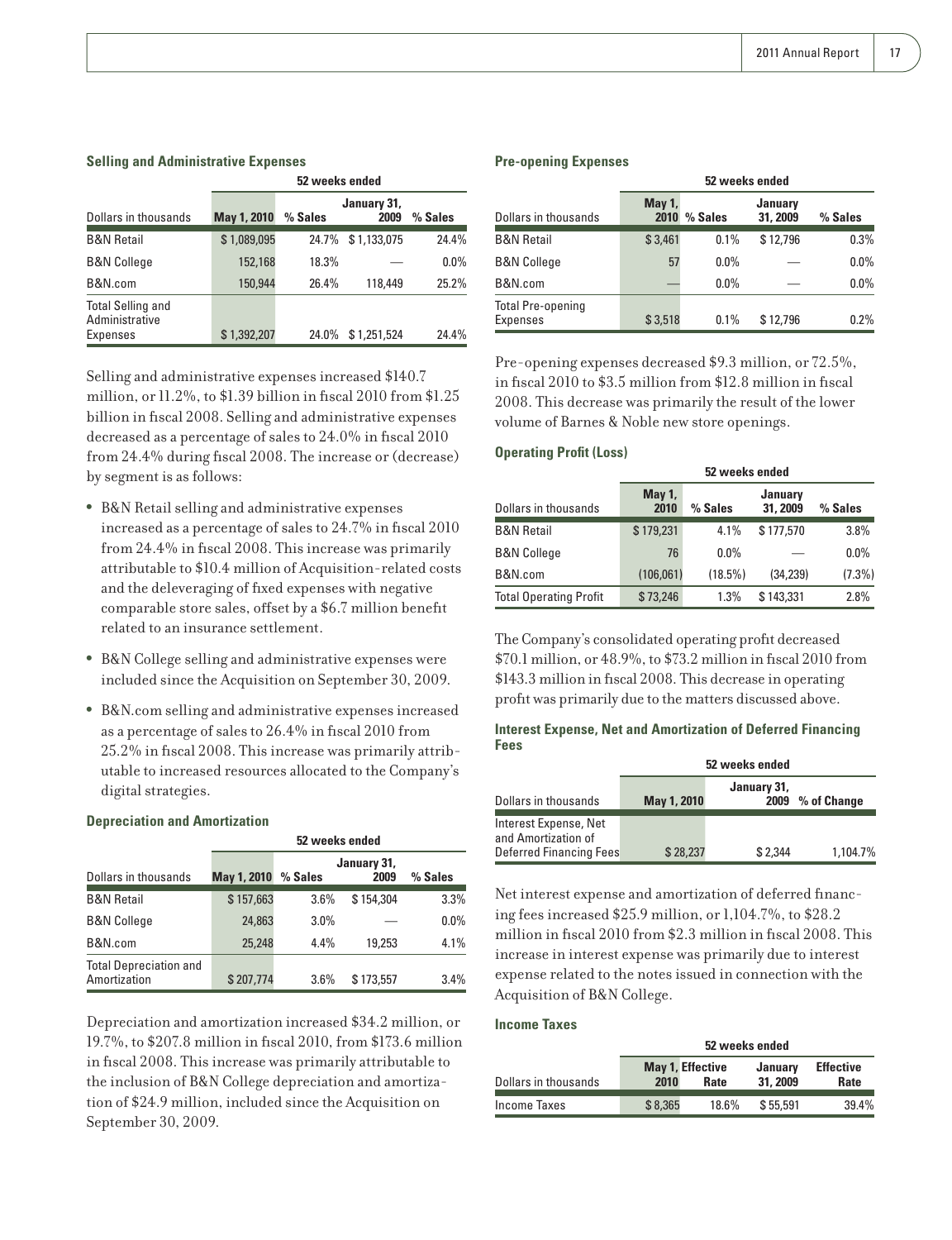Income taxes were \$8.4 million in fiscal 2010 compared with \$55.6 million in fiscal 2008. The Company's effective tax rate in fiscal 2010 decreased to 18.6% compared with 39.4% during fiscal 2008. The decrease in the effective tax rate was due primarily to the recognition of previously unrecognized tax benefits for years settled with the applicable tax authorities. This benefit was partially offset by additional accruals for subsequent years' unrecognized tax benefits.

## **Loss from Discontinued Operations**

On February 25, 2009, the Company sold its interest in Calendar Club to Calendar Club and its chief executive offi cer for \$7.0 million, which was comprised of \$1.0 million in cash and \$6.0 million in notes. Calendar Club is no longer a subsidiary of the Company and the results of Calendar Club have been classified as discontinued operations in all periods presented. Accordingly, the Company reported a \$9.5 million loss from discontinued operations for the 52 weeks ended January 31, 2009. During fiscal 2011, the Company received the \$6.0 million note payment from Calendar Club. The note was received prior to its scheduled due date.

#### **Net Loss Attributable to Noncontrolling Interests**

Net loss attributable to noncontrolling interests was \$0.03 million during fiscal 2010 and fiscal 2008, and relates to the 50% outside interest in Begin Smart LLC.

## **Net Earnings Attributable to Barnes & Noble, Inc.**

|                                                                | 52 weeks ended                                                                                     |        |          |        |  |  |
|----------------------------------------------------------------|----------------------------------------------------------------------------------------------------|--------|----------|--------|--|--|
| Dollars in thousands                                           | <b>May 1,</b><br><b>Diluted</b><br>January<br><b>Diluted EPS</b><br>2010<br><b>EPS</b><br>31, 2009 |        |          |        |  |  |
| <b>Net Earnings</b><br>Attributable<br>to Barnes & Noble, Inc. | \$36,676                                                                                           | \$0.63 | \$75,920 | \$1.29 |  |  |

As a result of the factors discussed above, the Company reported consolidated net earnings of \$36.7 million (or \$0.63 per diluted share) during fiscal 2010, compared with consolidated net earnings of \$75.9 million (or \$1.29 per diluted share) during fiscal 2008.

## **13 WEEKS ENDED MAY 2, 2009 COMPARED WITH 13 WEEKS ENDED MAY 3, 2008**

# **Sales**

The following table summarizes the Company's sales for the 13 weeks ended May 2, 2009 and May 3, 2008:

|                       | 13 weeks ended |         |                    |         |
|-----------------------|----------------|---------|--------------------|---------|
| Dollars in thousands  | May 2, 2009    | % Total | May 3, 2008        | % Total |
| <b>B&amp;N Retail</b> | \$1,012,077    |         | 91.6% \$1,055,628  | 91.3%   |
| B&N.com               | 93.075         | $8.4\%$ | 100.254            | 8.7%    |
| <b>Total Sales</b>    | \$1,105,152    |         | 100.0% \$1,155,882 | 100.0%  |

During the 13 weeks ended May 2, 2009, the Company's sales decreased \$50.7 million, or 4.4%, to \$1.11 billion from \$1.16 billion during the 13 weeks ended May 3, 2008. This decrease was primarily attributable to the following:

- Barnes & Noble store sales for the 13 weeks ended May 2, 2009 decreased \$43.6 million, or 4.1%, to \$1.01 billion from \$1.06 billion during the 13 weeks ended May 3, 2008, and accounted for 91.6% of total Company sales. The 4.1% decrease in Barnes & Noble store sales was primarily attributable to a 4.9% decrease in transaction volume driven by a decline in traffic stemming from general economic conditions, which resulted in a 5.7% decrease in comparable store sales or \$54.6 million, and closed stores that decreased sales by \$28.7 million, offset by new Barnes & Noble store sales of \$42.2 million. The 5.7% decrease in comparable store sales was also attributable to the decrease in comparable music and audio department sales caused by industry trends toward electronic downloads.
- Barnes & Noble.com sales decreased \$7.2 million, or 7.2%, to \$93.1 million during the 13 weeks ended May 2, 2009 from \$100.3 million during the 13 weeks ended May 3, 2008. This decrease was primarily due to lower conversion ratio, which measures the ratio of online orders to visits. The decrease was also due to lower average online order values.

During the 13 weeks ended May 2, 2009, the Company opened six Barnes & Noble stores and closed six, bringing its total number of Barnes & Noble stores to 726 with 18.8 million square feet. The Company closed one B. Dalton store, ending the period with 51 B. Dalton stores and 0.2 million square feet. As of May 2, 2009, the Company operated 777 stores in the fifty states and the District of Columbia.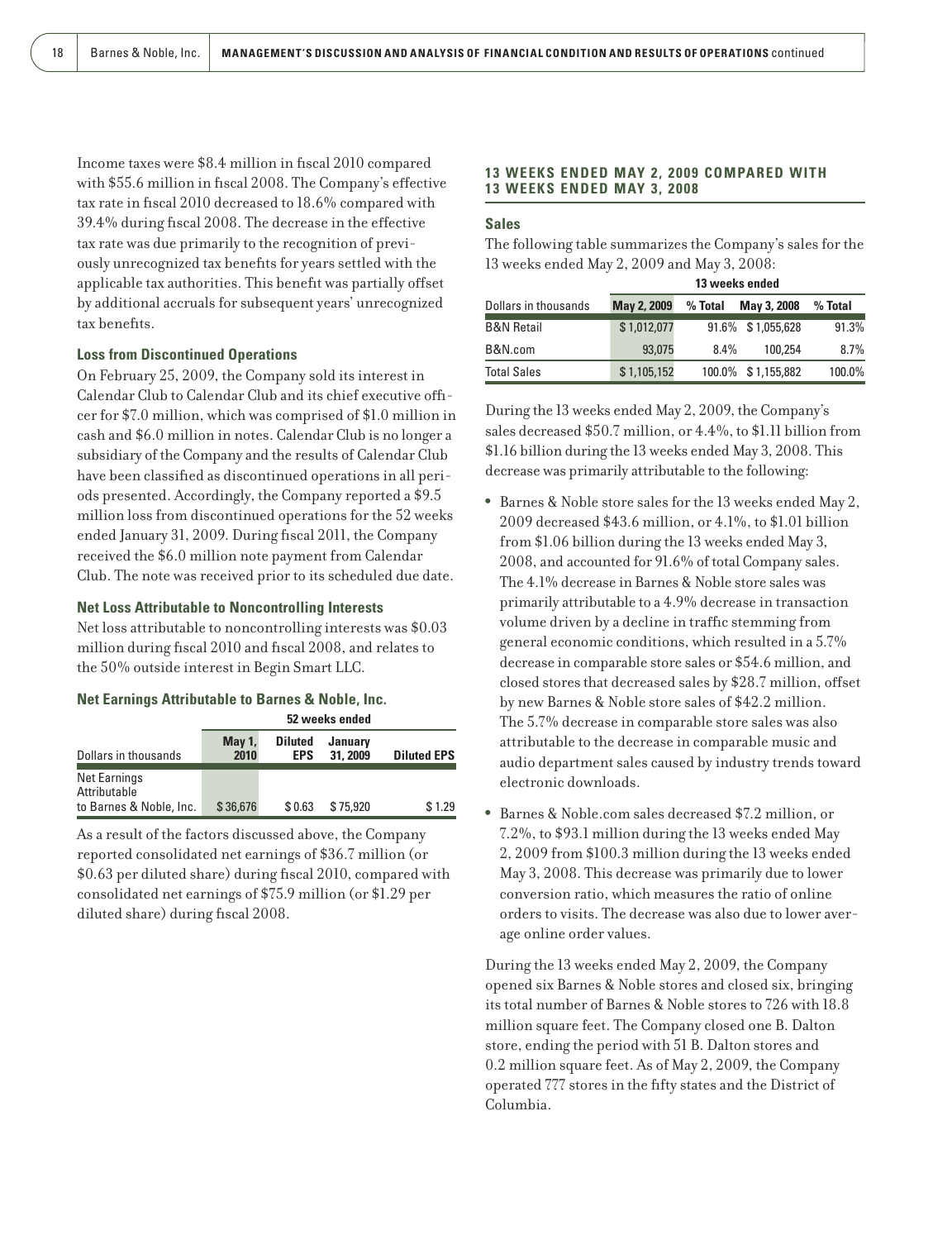|                                             | 13 weeks ended |         |             |         |
|---------------------------------------------|----------------|---------|-------------|---------|
| Dollars in thousands                        | May 2, 2009    | % Sales | May 3, 2008 | % Sales |
| <b>B&amp;N Retail</b>                       | \$699.916      | 69.2%   | \$730.725   | 69.2%   |
| B&N.com                                     | 73,575         | 79.0%   | 77.190      | 77.0%   |
| <b>Total Cost of Sales and</b><br>Occupancy | \$773,491      | 70.0%   | \$807.915   | 69.9%   |

The Company's cost of sales and occupancy includes costs such as merchandise costs, distribution center costs (including payroll, freight, supplies, depreciation and other operating expenses), rental expense and common area maintenance, partially offset by landlord tenant allowances amortized over the life of the lease.

During the 13 weeks ended May 2, 2009, cost of sales and occupancy decreased \$34.4 million, or 4.3%, to \$773.5 million from \$807.9 million during the 13 weeks ended May 3, 2008. As a percentage of sales, cost of sales and occupancy increased slightly to 70.0% from 69.9% the same period one year ago. The increase or (decrease) by segment is as follows:

- B&N Retail cost of sales and occupancy remained flat as a percentage of sales at 69.2% during the 13 weeks ended May 2, 2009 and the 13 weeks ended May 3, 2008.
- B&N.com cost of sales and occupancy increased as a percentage of sales to 79.0% during the 13 weeks ended May 2, 2009 from 77.0% during the 13 weeks ended May 3, 2008. This increase was primarily due to deleveraging of fixed costs on the decrease in sales.

# **Selling and Administrative Expenses**

|                                                               | 13 weeks ended |         |                     |       |  |  |
|---------------------------------------------------------------|----------------|---------|---------------------|-------|--|--|
| Dollars in thousands                                          | May 2, 2009    | % Sales | May 3, 2008 % Sales |       |  |  |
| <b>B&amp;N Retail</b>                                         | \$259,440      | 25.6%   | \$270.484           | 25.6% |  |  |
| B&N.com                                                       | 27,114         | 29.1%   | 33,379              | 33.3% |  |  |
| <b>Total Selling and</b><br>Administrative<br><b>Expenses</b> | \$286,554      | 25.9%   | \$303.863           | 26.3% |  |  |

Selling and administrative expenses decreased \$17.3 million, or 5.7%, to \$286.6 million during the 13 weeks ended May 2, 2009 from \$303.9 million during the 13 weeks ended May 3, 2008. During the 13 weeks ended May 2, 2009, selling and administrative expenses decreased as a percentage of sales to 25.9% from 26.3% during the prior year period. The increase or (decrease) by segment is as follows:

• B&N Retail selling and administrative expenses remained flat as a percentage of sales at  $25.6\%$  during the 13 weeks ended May 2, 2009 and the 13 weeks ended May 3, 2008.

2011 Annual Report | 19

• B&N.com selling and administrative expenses decreased as a percentage of sales to 29.1% during the 13 weeks ended May 2, 2009 from 33.3% during the 13 weeks ended May 3, 2008. This decrease was primarily due to an \$8.3 million charge incurred during the 13 weeks ended May 3, 2008 for a settlement with the State of California regarding the collection of sales and use taxes on sales made by Barnes & Noble.com from 1999 to 2005.

# **Depreciation and Amortization**

|                                               | 13 weeks ended      |      |             |         |  |  |  |
|-----------------------------------------------|---------------------|------|-------------|---------|--|--|--|
| Dollars in thousands                          | May 2, 2009 % Sales |      | May 3, 2008 | % Sales |  |  |  |
| <b>B&amp;N Retail</b>                         | \$41,246            | 4.1% | \$36,504    | 3.5%    |  |  |  |
| B&N.com                                       | 4.633               | 5.0% | 4,810       | 4.8%    |  |  |  |
| <b>Total Depreciation</b><br>and Amortization | \$45,879            | 4.2% | \$41,314    | 3.6%    |  |  |  |

During the 13 weeks ended May 2, 2009, depreciation and amortization increased \$4.6 million, or 11.0%, to \$45.9 million from \$41.3 million during the 13 weeks ended May 3, 2008. This increase was primarily due to depreciation on additional capital expenditures for existing store maintenance, technology investments and new store openings.

# **Pre-opening Expenses**

|                                      | 13 weeks ended |         |             |         |  |  |
|--------------------------------------|----------------|---------|-------------|---------|--|--|
| Dollars in thousands                 | May 2, 2009    | % Sales | May 3, 2008 | % Sales |  |  |
| <b>B&amp;N Retail</b>                | \$2.472        | 0.2%    | \$4.537     | 0.4%    |  |  |
| B&N.com                              |                | $0.0\%$ |             | $0.0\%$ |  |  |
| <b>Total Pre-opening</b><br>Expenses | \$2,472        | 0.2%    | \$4,537     | 0.4%    |  |  |

Pre-opening expenses decreased \$2.1 million, or 45.5%, to \$2.5 million during the 13 weeks ended May 2, 2009 from \$4.5 million for the 13 weeks ended May 3, 2008. This decrease was primarily the result of the timing and volume of new store openings.

# **Operating Loss**

|                             | 13 weeks ended |            |                     |            |  |  |  |
|-----------------------------|----------------|------------|---------------------|------------|--|--|--|
| Dollars in thousands        | May 2, 2009    | % Sales    | May 3, 2008 % Sales |            |  |  |  |
| <b>B&amp;N Retail</b>       | \$9.003        | 0.9%       | \$13,378            | 1.3%       |  |  |  |
| B&N.com                     | (12.247)       | $(13.2\%)$ | (15.125)            | $(15.1\%)$ |  |  |  |
| <b>Total Operating Loss</b> | \$ (3,244)     | $(0.3\%)$  | \$(1,747)           | $(0.2\%)$  |  |  |  |

The Company's consolidated operating loss increased \$1.5 million, or 85.7%, to \$3.2 million during the 13 weeks ended May 2, 2009 from \$1.7 million during the 13 weeks ended May 3, 2008. This increase was primarily due to the negative comparable store sales, as well as the matters discussed above.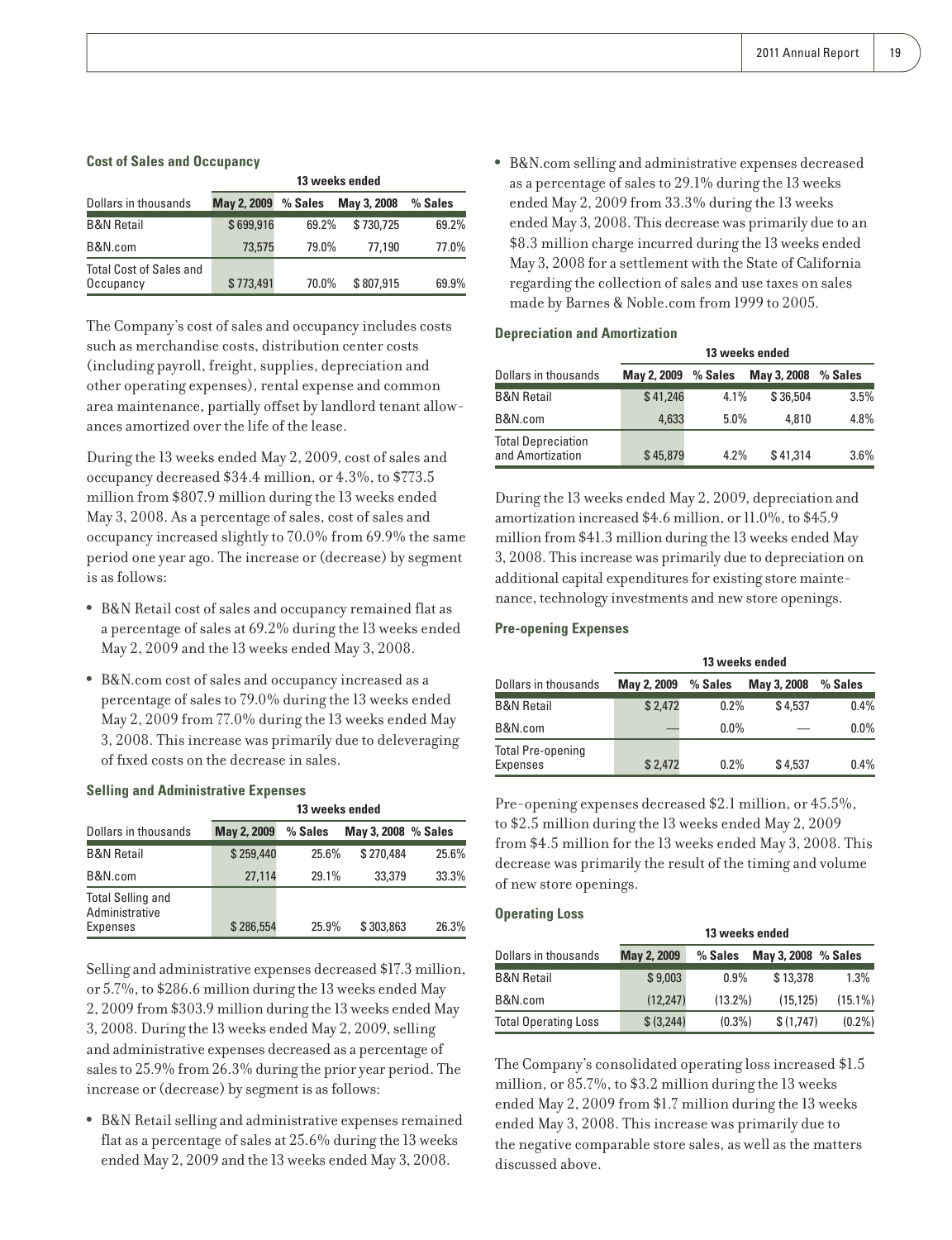# **Interest Income (Expense), Net and Amortization of Deferred Financing Fees**

|                                                          | 13 weeks ended |       |                         |  |  |  |
|----------------------------------------------------------|----------------|-------|-------------------------|--|--|--|
| Dollars in thousands                                     | May 2, 2009    |       | May 3, 2008 % of Change |  |  |  |
| Interest Income<br>(Expense), Net and<br>Amortization of |                |       |                         |  |  |  |
| <b>Deferred Financing Fees</b>                           | \$(199)        | \$807 | (124.7%)                |  |  |  |

Net interest (expense) income and amortization of deferred financing fees decreased  $\$1.0$  million, or 124.7%, to  $(\$0.2)$ million during the 13 weeks ended May 2, 2009 from \$0.8 million during the 13 weeks ended May 3, 2008. The decrease in interest income was primarily due to lower investment rates.

## **Income Taxes**

|                      | 13 weeks ended |                          |          |                          |  |  |
|----------------------|----------------|--------------------------|----------|--------------------------|--|--|
| Dollars in thousands | 2009           | May 2, Effective<br>Rate | 2008     | May 3, Effective<br>Rate |  |  |
| Income Taxes         | \$(1.374)      | 39.9%                    | \$ (374) | 39.8%                    |  |  |

Income tax benefit during the 13 weeks ended May 2, 2009 was \$1.4 million compared with \$0.4 million during the 13 weeks ended May 3, 2008. The Company's effective tax rate was 39.9% and 39.8% for the 13 weeks ended May 2, 2009 and May 3, 2008, respectively.

## **Loss from Discontinued Operations**

On February 25, 2009, the Company sold its interest in Calendar Club to Calendar Club and its chief executive officer for  $$7.0$  million, which was comprised of  $$1.0$ million in cash and \$6.0 million in notes. As a result of this transaction and the operating loss to the date of the sale, the Company incurred a non-cash after-tax charge of approximately \$0.7 million during the 13 weeks ended May 2, 2009, compared with \$1.7 million during the 13 weeks ended May 3, 2008. Calendar Club is no longer a subsidiary of the Company and the results of Calendar Club have been classified as discontinued operations in all periods presented. During fiscal 2011, the Company received the \$6.0 million note payment from Calendar Club. The note was received prior to its scheduled due date.

#### **Net Loss Attributable to Noncontrolling Interests**

Net loss attributable to noncontrolling interests was \$0.03 million during the 13 weeks ended May 2, 2009 and relates to the Company's 50% outside interest in Begin Smart LLC.

## **Net Loss Attributable to Barnes & Noble, Inc.**

|                                                  | 13 weeks ended        |                              |                |                    |  |  |
|--------------------------------------------------|-----------------------|------------------------------|----------------|--------------------|--|--|
| Dollars in thousands                             | <b>May 2,</b><br>2009 | <b>Diluted</b><br><b>EPS</b> | May 3,<br>2008 | <b>Diluted EPS</b> |  |  |
| Net Loss Attributable to<br>Barnes & Noble, Inc. | \$ (2,693)            | \$(0.05)                     | \$(2.224)      | \$(0.04)           |  |  |

As a result of the factors discussed above, the Company reported a consolidated net loss of \$2.7 million (or \$0.05 per diluted share) during the 13 weeks ended May 2, 2009, compared with a consolidated net loss of \$2.2 million (or \$0.04 per diluted share) during the 13 weeks ended May 3, 2008.

# **SEASONALITY**

The B&N Retail and B&N.com businesses, like that of many retailers, is seasonal, with the major portion of sales and operating profit realized during the third fiscal quarter, which includes the holiday selling season. The B&N College business is also seasonal, with the major portion of sales and operating profit realized during the second and third fiscal quarters, when college students generally purchase textbooks for the upcoming semesters.

## **LIQUIDITY AND CAPITAL RESOURCES**

For the B&N Retail and B&N.com businesses, working capital requirements are generally at their highest in the Company's fiscal quarter ending on or about January 31 due to the higher payments to vendors for holiday season merchandise purchases. For the B&N College business, working capital requirements are typically highest in the second and third fiscal quarters due to higher payments to vendors as college students generally purchase textbooks for the upcoming semester. In addition, the Company's sales and merchandise inventory levels will fluctuate from quarter to quarter as a result of the number and timing of new store openings.

Although the Company believes cash on hand, cash flows from operating activities, funds available from its senior credit facility and short-term vendor financing provide the Company with adequate liquidity and capital resources for seasonal working capital requirements, the Company may raise additional capital to support the growth of online and digital businesses.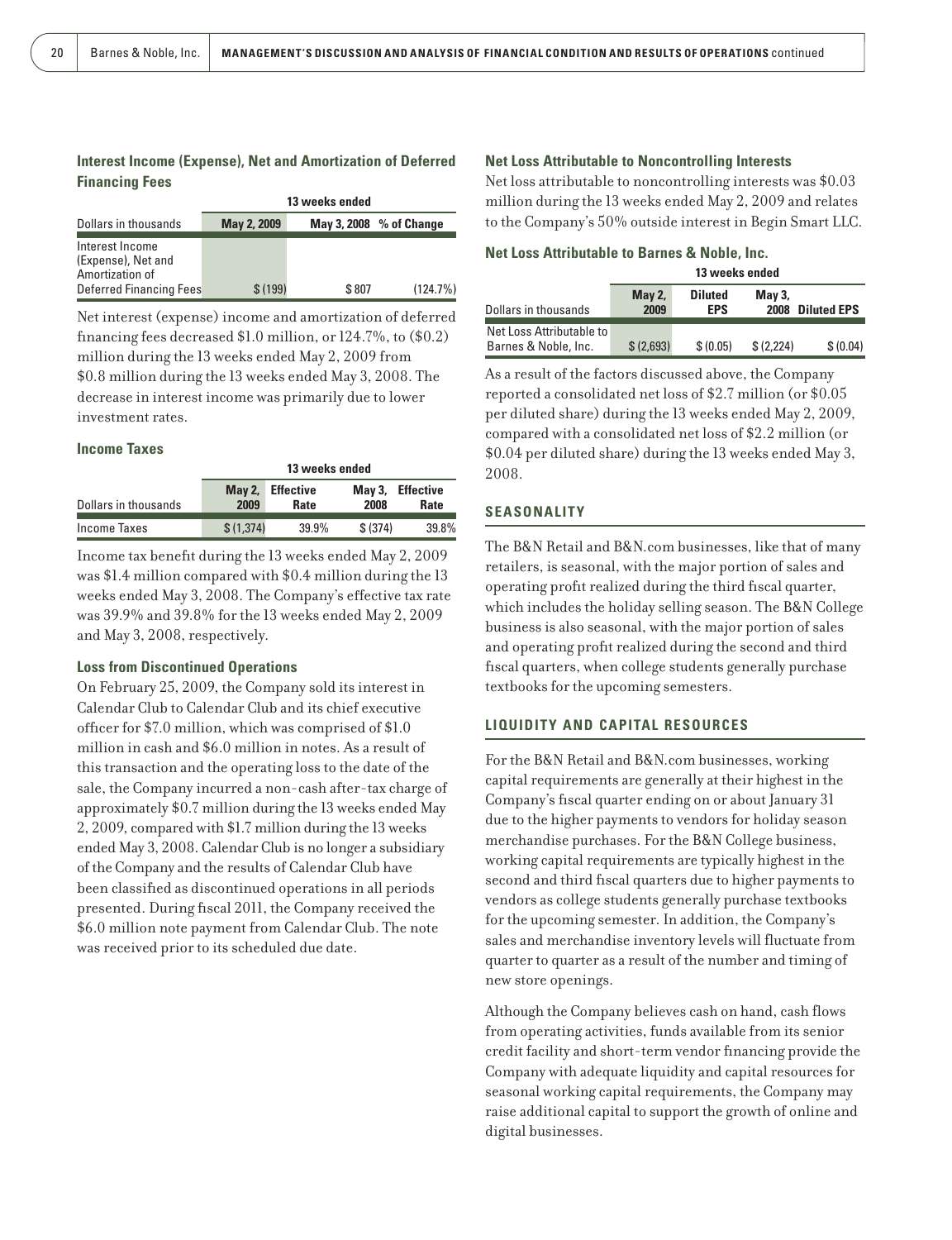## **Cash Flow**

Cash flows provided by (used in) operating activities were \$199.1 million, \$130.8 million, (\$146.7) million and \$376.2 million during fiscal 2011, fiscal 2010, the transition period and fiscal 2008, respectively. The increase in cash flows provided from operating activities in fiscal 2011 from fiscal 2010 were primarily attributable to a \$59.6 million federal tax refund in fiscal 2011.

# **Capital Structure**

On September 30, 2009, in connection with the closing of the Acquisition described in Note 12 to the Consolidated Financial Statements contained herein, the Company issued the Sellers (i) a senior subordinated note in the principal amount of \$100.0 million, payable in full on December 15, 2010, with interest of 8% per annum payable on the unpaid principal amount, and (ii) a junior subordinated note in the principal amount of \$150.0 million, payable in full on the fifth anniversary of the closing of the Acquisition, with interest of 10% per annum payable on the unpaid principal amount. On December 22, 2009, the Company consented to the pledge and assignment of the Senior Seller Note by the Sellers as collateral security. The Senior Seller Note was paid on its scheduled due date, December 15, 2010.

On April 29, 2011, the Company entered into an amended and restated credit agreement (the Amended Credit Agreement) with Bank of America, N.A., as administrative agent, collateral agent and swing line lender, and other lenders, which amends and restates the Credit Agreement entered into on September 30, 2009. Under the Amended Credit Agreement, Lenders are providing up to \$1.0 billion in aggregate commitments under a five-year asset-backed revolving credit facility (the Amended Credit Facility), which is secured by eligible inventory with the ability to include eligible real estate and accounts receivable and related assets. Borrowings under the Amended Credit Agreement are limited to a specified percentage of eligible inventories with the ability to include eligible real estate, accounts receivable and accrued interest, at the election of the Company, at Base Rate or LIBO Rate, plus, in each case, an Applicable Margin (each term as defined in the Amended Credit Agreement). In addition, the Company has the option to request an increase in commitments under the Amended Credit Agreement by up to \$300.0 million, subject to certain restrictions.

The Amended Credit Agreement requires Availability (as defined in the Amended Credit Agreement) to be greater than the greater of  $(i)$  10% of the Loan Cap (as defined in the Amended Credit Agreement) and (ii) \$50.0 million. In addition, the Amended Credit Facility contains covenants that limit, among other things, the Company's ability to incur indebtedness, create liens, make investments, make restricted payments, merge or acquire assets, and contains default provisions that are typical for this type of financing, among other things. Proceeds from the Amended Credit Facility are used for general corporate purposes, including seasonal working capital needs.

As a result of the Amended Credit Agreement, \$6.6 million of deferred financing fees related to the 2009 Credit Facility were written off, and included in net interest expenses. The remaining unamortized deferred costs of \$16.3 million and new charges of \$10.2 million relating to the Company's Amended Credit Facility were deferred and will be amortized over the five-year term of the Amended Credit Facility.

On September 30, 2009, the Company had entered into a credit agreement (the 2009 Credit Agreement) with Bank of America, N.A., as administrative agent, collateral agent and swing line lender, and other lenders, under which the lenders committed to provide up to \$1.0 billion in commitments under a four-year asset-backed revolving credit facility (the 2009 Credit Facility) and which was secured by eligible inventory and accounts receivable and related assets. Borrowings under the 2009 Credit Agreement were limited to a specified percentage of eligible inventories, accounts receivable and accrued interest, at the election of the Company, at Base Rate or LIBO Rate, plus, in each case, an Applicable Margin (each term as defined in the 2009 Credit Agreement). In addition, the Company had the option to request the increase in commitments under the 2009 Credit Agreement by up to \$300.0 million subject to certain restrictions.

Proceeds from the 2009 Credit Facility were used for general corporate purposes, including seasonal working capital needs.

The 2009 Credit Facility replaced the Company's prior \$850.0 million credit agreement (Prior Credit Facility) which had a maturity date of July 31, 2011, as well as B&N College's \$400.0 million credit agreement which had a maturity date of November 13, 2011.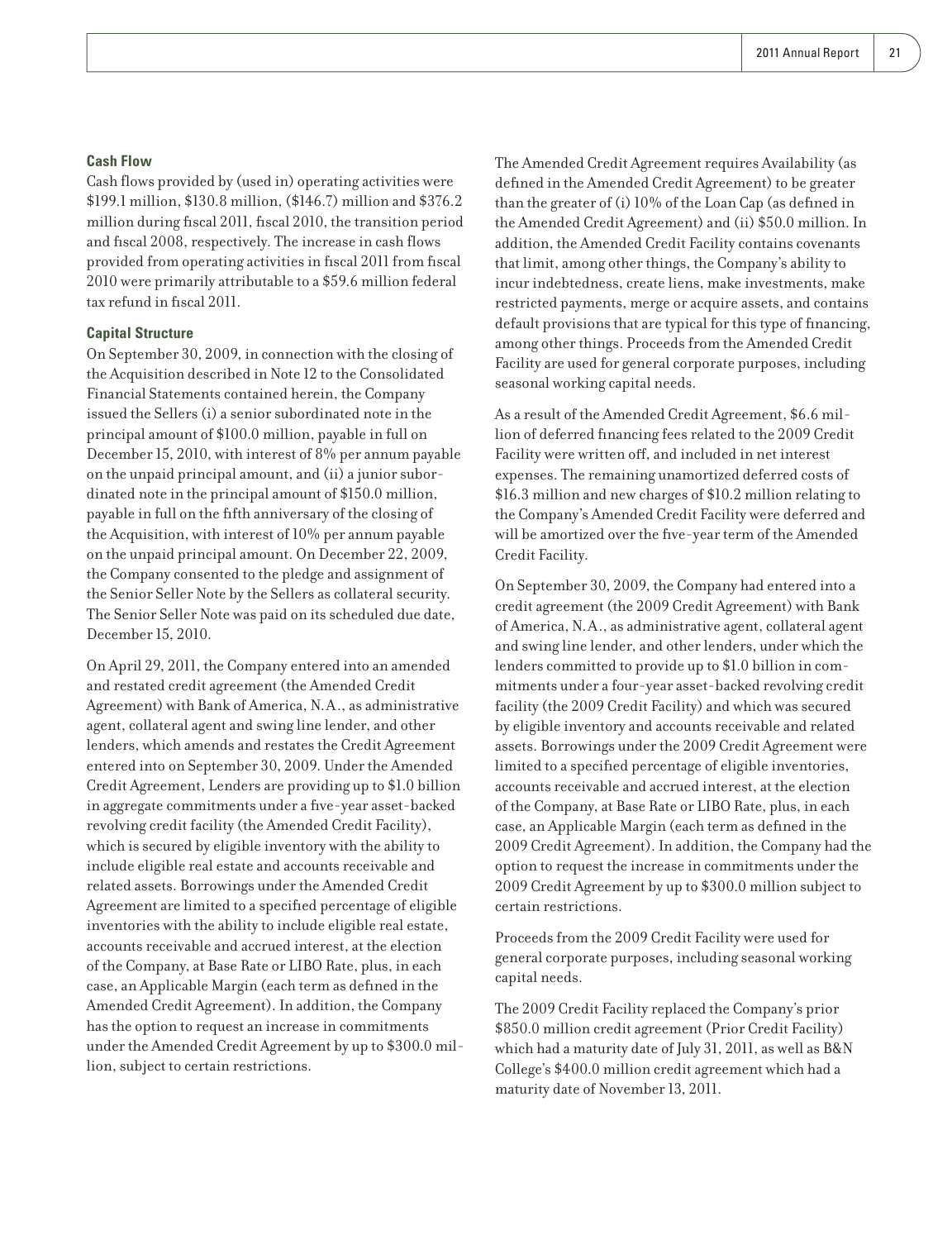Selected information related to the Company's Amended Credit Facility, 2009 Credit Facility and Prior Credit Facility (in thousands):

|                                                        | <b>Fiscal</b><br>2011 | Fiscal<br>2010 | 13 weeks<br>ended May<br>2, 2009 | Fiscal<br>2008 |
|--------------------------------------------------------|-----------------------|----------------|----------------------------------|----------------|
| Credit facility at period<br>end                       | \$313,100             | 260,400        |                                  |                |
| Average balance<br>outstanding during the<br>period    | \$338,971             | 107,504        |                                  | 63,871         |
| Maximum borrowings<br>outstanding during the<br>period | \$622,800             | 512,500        |                                  | 199,900        |
| Weighted average<br>interest rate during the<br>period | 4.30%                 | 4.38%          |                                  | 6.05%          |
| Interest rate at end of<br>period                      | 5.13%                 | 4.13%          |                                  |                |

Fees expensed with respect to the unused portion of the Amended Credit Facility, 2009 Credit Facility and Prior Credit Facility were \$5.5 million, \$4.2 million, \$0.3 million,  $$0.3$  million and  $$1.0$  million, during fiscal  $2011$ , fiscal 2010, the transition period, the 13 weeks ended May 3, 2008 and fiscal 2008, respectively. The increase in commitment fees in fiscal 2010 was related to the Company's 2009 Credit Agreement entered into on September 30, 2009 in connection with the Acquisition.

The Company has no agreements to maintain compensating balances.

## **Capital Investment**

Capital expenditures for continuing operations were \$110.5 million, \$127.8 million, \$22.8 million, \$38.3 million and  $$192.2$  million during fiscal 2011, fiscal 2010, the transition period, the 13 weeks ended May 3, 2008 and fiscal 2008, respectively. Capital expenditures planned for fiscal 2012 primarily relate to the Company's digital initiatives and website as well as maintenance of existing stores and system enhancements for the retail and college stores. The capital expenditures are expected to be in the range of \$150.0 million to \$200.0 million for fiscal 2012, although commitment to many of such expenditures has not yet been made.

Based on planned operating levels and capital expenditures for fiscal 2012, management believes cash and cash equivalents on hand, cash flows generated from operating activities, short-term vendor financing and borrowing capacity under the Amended Credit Facility will be sufficient to meet the Company's working capital and debt service requirements, and support the development of its short – and long-term strategies for at least the next 12 months. However, the Company may determine to raise additional capital to support the growth of online and digital businesses.

On May 15, 2007, the Company announced that its Board of Directors authorized a stock repurchase program for the purchase of up to \$400.0 million of the Company's common stock. The maximum dollar value of common stock that may yet be purchased under the current program is approximately \$2.5 million as of April 30, 2011.

Stock repurchases under this program may be made through open market and privately negotiated transactions from time to time and in such amounts as management deems appropriate. As of April 30, 2011, the Company has repurchased 33,409,761 shares at a cost of approximately \$1.1 billion under its stock repurchase programs. The repurchased shares are held in treasury.

## **Contractual Obligations**

The following table sets forth the Company's contractual obligations as of April 30, 2011 (in millions):

| <b>Contractual Obligations</b>                                                                  | <b>Payments Due by Period</b> |                         |           |           |                             |  |  |
|-------------------------------------------------------------------------------------------------|-------------------------------|-------------------------|-----------|-----------|-----------------------------|--|--|
|                                                                                                 | <b>Total</b>                  | <b>Less Than 1 Year</b> | 1-3 Years | 3-5 Years | <b>More Than</b><br>5 Years |  |  |
| Long-term debt                                                                                  | \$313.1                       | $s-$                    | $s-$      | \$313.1   | $s -$                       |  |  |
| Capital lease obligations                                                                       | 3.1                           | 1.1                     | 1.5       | 0.5       |                             |  |  |
| Operating lease obligations <sup>a</sup>                                                        | ,959.4                        | 399.9                   | 641.9     | 413.8     | 503.8                       |  |  |
| Purchase obligations                                                                            | 44.0                          | 33.7                    | 10.1      | 0.2       |                             |  |  |
| Interest obligations <sup>b</sup>                                                               | 61.7                          | 20.2                    | 31.4      | 10.1      |                             |  |  |
| Other long-term liabilities reflected on the<br>Company's balance sheet under GAAP <sup>c</sup> | 150.0                         |                         |           | 150.0     |                             |  |  |
| <b>Total</b>                                                                                    | \$2,531.3                     | \$454.9                 | \$684.9   | \$887.7   | \$503.8                     |  |  |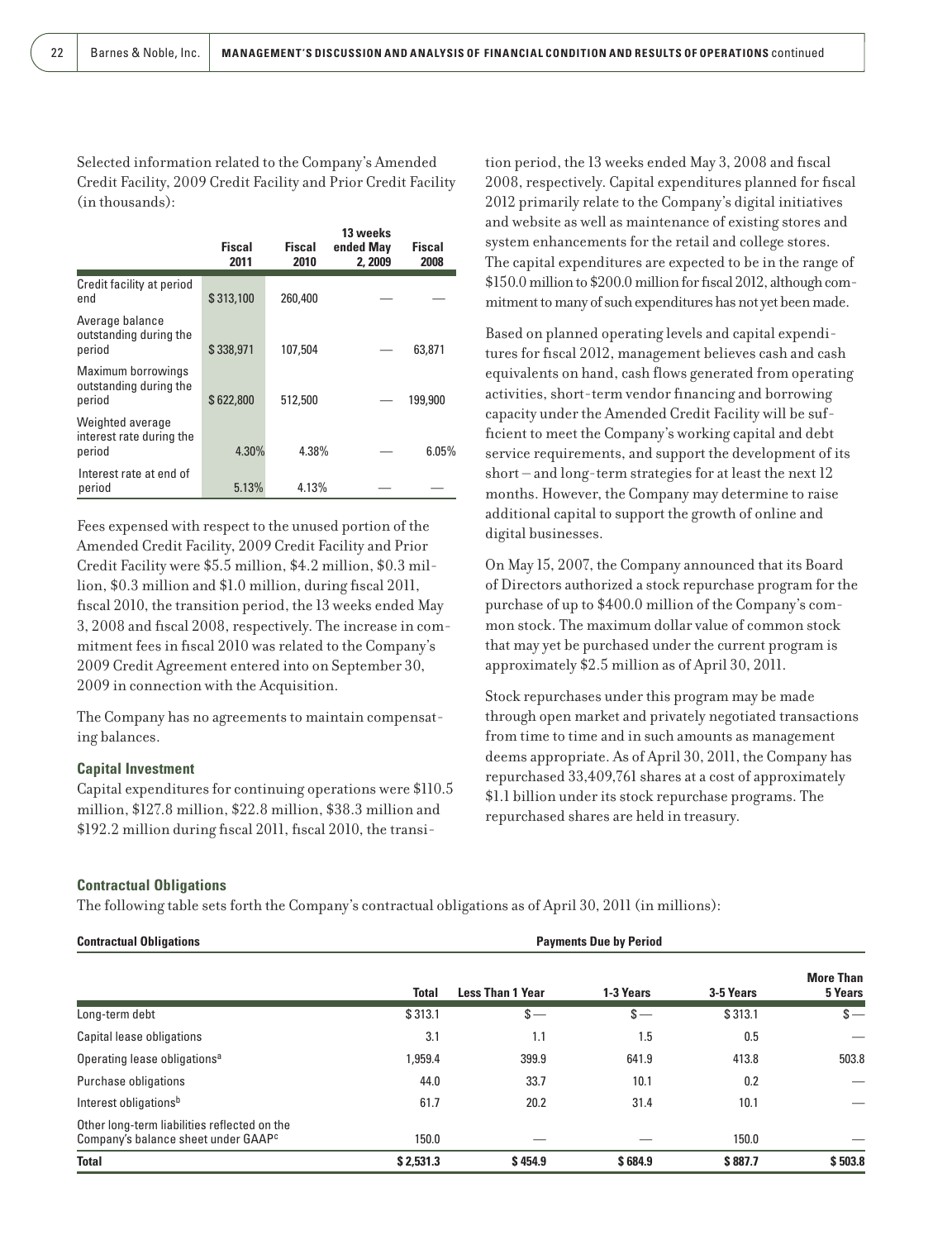- **a** Excludes obligations under store leases for insurance, taxes and other maintenance costs, which obligations totaled approximately 16% of the minimum rent payments under those leases.
- **b** Represents commitment fees related to the Company's Amended Credit Facility and 2009 Credit Facility, as well as interest obligations on the Seller Notes issued in connection with the Acquisition.
- **c** Excludes \$16.7 million of unrecognized tax benefits for which the Company cannot make a reasonably reliable estimate of the amount and period of payment. See Note 9 to the Notes to Consolidated Financial Statements.

See also Note 8 to the Notes to Consolidated Financial Statements for information concerning the Company's Pension and Postretirement Plans.

# **Off-Balance Sheet Arrangements**

As of April 30, 2011, the Company had no off -balance sheet arrangements as defined in Item 303 of Regulation S-K.

### **Impact of Inflation**

The Company does not believe that inflation has had a material effect on its net sales or results of operations.

# **CERTAIN RELATIONSHIPS AND RELATED TRANSACTIONS**

See Note 21 to the Notes to Consolidated Financial Statements.

# **CRITICAL ACCOUNTING POLICIES**

The "Management's Discussion and Analysis of Financial Condition and Results of Operations" section of this report discusses the Company's consolidated financial statements, which have been prepared in accordance with accounting principles generally accepted in the United States. The preparation of these financial statements requires management to make estimates and assumptions in certain circumstances that affect amounts reported in the accompanying consolidated financial statements and related footnotes. In preparing these financial statements, management has made its best estimates and judgments with respect to certain amounts included in the financial statements, giving due consideration to materiality. The Company does not believe there is a great likelihood that materially different amounts would be reported related to the accounting policies described below. However, application of these accounting policies involves the exercise of judgment and use of assumptions as to future uncertainties and, as a result, actual results could differ from these estimates.

## **Revenue Recognition**

Revenue from sales of the Company's products is recognized at the time of sale, other than those with multiple elements. The Company accrues for estimated sales returns in the period in which the related revenue is recognized based on historical experience and industry standards. Sales taxes collected from retail customers are excluded from reported revenues. All of the Company's sales are recognized as revenue on a "net" basis, including sales in connection with any periodic promotions offered to customers. The Company does not treat any promotional offers as expenses.

In accordance with Accounting Standards Codification (ASC) 605-25, *Revenue Recognition, Multiple Element Arrangements* and Accounting Standards Updates (ASU) 2009-13 and 2009-14, for multiple-element arrangements that involve tangible products that contain software that is essential to the tangible product's functionality, undelivered software elements that relate to the tangible product's essential software and other separable elements, the Company allocates revenue to all deliverables using the relative selling-price method. Under this method, revenue is allocated at the time of sale to all deliverables based on their relative selling price using a specific hierarchy. The hierarchy is as follows: vendor-specific objective evidence, third-party evidence of selling price, or best estimate of selling price. NOOK™ eBook Reader revenue (which includes revenue from the Company's NOOK 1st Edition™, NOOK Wi-Fi 1st Edition™, NOOK Color™ and The All-New NOOK™ devices) is recognized at the segment point of sale.

The Company includes post-service customer support (PCS) in the form of software updates and potential increased functionality on a when-and-if-available basis, as well as wireless access and wireless connectivity with the purchase of NOOK™ from the Company. Using the relative selling price described above, the Company allocates revenue based on the best estimate of selling price for the deliverables as no vendor-specific objective evidence or third-party evidence exists for any of the elements. Revenue allocated to NOOK™ and the software essential to its functionality is recognized at the time of sale, provided all other conditions for revenue recognition are met. Revenue allocated to the PCS and the wireless access is deferred and recognized on a straight-line basis over the 2-year estimated life of NOOK™.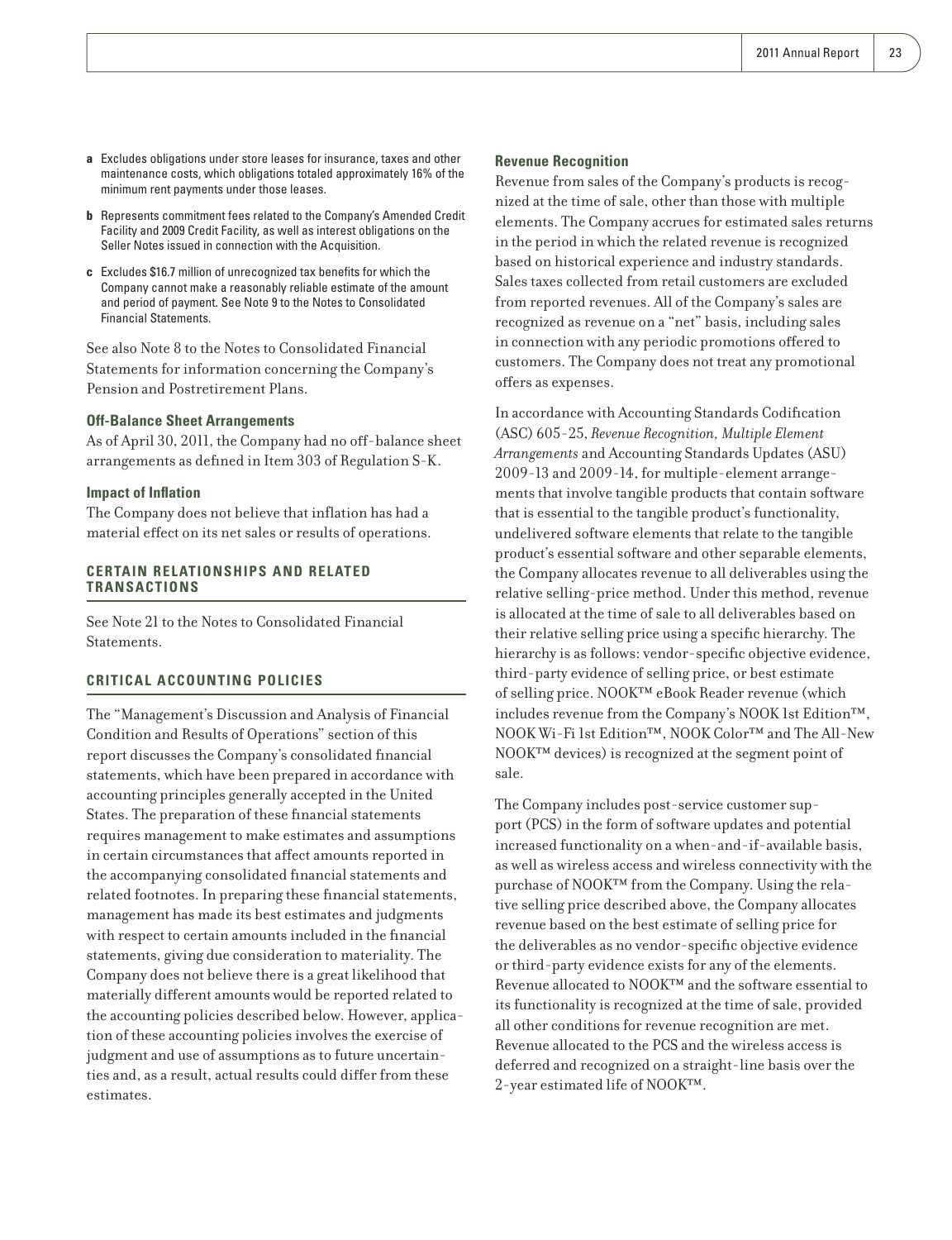The Company also pays certain vendors who distribute NOOK™ a commission on the content sales sold through that device. The Company accounts for these transactions as a reduction in the sales price of the NOOK™ based on historical trends of content sales and a liability is established for the estimated commission expected to be paid over the life of the product. The Company recognizes revenue of the content at the point of sale of the content. The Company records revenue from sales of digital content, sales of third-party extended warranties, service contracts and other products, for which the Company is not obligated to perform, and for which the Company does not meet the criteria for gross revenue recognition under ASC 605-45- 45, *Reporting Revenue Gross as a Principal versus Net as an Agent,* on a net basis. All other revenue is recognized on a gross basis.

The Barnes & Noble Member Program offers members greater discounts and other benefits for products and services, as well as exclusive offers and promotions via e-mail or direct mail for an annual fee of \$25.00, which is non-refundable after the first 30 days. Revenue is recognized over the twelve-month period based upon historical spending patterns for Barnes & Noble Members.

## **Merchandise Inventories**

Merchandise inventories are stated at the lower of cost or market. Cost is determined primarily by the retail inventory method under both the first-in, first-out (FIFO) basis and the last-in, first-out (LIFO) basis. The Company uses the retail inventory method for 97% of the Company's merchandise inventories. As of April 30, 2011 and May 1, 2010, 87% of the Company's inventory on the retail inventory method was valued under the FIFO basis. B&N College's textbook and trade book inventories are valued using the LIFO method, where the related reserve was not material to the recorded amount of the Company's inventories or results of operations.

Market is determined based on the estimated net realizable value, which is generally the selling price. Reserves for non-returnable inventory are based on the Company's history of liquidating non-returnable inventory. The Company does not believe there is a reasonable likelihood that there will be a material change in the future estimates or assumptions used to calculate the non-returnable inventory reserve. However, if assumptions based on the Company's history of liquidating non-returnable inventory are incorrect, it may be exposed to losses or gains that could be material. A 10% change in actual non-returnable inventory would have affected net earnings by approximately \$2.2 million in fiscal 2011.

The Company also estimates and accrues shortage for the period between the last physical count of inventory and the balance sheet date. Shortage rates are estimated and accrued based on historical rates and can be affected by changes in merchandise mix and changes in actual shortage trends. The Company does not believe there is a reasonable likelihood that there will be a material change in the future estimates or assumptions used to calculate shortage rates. However, if the Company's estimates regarding shortage rates are incorrect, it may be exposed to losses or gains that could be material. A 10% change in actual shortage rates would have affected net earnings by approximately \$1.5 million in fiscal 2011.

## **Research and Development Costs for Software Products**

Software development costs for products to be sold, leased, or otherwise marketed are capitalized in accordance with ASC 985-20. Capitalization of software development costs begins upon the establishment of technological feasibility and is discontinued when the product is available for sale. A certain amount of judgment and estimation is required to assess when technological feasibility is established, as well as the ongoing assessment of the recoverability of capitalized costs. The Company's products reach technological feasibility shortly before the products are released and therefore research and development costs are generally expensed as incurred.

## **Stock-Based Compensation**

The calculation of stock-based employee compensation expense involves estimates that require management's judgment. These estimates include the fair value of each of the stock option awards granted, which is estimated on the date of grant using a Black-Scholes option pricing model. There are two significant inputs into the Black-Scholes option pricing model: expected volatility and expected term. The Company estimates expected volatility based on traded option volatility of the Company's stock over a term equal to the expected term of the option granted. The expected term of stock option awards granted is derived from historical exercise experience under the Company's stock option plans and represents the period of time that stock option awards granted are expected to be outstanding. The assumptions used in calculating the fair value of stock-based payment awards represent management's best estimates, but these estimates involve inherent uncertainties and the application of management's judgment. As a result, if factors change and the Company uses different assumptions, stock-based compensation expense could be materially different in the future. In addition, the Company is required to estimate the expected forfeiture rate, and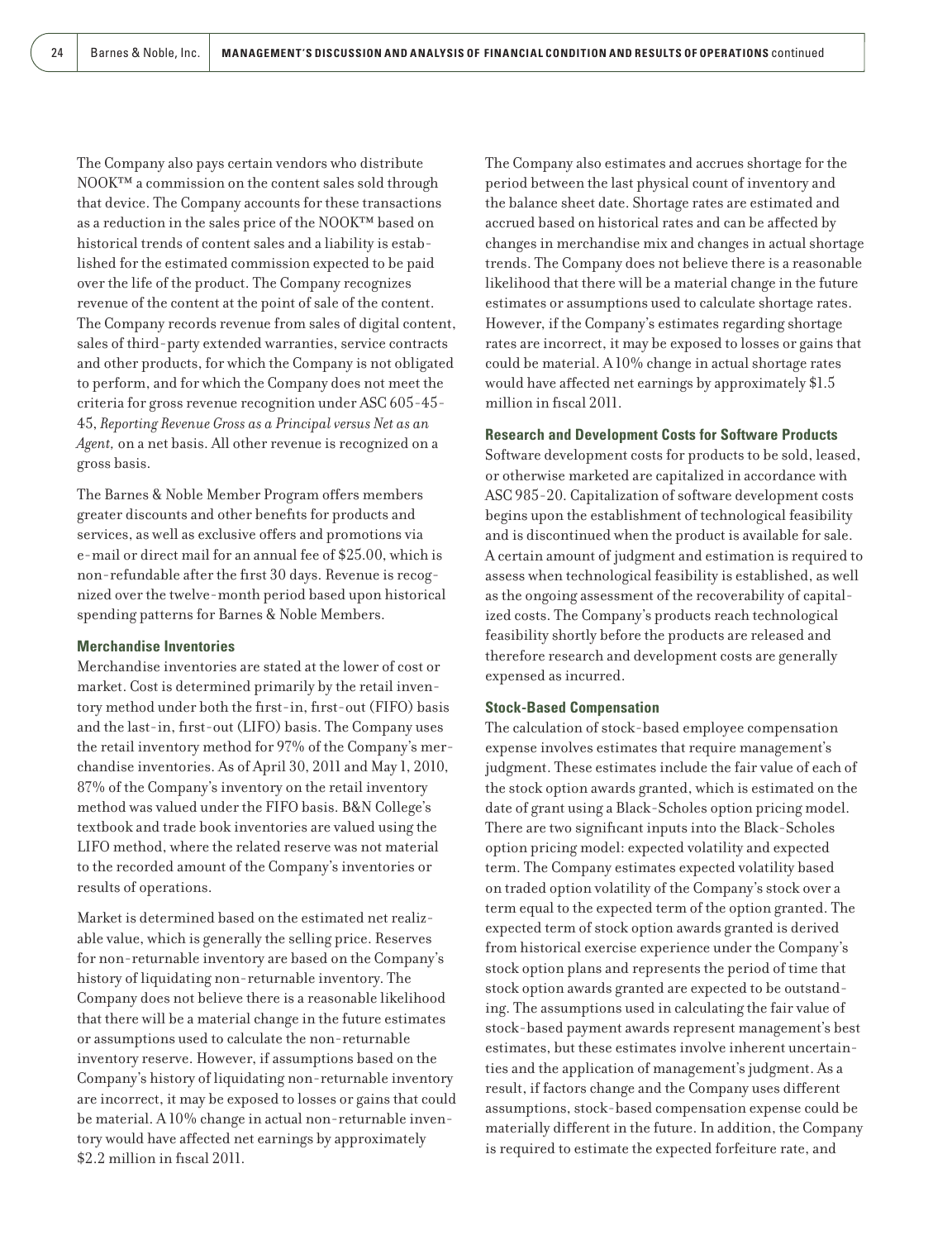only recognize expense for those shares expected to vest. If the Company's actual forfeiture rate is materially different from its estimate, the stock-based compensation expense could be significantly different from what the Company has recorded in the current period. See Note 3 to the Consolidated Financial Statements for a further discussion on stock-based compensation.

The Company does not believe there is a reasonable likelihood there will be a material change in the future estimates or assumptions used to determine stock-based compensation expense. However, if actual results are not consistent with the Company's estimates or assumptions, the Company may be exposed to changes in stock-based compensation expense that could be material. If actual results are not consistent with the assumptions used, the stock-based compensation expense reported in the Company's financial statements may not be representative of the actual economic cost of the stock-based compensation. A 10% change in the Company's stock-based compensation expense for the year ended April 30, 2011 would not have had a material impact on the Company's results of operations in fiscal 2011.

## **Other Long-Lived Assets**

The Company's other long-lived assets include property and equipment and amortizable intangibles. At April 30, 2011, the Company had \$704.7 million of property and equipment, net of accumulated depreciation, and \$251.7 million of amortizable intangible assets, net of amortization, accounting for approximately 26.6% of the Company's total assets. The Company reviews its long-lived assets for impairment whenever events or changes in circumstances indicate that the carrying amount of an asset may not be recoverable in accordance with ASC 360-10, *Accounting for the Impairment or Disposal of Long-Lived Assets* (ASC 360- 10). The Company evaluates long-lived assets for impairment at the individual Barnes & Noble store level, except for B&N College long-lived assets, which are evaluated for impairment at the university contract combined store level, which is the lowest level at which individual cash flows can be identified. When evaluating long-lived assets for potential impairment, the Company will first compare the carrying amount of the assets to the individual store's estimated future undiscounted cash flows. If the estimated future cash flows are less than the carrying amount of the assets, an impairment loss calculation is prepared. The impairment loss calculation compares the carrying amount of the assets to the individual store's fair value based on its estimated discounted future cash flows. If required, an impairment loss is recorded for that portion of the asset's carrying value in excess of fair value. Impairment losses

included in selling and administrative expenses totaled  $$2.9$  million,  $$12.1$  million,  $$0$  and  $$11.7$  million during fiscal 2011, fiscal 2010, the transition period and fiscal 2008 and are related to individual store locations. The Company does not believe there is a reasonable likelihood that there will be a material change in the estimates or assumptions used to calculate long-lived asset impairment losses. However, if actual results are not consistent with estimates and assumptions used in estimating future cash flows and asset fair values, the Company may be exposed to losses that could be material. A 10% decrease in the Company's estimated discounted cash flows would not have had a material impact on the Company's results of operations in fi scal 2011.

## **Goodwill and Unamortizable Intangible Assets**

At April 30, 2011, the Company had \$524.1 million of goodwill and \$314.9 million of unamortizable intangible assets (those with an indefinite useful life), accounting for approximately 23.3% of the Company's total assets. ASC 350-30, *Goodwill and Other Intangible Assets,* requires that goodwill and other unamortizable intangible assets no longer be amortized, but instead be tested for impairment at least annually or earlier if there are impairment indicators. The Company performs a two-step process for impairment testing of goodwill as required by ASC 350- 30. The first step of this test, used to identify potential impairment, compares the fair value of a reporting unit with its carrying amount. The second step (if necessary) measures the amount of the impairment. The Company completed its annual goodwill impairment test as of the first day of the third quarter. In performing the valuations, the Company used cash flows that reflected management's forecasts and discount rates that included risk adjustments consistent with the current market conditions. Based on the results of the Company's step one testing, the fair values of the Barnes & Noble Retail, Barnes & Noble College and B&N.com reporting units exceeded their carrying values; therefore, the second step of the impairment test was not required to be performed and no goodwill impairment was recognized. The Company has noted no subsequent indicators of impairment. The Company tests unamortizable intangible assets by comparing the fair value and the carrying value of such assets. The Company also completed its annual impairment tests for its other unamortizable intangible assets by comparing the estimated fair value to the carrying value of such assets and determined that no impairment was necessary. Changes in market conditions, among other factors, could have a material impact on these estimates. The Company does not believe there is a reasonable likelihood that there will be a material change in the estimates or assumptions used to calculate goodwill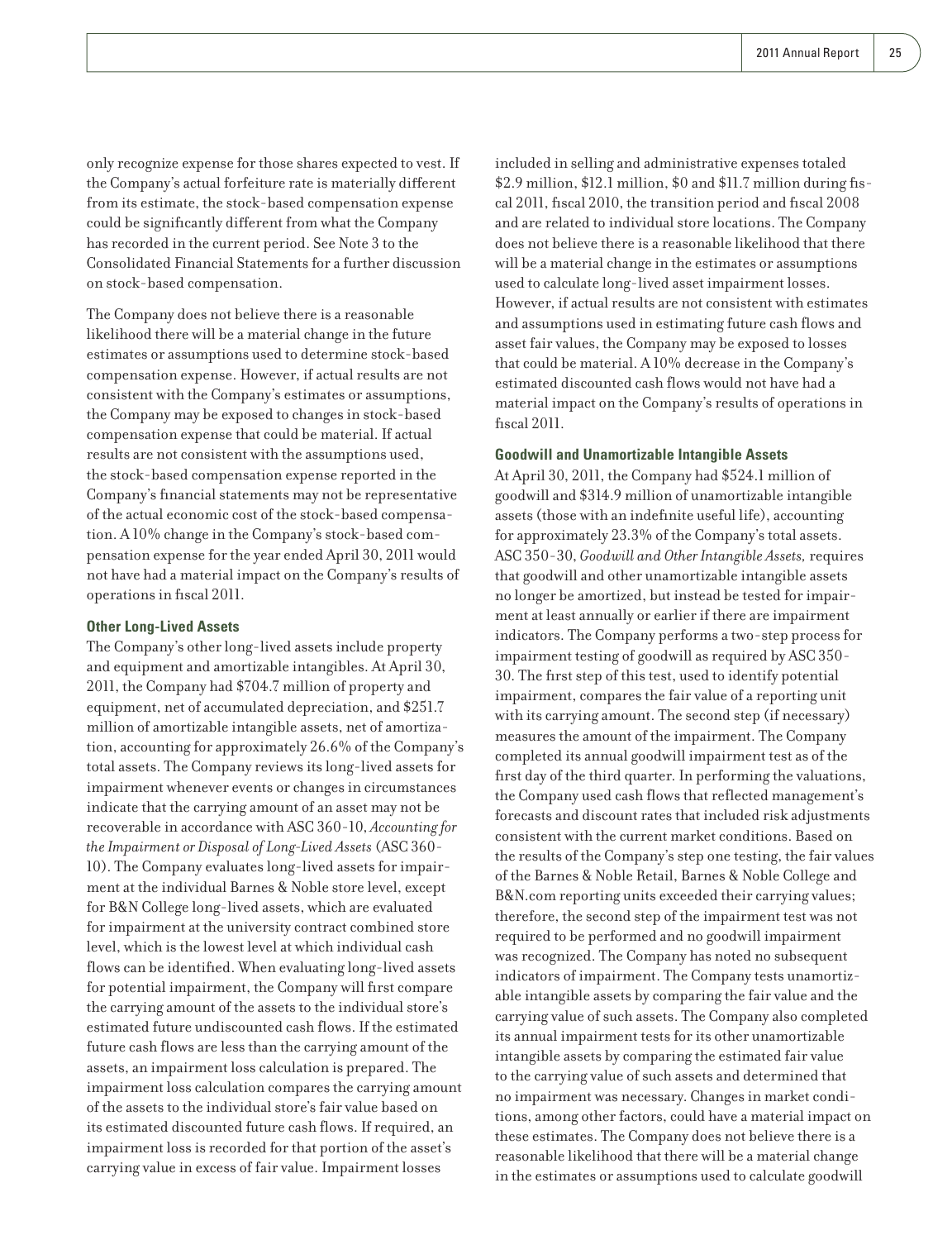and unamortizable intangible asset impairment losses. However, if actual results are not consistent with estimates and assumptions used in estimating future cash flows and asset fair values, the Company may be exposed to losses that could be material. A 10% decrease in the Company's estimated discounted cash flows would have no impact on the Company's evaluation of goodwill and unamortizable intangible assets.

# **Gift Cards**

The Company sells gift cards which can be used in its stores or on Barnes & Noble.com. The Company does not charge administrative or dormancy fees on gift cards, and gift cards have no expiration dates. Upon the purchase of a gift card, a liability is established for its cash value. Revenue associated with gift cards is deferred until redemption of the gift card. Over time, some portion of the gift cards issued is not redeemed. The Company estimates the portion of the gift card liability for which the likelihood of redemption is remote based upon the Company's historical redemption patterns. The Company records this amount in income on a straight-line basis over a 12-month period beginning in the 13th month after the month the gift card was originally sold. If actual redemption patterns vary from the Company's estimates, actual gift card breakage may differ from the amounts recorded. The Company recognized gift card breakage of \$25.9 million, \$21.3 million, \$5.4 million,  $$5.2$  million and  $$21.4$  million during fiscal  $2011$ , fiscal 2010, the transition period, the 13 weeks ended May 3, 2008 and fiscal 2008, respectively. The Company had gift card liabilities of \$311 million and \$292 million, as of April 30, 2011 and May 1, 2010, respectively, which amounts are included in accrued liabilities. The Company does not believe there is a reasonable likelihood that there will be a material change in the estimates or assumptions used to recognize revenue associated with gift cards. However, if estimates regarding the Company's history of gift card breakage are incorrect, it may be exposed to losses or gains that could be material. A 10% change in the Company's gift card breakage rate at April 30, 2011 would have affected net earnings by approximately \$2.6 million in fiscal 2011.

#### **Income Taxes**

Judgment is required in determining the provision for income taxes and related accruals, deferred tax assets and liabilities. In the ordinary course of business, tax issues may arise where the ultimate outcome is uncertain. Additionally, the Company's tax returns are subject to audit by various tax authorities. Consequently, changes in the Company's estimates for contingent tax liabilities may materially impact the Company's results of operations or

financial position. A  $1\%$  variance in the Company's effective tax rate would not have had a material impact to the Company's results of operations in fiscal 2011.

### **Recent Accounting Pronouncements**

In December 2010, the FASB issued ASU 2010-28, *Intangibles—Goodwill and Other (Topic 350): When to Perform Step 2 of the Goodwill Impairment Test for Reporting Units with Zero or Negative Carrying Amounts* (ASU 2010-28). ASU 2010-28 provides amendments to Topic 350 to modify Step 1 of the goodwill impairment test for reporting units with zero or negative carrying amounts to clarify that, for those reporting units, an entity is required to perform Step 2 of the goodwill impairment test if it is more likely than not that a goodwill impairment exists. In determining whether it is more likely than not that goodwill impairment exists, an entity should consider whether there are any adverse qualitative factors indicating that impairment may exist. For public entities, the amendments in this ASU are effective for fiscal years, and interim periods within those years, beginning after December 15, 2010. Early adoption is not permitted. The Company is still evaluating whether adoption of ASU 2010-28 will have an impact on the Company's Fiscal 2012 Consolidated Financial Statements.

In May 2011, the FASB issued ASU 2011-04, *Amendments to Achieve Common Fair Value Measurement and Disclosure Requirements in U.S. GAAP and IFRSs* (ASU 2011-04), which amends ASC 820, *Fair Value Measurement.* ASU 2011-04 does not extend the use of fair value accounting, but provides guidance on how it should be applied where its use is already required or permitted by other standards within U.S. GAAP or International Financial Reporting Standards (IFRSs). ASU 2011-04 changes the wording used to describe many requirements in U.S. GAAP for measuring fair value and for disclosing information about fair value measurements. Additionally, ASU 2011-04 clarifies the FASB's intent about the application of existing fair value measurements. ASU 2011-04 is effective for interim and annual periods beginning after December 15, 2011 and is applied prospectively. The Company is still evaluating whether adoption of ASU 2011-04 will have an impact on the Company's Fiscal 2012 Consolidated Financial Statements.

The FASB is currently working on amendments to existing accounting standards governing a number of areas including, but not limited to, accounting for leases. In August 2010, the FASB issued an exposure draft, "Leases" (the Exposure Draft), which would replace the existing guidance in ASC Topic 840, "Leases." Under the Exposure Draft, among other changes in practice, a lessee's rights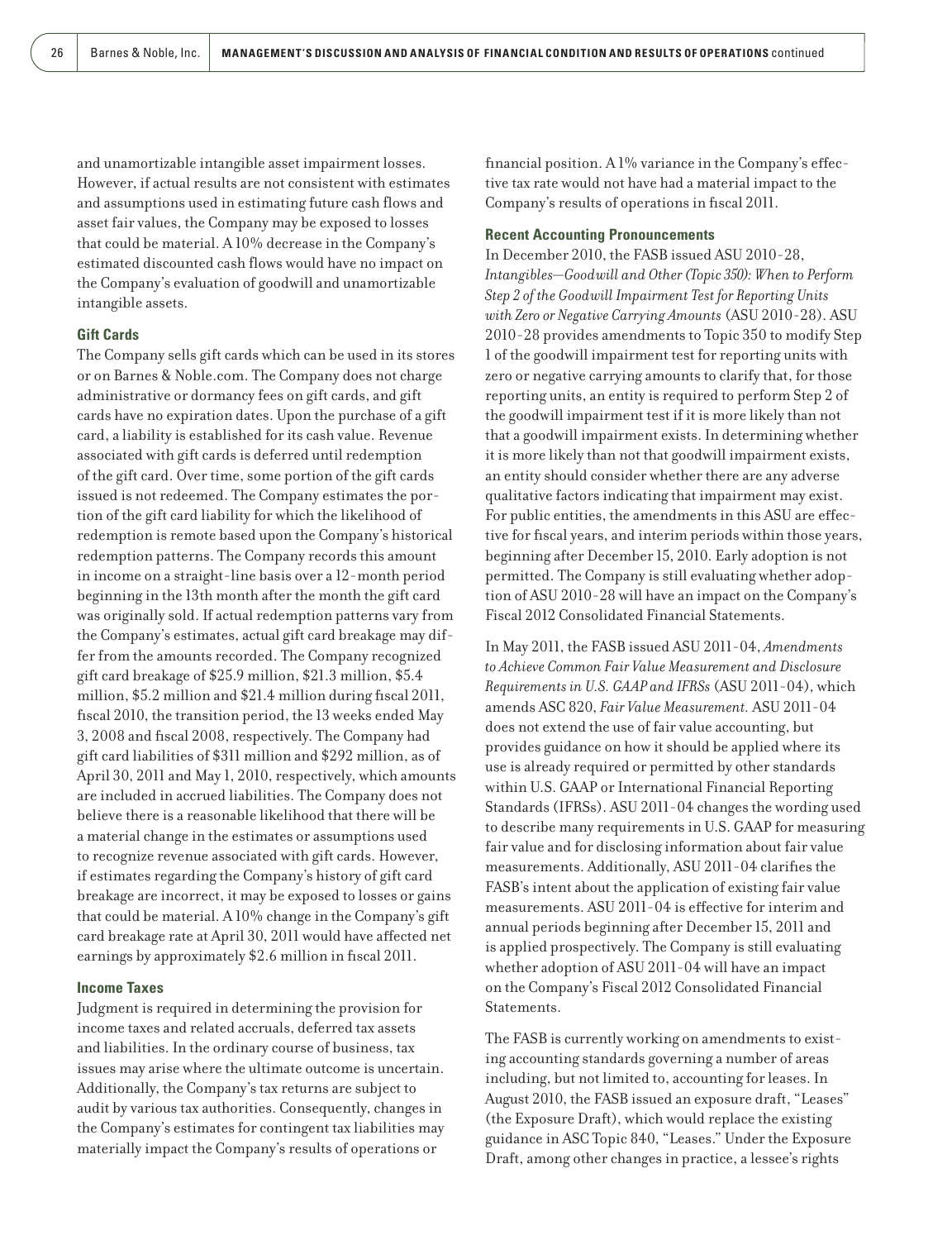and obligations under all leases, including existing and new arrangements, would be recognized as assets and liabilities, respectively, on the balance sheet. Subsequent to the end of the related comment period, the FASB made several amendments to the exposure draft, including revising the definition of the "lease term" to include the non-cancelable lease term plus only those option periods for which there is significant economic incentive for the lessee to extend or not terminate the lease. The FASB also redefined the initial lease liability to be recorded on the Company's balance sheet to contemplate only those variable lease payments that are in substance "fixed." The final standard is expected to be issued in the second half of 2011. Management is currently evaluating this proposed standard however, as the standard-setting process is still ongoing, the Company is unable to determine the impact this proposed change in accounting will have on its consolidated financial statements at this time.

# **DISCLOSURE REGARDING FORWARD-LOOKING STATEMENTS**

This report may contain certain forward-looking statements (within the meaning of Section 27A of the Securities Act of 1933, as amended (the Securities Act), and Section 21E of the Securities Exchange Act of 1934, as amended (the Exchange Act)) and information relating to the Company that are based on the beliefs of the management of the Company as well as assumptions made by and information currently available to the management of the Company. When used in this report, the words "anticipate," "believe," "estimate," "expect," "intend," "plan," "will" and similar expressions, as they relate to the Company or the management of the Company, identify forwardlooking statements. Such statements reflect the current views of the Company with respect to future events, the outcome of which is subject to certain risks, including, among others, the general economic environment and consumer spending patterns, decreased consumer demand for the Company's products, low growth or declining sales and net income due to various factors, possible disruptions in the Company's computer systems, telephone systems or supply chain (including supplier risks resulting from the Company's reliance on suppliers outside the United States, including suppliers in China), possible risks associated with data privacy, information security and intellectual property, possible work stoppages or increases in labor costs, possible increases in shipping rates or interruptions

in shipping service, effects of competition, potential effects of a bankruptcy filing by one of the Company's largest competitors and actions taken by that competitor during bankruptcy, including store closures or store closures at a rate different than anticipated, sales of inventory at discounted prices and elimination of liabilities, higher-than-anticipated store closing or relocation costs, higher interest rates, the performance of the Company's online, digital and other initiatives, effects of government regulation on the Company's business, including its online and digital businesses (including with respect to the agency pricing model for digital content distribution), the performance and successful integration of acquired businesses, the success of the Company's strategic investments, unanticipated increases in merchandise, component or occupancy costs, unanticipated adverse litigation results or effects, including with respect to intellectual property, product and component shortages, the outcome of the Company's evaluation of strategic alternatives, including a possible sale of the Company, as announced on August 3, 2010 or the outcome of the proposal from Liberty Media announced on May 19, 2011, and other factors which may be outside of the Company's control, including those factors discussed in detail in Item 1A, "Risk Factors," in the Company's Form 10-K for the fiscal year ended April 30, 2011, and in the Company's other filings made hereafter from time to time with the SEC. Should one or more of these risks or uncertainties materialize, or should underlying assumptions prove incorrect, actual results or outcomes may vary materially from those described as anticipated, believed, estimated, expected, intended or planned. Subsequent written and oral forward-looking statements attributable to the Company or persons acting on its behalf are expressly qualified in their entirety by the cautionary statements in this paragraph. The Company undertakes no obligation to publicly update or revise any forwardlooking statements, whether as a result of new information, future events or otherwise after the date of this Annual Report.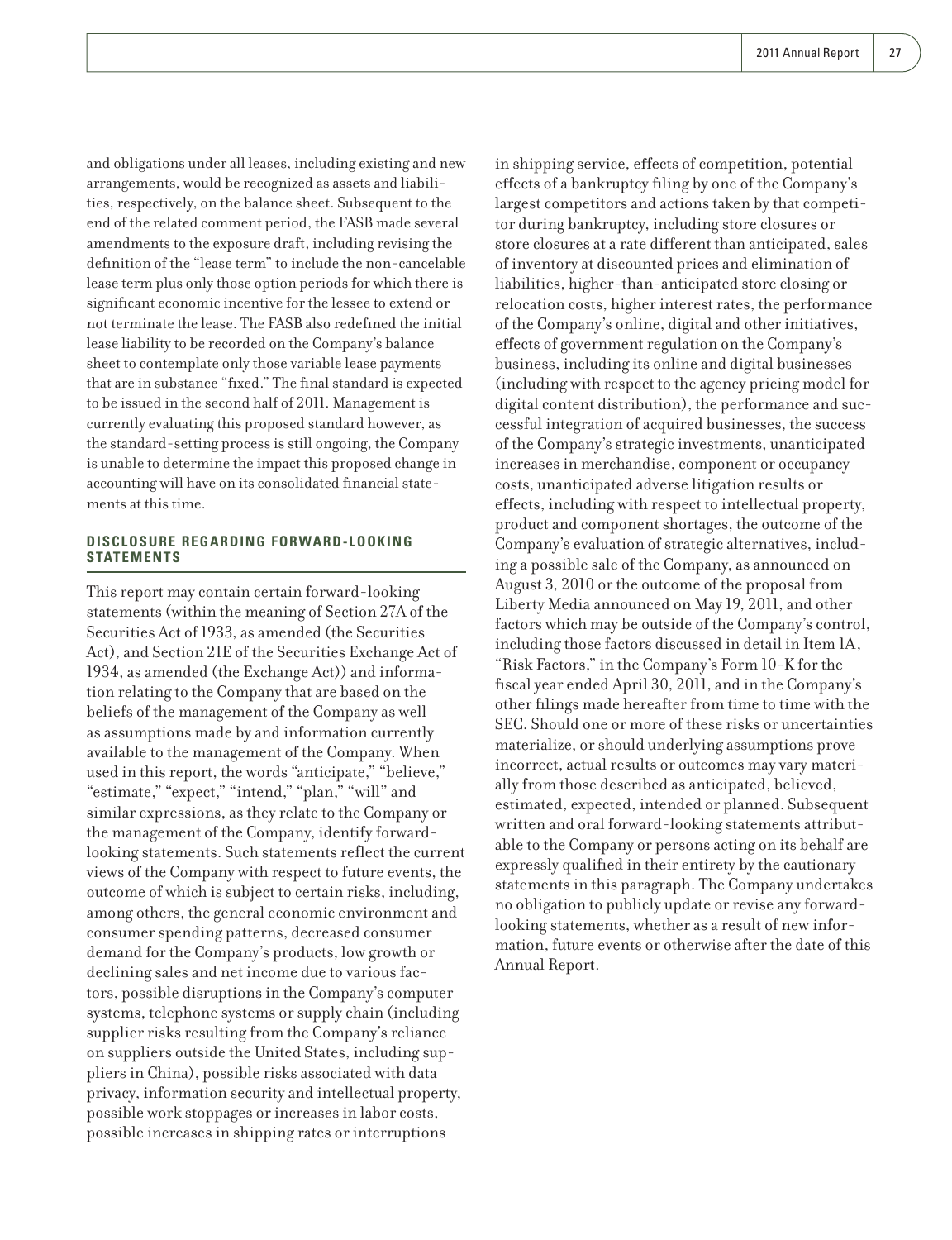# **CONSOLIDATED STATEMENTS OF OPERATIONS**

|                                                                                                   |                    |             | 13 weeks<br>ended |             |
|---------------------------------------------------------------------------------------------------|--------------------|-------------|-------------------|-------------|
| (In thousands, except per share data)                                                             | <b>Fiscal 2011</b> | Fiscal 2010 | May 2, 2009       | Fiscal 2008 |
| Sales                                                                                             | \$6,998,565        | 5,807,754   | 1,105,152         | 5,121,804   |
| Cost of sales and occupancy                                                                       | 5,205,712          | 4,131,009   | 773,491           | 3,540,596   |
| <b>Gross profit</b>                                                                               | 1,792,853          | 1,676,745   | 331,661           | 1,581,208   |
| Selling and administrative expenses                                                               | 1,629,384          | 1,392,207   | 286,554           | 1,251,524   |
| Depreciation and amortization                                                                     | 228,647            | 207,774     | 45,879            | 173,557     |
| Pre-opening expenses                                                                              | 81                 | 3,518       | 2,472             | 12,796      |
| <b>Operating profit (loss)</b>                                                                    | (65, 259)          | 73,246      | (3,244)           | 143,331     |
| Interest income (expense), net and amortization of deferred<br>financing fees                     | (57, 350)          | (28, 237)   | (199)             | (2, 344)    |
| <b>Earnings (loss) from continuing operations before taxes</b>                                    | (122, 609)         | 45,009      | (3, 443)          | 140,987     |
| Income taxes                                                                                      | (48, 652)          | 8,365       | (1, 374)          | 55,591      |
| Earnings (loss) from continuing operations (net of income tax)                                    | (73, 957)          | 36,644      | (2,069)           | 85,396      |
| Earnings (loss) from discontinued operations (net of income tax)                                  |                    |             | (654)             | (9,506)     |
| <b>Net earnings (loss)</b>                                                                        | (73, 957)          | 36,644      | (2,723)           | 75,890      |
| Net loss attributable to noncontrolling interests                                                 | 37                 | 32          | 30                | 30          |
| Net earnings (loss) attributable to Barnes & Noble, Inc.                                          | \$<br>(73, 920)    | 36,676      | (2,693)           | 75,920      |
| Earnings (loss) attributable to Barnes & Noble, Inc.                                              |                    |             |                   |             |
| Earnings (loss) from continuing operations                                                        | \$<br>(73, 957)    | 36,644      | (2,069)           | 85,396      |
| Less loss attributable to noncontrolling interests                                                | 37                 | 32          | 30                | 30          |
| Net earnings (loss) from continuing operations attributable to<br><b>Barnes &amp; Noble, Inc.</b> | \$<br>(73, 920)    | 36,676      | (2,039)           | 85,426      |
| Basic earnings (loss) per common share                                                            |                    |             |                   |             |
| Earnings (loss) from continuing operations attributable to Barnes &<br>Noble, Inc.                | \$<br>(1.31)       | 0.64        | (0.04)            | 1.50        |
| Earnings (loss) from discontinued operations attributable to Barnes<br>& Noble, Inc.              |                    |             | (0.01)            | (0.17)      |
| Net earnings (loss) attributable to Barnes & Noble, Inc.                                          | \$<br>(1.31)       | 0.64        | (0.05)            | 1.33        |
| <b>Diluted earnings (loss) per common share</b>                                                   |                    |             |                   |             |
| Earnings (loss) from continuing operations attributable to Barnes &<br>Noble, Inc.                | \$<br>(1.31)       | 0.63        | (0.04)            | 1.46        |
| Earnings (loss) from discontinued operations attributable to Barnes<br>& Noble, Inc.              |                    |             | (0.01)            | (0.17)      |
| Net earnings (loss) attributable to Barnes & Noble, Inc.                                          | \$<br>(1.31)       | 0.63        | (0.05)            | 1.29        |
| Weighted average common shares outstanding                                                        |                    |             |                   |             |
| <b>Basic</b>                                                                                      | 56,588             | 55,344      | 54,759            | 55,207      |
| Diluted                                                                                           | 56,588             | 56,153      | 54,759            | 56,529      |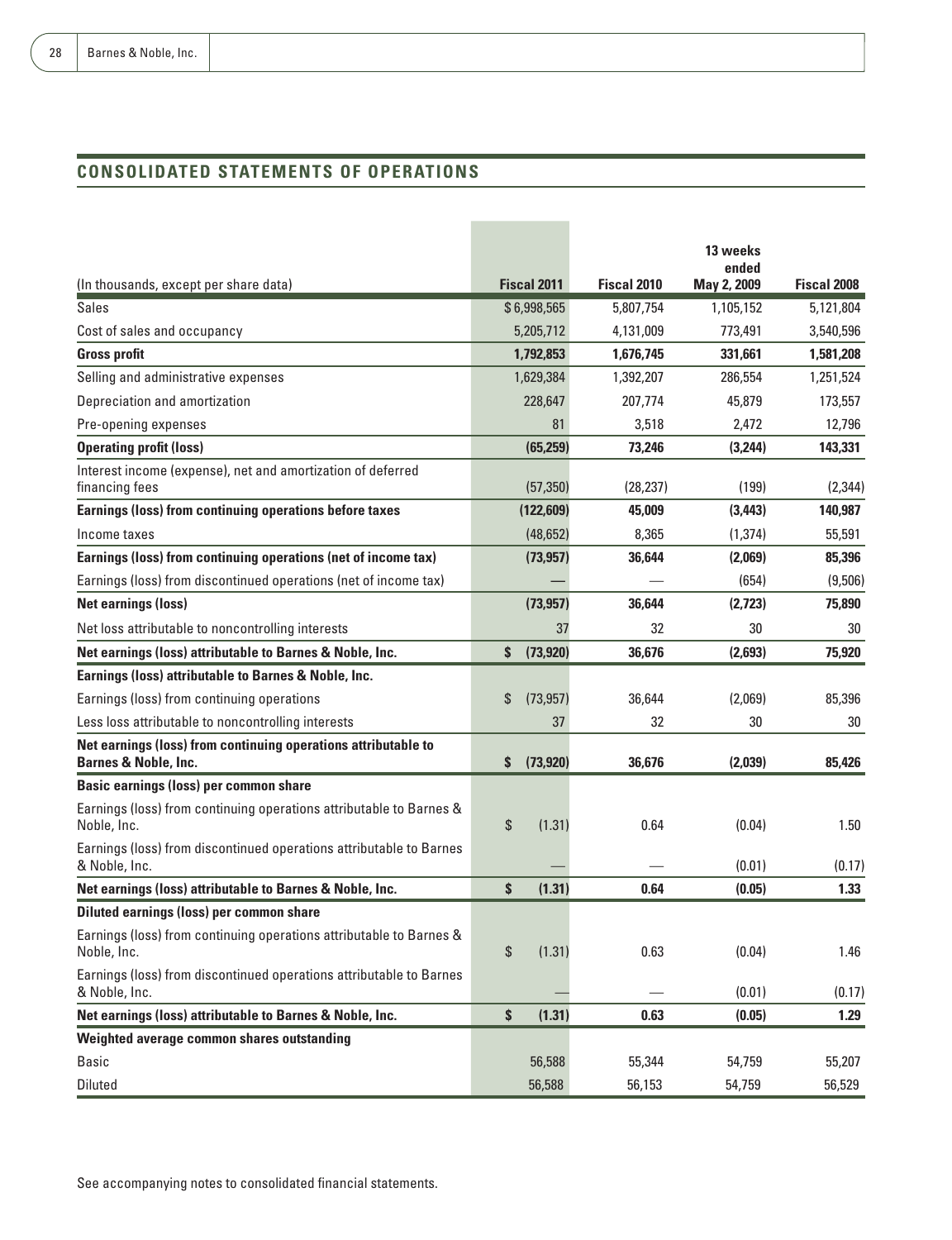# **CONSOLIDATED BALANCE SHEET**

| (In thousands, except per share data)                                                                       | <b>APRIL 30, 2011</b> | MAY 1, 2010 |
|-------------------------------------------------------------------------------------------------------------|-----------------------|-------------|
| <b>ASSETS</b>                                                                                               |                       |             |
| <b>Current assets:</b>                                                                                      |                       |             |
| Cash and cash equivalents                                                                                   | \$59,429              | 60,965      |
| Receivables, net                                                                                            | 150,294               | 106,576     |
| Merchandise inventories                                                                                     | 1,375,362             | 1,370,111   |
| Prepaid expenses and other current assets                                                                   | 161,936               | 181,825     |
| <b>Total current assets</b>                                                                                 | \$1,747,021           | 1,719,477   |
| <b>Property and equipment:</b>                                                                              |                       |             |
| Land and land improvements                                                                                  | 8,617                 | 8,618       |
| Buildings and leasehold improvements                                                                        | 1,204,108             | 1,212,567   |
| Fixtures and equipment                                                                                      | 1,670,488             | 1,594,048   |
|                                                                                                             | 2,883,213             | 2,815,233   |
| Less accumulated depreciation and amortization                                                              | 2,178,562             | 2,003,199   |
| <b>Net property and equipment</b>                                                                           | 704,651               | 812,034     |
| Goodwill                                                                                                    | 524,113               | 528,541     |
| Intangible assets, net                                                                                      | 566,578               | 580,962     |
| Other noncurrent assets                                                                                     | 54,103                | 64,672      |
| <b>Total assets</b>                                                                                         | \$3,596,466           | 3,705,686   |
| <b>LIABILITIES AND SHAREHOLDERS' EQUITY</b>                                                                 |                       |             |
| <b>Current liabilities:</b>                                                                                 |                       |             |
| Accounts payable                                                                                            | \$949,010             | 868,976     |
| <b>Accrued liabilities</b>                                                                                  | 785,667               | 755,432     |
| Short-term note payable                                                                                     |                       | 100,000     |
| <b>Total current liabilities</b>                                                                            | 1,734,677             | 1,724,408   |
| Long-term debt                                                                                              | 313,100               | 260,400     |
| <b>Deferred taxes</b>                                                                                       | 280,132               | 311,607     |
| Other long-term liabilities                                                                                 | 448,647               | 505,903     |
| Shareholders' equity:                                                                                       |                       |             |
| Common stock; \$.001 par value; 300,000 shares authorized; 90,465 and 88,993 shares<br>issued, respectively | 90                    | 89          |
| Additional paid-in capital                                                                                  | 1,323,263             | 1,286,215   |
| Accumulated other comprehensive loss                                                                        | (11, 630)             | (13, 212)   |
| Retained earnings                                                                                           | 562,379               | 681,082     |
| Treasury stock, at cost, 33,410 and 33,285 shares, respectively                                             | (1,054,192)           | (1,052,356) |
| Total Barnes & Noble, Inc. Shareholders' equity                                                             | 819,910               | 901,818     |
| Noncontrolling interest                                                                                     |                       | 1,550       |
| <b>Total shareholders' equity</b>                                                                           | 819,910               | 903,368     |
| Commitments and contingencies                                                                               |                       |             |
| Total liabilities and shareholders' equity                                                                  | \$3,596,466           | 3,705,686   |

See accompanying notes to consolidated financial statements.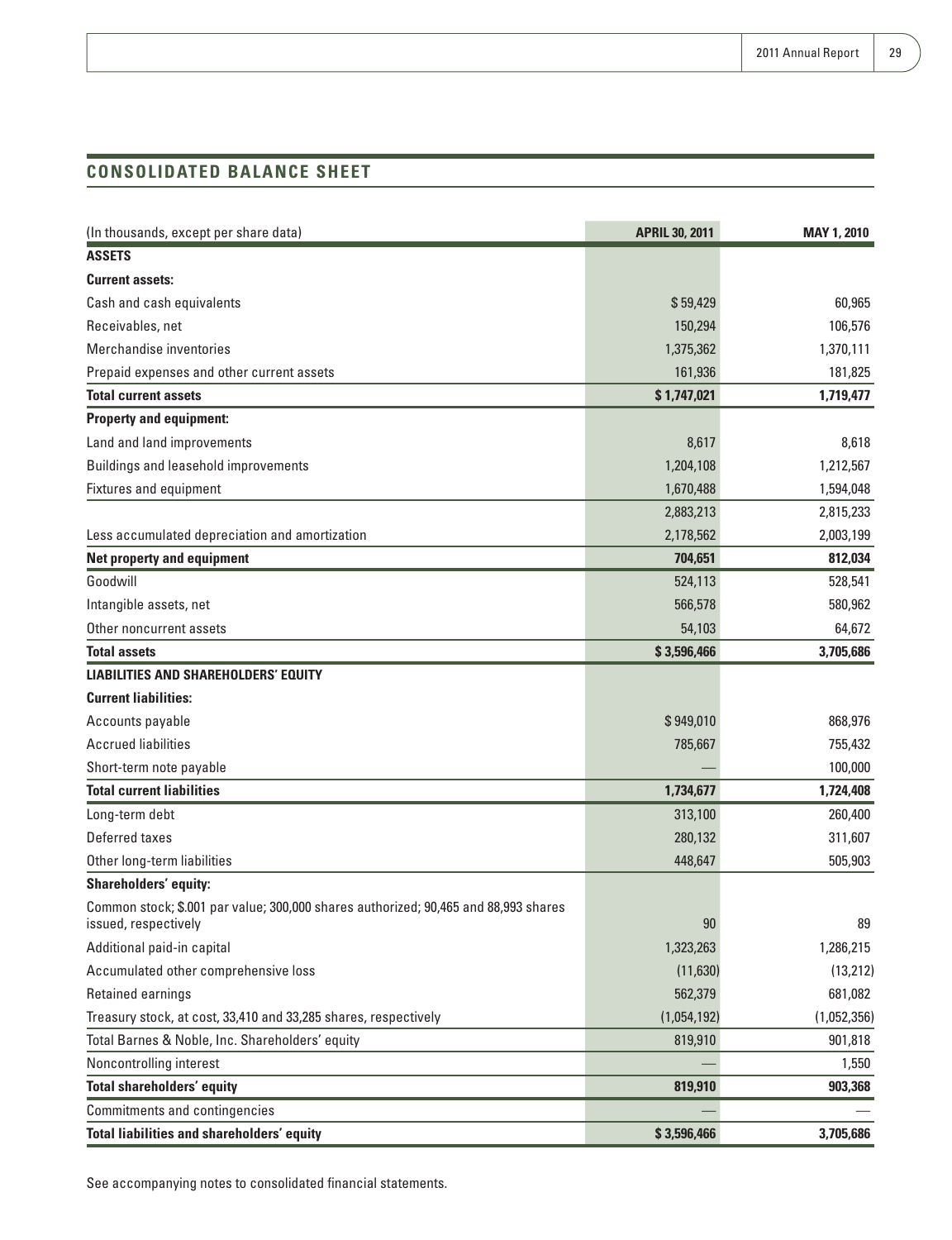# **CONSOLIDATED STATEMENTS OF CHANGES IN SHAREHOLDERS' EQUITY**

|                                                                   |                                          | <b>Barnes &amp; Noble, Inc. Shareholders' Equity</b> |                                                                                        |           |                                                                                    |                 |                                                  |             |  |
|-------------------------------------------------------------------|------------------------------------------|------------------------------------------------------|----------------------------------------------------------------------------------------|-----------|------------------------------------------------------------------------------------|-----------------|--------------------------------------------------|-------------|--|
| (In thousands)                                                    | <b>NONCONTROLLING</b><br><b>INTEREST</b> |                                                      | <b>ADDITIONAL</b><br><b>COMMON</b><br><b>PAID-IN</b><br><b>CAPITAL</b><br><b>STOCK</b> |           | <b>ACCUMLATED</b><br><b>OTHER</b><br><b>COMPREHENSIVE</b><br><b>GAINS (LOSSES)</b> | <b>RETAINED</b> | <b>TREASURY</b><br><b>EARNINGS STOCK AT COST</b> |             |  |
| <b>Balance at February 2, 2008</b>                                | \$                                       |                                                      | 87                                                                                     | 1,233,343 | (9,523)                                                                            | 696,861         | (846, 048)                                       | \$1,074,720 |  |
| <b>COMPREHENSIVE EARNINGS</b>                                     |                                          |                                                      |                                                                                        |           |                                                                                    |                 |                                                  |             |  |
| Net earnings (loss)                                               |                                          | (30)                                                 |                                                                                        |           |                                                                                    | 75,920          |                                                  |             |  |
| Other comprehensive earnings<br>(loss), net of tax (See Note 10): |                                          |                                                      |                                                                                        |           |                                                                                    |                 |                                                  |             |  |
| Foreign currency translation                                      |                                          |                                                      |                                                                                        |           | (3, 352)                                                                           |                 |                                                  |             |  |
| Minimum pension liability                                         |                                          |                                                      |                                                                                        |           | (1,628)                                                                            |                 |                                                  |             |  |
| <b>Total comprehensive earnings</b>                               |                                          |                                                      |                                                                                        |           |                                                                                    |                 |                                                  | 70,910      |  |
| Exercise of 488 common stock<br>options                           |                                          |                                                      | 1                                                                                      | 9,661     |                                                                                    |                 |                                                  | 9,662       |  |
| Stock options and restricted stock<br>tax benefits                |                                          |                                                      |                                                                                        | (1, 195)  |                                                                                    |                 |                                                  | (1, 195)    |  |
| Stock-based compensation expense                                  |                                          |                                                      |                                                                                        | 20,549    |                                                                                    |                 |                                                  | 20,549      |  |
| <b>Begin Smart LLC Acquisition</b>                                |                                          | 1,642                                                |                                                                                        |           |                                                                                    |                 |                                                  | 1,642       |  |
| Cash dividend paid to stockholders                                |                                          |                                                      |                                                                                        |           |                                                                                    | (51, 581)       |                                                  | (51, 581)   |  |
| Treasury stock acquired, 6,604<br>shares                          |                                          |                                                      |                                                                                        |           |                                                                                    |                 | (201, 481)                                       | (201, 481)  |  |
| <b>Balance at January 31, 2009</b>                                |                                          | 1,612                                                | 88                                                                                     | 1,262,358 | (14, 503)                                                                          | 721,200         | (1,047,529)                                      | 923,226     |  |
| <b>COMPREHENSIVE LOSS</b>                                         |                                          |                                                      |                                                                                        |           |                                                                                    |                 |                                                  |             |  |
| Net loss                                                          |                                          | (30)                                                 |                                                                                        |           |                                                                                    | (2,693)         |                                                  |             |  |
| <b>Total comprehensive loss</b>                                   |                                          |                                                      |                                                                                        |           |                                                                                    |                 |                                                  | (2,723)     |  |
| Exercise of 280 common stock<br>options                           |                                          |                                                      |                                                                                        | 5,519     |                                                                                    |                 |                                                  | 5,519       |  |
| Stock options and restricted stock<br>tax benefits                |                                          |                                                      |                                                                                        | (2,090)   |                                                                                    |                 |                                                  | (2,090)     |  |
| Stock-based compensation expense                                  |                                          |                                                      |                                                                                        | 3,900     |                                                                                    |                 |                                                  | 3,900       |  |
| Sale of Calendar Club (See Note 16)                               |                                          |                                                      |                                                                                        | 4,767     | 2,488                                                                              | (7, 255)        |                                                  |             |  |
| Cash dividend paid to stockholders                                |                                          |                                                      |                                                                                        |           |                                                                                    | (14, 210)       |                                                  | (14, 210)   |  |
| Treasury stock acquired, 83 shares                                |                                          |                                                      |                                                                                        |           |                                                                                    |                 | (1,799)                                          | (1,799)     |  |
| <b>Balance at May 2, 2009</b>                                     |                                          | 1,582                                                | 88                                                                                     | 1,274,454 | (12,015)                                                                           | 697,042         | (1,049,328)                                      | 911,823     |  |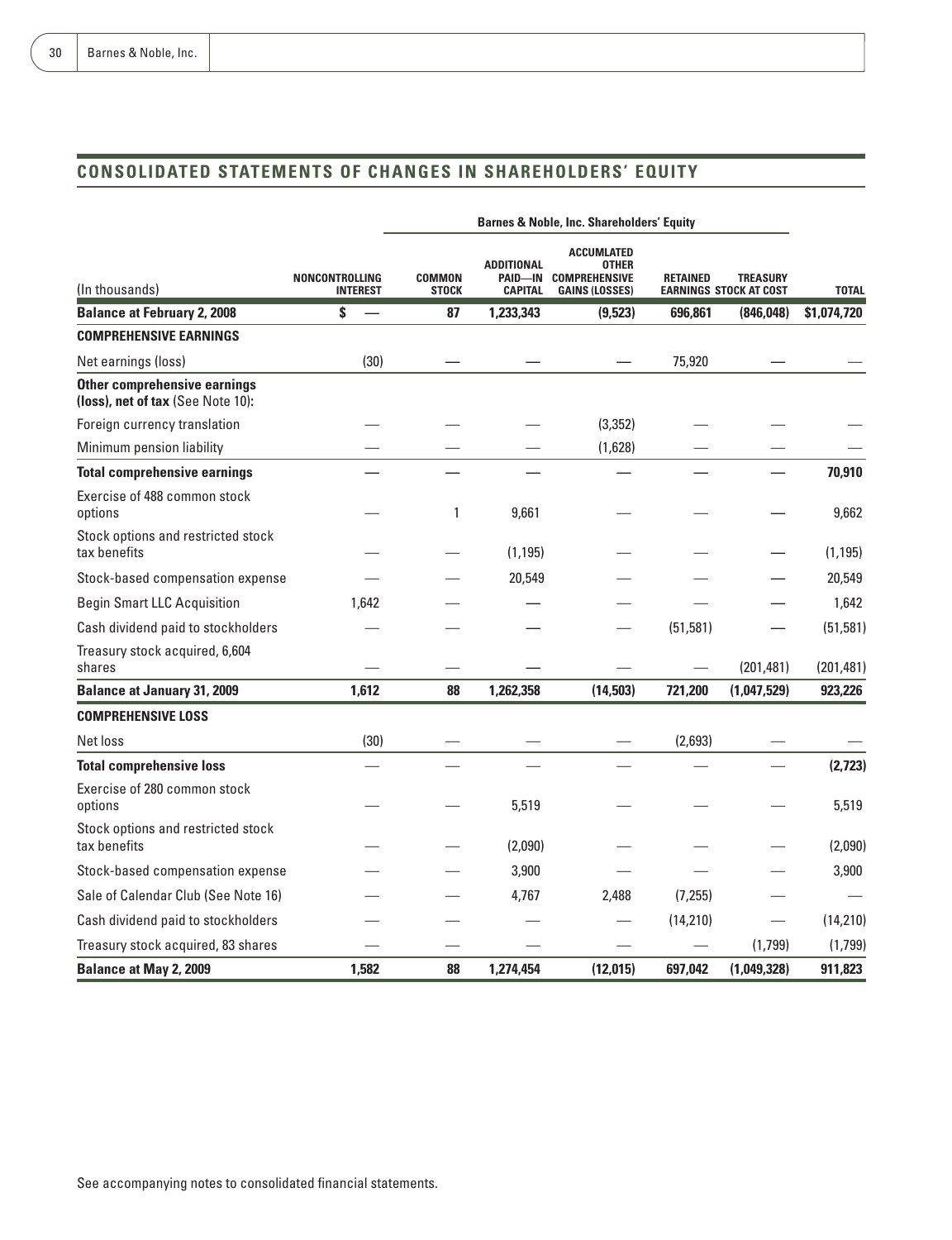# **CONSOLIDATED STATEMENTS OF CHANGES IN SHAREHOLDERS' EQUITY**

|                                                                   |                                   | <b>Barnes &amp; Noble, Inc. Shareholders' Equity</b> |                                                |                                                                                    |                                    |                                            |              |
|-------------------------------------------------------------------|-----------------------------------|------------------------------------------------------|------------------------------------------------|------------------------------------------------------------------------------------|------------------------------------|--------------------------------------------|--------------|
| (In thousands)                                                    | NONCONTROLLING<br><b>INTEREST</b> | <b>COMMON</b><br><b>STOCK</b>                        | <b>ADDITIONAL</b><br><b>PAID-IN</b><br>CAPITAL | <b>ACCUMLATED</b><br><b>OTHER</b><br><b>COMPREHENSIVE</b><br><b>GAINS (LOSSES)</b> | <b>RETAINED</b><br><b>EARNINGS</b> | <b>TREASURY</b><br><b>STOCK</b><br>AT COST | <b>TOTAL</b> |
| <b>Balance at May 2, 2009</b>                                     | 1,582                             | 88                                                   | 1,274,454                                      | (12,015)                                                                           | 697,042                            | (1,049,328)                                | 911,823      |
| <b>COMPREHENSIVE EARNINGS</b>                                     |                                   |                                                      |                                                |                                                                                    |                                    |                                            |              |
| Net earnings (loss)                                               | (32)                              |                                                      |                                                |                                                                                    | 36,676                             |                                            |              |
| Other comprehensive earnings<br>(loss), net of tax (See Note 10): |                                   |                                                      |                                                |                                                                                    |                                    |                                            |              |
| Minimum pension liability                                         |                                   |                                                      |                                                | (1, 197)                                                                           |                                    |                                            |              |
| <b>Total comprehensive earnings</b>                               |                                   |                                                      |                                                |                                                                                    |                                    |                                            | 35,447       |
| Exercise of 313 common stock<br>options                           |                                   | 1                                                    | 4,362                                          |                                                                                    |                                    |                                            | 4,363        |
| Stock options and restricted stock<br>tax benefits                |                                   |                                                      | (3, 557)                                       |                                                                                    |                                    |                                            | (3, 557)     |
| Stock-based compensation expense                                  |                                   |                                                      | 15,723                                         |                                                                                    |                                    |                                            | 15,723       |
| Sale of Calendar Club (See Note 16)                               |                                   |                                                      | (4,767)                                        |                                                                                    | 4,767                              |                                            |              |
| Cash dividend paid to stockholders                                |                                   |                                                      |                                                |                                                                                    | (57, 403)                          |                                            | (57, 403)    |
| Treasury stock acquired, 137 shares                               |                                   |                                                      |                                                |                                                                                    |                                    | (3,028)                                    | (3,028)      |
| <b>Balance at May 1, 2010</b>                                     | 1,550                             | 89                                                   | 1,286,215                                      | (13,212)                                                                           | 681,082                            | (1,052,356)                                | 903,368      |
| <b>COMPREHENSIVE LOSS</b>                                         |                                   |                                                      |                                                |                                                                                    |                                    |                                            |              |
| Net loss                                                          | (37)                              |                                                      |                                                |                                                                                    | (73, 920)                          |                                            |              |
| Other comprehensive earnings,<br>net of tax (See Note 10)         |                                   |                                                      |                                                |                                                                                    |                                    |                                            |              |
| Minimum pension liability                                         |                                   |                                                      |                                                | 1,582                                                                              |                                    |                                            |              |
| <b>Total comprehensive loss</b>                                   |                                   |                                                      |                                                |                                                                                    |                                    |                                            | (72, 375)    |
| Purchase of noncontrolling interest                               | (1, 513)                          |                                                      | 1,213                                          |                                                                                    |                                    |                                            | (300)        |
| Exercise of 1,024 common stock<br>options                         |                                   | 1                                                    | 17,232                                         |                                                                                    |                                    |                                            | 17,233       |
| Stock options and restricted stock<br>tax benefits                |                                   |                                                      | (2, 375)                                       |                                                                                    |                                    |                                            | (2, 375)     |
| Stock-based compensation expense                                  |                                   |                                                      | 20,978                                         |                                                                                    |                                    |                                            | 20,978       |
| Cash dividend paid to stockholders                                |                                   |                                                      |                                                |                                                                                    | (44, 783)                          |                                            | (44, 783)    |
| Treasury stock acquired, 125 shares                               |                                   |                                                      |                                                |                                                                                    |                                    | (1,836)                                    | (1,836)      |
| <b>Balance at April 30, 2011</b>                                  | \$                                | 90                                                   | 1,323,263                                      | (11, 630)                                                                          | 562,379                            | (1,054,192)                                | \$819,910    |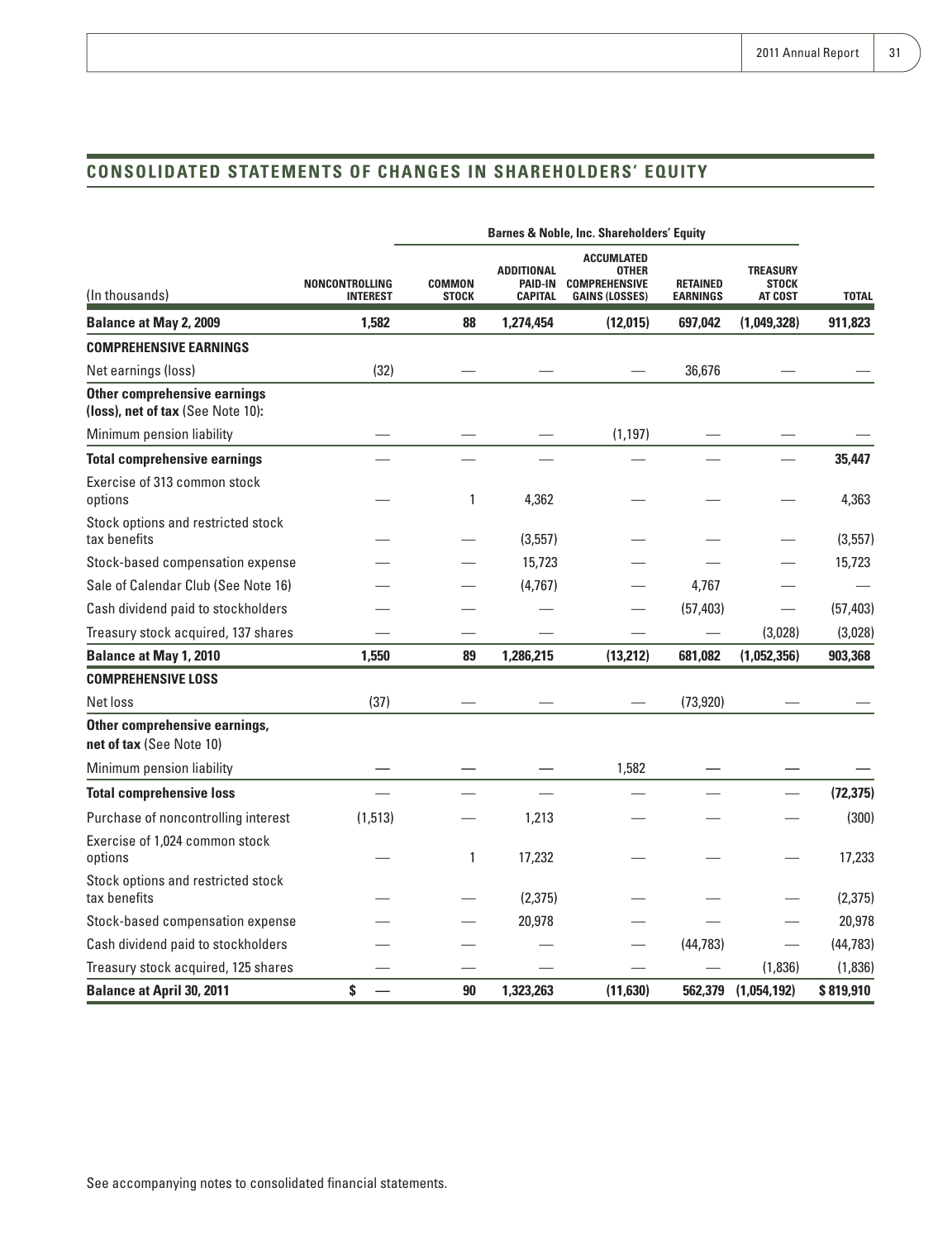# **CONSOLIDATED STATEMENTS OF CASH FLOWS**

| <b>FISCAL YEAR (In thousands)</b>                                                                                                           | Fiscal 2011 | Fiscal 2010 | 13 weeks ended<br>May 2, 2009 | <b>Fiscal 2008</b> |
|---------------------------------------------------------------------------------------------------------------------------------------------|-------------|-------------|-------------------------------|--------------------|
| <b>CASH FLOWS FROM OPERATING ACTIVITIES</b>                                                                                                 |             |             |                               |                    |
| <b>Net earnings (loss)</b>                                                                                                                  | \$ (73,957) | 36,644      | (2,723)                       | 75,890             |
| Net earnings (loss) from discontinued operations                                                                                            |             |             | (654)                         | (9,506)            |
| Net earnings (loss) from continuing operations                                                                                              | (73, 957)   | 36,644      | (2,069)                       | 85,396             |
| Adjustments to reconcile net earnings (loss) from continuing<br>operations to net cash flows provided by (used in) operating<br>activities: |             |             |                               |                    |
| Depreciation and amortization (including amortization of deferred<br>financing fees)                                                        | 244,734     | 214,464     | 46,426                        | 174,104            |
| Increase (decrease) in other long-term liabilities                                                                                          | (57, 256)   | (35, 222)   | (6, 441)                      | 7,590              |
| Changes in operating assets and liabilities, net                                                                                            | 59,209      | (58,091)    | (189, 811)                    | 72,700             |
| Stock-based compensation expense                                                                                                            | 20,978      | 15,723      | 3,900                         | 20,549             |
| Deferred taxes                                                                                                                              | 1,614       | (57, 170)   | 1,306                         | (430)              |
| Property and equipment impairment charge                                                                                                    | 2,857       | 12,102      |                               | 11,715             |
| (Gain) loss on disposal of property and equipment                                                                                           | 893         | 2,388       | (29)                          | 4,625              |
| Net cash flows provided by (used in) operating activities                                                                                   | 199,072     | 130.838     | (146, 718)                    | 376,249            |
| <b>CASH FLOWS FROM INVESTING ACTIVITIES</b>                                                                                                 |             |             |                               |                    |
| Purchases of property and equipment                                                                                                         | (110, 502)  | (127, 779)  | (22, 822)                     | (192, 153)         |
| Net (increase) decrease in other noncurrent assets                                                                                          | (1,466)     | (3,568)     | 87                            | (723)              |
| <b>Acquisition of Fictionwise</b>                                                                                                           |             |             | (15, 729)                     |                    |
| Purchase of non-controlling interest                                                                                                        | (300)       |             |                               |                    |
| Acquisition of Barnes & Noble College Booksellers, Inc (net of<br>cash acquired)                                                            |             | (185, 928)  |                               |                    |
| Acquisition of Tikatok Inc. (net of cash acquired)                                                                                          |             | (2,261)     |                               |                    |
| Net cash flows used in investing activities                                                                                                 | (112, 268)  | (319, 536)  | (38, 464)                     | (192, 876)         |
| <b>CASH FLOWS FROM FINANCING ACTIVITIES</b>                                                                                                 |             |             |                               |                    |
| Payment of short term note payable                                                                                                          | (100,000)   |             |                               |                    |
| Payment received for Calendar Club note receivable                                                                                          | 6,000       |             |                               |                    |
| Net increase in credit facility                                                                                                             | 52,700      | 260,400     |                               |                    |
| Financing fees paid related to the Amended Credit Facility<br>and 2009 Credit Facility                                                      | (10, 180)   | (37,069)    |                               |                    |
| Fictionwise earn-out payments                                                                                                               | (7,508)     | (2,612)     |                               |                    |
| Cash dividends paid to shareholders                                                                                                         | (44, 783)   | (57, 403)   | (14, 210)                     | (51, 581)          |
| Proceeds from exercise of common stock options                                                                                              | 17,233      | 4,363       | 5,519                         | 9,662              |
| Purchase of treasury stock                                                                                                                  | (1,836)     | (3,028)     | (1,799)                       | (201, 481)         |
| Excess (reversal) tax benefit from stock-based compensation                                                                                 | 34          | (1, 582)    | 312                           | 869                |
| Net cash flows provided by (used in) financing activities                                                                                   | (88, 340)   | 163,069     | (10, 178)                     | (242, 531)         |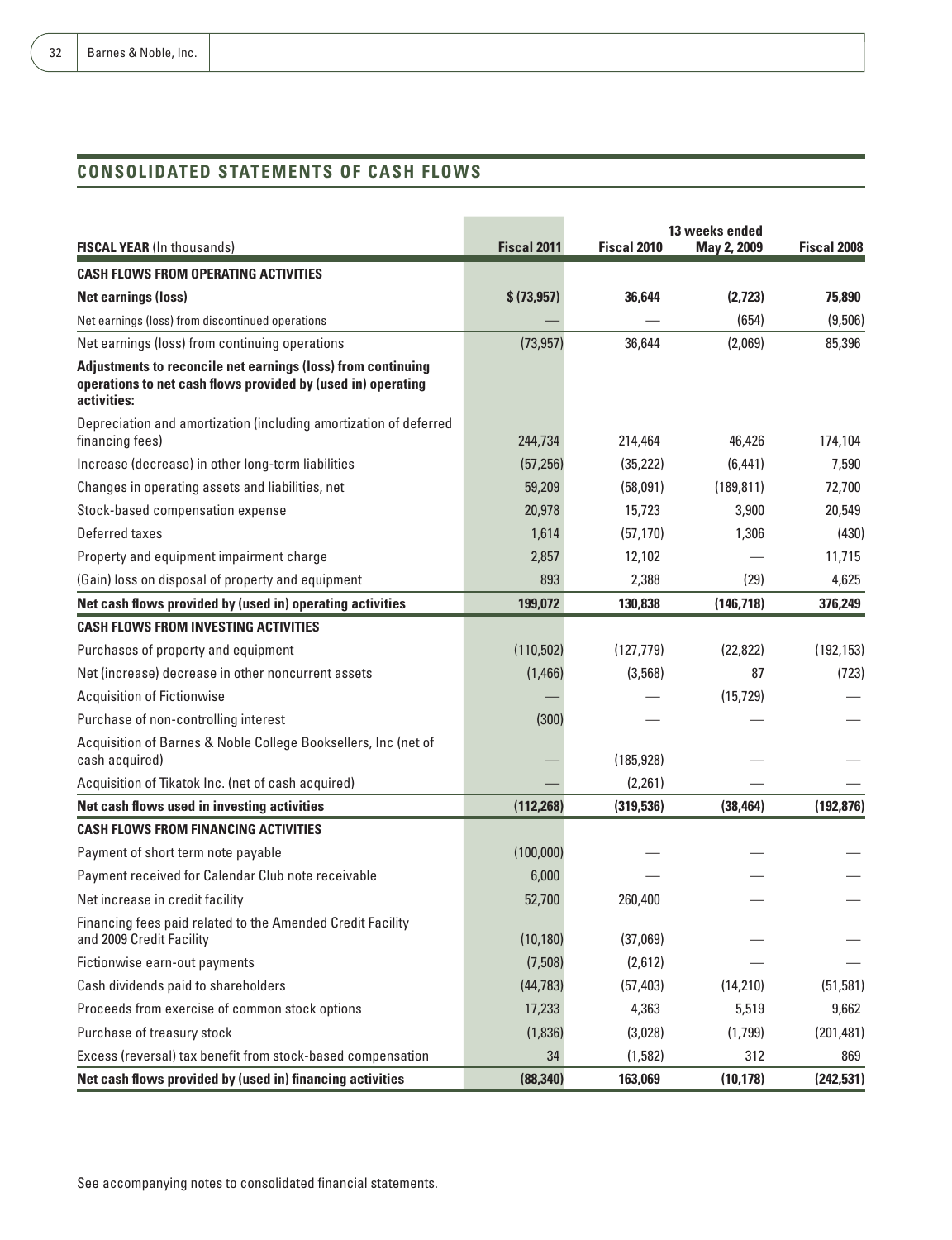# **CONSOLIDATED STATEMENTS OF CASH FLOWS**

|                                                         |              |             | 13 weeks ended |             |
|---------------------------------------------------------|--------------|-------------|----------------|-------------|
| <b>FISCAL YEAR (In thousands)</b>                       | Fiscal 2011  | Fiscal 2010 | May 2, 2009    | Fiscal 2008 |
| Cash flows from discontinued operations                 |              |             |                |             |
| Operating cash flows                                    |              |             | (654)          | 7,242       |
| Investing cash flows                                    |              |             | 1,000          | (738)       |
| Financing cash flows                                    |              |             |                | (818)       |
| Net cash flows from discontinued operations             |              |             | 346            | 5.686       |
| Decrease in cash and cash equivalents                   | (1,536)      | (25,629)    | (195, 014)     | (53, 472)   |
| Cash and cash equivalents at beginning of year          | 60,965       | 86,594      | 281,608        | 335,080     |
| Cash and cash equivalents at end of year                | \$59,429     | 60,965      | 86,594         | 281,608     |
| <b>CHANGES IN OPERATING ASSETS AND LIABILITIES, NET</b> |              |             |                |             |
| Receivables, net                                        | \$ (43, 718) | 119,358     | 10,150         | 13,881      |
| Merchandise inventories                                 | (5,251)      | 228,822     | (30, 285)      | 154,699     |
| Prepaid expenses and other current assets               | 19,889       | (56, 675)   | (462)          | (1, 985)    |
| Accounts payable and accrued liabilities                | 88,289       | (349,596)   | (169, 214)     | (93, 895)   |
| Changes in operating assets and liabilities, net        | \$59,209     | (58,091)    | (189, 811)     | 72,700      |
| SUPPLEMENTAL CASH FLOW INFORMATION                      |              |             |                |             |
| Cash paid (received) during the period for:             |              |             |                |             |
| Interest paid                                           | 45,604       | 12,305      | 73             | 1,812       |
| Income taxes (net of refunds)                           | (41, 681)    | 31,461      | 37,735         | 50,383      |
| Supplemental disclosure of subsidiaries acquired:       |              |             |                |             |
| Assets acquired (net of cash acquired)                  | 1,513        | 1,416,134   | 18,501         |             |
| Liabilities assumed                                     | 1,213        | 1,227,945   | 2,772          |             |
| <b>Cash paid</b>                                        | 300          | 188,189     | 15,729         |             |
| <b>NONCASH ACTIVITIES</b>                               |              |             |                |             |
| Note receivable on sale of Calendar Club                |              |             | 6,000          |             |
| Notes payable on Acquisition of B&N College             |              | 250,000     |                |             |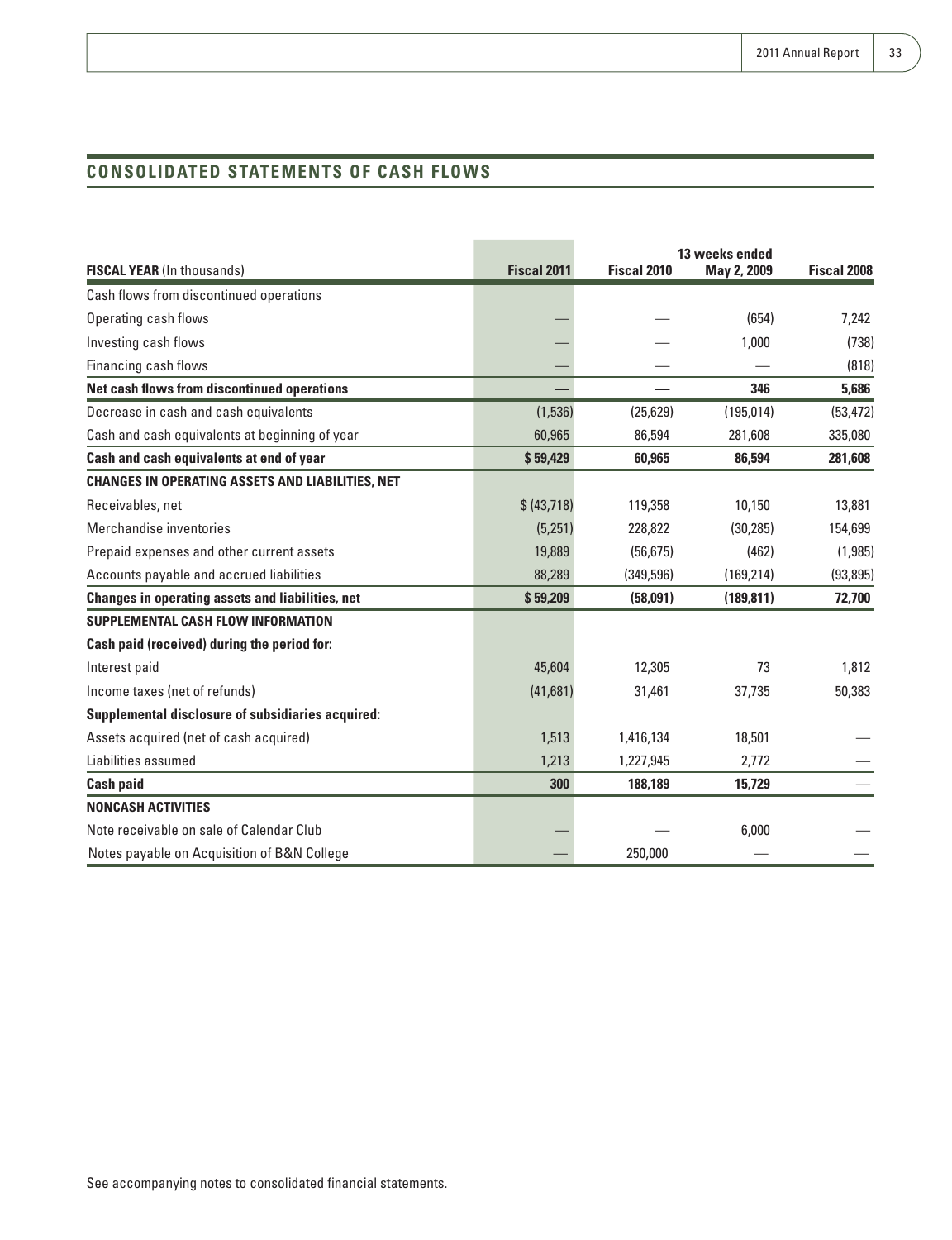# **NOTES TO CONSOLIDATED FINANCIAL STATEMENTS**

(Thousands of dollars, except per share data)

For the 52 weeks ended April 30, 2011 (fiscal 2011), May 1, 2010 (fiscal 2010), the 13 weeks ended May 2, 2009 (transition period) and the 52 weeks ended January 31, 2009 (fiscal 2008).

# **1. SUMMARY OF SIGNIFICANT ACCOUNTING POLICIES**

## **Business**

Barnes & Noble, the nation's largest bookseller,  $3$  is a leading content, commerce and technology company providing customers easy and convenient access to books, magazines, newspapers and other content across its multi-channel distribution platform. As of April 30, 2011, the Company operated 1,341 bookstores in 50 states, including 636 bookstores on college campuses, and one of the Web's largest eCommerce sites, which includes the development of digital content products and software. Given the dynamic nature of the book industry, the challenges faced by traditional booksellers, and the robust innovation pipeline fueling new opportunities in hardware, software and content creation and delivery, Barnes & Noble is utilizing the strength of its retail footprint to bolster its leadership in the sale of books and increase sales growth across multiple channels.

Of the 1,341 bookstores, 705 operate primarily under the Barnes & Noble Booksellers trade name. B&N College, a wholly-owned subsidiary of Barnes & Noble, operates 636 college bookstores at colleges and universities across the United States. barnesandnoble.com llc (Barnes & Noble. com) encompasses one of the Web's largest eCommerce sites, Barnes & Noble eBookstore, Barnes & Noble eReader software, and the Company's devices and other hardware support. Sterling Publishing Co., Inc. (Sterling or Sterling Publishing), bolsters the Company as a leader in general trade book publishing.

The Company's principal business is the sale of trade books (generally hardcover and paperback consumer titles), mass market paperbacks (such as mystery, romance, science fiction and other popular fiction), children's books, eBooks and other digital content, NOOK (references to NOOK™

 $^3$  Based upon sales reported in trade publications and public filings.

*4 Any reference to NOOK™, NOOK 1st Edition™, NOOK Wi-Fi 1st Edition™, NOOK Color™, and The All-New NOOK™ includes the trademark symbol (™) even if a superscript "TM" is not included.* include the Company's NOOK 1st Edition™, NOOK Wi-Fi 1st Edition™, NOOK Color™ and The All-New NOOK™  $e$ Book Reader devices), $\frac{4}{3}$  and related accessories, bargain books, magazines, gifts, café products and services, educational toys & games, music and movies direct to customers through its bookstores or on Barnes & Noble.com. The Acquisition of B&N College (see Note 12) has allowed the Company to expand into sales of textbooks and courserelated materials, emblematic apparel and gifts, trade books, school and dorm supplies, and convenience and café items on college and university campuses. In fiscal 2011, B&N College began offering a textbook rental option to its customers, and expanded its electronic textbooks and other course materials through a proprietary digital platform (NOOK Study™). B&N College offers its customers a full suite of textbook options – new, used, digital and rental.

Due to the increased focus on the internet and digital businesses, the Company performed an evaluation on the effect of its impact on the identification of operating segments. The assessment considered the way the business is managed (focusing on the financial information distributed) and the manner in which the chief operating decision maker interacts with other members of management. As a result of this assessment, the Company has determined that it has three operating segments: B&N Retail, B&N College and B&N.com.

# **Consolidation**

The consolidated financial statements include the accounts of Barnes & Noble, Inc. and its wholly and majority-owned subsidiaries. Investments in affiliates in which ownership interests range from 20% to 50%, are accounted for under the equity method. All significant intercompany accounts and transactions have been eliminated in consolidation.

## **Use of Estimates**

In preparing financial statements in conformity with generally accepted accounting principles, the Company is required to make estimates and assumptions that affect the reported amounts of assets and liabilities and the disclosure of contingent assets and liabilities at the date of the financial statements and revenues and expenses during the reporting period. Actual results could differ from those estimates.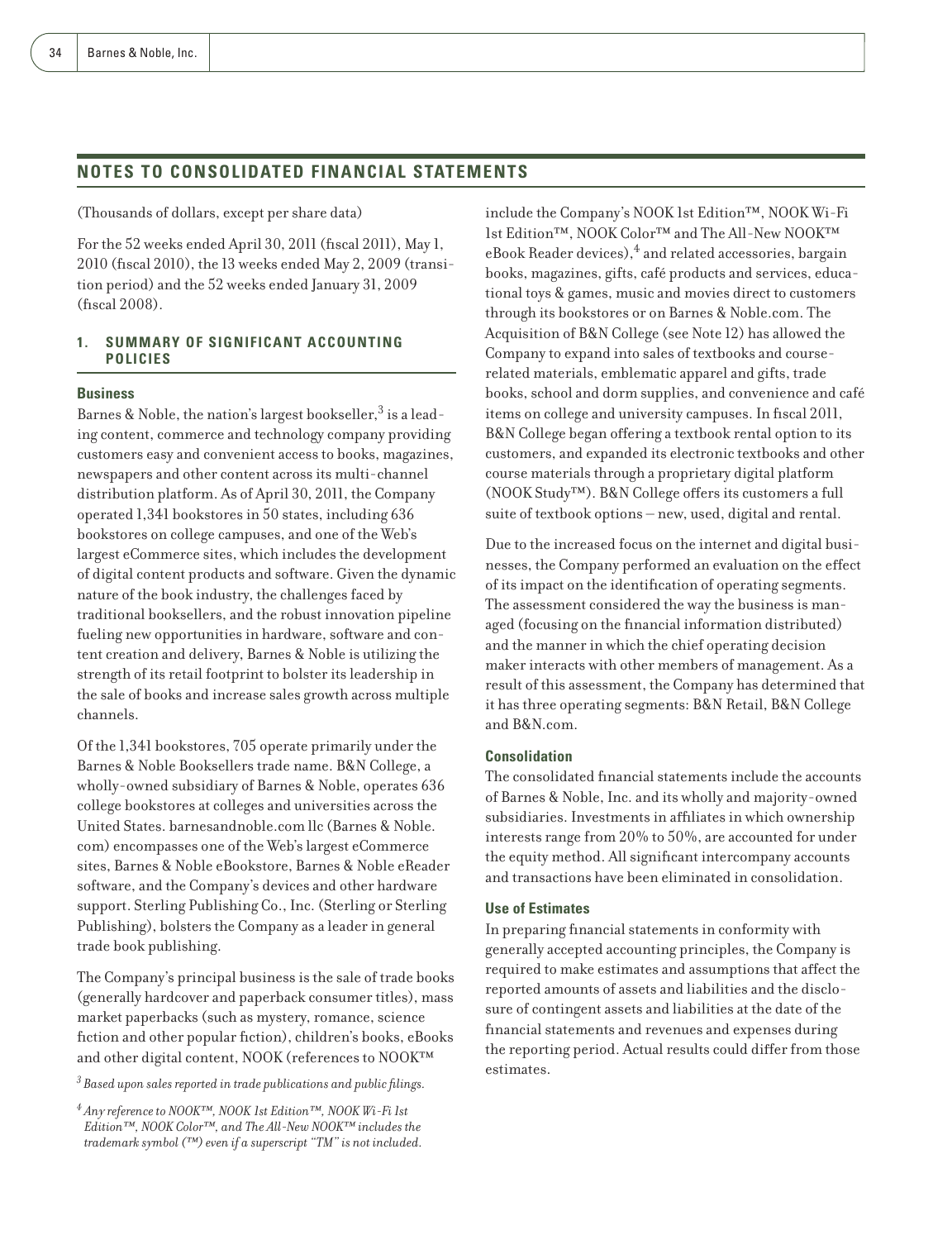## **Cash and Cash Equivalents**

The Company considers all short-term, highly liquid instruments purchased with an original maturity of three months or less to be cash equivalents.

## **Merchandise Inventories**

Merchandise inventories are stated at the lower of cost or market. Cost is determined primarily by the retail inventory method under both the first-in, first-out (FIFO) basis and the last-in, first-out (LIFO) basis. The Company uses the retail inventory method for 97% of the Company's merchandise inventories. As of both April 30, 2011 and May 1, 2010, 87% of the Company's inventory on the retail inventory method was valued under the FIFO basis. B&N College's textbook and trade book inventories are valued using the LIFO method, where the related reserve was not material to the recorded amount of the Company's inventories or results of operations.

Market is determined based on the estimated net realizable value, which is generally the selling price. Reserves for non-returnable inventory are based on the Company's history of liquidating non-returnable inventory.

The Company also estimates and accrues shortage for the period between the last physical count of inventory and the balance sheet date. Shortage rates are estimated and accrued based on historical rates and can be affected by changes in merchandise mix and changes in actual shortage trends.

## **Property and Equipment**

Property and equipment are carried at cost, less accumulated depreciation and amortization. For financial reporting purposes, depreciation is computed using the straight-line method over estimated useful lives. For tax purposes, different methods are used. Maintenance and repairs are expensed as incurred, while major maintenance and remodeling costs are capitalized. Leasehold improvements are capitalized and amortized over the shorter of their estimated useful lives or the terms of the respective leases. Capitalized lease acquisition costs are being amortized over the lease terms of the underlying leases. Costs incurred in purchasing management information systems are capitalized and included in property and equipment. These costs are amortized over their estimated useful lives from the date the systems become operational.

#### **Other Long-Lived Assets**

The Company's other long-lived assets include property and equipment and amortizable intangibles. At April 30, 2011, the Company had \$704,651 of property and equipment, net of accumulated depreciation, and \$251,667 of amortizable intangible assets, net of amortization, accounting for approximately 26.6% of the Company's total assets. The Company reviews its long-lived assets for impairment whenever events or changes in circumstances indicate that the carrying amount of an asset may not be recoverable in accordance with *Accounting Standards Codification (ASC) 360-10, Accounting for the Impairment or Disposal of Long-Lived Assets* (ASC 360-10). The Company evaluates long-lived assets for impairment at the individual Barnes & Noble store level, except for B&N College long-lived assets, which are evaluated for impairment at the school contract combined store level, which is the lowest level at which individual cash flows can be identified. When evaluating long-lived assets for potential impairment, the Company will first compare the carrying amount of the assets to the individual store's estimated future undiscounted cash flows. If the estimated future cash flows are less than the carrying amount of the assets, an impairment loss calculation is prepared. The impairment loss calculation compares the carrying amount of the assets to the individual store's fair value based on its estimated discounted future cash flows. If required, an impairment loss is recorded for that portion of the asset's carrying value in excess of fair value. Impairment losses included in selling and administrative expenses totaled \$2,857, \$12,102, \$0 and \$11,715 during fiscal 2011, fiscal 2010, the transition period and fiscal 2008, respectively, and are related to individual store locations.

### **Goodwill and Unamortizable Intangible Assets**

The costs in excess of net assets of businesses acquired are carried as goodwill in the accompanying consolidated balance sheets.

At April 30, 2011, the Company had \$524,113 of goodwill and \$314,911 of unamortizable intangible assets (those with an indefinite useful life), accounting for approximately 23.3% of the Company's total assets. ASC 350-30, *Goodwill and Other Intangible Assets,* requires that goodwill and other unamortizable intangible assets no longer be amortized, but instead be tested for impairment at least annually or earlier if there are impairment indicators. The Company performs a two-step process for impairment testing of goodwill as required by ASC 350-30. The first step of this test, used to identify potential impairment, compares the fair value of a reporting unit with its carrying amount. The second step (if necessary) measures the amount of the impairment. The Company completed its annual goodwill impairment test as of the first day of the third quarter. In performing the valuations, the Company used cash flows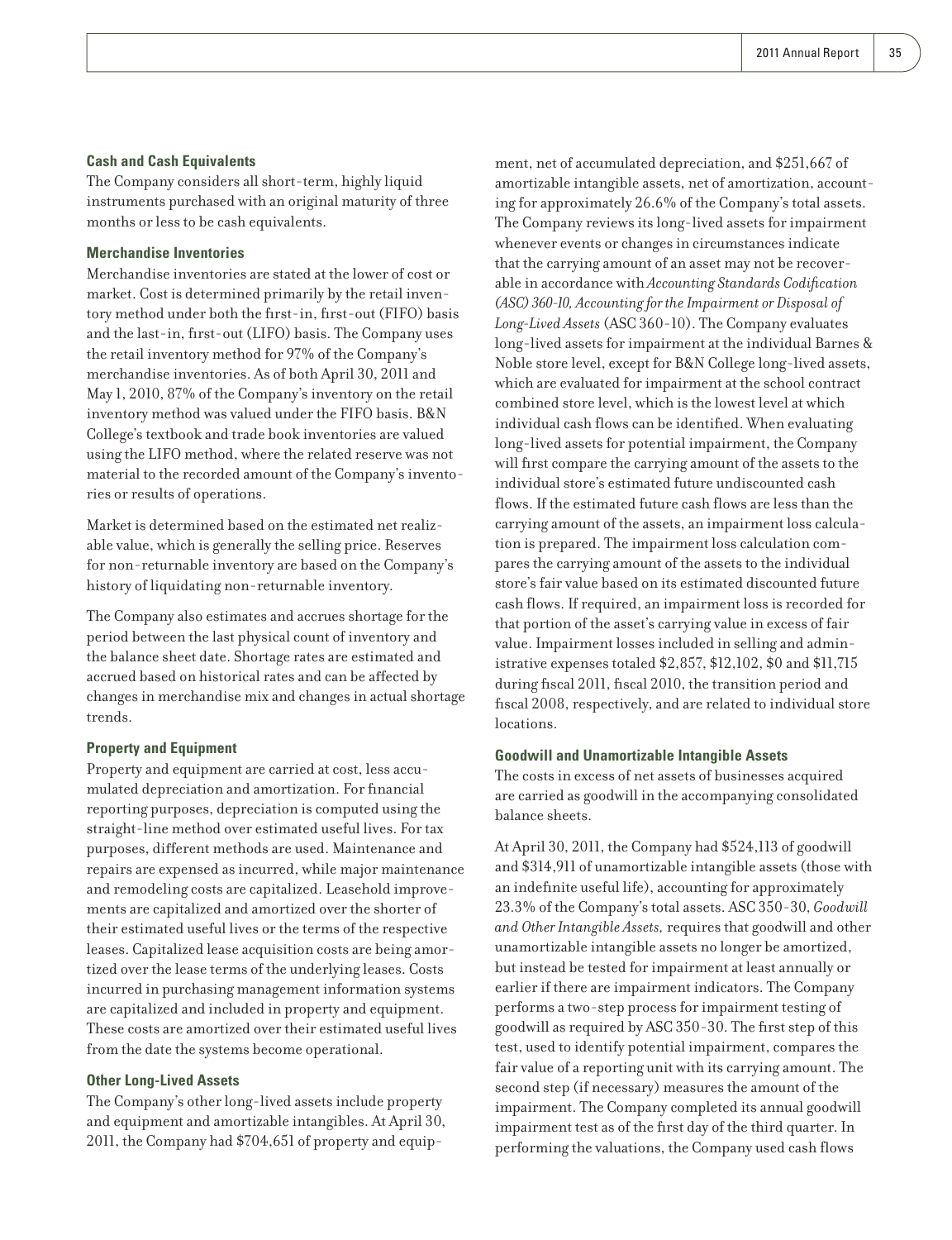that reflected management's forecasts and discount rates that included risk adjustments consistent with the current market conditions. Based on the results of the Company's step one testing, the fair values of the Barnes & Noble Retail, Barnes & Noble College and B&N.com reporting units exceeded their carrying values; therefore, the second step of the impairment test was not required to be performed and no goodwill impairment was recognized. The Company has noted no subsequent indicators of impairment. The Company tests unamortizable intangible assets by comparing the fair value and the carrying value of such assets. The Company also completed its annual impairment tests for its other unamortizable intangible assets by comparing the estimated fair value to the carrying value of such assets and determined that no impairment was necessary. Changes in market conditions, among other factors, could have a material impact on these estimates.

## **Deferred Charges**

Costs incurred to obtain long-term financing are amortized over the terms of the respective debt agreements using the straight-line method, which approximates the interest method. Unamortized costs included in other noncurrent assets as of April 30, 2011 and May 1, 2010 were \$26,525 and \$32,428, respectively. Amortization expense included in interest and amortization of deferred financing fees was  $$16,087, $5,925, $137, and $547 during fiscal 2011, fiscal$ 2010, the transition period and fiscal 2008, respectively.

#### **Revenue Recognition**

Revenue from sales of the Company's products is recognized at the time of sale, other than those with multiple elements. The Company accrues for estimated sales returns in the period in which the related revenue is recognized based on historical experience and industry standards. Sales taxes collected from retail customers are excluded from reported revenues. All of the Company's sales are recognized as revenue on a "net" basis, including sales in connection with any periodic promotions offered to customers. The Company does not treat any promotional offers as expenses.

In accordance with ASC 605-25, *Revenue Recognition, Multiple Element Arrangements* and Accounting Standards Updates (ASU) 2009-13 and 2009-14, for multipleelement arrangements that involve tangible products that contain software that is essential to the tangible product's functionality, undelivered software elements that relate to the tangible product's essential software and other separable elements, the Company allocates revenue to all deliverables using the relative selling-price method.

Under this method, revenue is allocated at the time of sale to all deliverables based on their relative selling price using a specific hierarchy. The hierarchy is as follows: vendor-specific objective evidence, third-party evidence of selling price, or best estimate of selling price. NOOK™ eBook Reader revenue (which includes revenue from the Company's NOOK 1st Edition™, NOOK Wi-Fi 1st Edition™, NOOK Color™ and The All-New NOOK™ devices) is recognized at the segment point of sale.

The Company includes post-service customer support (PCS) in the form of software updates and potential increased functionality on a when-and-if-available basis, as well as wireless access and wireless connectivity with the purchase of NOOK™ from the Company. Using the relative selling price described above, the Company allocates revenue based on the best estimate of selling price for the deliverables as no vendor-specific objective evidence or third-party evidence exists for any of the elements. Revenue allocated to NOOK™ and the software essential to its functionality is recognized at the time of sale, provided all other conditions for revenue recognition are met. Revenue allocated to the PCS and the wireless access is deferred and recognized on a straight-line basis over the 2-year estimated life of NOOK™.

The Company also pays certain vendors who distribute NOOK™ a commission on the content sales sold through that device. The Company accounts for these transactions as a reduction in the sales price of the NOOK™ based on historical trends of content sales and a liability is established for the estimated commission expected to be paid over the life of the product. The Company recognizes revenue of the content at the point of sale of the content. The Company records revenue from sales of digital content, sales of third-party extended warranties, service contracts and other products, for which the Company is not obligated to perform, and for which the Company does not meet the criteria for gross revenue recognition under ASC 605-45- 45, *Reporting Revenue Gross as a Principal versus Net as an Agent,* on a net basis. All other revenue is recognized on a gross basis.

The Barnes & Noble Member Program offers members greater discounts and other benefits for products and services, as well as exclusive offers and promotions via e-mail or direct mail for an annual fee of \$25.00, which is non-refundable after the first 30 days. Revenue is recognized over the twelve-month period based upon historical spending patterns for Barnes & Noble Members.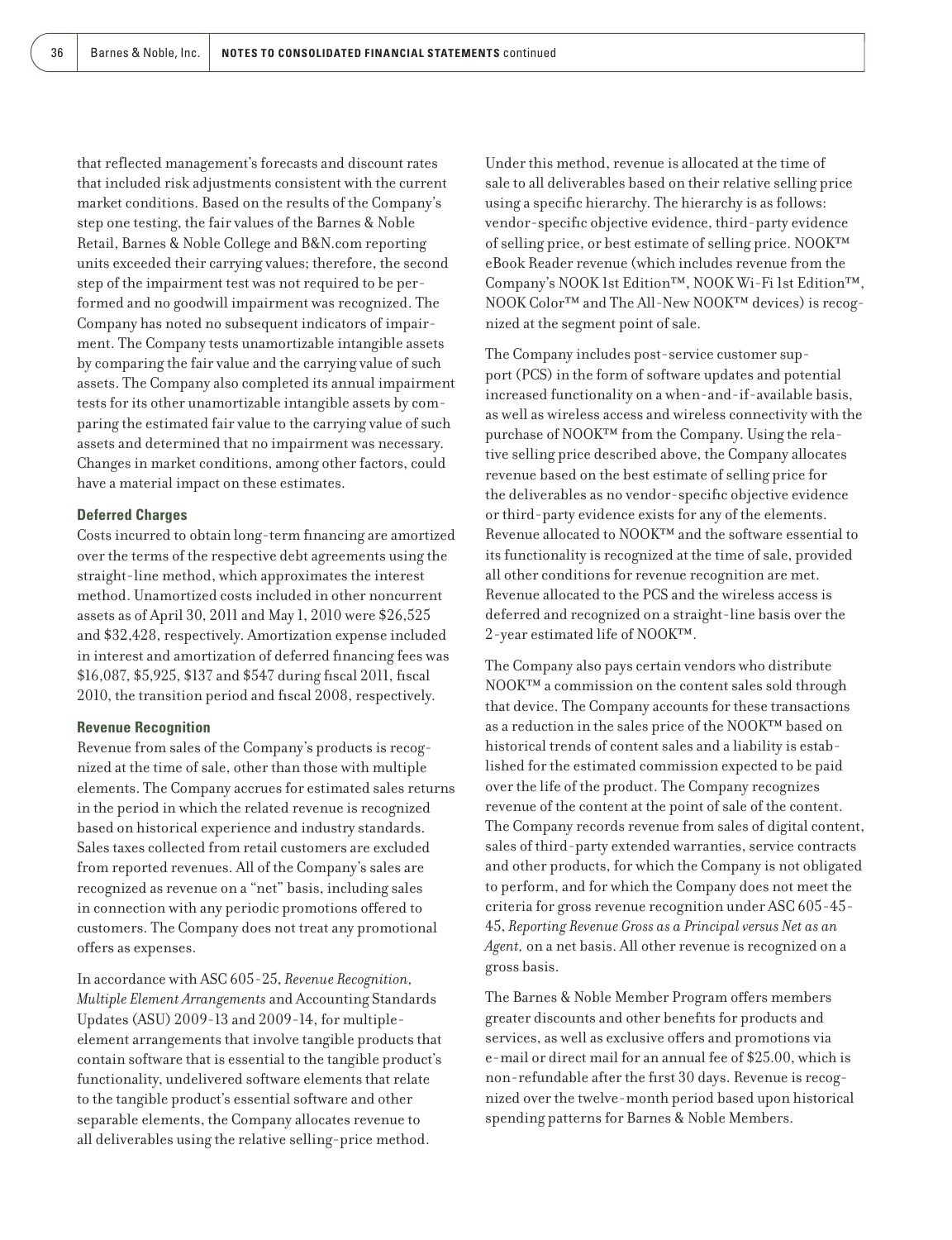#### **Research and Development Costs for Software Products**

 The Company follows the guidance in ASC 985-20 regarding software development costs to be sold, leased, or otherwise marketed. Capitalization of software development costs begins upon the establishment of technological feasibility and is discontinued when the product is available for sale. A certain amount of judgment and estimation is required to assess when technological feasibility is established, as well as the ongoing assessment of the recoverability of capitalized costs. The Company's products reach technological feasibility shortly before the products are released and therefore research and development costs are generally expensed as incurred.

#### **Advertising Costs**

The costs of advertising are expensed as incurred during the year pursuant to ASC 720-35, *Advertising Costs.* Advertising costs charged to selling and administrative expenses were \$70,013, \$34,369, \$5,478 and \$28,772 during fiscal 2011, fiscal 2010, the transition period and fiscal 2008, respectively.

The Company receives payments and credits from vendors pursuant to co-operative advertising and other programs, including payments for product placement in stores, catalogs and online. In accordance with ASC 605-50-25-10, *Customer's Accounting for Certain Consideration Received from a Vendor*, the Company classifies certain co-op advertising received as a reduction in costs of sales and occupancy. The gross advertising expenses noted above were completely offset by allowances received from vendors and the excess allowances received were recorded as a reduction of cost of goods sold or inventory, as appropriate.

## **Closed Store Expenses**

When the Company closes or relocates a store, the Company charges unrecoverable costs to expense. Such costs include the net book value of abandoned fixtures and leasehold improvements and, when a store is closed prior to the expiration of the lease, a provision for future lease obligations, net of expected sublease recoveries. Costs associated with store closings of \$3,899, \$4,503, \$3,236 and \$11,875 during fiscal 2011, fiscal 2010, the transition period and fiscal 2008, respectively, are included in selling and administrative expenses in the accompanying consolidated statements of operations.

### **Net Earnings (Loss) Per Common Share**

Basic earnings per share represent net earnings (loss) attributable to common shareholders divided by the weighted-average number of common shares outstanding for the period. Diluted earnings per share reflect, in periods in which they have a dilutive effect, the impact of common shares issuable upon exercise of the Company's outstanding stock options. The Company's unvested restricted shares and common shares issuable under the Company's deferred compensation plan are deemed participating securities and are excluded from the dilutive impact of common equivalent shares outstanding under the two-class method since these shares are entitled to participate in dividends declared on common shares. Under the two-class method, earnings (loss) attributable to unvested restricted shares and common shares issuable under the Company's deferred compensation plan are excluded from net earnings (loss) attributable to common shareholders for purposes of calculating basic and diluted earnings (loss) per common share. See Note 7 for further information regarding the calculation of basic and diluted earnings (loss) per common share.

## **Income Taxes**

The provision for income taxes includes federal, state and local income taxes currently payable and those deferred because of temporary differences between the financial statement and tax bases of assets and liabilities. The deferred tax assets and liabilities are measured using the enacted tax rates and laws that are expected to be in effect when the differences reverse. The Company regularly reviews its deferred tax assets for recoverability and establishes a valuation allowance, if determined to be necessary.

## **Stock-Based Compensation**

The calculation of stock-based employee compensation expense involves estimates that require management's judgment. These estimates include the fair value of each of the stock option awards granted, which is estimated on the date of grant using a Black-Scholes option pricing model. There are two significant inputs into the Black-Scholes option pricing model: expected volatility and expected term. The Company estimates expected volatility based on traded option volatility of the Company's stock over a term equal to the expected term of the option granted. The expected term of stock option awards granted is derived from historical exercise experience under the Company's stock option plans and represents the period of time that stock option awards granted are expected to be outstanding. The assumptions used in calculating the fair value of stock-based payment awards represent management's best estimates, but these estimates involve inherent uncertainties and the application of management's judgment. As a result, if factors change and the Company uses different assumptions, stock-based compensation expense could be materially different in the future. In addition, the Company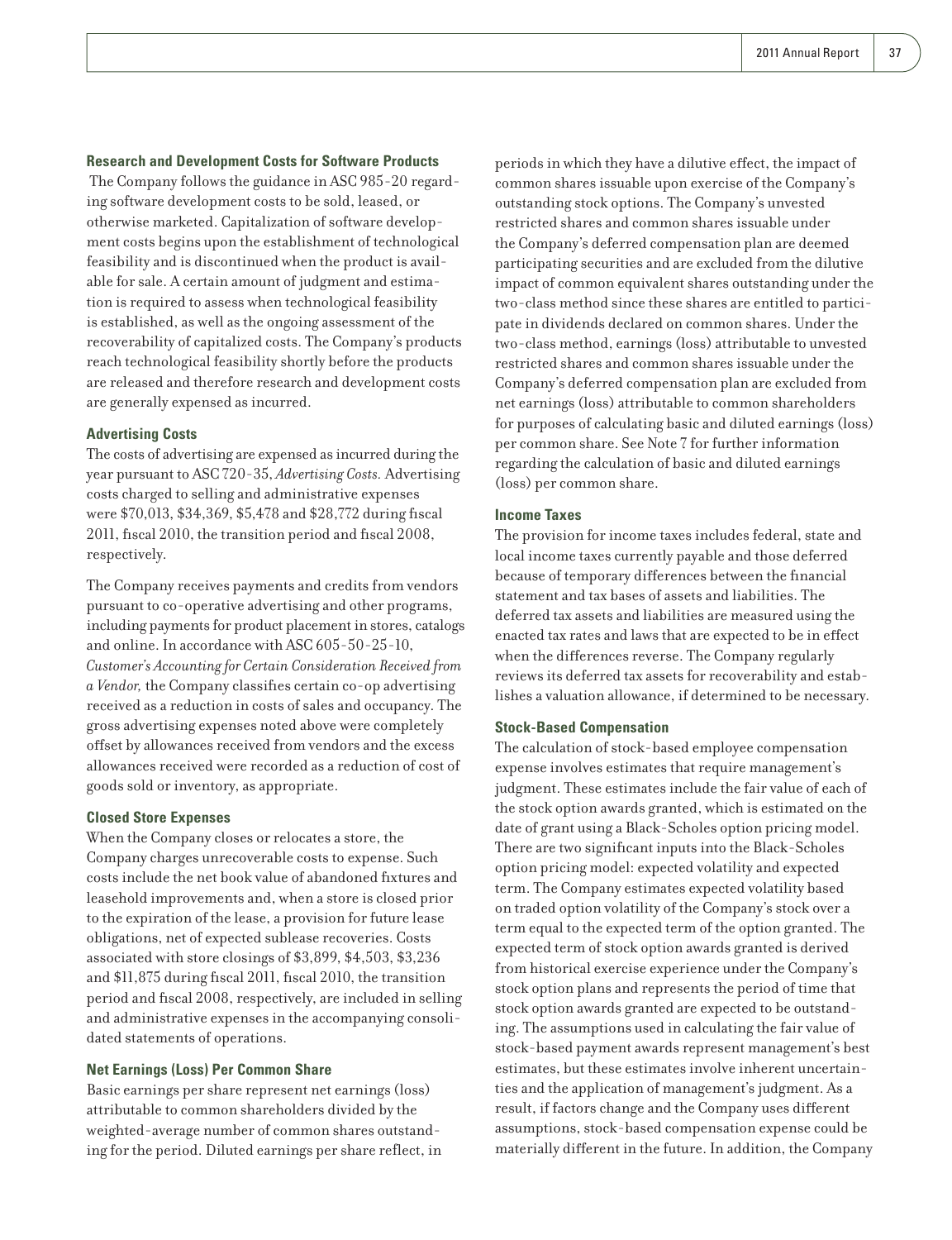is required to estimate the expected forfeiture rate, and only recognize expense for those shares expected to vest. If the Company's actual forfeiture rate is materially different from its estimate, the stock-based compensation expense could be significantly different from what the Company has recorded in the current period. See Note 3 to the Consolidated Financial Statements for a further discussion on stock-based compensation.

## **Gift Cards**

The Company sells gift cards which can be used in its stores or on Barnes & Noble.com. The Company does not charge administrative or dormancy fees on gift cards and gift cards have no expiration dates. Upon the purchase of a gift card, a liability is established for its cash value. Revenue associated with gift cards is deferred until redemption of the gift card. Over time, some portion of the gift cards issued is not redeemed. The Company estimates the portion of the gift card liability for which the likelihood of redemption is remote based upon the Company's historical redemption patterns. The Company records this amount in income on a straight-line basis over a 12-month period beginning in the 13th month after the month the gift card was originally sold. If actual redemption patterns vary from the Company's estimates, actual gift card breakage may differ from the amounts recorded. The Company recognized gift card breakage of \$25,904, \$21,328, \$5,432 and \$21,369 during fiscal 2011, fiscal 2010, the transition period and fiscal 2008, respectively. The Company had gift card liabilities of \$311,092 and \$292,127 as of April 30, 2011 and May 1, 2010, respectively, which amounts are included in accrued liabilities.

## **Reclassifi cations**

Certain prior-period amounts have been reclassified for comparative purposes to conform with the fiscal 2011 presentation.

#### **Reporting Period**

On September 30, 2009, the Board of Directors of Barnes & Noble authorized a change in the Company's fiscal year end from the Saturday closest to the last day of January to the Saturday closest to the last day of April. The Company's fiscal year is comprised of 52 or 53 weeks, ending on the Saturday closest to the last day of April. The reporting periods ended April 30, 2011, May 1, 2010, May 2, 2009 and January 31, 2009 contained 52 weeks, 52 weeks, 13 weeks and 52 weeks, respectively.

#### **Recent Accounting Pronouncements**

In December 2010, the FASB issued ASU 2010-28, *Intangibles—Goodwill and Other (Topic 350): When to Perform Step 2 of the Goodwill Impairment Test for Reporting Units* 

*with Zero or Negative Carrying Amounts* (ASU 2010-28). ASU 2010-28 provides amendments to Topic 350 to modify Step 1 of the goodwill impairment test for reporting units with zero or negative carrying amounts to clarify that, for those reporting units, an entity is required to perform Step 2 of the goodwill impairment test if it is more likely than not that a goodwill impairment exists. In determining whether it is more likely than not that goodwill impairment exists, an entity should consider whether there are any adverse qualitative factors indicating that impairment may exist. For public entities, the amendments in this ASU are effective for fiscal years, and interim periods within those years, beginning after December 15, 2010. Early adoption is not permitted. The Company is still evaluating whether adoption of ASU 2010-28 will have an impact on the Company's Fiscal 2012 Consolidated Financial Statements.

In May 2011, the FASB issued ASU 2011-04, *Amendments to Achieve Common Fair Value Measurement and Disclosure Requirements in U.S. GAAP and IFRSs* (ASU 2011-04), which amends ASC 820, *Fair Value Measurement.* ASU 2011-04 does not extend the use of fair value accounting, but provides guidance on how it should be applied where its use is already required or permitted by other standards within U.S. GAAP or International Financial Reporting Standards (IFRSs). ASU 2011-04 changes the wording used to describe many requirements in U.S. GAAP for measuring fair value and for disclosing information about fair value measurements. Additionally, ASU 2011-04 clarifies the FASB's intent about the application of existing fair value measurements. ASU 2011-04 is effective for interim and annual periods beginning after December 15, 2011 and is applied prospectively. The Company is still evaluating whether adoption of ASU 2011-04 will have an impact on the Company's Fiscal 2012 Consolidated Financial Statements.

The FASB is currently working on amendments to existing accounting standards governing a number of areas including, but not limited to, accounting for leases. In August 2010, the FASB issued an exposure draft, "Leases" (the Exposure Draft), which would replace the existing guidance in ASC topic 840, "Leases." Under the Exposure Draft, among other changes in practice, a lessee's rights and obligations under all leases, including existing and new arrangements, would be recognized as assets and liabilities, respectively, on the balance sheet. Subsequent to the end of the related comment period, the FASB made several amendments to the exposure draft, including revising the definition of the "lease term" to include the non-cancelable lease term plus only those option periods for which there is significant economic incentive for the lessee to extend or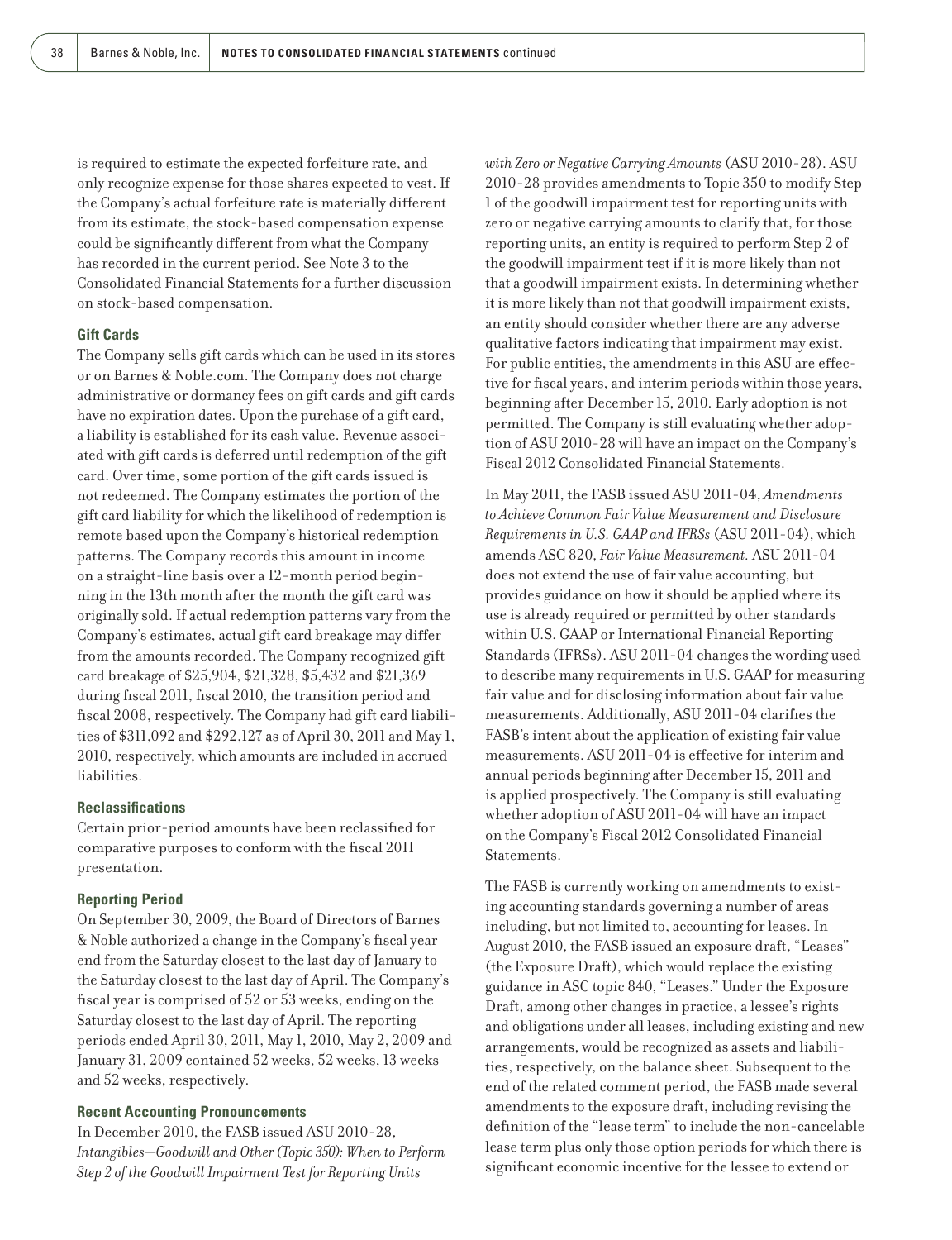not terminate the lease. The FASB also redefined the initial lease liability to be recorded on the Company's balance sheet to contemplate only those variable lease payments that are in substance "fixed." The final standard is expected to be issued in the second half of 2011. Management is currently evaluating this proposed standard however, as the standard-setting process is still ongoing, the Company is unable to determine the impact this proposed change in accounting will have on its consolidated financial statements at this time.

## **2. CREDIT FACILITY**

On April 29, 2011, the Company entered into an amended and restated credit agreement (the Amended Credit Agreement) with Bank of America, N.A., as administrative agent, collateral agent and swing line lender, and other lenders, which amends and restates the Credit Agreement entered into on September 30, 2009. Under the Amended Credit Agreement, Lenders are providing up to \$1,000,000 in aggregate commitments under a five-year asset-backed revolving credit facility (the Amended Credit Facility), which is secured by eligible inventory with the ability to include eligible real estate and accounts receivable and related assets. Borrowings under the Amended Credit Agreement are limited to a specified percentage of eligible inventories and accounts receivable and accrued interest, at the election of the Company, at Base Rate or LIBO Rate, plus, in each case, an Applicable Margin (each term as defined in the Amended Credit Agreement). In addition, the Company has the option to request an increase in commitments under the Amended Credit Agreement by up to \$300,000, subject to certain restrictions.

The Amended Credit Agreement requires Availability (as defined in the Amended Credit Agreement) to be greater than the greater of (i) 10% of the Loan Cap (as defined in the Amended Credit Agreement) and (ii) \$50,000. In addition, the Amended Credit Facilities contains covenants that limit, among other things, the Company's ability to incur indebtedness, create liens, make investments, make restricted payments, merge or acquire assets, and contains default provisions that are typical for this type of financing, among other things. Proceeds from the Amended Credit Facility are used for general corporate purposes, including seasonal working capital needs.

As a result of the Amended Credit Agreement, \$6,580 of deferred financing fees related to the 2009 Credit Facility were written off, and included in net interest expenses. The remaining unamortized deferred costs of \$16,341 and new charges of \$10,180 relating to the Company's Amended Credit Facility were deferred and will be amortized over the five-year term of the Amended Credit Facility.

On September 30, 2009, the Company had entered into a credit agreement (the 2009 Credit Agreement) with Bank of America, N.A., as administrative agent, collateral agent and swing line lender, and other lenders, under which the lenders committed to provide up to \$1,000,000 in commitments under a four-year asset-backed revolving credit facility (the 2009 Credit Facility), which was secured by eligible inventory and accounts receivable and related assets. Borrowings under the 2009 Credit Agreement were limited to a specified percentage of eligible inventories and accounts receivable and accrued interest, at the election of the Company, at Base Rate or LIBO Rate, plus, in each case, an Applicable Margin (each term as defined in the 2009 Credit Agreement). In addition, the Company had the option to request the increase in commitments under the 2009 Credit Agreement by up to \$300,000, subject to certain restrictions. Proceeds from the 2009 Credit Facility were used for general corporate purposes, including seasonal working capital needs.

The 2009 Credit Facility replaced the Company's prior \$850,000 credit agreement (Prior Credit Facility) which had a maturity date of July 31, 2011, as well as B&N College's \$400,000 credit agreement which had a maturity date of November 13, 2011.

Selected information related to the Company's Amended Credit Facility, 2009 Credit Facility and Prior Credit Facility:

|                                                     | <b>Fiscal</b><br>2011 | <b>Fiscal</b><br>2010 | 13 weeks<br>ended<br><b>May 2,</b><br>2009 | <b>Fiscal</b><br>2008 |
|-----------------------------------------------------|-----------------------|-----------------------|--------------------------------------------|-----------------------|
|                                                     |                       |                       |                                            |                       |
| Credit facility at period end                       | \$313,100             | 260,400               |                                            |                       |
| Average balance outstanding<br>during the period    | \$338,971             | 107,504               |                                            | 63,871                |
| Maximum borrowings<br>outstanding during the period | \$622,800             | 512,500               |                                            | 199,900               |
| Weighted average interest<br>rate during the period | 4.30%                 | 4.38%                 |                                            | 6.05%                 |
| Interest rate at end of period                      | 5.13%                 | 4.13%                 |                                            |                       |

Fees expensed with respect to the unused portion of the Amended Credit Facility, 2009 Credit Facility and Prior Credit Facility were \$5,466, \$4,198, \$274 and \$956 during fiscal 2011, fiscal 2010, the transition period and fiscal 2008, respectively. The increase in commitment fees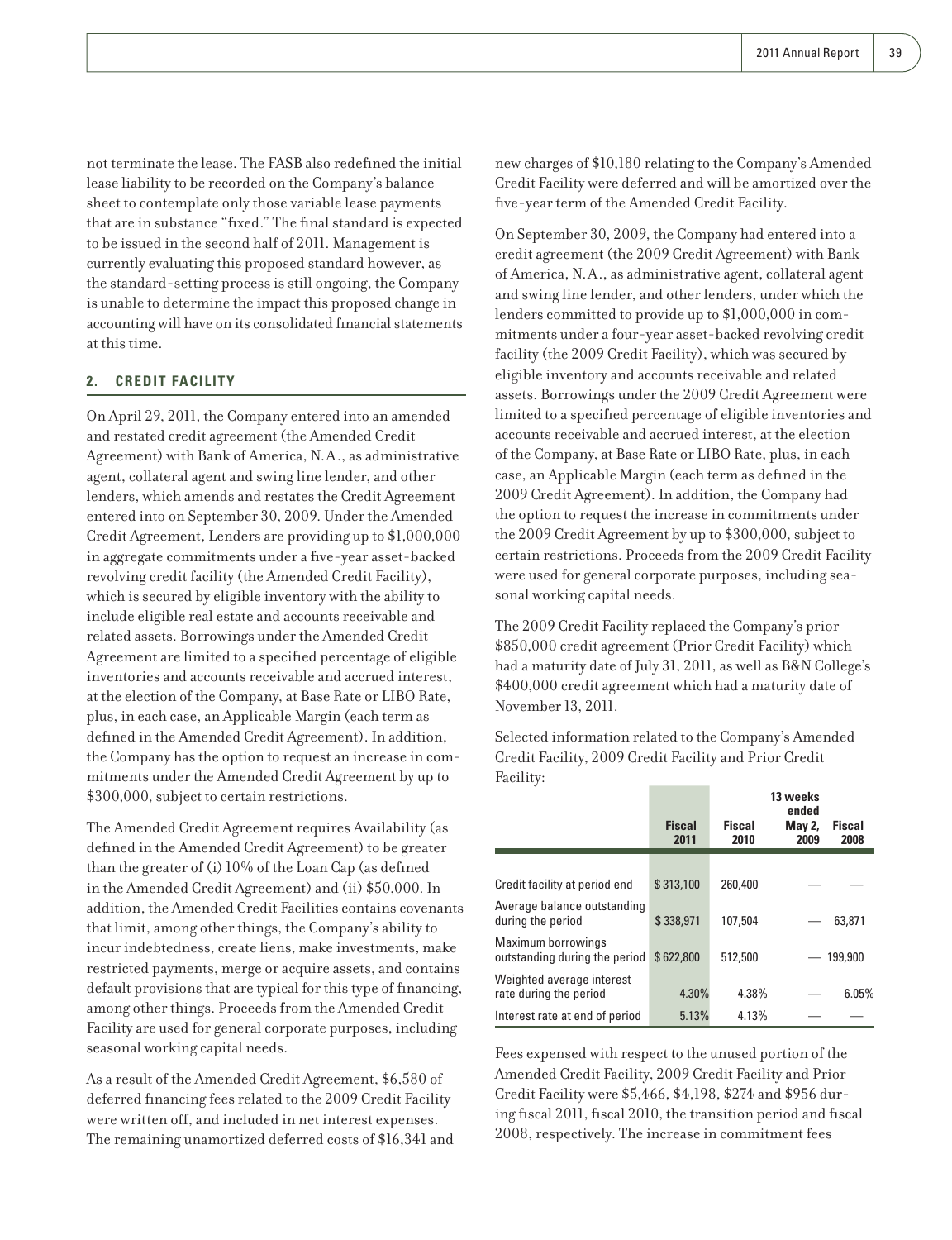in fiscal 2010 was related to the 2009 Company's Credit Agreement entered into on September 30, 2009 in connection with the Acquisition.

The Company has no agreements to maintain compensating balances.

#### **3. STOCK-BASED COMPENSATION**

The Company maintains three share-based incentive plans: the 1996 Incentive Plan, the 2004 Incentive Plan and the 2009 Incentive Plan. Prior to June 2, 2009, the Company issued restricted stock and stock options under the 1996 and 2004 Incentive Plans. On June 2, 2009, the Company's shareholders approved the 2009 Incentive Plan. The maximum number of shares issuable under the 2009 Incentive Plan is 950,000, plus shares that remain available under the Company's shareholder-approved 2004 Incentive Plan. At April 30, 2011, there were approximately 1,760,447 shares of common stock available for future grants under the 2009 Incentive Plan.

A restricted stock award is an award of common stock that is subject to certain restrictions during a specified period. Restricted stock awards are independent of option grants and are generally subject to forfeiture if employment terminates prior to the release of the restrictions. The grantee cannot transfer the shares before the restricted shares vest. Shares of unvested restricted stock have the same voting rights as common stock, are entitled to receive dividends and other distributions thereon and are considered to be currently issued and outstanding. The Company's restricted stock awards vest over a period of one to five years. The Company expenses the cost of the restricted stock awards, which is determined to be the fair market value of the shares at the date of grant, straight-line over the period during which the restrictions lapse. For these purposes, the fair market value of the restricted stock is determined based on the closing price of the Company's common stock on the grant date.

The Company uses the Black-Scholes option-pricing model to value the Company's stock options for each stock option award. Using this option-pricing model, the fair value of each stock option award is estimated on the date of grant. The fair value of the Company's stock option awards, which are generally subject to pro-rata vesting annually over four years, is expensed on a straight-line basis over the vesting period of the stock options. The expected volatility assumption is based on traded options volatility of the Company's stock over a term equal to the expected term of the option

granted. The expected term of stock option awards granted is derived from historical exercise experience under the Company's stock option plans and represents the period of time that stock option awards granted are expected to be outstanding. The expected term assumption incorporates the contractual term of an option grant, which is ten years, as well as the vesting period of an award, which is generally pro-rata vesting annually over four years. The riskfree interest rate is based on the implied yield on a U.S. Treasury constant maturity with a remaining term equal to the expected term of the option granted.

The Company recognizes stock-based compensation costs, net of estimated forfeitures, for only those shares expected to vest on a straight-line basis over the requisite service period of the award. The Company estimated the forfeiture rates for fiscal 2011, fiscal 2010, the transition period and fiscal 2008 based on its historical experience.

The weighted average assumptions relating to the valuation of the Company's stock options for fiscal years 2010 and 2008 are shown below. No stock options were granted during fiscal 2011 or the transition period. During fiscal 2008, the Company modified certain stock options related to the death and retirement of two members of the Board of Directors and severance of a former executive officer. These modifications resulted in a lower than normal expected life of the stock option grants made in fiscal 2008.

| <b>Fiscal Year</b>                    | 2010    | 2008      |
|---------------------------------------|---------|-----------|
| Weighted average fair value of grants | \$5.72  | \$7.52    |
| Volatility                            | 41.30%  | 65.36%    |
| Risk-free interest rate               | 2.59%   | 1.43%     |
| Expected life                         | 5 years | .94 years |
| Expected dividend yield               | 4.53 %  | 3.54%     |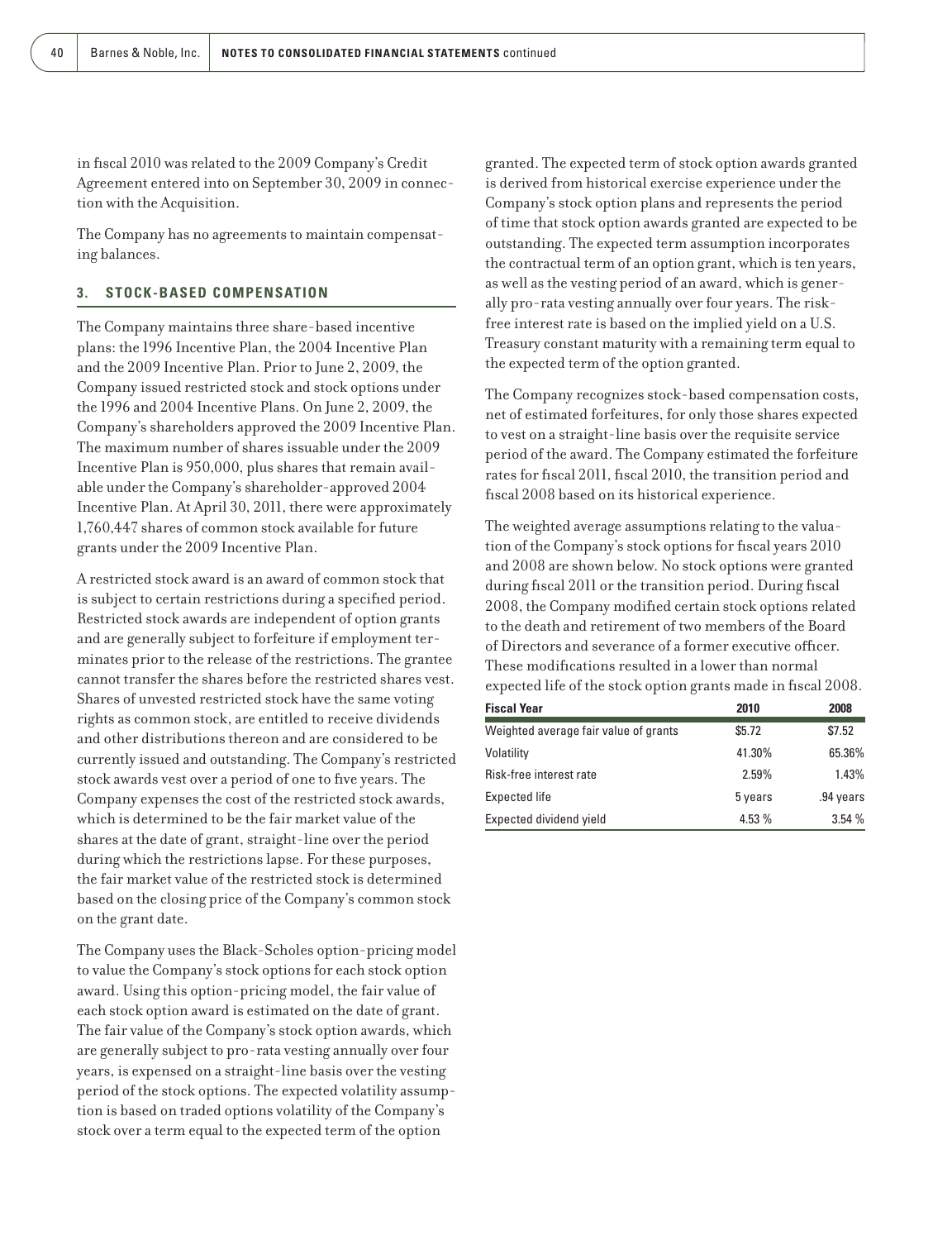## **Stock-Based Compensation Activity**

The following table presents a summary of the Company's stock option activity:

|                                                                          | NUMBER OF<br><b>SHARES</b><br>(in thousands) | WEIGHTED<br>AVERAGE<br><b>PRICE</b> | WEIGHTED<br>AVERAGE<br><b>REMAINING</b><br><b>EXERCISE CONTRACTUAL</b> | AGGREGATE<br><b>INTRINSIC</b><br><b>VALUE</b><br><b>TERM</b> (in thousands) |
|--------------------------------------------------------------------------|----------------------------------------------|-------------------------------------|------------------------------------------------------------------------|-----------------------------------------------------------------------------|
| Balance,                                                                 |                                              |                                     |                                                                        |                                                                             |
| <b>February 2, 2008</b><br>Granted                                       | 6,582<br>289                                 | \$20.19<br>23.19                    | 4.98 years                                                             | \$91,597                                                                    |
|                                                                          |                                              |                                     |                                                                        |                                                                             |
| Exercised                                                                | (488)                                        | 19.79                               |                                                                        |                                                                             |
| Forfeited                                                                | (416)                                        | 23.88                               |                                                                        |                                                                             |
| <b>Balance.</b><br><b>January 31, 2009</b>                               | 5,967                                        | 20.11                               | 4.03 years                                                             | \$3,557                                                                     |
| Granted                                                                  |                                              |                                     |                                                                        |                                                                             |
| Exercised                                                                | (280)                                        | 19.73                               |                                                                        |                                                                             |
| Forfeited                                                                | (126)                                        | 19.27                               |                                                                        |                                                                             |
| Balance,<br>May 2, 2009                                                  | 5.561                                        | 20.14                               | $3.83$ years                                                           | \$33,633                                                                    |
| Granted                                                                  | 500                                          | 22.07                               |                                                                        |                                                                             |
| Exercised                                                                | (313)                                        | 13.96                               |                                                                        |                                                                             |
| Forfeited                                                                | (250)                                        | 30.69                               |                                                                        |                                                                             |
| Balance,<br>May 1, 2010                                                  | 5.498                                        | 20.19                               | $3.49$ years                                                           | \$13,782                                                                    |
| Granted                                                                  |                                              |                                     |                                                                        |                                                                             |
| Exercised                                                                | (1,024)                                      | 16.83                               |                                                                        |                                                                             |
| Forfeited                                                                | (598)                                        | 20.57                               |                                                                        |                                                                             |
| <b>Balance.</b><br>April 30, 2011                                        | 3.876                                        | \$21.02                             | 3.40 years                                                             |                                                                             |
| <b>Vested and expected</b><br>to vest in the future<br>at April 30, 2011 | 3,876                                        | \$21.02                             | 3.40 years                                                             |                                                                             |
| <b>Exercisable at</b><br>April 30, 2011                                  | 3,542                                        | \$20.92                             | 2.88 years                                                             |                                                                             |
| <b>Available for grant at</b><br>April 30, 2011                          | 1,760                                        |                                     |                                                                        |                                                                             |

The aggregate intrinsic value in the table above represents the total pre-tax intrinsic value (the difference between the Company's closing stock price on the last trading day of the related fiscal year and the exercise price, multiplied by the related in-the-money options) that would have been received by the option holders had they exercised their options at the end of the fiscal year. This amount changes based on the market value of the Company's common stock. Total intrinsic value of options exercised for fiscal 2011, fiscal 2010, the transition period and fiscal 2008 (based on the difference between the Company's stock price on the exercise date and the respective exercise price, multiplied by the number of options exercised) was \$124, \$2,321, \$1,094 and \$3,997, respectively.

As of April 30, 2011, there was \$1,827 of total unrecognized compensation expense related to unvested stock options granted under the Company's share-based compensation plans. That expense is expected to be recognized over a weighted average period of 1.9 years.

The following table presents a summary of the Company's restricted stock activity:

|                                  | <b>NUMBER OF SHARES</b><br>(in thousands) | <b>WEIGHTED AVERAGE</b><br><b>GRANT DATE FAIR</b><br><b>VALUE</b> |
|----------------------------------|-------------------------------------------|-------------------------------------------------------------------|
| <b>Balance, February 2, 2008</b> | 1.026                                     | \$40.74                                                           |
| Granted                          | 991                                       | 28.27                                                             |
| Vested                           | (431)                                     | 39.27                                                             |
| Forfeited                        | (135)                                     | 31.13                                                             |
| Balance, January 31, 2009        | 1,451                                     | 33.55                                                             |
| Granted                          | 133                                       | 17.56                                                             |
| Vested                           | (299)                                     | 37.21                                                             |
| Forfeited                        | (50)                                      | 35.28                                                             |
| <b>Balance, May 2, 2009</b>      | 1.235                                     | 30.86                                                             |
| Granted                          | 1,647                                     | 21.93                                                             |
| Vested                           | (429)                                     | 33.18                                                             |
| Forfeited                        | (123)                                     | 30.41                                                             |
| <b>Balance, May 1, 2010</b>      | 2,330                                     | 24.15                                                             |
| Granted                          | 684                                       | 16.65                                                             |
| Vested                           | (435)                                     | 27.99                                                             |
| Forfeited                        | (154)                                     | 24.76                                                             |
| Balance, April 30, 2011          | 2.425                                     | 21.31                                                             |

Total fair value of shares of restricted stock that vested during fiscal 2011, fiscal 2010, the transition period and fiscal 2008 was \$6,163, \$9,408, \$6,435 and \$12,108, respectively. As of April 30, 2011, there was \$37,889 of unrecognized stock-based compensation expense related to nonvested restricted stock awards. That cost is expected to be recognized over a weighted average period of 2.3 years.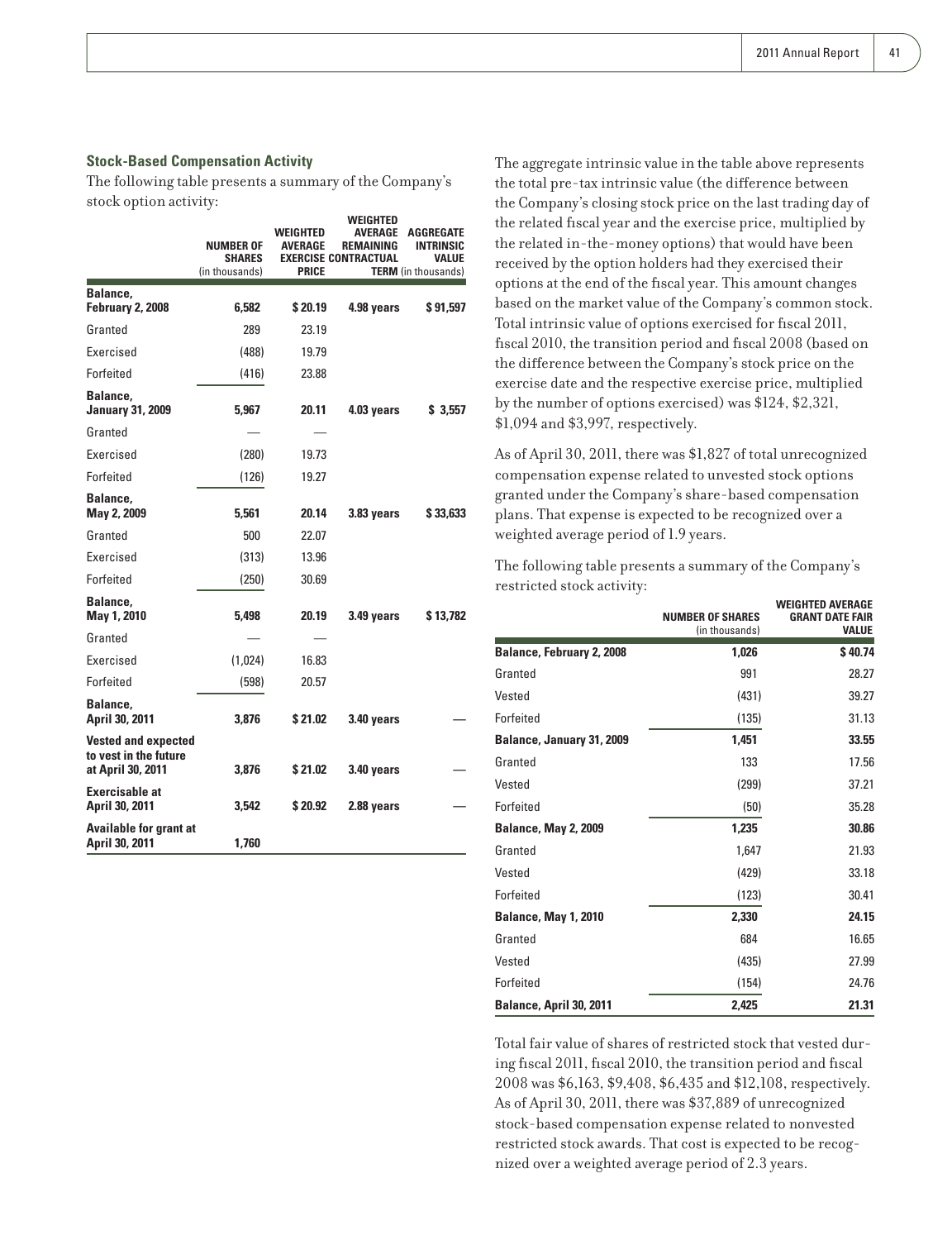For fiscal 2011, fiscal 2010, the transition period and fiscal 2008, stock-based compensation expense of \$20,978, \$15,723, \$3,900 and \$20,549, respectively, is included in selling and administrative expenses.

#### **4. RECEIVABLES, NET**

 Receivables represent customer, private and public institutional and government billings, credit/debit card, advertising, landlord and other receivables due within one year as follows:

|                                                             | April 30, 2011 | May 1, 2010 |
|-------------------------------------------------------------|----------------|-------------|
| Trade accounts                                              | \$81,577       | 46,723      |
| Credit/debit card<br>receivables                            | 42,982         | 40,079      |
| Advertising                                                 | 5,877          | 5,254       |
| Receivables from<br>landlords for leasehold<br>improvements | 867            | 3,206       |
| Other receivables                                           | 18,991         | 11,314      |
| <b>Total receivables, net</b>                               | \$150,294      | 106,576     |

## **5. OTHER LONG-TERM LIABILITIES**

Other long-term liabilities consist primarily of deferred rent and obligations under the Junior Seller Note (see Notes 12 and 21). The Company provides for minimum rent expense over the lease terms (including the build-out period) on a straight-line basis. The excess of such rent expense over actual lease payments (net of tenant allowances) is classified as deferred rent. Other long-term liabilities also include accrued pension liabilities, store closing expenses and long-term deferred revenues. The Company had the following long-term liabilities at April 30, 2011 and May 1, 2010:

|                                                 | <b>April 30, 2011</b> | May 1, 2010 |
|-------------------------------------------------|-----------------------|-------------|
| Deferred Rent                                   | \$271.451             | 324,528     |
| Junior Seller Note (see Note<br>12 and Note 21) | 150,000               | 150,000     |
| Other                                           | 27.196                | 31,375      |
| <b>Total long-term liabilities</b>              | \$448.647             | 505,903     |

## **6. FAIR VALUES OF FINANCIAL INSTRUMENTS**

In accordance with ASC 820, *Fair Value Measurements and Disclosures,* the fair value of an asset is considered to be the price at which the asset could be sold in an orderly transaction between unrelated knowledgeable and willing parties. A liability's fair value is defined as the amount that would be paid to transfer the liability to a new obligor, not the amount that would be paid to settle the liability with the creditor. Assets and liabilities recorded at fair value are measured using a three-tier fair value hierarchy, which prioritizes the inputs used in measuring fair value. These tiers include:

Level  $1 -$ Observable inputs that reflect quoted prices in active markets

Level  $2$  – Inputs other than quoted prices in active markets that are either directly or indirectly observable

Level 3 – Unobservable inputs in which little or no market data exists, therefore requiring the Company to develop its own assumptions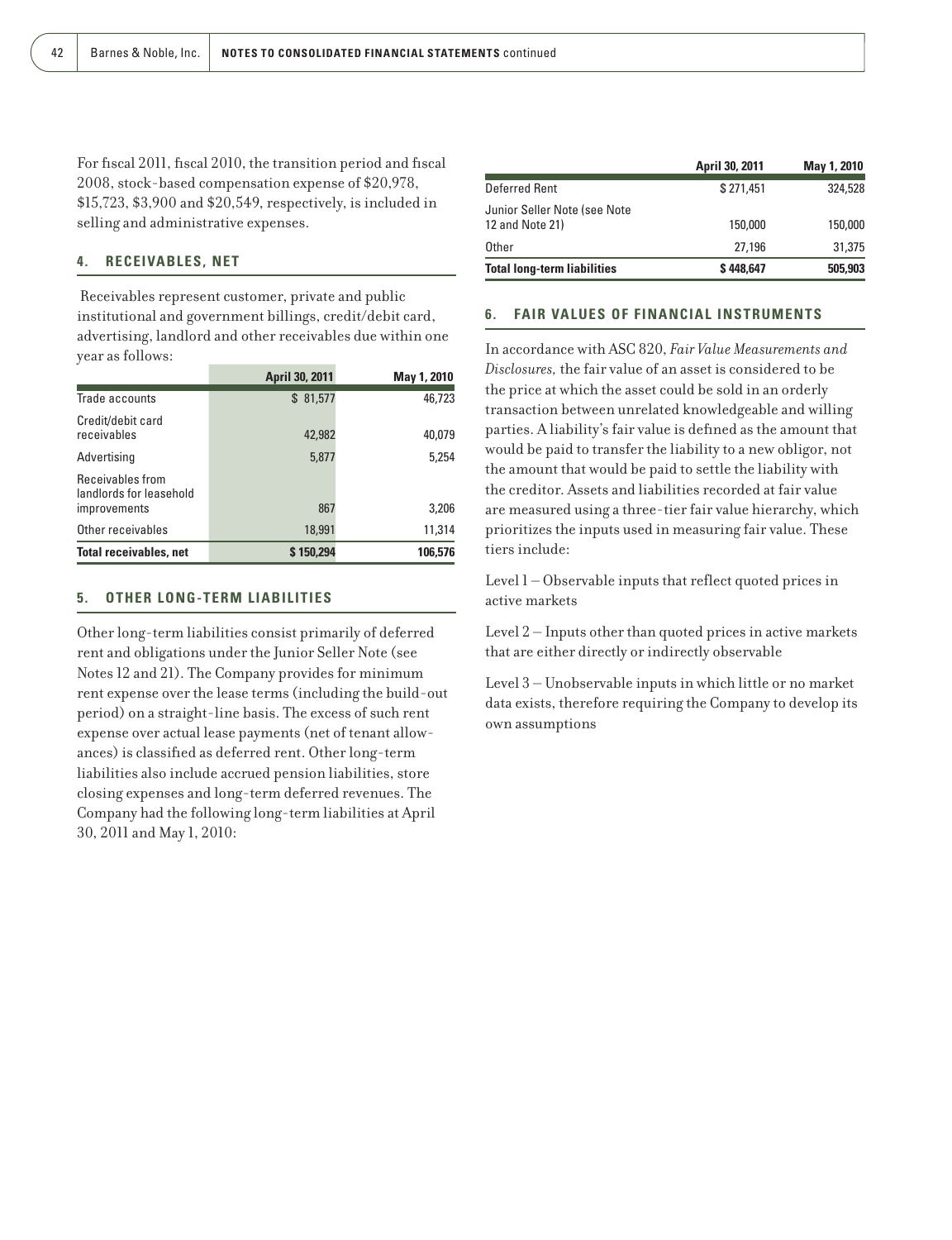|                                           |                      | <b>Fair Value Measurement Using</b>                                                          |                                                                   |                                                               |                             |  |  |
|-------------------------------------------|----------------------|----------------------------------------------------------------------------------------------|-------------------------------------------------------------------|---------------------------------------------------------------|-----------------------------|--|--|
| Description                               | As of April 30, 2011 | <b>Quoted Prices in Active</b><br><b>Markets for Identical</b><br><b>Assets</b><br>(Level 1) | <b>Significant Other</b><br><b>Observable Inputs</b><br>(Level 2) | <b>Significant</b><br><b>Unobservable Inputs</b><br>(Level 3) | <b>Total Gains (Losses)</b> |  |  |
| Contingent consideration<br>(See Note 14) | $s-$                 |                                                                                              |                                                                   |                                                               | (243)                       |  |  |
|                                           |                      |                                                                                              | <b>Fair Value Measurement Using</b>                               |                                                               |                             |  |  |
| Description                               | As of May 1, 2010    | <b>Quoted Prices in Active</b><br><b>Markets for Identical</b><br><b>Assets</b><br>(Level 1) | <b>Significant Other</b><br><b>Observable Inputs</b><br>(Level 2) | <b>Significant</b><br><b>Unobservable Inputs</b><br>(Level 3) | <b>Total Gains (Losses)</b> |  |  |
| Contingent consideration<br>(See Note 14) | \$7,265              |                                                                                              |                                                                   | 7,265                                                         | (1, 712)                    |  |  |

The following table presents the changes in Level 3 contingent consideration liability for the 52 weeks ended April 30, 2011:

|                                | <b>Acquisition of Fictionwise</b> |
|--------------------------------|-----------------------------------|
| Beginning balance, May 1, 2010 | \$7,265                           |
| Payments                       | (7.508)                           |
| Losses                         | 243                               |
| Balance, April 30, 2011        |                                   |

## **Fair Value of Financial Instruments**

The Company's financial instruments, other than those presented in the disclosures above, include cash, receivables, other investments and accounts payable. The fair values of cash, receivables, and accounts payable approximated carrying values because of the short-term nature of these instruments. The Company believes that its Amended Credit Facility approximates fair value since interest rates are adjusted to reflect current rates. The Company believes that the terms and conditions of the remaining Seller Notes is consistent with comparable market debt issues.

### **7. NET EARNINGS (LOSS) PER SHARE**

In accordance with ASC 260-10-45, *Share-Based Payment Arrangements and Participating Securities and the Two-Class Method,* the Company's unvested restricted shares and shares issuable under the Company's deferred compensation plan are considered participating securities. During periods of net income, the calculation of earnings per share for common stock are reclassified to exclude the income attributable to the unvested restricted shares and shares issuable under the Company's deferred compensation plan from the numerator and exclude the dilutive impact of those shares from the denominator. During periods of net loss, no effect is given to the participating securities because they do not share in the losses of the Company. Due to the net loss during fiscal 2011 and the transition period, participating securities in the amounts of 3,228 and 2,118, respectively, were excluded in the calculation of earnings per share using the two-class method for the transition period because the effect would be antidilutive.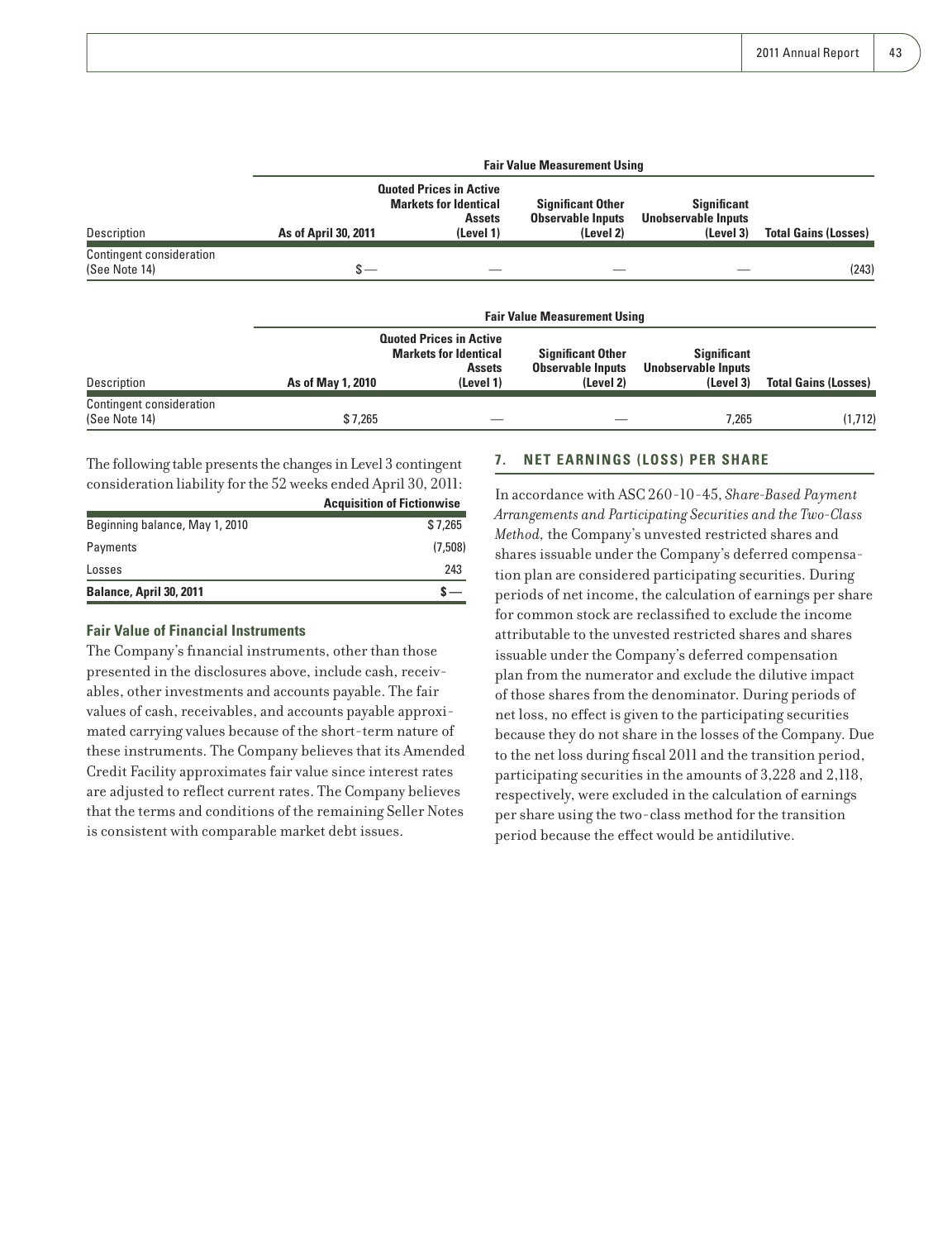The following is a reconciliation of the Company's basic and diluted earnings per share calculation:

|                                                                                                                   |                    |                    | 13 weeks ended |                    |
|-------------------------------------------------------------------------------------------------------------------|--------------------|--------------------|----------------|--------------------|
|                                                                                                                   | <b>Fiscal 2011</b> | <b>Fiscal 2010</b> | May 2, 2009    | <b>Fiscal 2008</b> |
| Numerator for basic earnings per share                                                                            |                    |                    |                |                    |
| Income (loss) from continuing operations attributable to Barnes<br>& Noble, Inc.                                  | \$(73,920)         | 36,676             | (2,039)        | 85,426             |
| Less allocation of earnings and dividends to participating<br>securities                                          |                    | (1, 279)           |                | (2,891)            |
| Net income (loss) from continuing operations available to<br>common shareholders                                  | (73, 920)          | 35,397             | (2,039)        | 82,535             |
| Add loss from discontinued operations, net of allocation of<br>earnings and dividends to participating securities |                    |                    |                | (9, 111)           |
| Net income (loss) available to common shareholders                                                                | \$(73,920)         | 35,397             | (2,039)        | 73,424             |
| Numerator for diluted earnings per share                                                                          |                    |                    |                |                    |
| Net income (loss) from continuing operations available to<br>common shareholders                                  | \$(73,920)         | 35,397             | (2,039)        | 82,535             |
| <b>Effect of dilutive options</b>                                                                                 |                    | (10)               |                | 27                 |
| Net income (loss) from continuing operations available to<br>common shareholders                                  | (73, 920)          | 35,387             | (2,039)        | 82,562             |
| Add loss from discontinued operations                                                                             |                    |                    | (654)          | (9,506)            |
| Net income (loss) available to common shareholders                                                                | \$(73,920)         | 35,387             | (2,693)        | 73,056             |
| Denominator for basic and diluted earnings per share                                                              |                    |                    |                |                    |
| Basic weighted average common shares                                                                              | 56,588             | 55,344             | 54,759         | 55,207             |
| Average dilutive options                                                                                          |                    | 809                |                | 1,322              |
| Diluted weighted average common shares                                                                            | 56,588             | 56,153             | 54,759         | 56,529             |
| Basic earnings per common share                                                                                   |                    |                    |                |                    |
| Income (loss) from continuing operations attributable to Barnes<br>& Noble, Inc.                                  | \$<br>(1.31)       | 0.64               | (0.04)         | 1.50               |
| Income (loss) from discontinued operations attributable to<br>Barnes & Noble, Inc.                                |                    |                    | (0.01)         | (0.17)             |
| Net income (loss) attributable to Barnes & Noble, Inc.                                                            | \$<br>(1.31)       | 0.64               | (0.05)         | 1.33               |
| <b>Diluted earnings per common share</b>                                                                          |                    |                    |                |                    |
| Income (loss) from continuing operations attributable to<br>Barnes & Noble, Inc.                                  | S<br>(1.31)        | 0.63               | (0.04)         | 1.46               |
| Income (loss) from discontinued operations attributable to<br>Barnes & Noble, Inc.                                |                    |                    | (0.01)         | (0.17)             |
| Net income (loss) attributable to Barnes & Noble, Inc.                                                            | \$<br>(1.31)       | 0.63               | (0.05)         | 1.29               |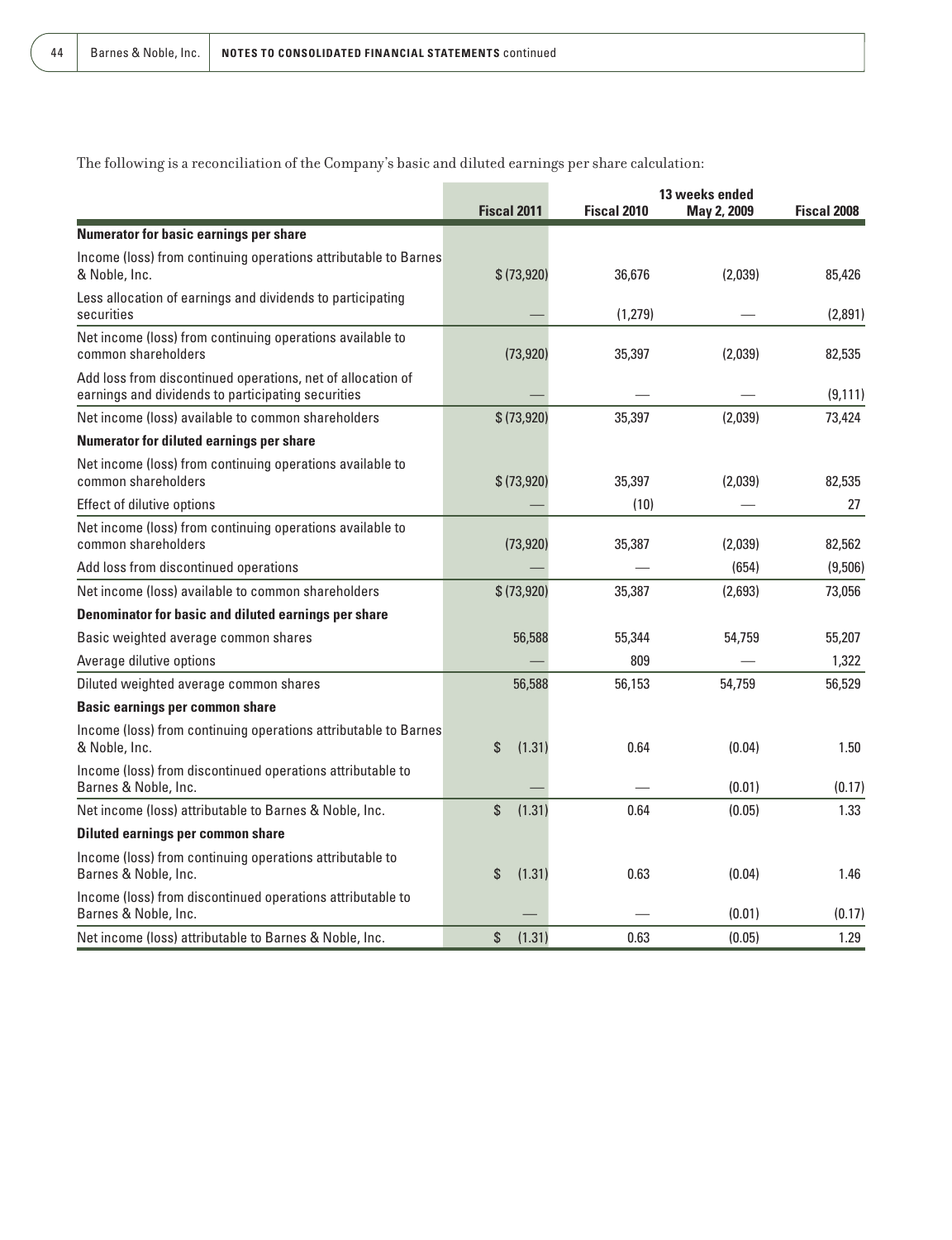## **8. EMPLOYEES' RETIREMENT AND DEFINED CONTRIBUTION PLANS**

As of December 31, 1999, substantially all employees of the Company were covered under a noncontributory defined benefit pension plan (the Pension Plan). As of January 1, 2000, the Pension Plan was amended so that employees no longer earn benefits for subsequent service. Effective December 31, 2004, the Barnes & Noble.com Employees' Retirement Plan (the B&N.com Retirement Plan) was merged with the Pension Plan. Substantially all employees of Barnes & Noble.com were covered under the B&N.com Retirement Plan. As of July 1, 2000, the B&N. com Retirement Plan was amended so that employees no longer earn benefits for subsequent service. Subsequent service continues to be the basis for vesting of benefits not yet vested at December 31, 1999 and June 30, 2000 for the Pension Plan and the B&N.com Retirement Plan, respectively, and the Pension Plan will continue to hold assets and pay benefits. The actuarial assumptions used to calculate pension costs are reviewed annually. Pension expense was \$2,558, \$1,951, \$752 and \$1,301 for fiscal 2011, fiscal 2010, the transition period and fiscal 2008, respectively.

The Company maintains a defined contribution plan (the Savings Plan) for the benefit of substantially all employees. Total Company contributions charged to employee benefit expenses for the Savings Plan were  $$14,212, $12,954$ ,  $$3,062$  and  $$11,645$  during fiscal 2011, fiscal 2010, the transition period and fiscal 2008, respectively. In addition, the Company provides certain health care and life insurance benefits (the Postretirement Plan) to retired employees, limited to those receiving benefits or retired as of April 1, 1993. Total Company contributions charged to employee benefit expenses for the Postretirement Plan were \$150,  $($111)$ , \$38 and \$210 during fiscal 2011, fiscal 2010, the transition period and fiscal 2008, respectively.

## **9. INCOME TAXES**

The Company files a consolidated federal return with all subsidiaries owned 80% or more. Federal and state income tax provisions (benefits) for fiscal 2011, fiscal 2010, the transition period and fiscal 2008 are as follows:

|                       |                    | 13 weeks ended |             |             |
|-----------------------|--------------------|----------------|-------------|-------------|
|                       | <b>Fiscal 2011</b> | Fiscal 2010    | May 2, 2009 | Fiscal 2008 |
| <b>Current</b>        |                    |                |             |             |
| Federal               | \$ (47, 825)       | 51,343         | (2, 199)    | 44,038      |
| <b>State</b>          | (2, 441)           | 14,192         | (481)       | 11,983      |
| <b>Total current</b>  | (50, 266)          | 65,535         | (2,680)     | 56,021      |
| <b>Deferred</b>       |                    |                |             |             |
| Federal               | 8,057              | (45, 903)      | 1,016       | 2,540       |
| <b>State</b>          | (6, 443)           | (11, 267)      | 290         | (2,970)     |
| <b>Total deferred</b> | 1,614              | (57, 170)      | 1,306       | (430)       |
| <b>Total</b>          | \$ (48, 652)       | 8,365          | (1, 374)    | 55,591      |

Reconciliation between the effective income tax rate and the federal statutory income tax rate is as follows:

|                                                          |                    | 13 weeks ended |             |                    |
|----------------------------------------------------------|--------------------|----------------|-------------|--------------------|
|                                                          | <b>Fiscal 2011</b> | Fiscal 2010    | May 2, 2009 | <b>Fiscal 2008</b> |
| Federal statutory income tax rate                        | 35.0%              | 35.0%          | 35.0%       | 35.0%              |
| State income taxes, net of federal income tax<br>benefit | 4.8                | 3.8            | 3.6         | 4.3                |
| Additions to unrecognized tax benefits                   | (2.5)              | 11.2           | 0.5         | 3.9                |
| Reductions to unrecognized tax benefits                  | 1.3                | (31.8)         |             | (0.4)              |
| Other, net                                               | 1.1                | 0.4            | 0.8         | (3.4)              |
| <b>Effective income tax rate</b>                         | 39.7%              | 18.6%          | 39.9%       | 39.4%              |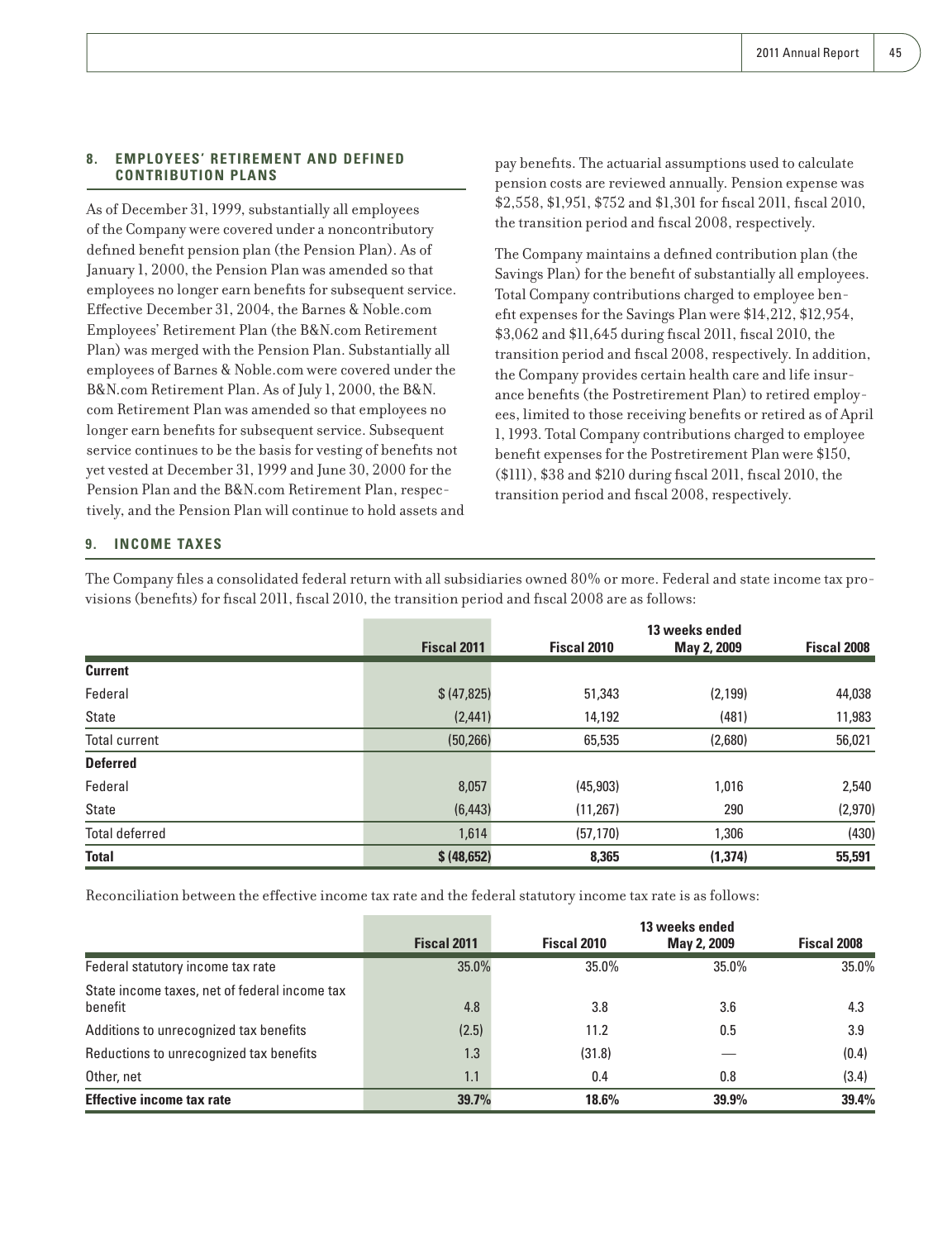The tax effects of temporary differences that give rise to significant components of the Company's deferred tax assets and liabilities as of April 30, 2011 and May 1, 2010 are as follows:

|                                               | April 30, 2011 | May 1, 2010 |
|-----------------------------------------------|----------------|-------------|
| <b>Deferred tax liabilities:</b>              |                |             |
| Investment in Barnes & Noble.com              | \$ (95,051)    | (95,051)    |
| Depreciation                                  | (57, 156)      | (75, 385)   |
| Goodwill and intangible asset<br>amortization | (236, 845)     | (239, 434)  |
| Prepaid expenses                              | (7, 125)       | (6, 944)    |
| Other                                         | (4,861)        | (7,201)     |
| <b>Total deferred tax liabilities</b>         | (401, 038)     | (424, 015)  |
| <b>Deferred tax assets:</b>                   |                |             |
| Loss and credit carryovers                    | 57,751         | 41,348      |
| Lease transactions                            | 32,986         | 40,353      |
| <b>Estimated accruals</b>                     | 52,868         | 81,898      |
| Stock-based compensation                      | 11,508         | 11,482      |
| Insurance liability                           | 11,396         | 10,896      |
| Pension                                       | 10,254         | 10,998      |
| Inventory                                     | 18,996         | 22,642      |
| Investments in equity securities              | 1,282          | 1,282       |
| <b>Total deferred tax assets</b>              | 197,041        | 220,899     |
| Net deferred tax liabilities                  | \$ (203,997)   | (203, 116)  |
| <b>Balance Sheet caption reported in:</b>     |                |             |
| Prepaid expenses and other current<br>assets  | \$76,135       | 108,491     |
| Deferred tax liabilities                      | (280, 132)     | (311,607)   |
| <b>Net deferred tax liabilities</b>           | \$ (203.997)   | (203, 116)  |

At April 30, 2011, the Company had federal and state net operating loss carryforwards (NOLs) of approximately \$86,000 that expire beginning in 2018 through 2022, the utilization of which is limited to approximately \$6,700 on an annual basis. Additionally, the Company had approximately \$6,000 of federal NOLs and \$149,000 of state NOLs that have no annual limitation and expire in 2030. These NOLs account for \$44,232 of the \$57,751 of loss and credit carryover deferred tax assets at April 30, 2011, with the remainder relating primarily to other state NOLs and federal credits.

As of April 30, 2011, the Company had \$16,715 of unrecognized tax benefits, all of which, if recognized, would affect the Company's effective tax rate. A reconciliation of the beginning and ending amount of unrecognized tax benefits for fiscal 2011, fiscal 2010, the transition period and fiscal 2008 is as follows:

| <b>Balance at January 31, 2009</b>                  | \$23,833  |
|-----------------------------------------------------|-----------|
| Additions for tax positions of the current period   | 339       |
| Additions for tax positions of prior periods        | 369       |
| <b>Balance at May 2, 2009</b>                       | \$24,541  |
| Additions for tax positions of the current period   | 2,457     |
| Additions for tax positions of prior periods        | 2,563     |
| Other reductions for tax positions of prior periods | (14, 293) |
| <b>Balance at May 1, 2010</b>                       | \$15,268  |
| Additions for tax positions of the current period   | 1,809     |
| Additions for tax positions of prior periods        | 1,199     |
| Reductions due to settlements                       | (508)     |
| Other reductions for tax positions of prior periods | (1,053)   |
| <b>Balance at April 30, 2011</b>                    | \$16,715  |

The Company's continuing practice is to recognize interest and penalties related to income tax matters in income tax expense. As of May 1, 2010 and April 30, 2011, the Company had accrued \$3,119 and \$3,236, respectively, for net interest and penalties, which is included in the \$15,268 and \$16,715 of unrecognized tax benefits noted above. The change in the amount accrued for net interest and penalties includes \$825 in additions for net interest and penalties recognized in income tax expense in the Company's fiscal 2011 statement of operations.

The Company is subject to U.S. federal income tax as well as income tax in jurisdictions of each state having an income tax. The tax years that remain subject to examination are primarily from fiscal 2007 and forward. Some earlier years remain open for a small minority of states.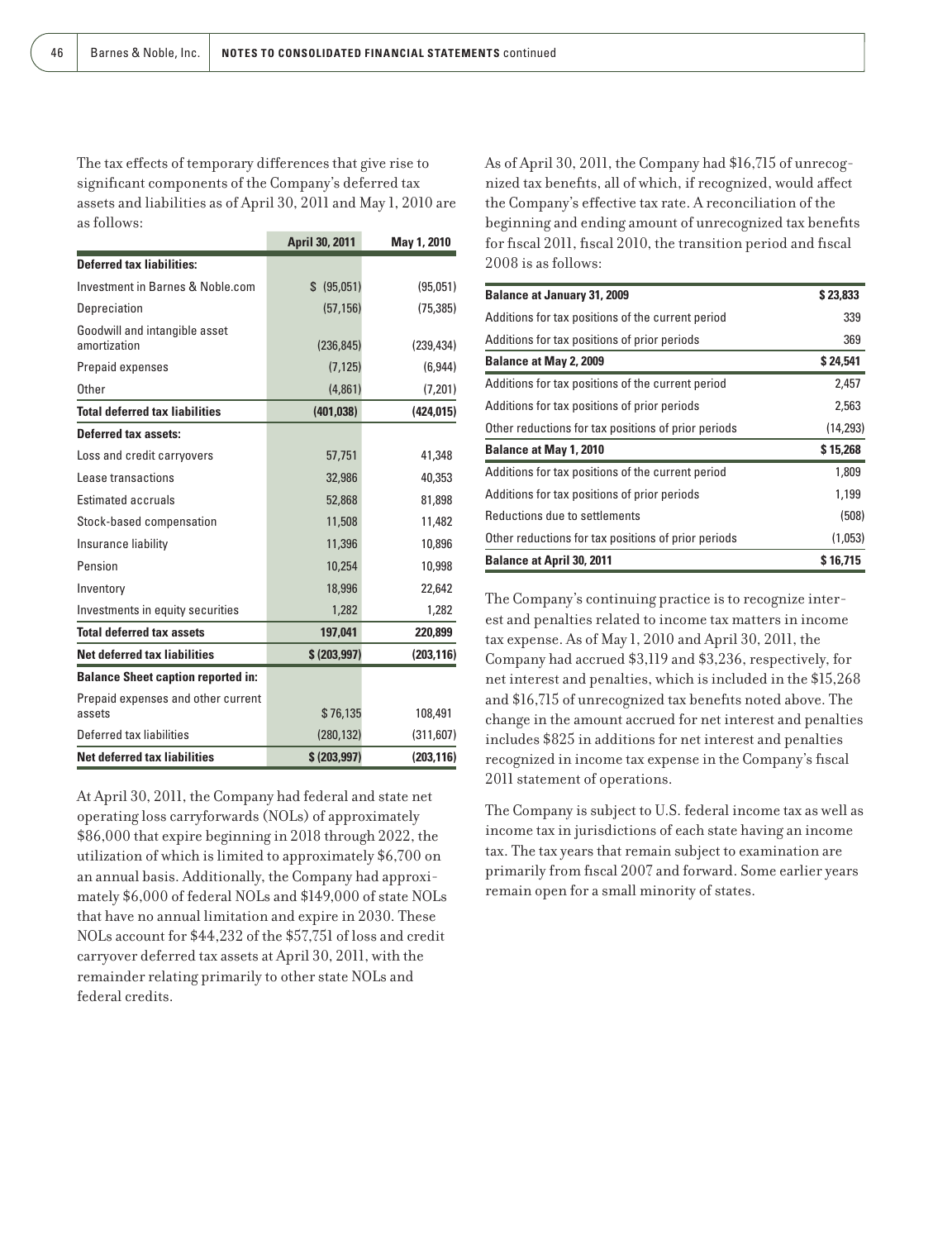## **10. OTHER COMPREHENSIVE EARNINGS (LOSS), NET OF TAX**

Comprehensive earnings (loss) are net earnings (loss), plus certain other items that are recorded directly to shareholders' equity, as follows:

|                                                                                                                                                   |              | 13 weeks ended |             |             |
|---------------------------------------------------------------------------------------------------------------------------------------------------|--------------|----------------|-------------|-------------|
|                                                                                                                                                   | Fiscal 2011  | Fiscal 2010    | May 2, 2009 | Fiscal 2008 |
| Net earnings (loss) attributable to Barnes & Noble, Inc.                                                                                          | \$(73,920)   | 36,676         | (2,693)     | 75.920      |
| Other comprehensive earnings (loss), net of tax:                                                                                                  |              |                |             |             |
| Foreign currency translation adjustments                                                                                                          |              |                |             | (3,352)     |
| (Increase)/decrease in minimum pension liability (net of<br>deferred tax benefit (expense) of (\$1,055), \$798, \$0 and \$1,048,<br>respectively) | 1,582        | (1.197)        |             | (1,628)     |
| Total comprehensive earnings (loss)                                                                                                               | (72, 338)    | 35.479         | (2,693)     | 70.940      |
| Comprehensive loss attributable to noncontrolling interests                                                                                       | 37           | 32             | 30          | 30          |
| Total comprehensive earnings (loss) attributable to<br><b>Barnes &amp; Noble, Inc.</b>                                                            | \$ (72, 375) | 35,447         | (2.723)     | 70,910      |

The components of Accumulated Other Comprehensive Loss are as follows:

|                                                | Sale of<br><b>Calendar Club</b> | <b>Foreign</b><br><b>Currency</b><br><b>Translation</b> | <b>Minimum</b><br><b>Pension and</b><br><b>Postretirement</b><br><b>Liability</b> | <b>Accumulated</b><br><b>Other</b><br>Comprehensive<br>Loss |
|------------------------------------------------|---------------------------------|---------------------------------------------------------|-----------------------------------------------------------------------------------|-------------------------------------------------------------|
| <b>Balance at February 2, 2008</b>             | s                               | 736                                                     | (10,259)                                                                          | \$ (9,523)                                                  |
| Net actuarial loss, net of tax                 |                                 |                                                         | (2,504)                                                                           | (2,504)                                                     |
| Amortization of net actuarial gain, net of tax |                                 |                                                         | 876                                                                               | 876                                                         |
| Foreign currency translation adjustments       |                                 | (3, 352)                                                |                                                                                   | (3,352)                                                     |
| <b>Balance at January 31, 2009</b>             |                                 | (2,616)                                                 | (11, 887)                                                                         | (14, 503)                                                   |
| Sale of Calendar Club (See Note 16)            | 2,488                           |                                                         |                                                                                   | 2,488                                                       |
| Balance at May 2, 2009                         | 2,488                           | (2,616)                                                 | (11, 887)                                                                         | (12,015)                                                    |
| Net actuarial loss, net of tax                 |                                 |                                                         | (2, 395)                                                                          | (2,395)                                                     |
| Amortization of net actuarial gain, net of tax |                                 |                                                         | 1,249                                                                             | 1,249                                                       |
| Prior service credit                           |                                 |                                                         | (51)                                                                              | (51)                                                        |
| <b>Balance at May 1, 2010</b>                  | 2,488                           | (2,616)                                                 | (13,084)                                                                          | (13, 212)                                                   |
| Net actuarial loss, net of tax                 |                                 |                                                         | 249                                                                               | 249                                                         |
| Amortization of net actuarial gain, net of tax |                                 |                                                         | 1,287                                                                             | 1,287                                                       |
| Prior service credit                           |                                 |                                                         | 46                                                                                | 46                                                          |
| <b>Balance at April 30, 2011</b>               | \$2,488                         | (2,616)                                                 | (11,502)                                                                          | \$(11,630)                                                  |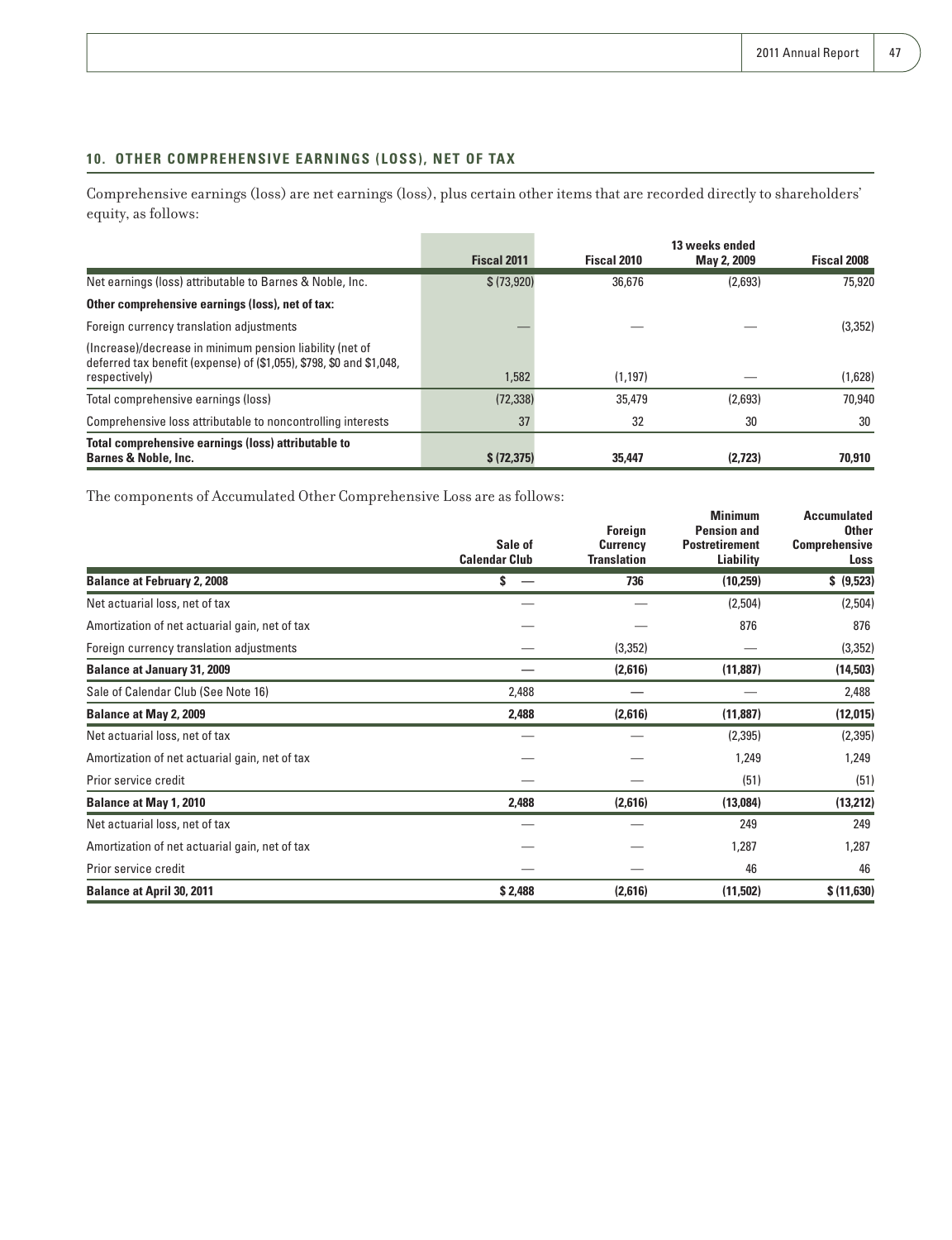## **11. CHANGES IN INTANGIBLE ASSETS AND GOODWILL**

|                                         |             | As of April 30, 2011                      |                                           |           |  |
|-----------------------------------------|-------------|-------------------------------------------|-------------------------------------------|-----------|--|
| <b>Amortizable</b><br>intangible assets | Useful Life | Gross<br><b>Carrying</b><br><b>Amount</b> | <b>Accumulated</b><br><b>Amortization</b> | Total     |  |
| Customer<br>relationships               | $5 - 25$    | \$257,410                                 | \$(17, 962)                               | \$239,448 |  |
| Author contracts                        | 10          | 18,461                                    | (15, 204)                                 | 3,257     |  |
| Technology                              | $5 - 10$    | 5,850                                     | (1,624)                                   | 4,226     |  |
| Distribution contracts                  | 10          | 8,325                                     | (4, 304)                                  | 4,021     |  |
| <b>Other</b>                            | $3 - 10$    | 4,639                                     | (3,924)                                   | 715       |  |
|                                         |             | \$294.685                                 | (43,018)                                  | \$251,667 |  |
| Unamortizable<br>intangible assets      |             |                                           |                                           |           |  |
| Trade name                              |             |                                           |                                           | \$293,400 |  |
| Copyrights                              |             |                                           |                                           | 175       |  |
| Publishing contracts                    |             |                                           |                                           | 21,336    |  |
|                                         |             |                                           |                                           | \$314,911 |  |

All amortizable intangible assets are being amortized over their useful life on a straight-line basis, except for the customer relationships related to the Fictionwise acquisition that are being amortized on an accelerated basis.

#### **Aggregate Amortization Expense:**

| For the 52 weeks ended April 30, 2011   | \$14,512 |
|-----------------------------------------|----------|
| For the 52 weeks ended May 1, 2010      | \$11,350 |
| For the 13 weeks ended May 2, 2009      | \$752    |
| For the 52 weeks ended January 31, 2009 | \$4,563  |
| <b>Estimated Amortization Expense:</b>  |          |
| (12 months ending on or about April 30) |          |
| 2012                                    | \$14,146 |
| 2013                                    | \$13,815 |
| 2014                                    | \$13,078 |
| 2015                                    | \$11,293 |
| 2016                                    | \$11,241 |

The changes in the carrying amount of goodwill by segment for fiscal 2011 are as follows:

|                                                    | <b>B&amp;N</b><br><b>Retail</b><br><b>Segment</b> | <b>B&amp;N</b> | <b>College B&amp;N.com</b><br><b>Segment Segment</b> | <b>Total</b><br><b>Company</b> |
|----------------------------------------------------|---------------------------------------------------|----------------|------------------------------------------------------|--------------------------------|
| <b>Balance as of May 1, 2010</b>                   | \$254,471                                         | 274,070        |                                                      | $-$ \$528,541                  |
| Benefit of excess tax<br>amortization <sup>a</sup> |                                                   |                | (4.428)                                              | (4, 428)                       |
| Re-allocation of Goodwillb                         | (29, 135)                                         |                | 29.135                                               |                                |
| <b>Balance as of April 30, 2011</b>                | \$225,336                                         | 274.070        | 24.707                                               | \$524.113                      |

**a** The tax basis of goodwill arising from an acquisition during the 52 weeks ended January 29, 2005 exceeded the related basis for financial reporting purposes by approximately \$96,576. In accordance with ASC 740-10-30, Accounting for Income Taxes, the Company is recognizing the tax benefits of amortizing such excess as a reduction of goodwill as it is realized on the Company's income tax return.

**b** Due to the increased focus on the internet and digital businesses, the Company performed an evaluation on the effect of its impact on the identification of operating segments. The assessment considered the way the business is managed (focusing on the financial information distributed) and the manner in which the chief operating decision maker interacts with other members of management. As a result of this assessment, the Company has determined that it has three operating segments: B&N Retail, B&N College and B&N.com. As a result of this evaluation, \$29.1 million of goodwill was re-allocated between B&N Retail and B&N.com segments.

#### **12. ACQUISITION OF B&N COLLEGE**

On September 30, 2009, the Company completed the acquisition of B&N College from Leonard Riggio and Louise Riggio (Sellers) pursuant a Stock Purchase Agreement dated as of August 7, 2009 among the Company and the Sellers. Mr. Riggio is the Chairman of the Company's Board of Directors and a significant stockholder. As part of the transaction, the Company acquired the Barnes & Noble trade name that had been owned by B&N College and licensed to the Company.

On September 30, 2009, in connection with the closing of the Acquisition described above, the Company issued the Sellers (i) a senior subordinated note in the principal amount of \$100,000, payable in full on December 15, 2010, with interest of 8% per annum payable on the unpaid principal amount (the Senior Seller Note) and (ii) a junior subordinated note in the principal amount of \$150,000, payable in full on the fifth anniversary of the closing of the Acquisition, with interest of 10% per annum payable on the unpaid principal amount (the Junior Seller Note; and together with the Senior Seller Note, the Seller Notes). On December 22, 2009, the Company consented to the pledge and assignment of the Senior Seller Note by the Sellers as collateral security. The Senior Seller Note was paid on its scheduled due date, December 15, 2010.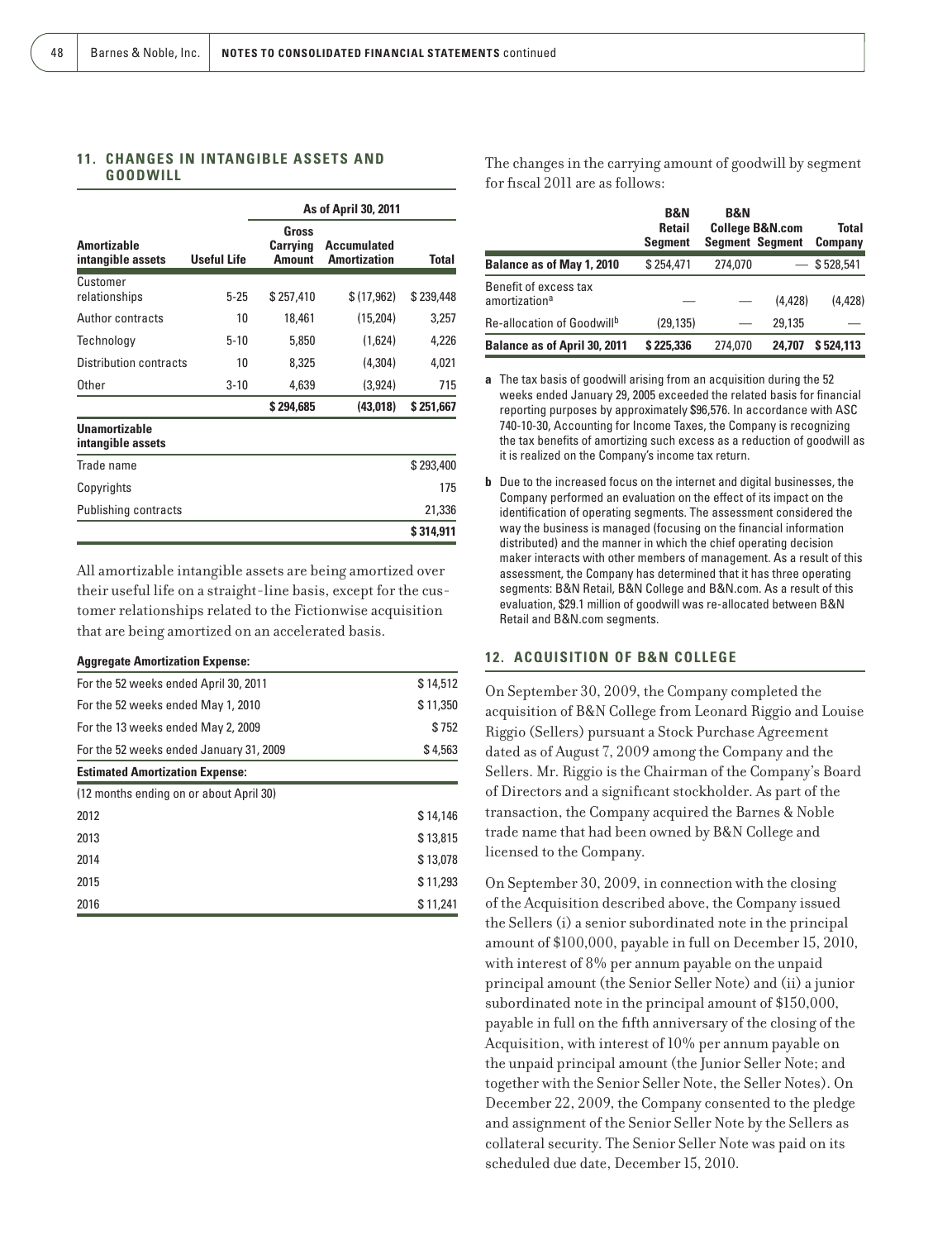The purchase price paid to the Sellers was \$596,000, consisting of \$346,000 in cash and \$250,000 in Seller Notes. However, the cash paid to the Sellers was reduced by \$82,352 in cash bonuses paid by B&N College to 192 members of its management team and employees, not including Leonard Riggio. The Company financed the Acquisition through  $$250,000$  of seller financing,  $$150,000$ from the 2009 Credit Facility and the remainder from both the Company's and B&N College's cash on hand.

The Acquisition was accounted for as a business purchase pursuant to Accounting Standards Codification (ASC) 805, Business Combinations (ASC 805). Acquisition-related expenses totaled \$10,400 and have been recorded as selling and administrative expenses in the Company's consolidated statement of operations in fiscal 2010. As required by ASC 805-20, the Company allocated the purchase price to assets and liabilities based on their estimated fair value at the Acquisition date. The following table represents the allocation of the purchase price to the acquired net assets and resulting adjustment to goodwill:

| Cash Paid                                | \$<br>263,648 |
|------------------------------------------|---------------|
| <b>Seller Notes</b>                      | 250,000       |
| <b>Fair value of total consideration</b> | \$513,648     |
| <b>Allocation of purchase price:</b>     |               |
| Current assets                           | S<br>609,786  |
| Non-current assets                       | 114,683       |
| Trade name                               | 245,000       |
| <b>Customer relationships</b>            | 255,000       |
| Goodwill                                 | 274,070       |
| <b>Total assets acquired</b>             | \$1,498,539   |
| Deferred taxes                           | 234,631       |
| Liabilities assumed                      | 750,260       |
|                                          | 513,648       |

Acquired intangible assets consisted primarily of the trade name and customer relationships.

#### **Trade Name**

The Company previously licensed the "Barnes & Noble" trade name from B&N College under certain agreements. The Acquisition gave the Company exclusive ownership of its trade name. The estimated fair value ascribed to the trade name of \$245,000 represents solely the estimated incremental value acquired as part of the Acquisition, which is not representative of the value of the "Barnes & Noble" trade name taken as a whole. The trade name has been classified as an indefinite life intangible asset.

### **Customer Relationships**

The estimated fair value of customer relationships of B&N College is \$255,000. Customers are comprised of existing college and university contractual relationships at the date of the Acquisition.

## **Amortization of Fair Value Ascribed to Customer Relationships**

Historical customer attrition rates imply a life of 50 years; however, the useful life was shortened to 25 years since the majority of the value of discounted cash flows are captured in this period. The \$255,000 is being amortized evenly over the 25-year period. The Company recorded \$10,200 and \$5,950 in amortization related to these intangibles during the 52 weeks ended April 30, 2011 and May 1, 2010, respectively.

The Company also recorded a short-term deferred tax liability of \$26,810 and a long-term deferred tax liability of \$207,821 related to the difference between the book basis and the tax basis of the net assets acquired. In addition, the Company stepped up the value of other assets and liabilities, resulting in goodwill of \$272,879, which is not deductible for income tax purposes.

The following audited condensed financial information of B&N College since the date of the Acquisition on September 30, 2009 was included in the Company's consolidated results of operations for fiscal 2010:

|              | 52 weeks ended<br>May 1, 2010 |
|--------------|-------------------------------|
| <b>Sales</b> | \$833,648                     |
| Net loss     | 3.344<br>S                    |

The following unaudited pro forma condensed financial information assumes that the Acquisition was accounted for using the acquisition method of accounting for business combinations in accordance with ASC 805 and represents a pro forma presentation based upon available information of the combining companies giving effect to the Acquisition as if it had occurred on May 4, 2008, the first date of B&N College's prior fiscal year from the Acquisition date, with adjustments for amortization expense of intangible assets, depreciation expense for the fair value of property and equipment above its book value, termination or changes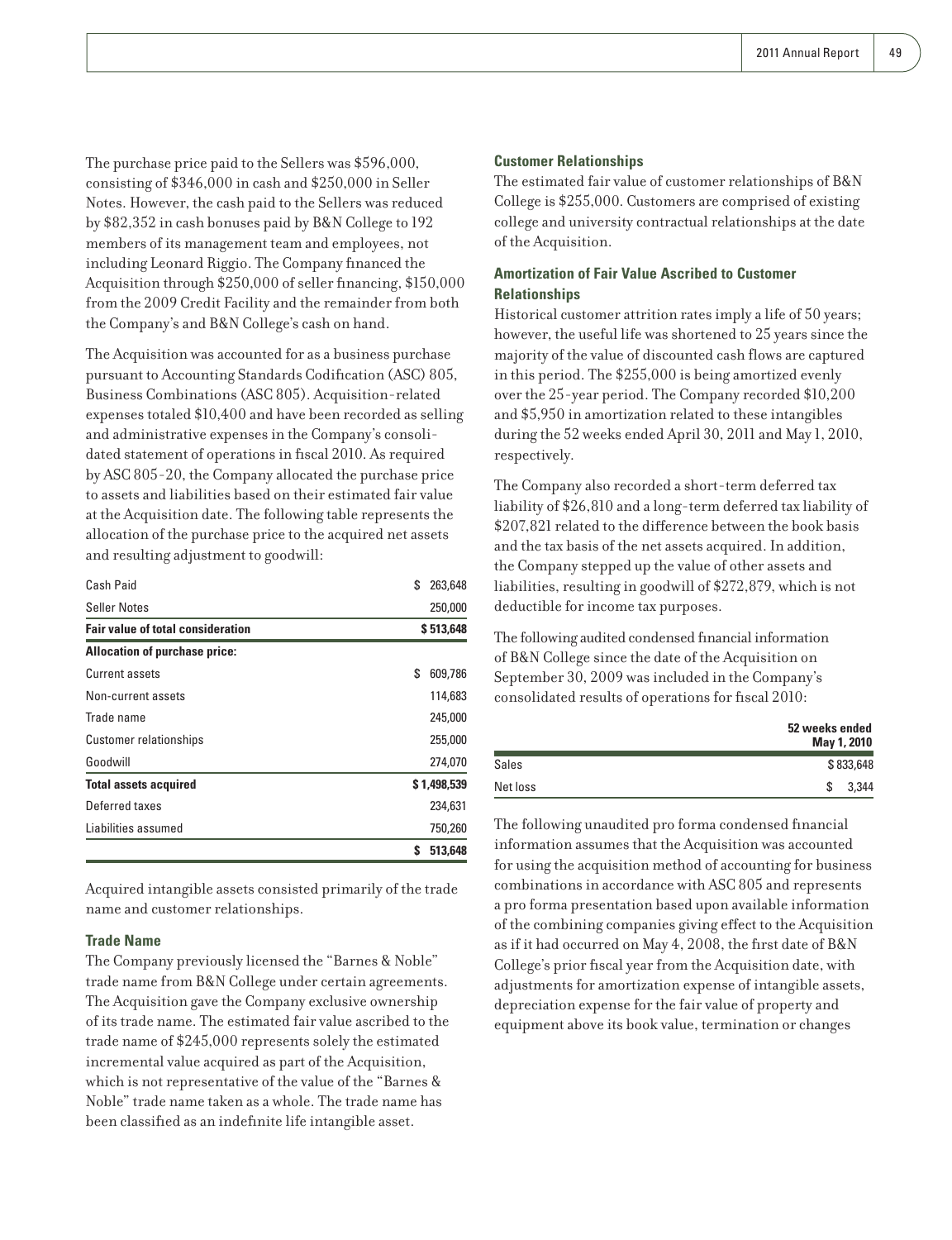in certain compensation arrangements, termination of textbook royalties, non-operating expenses not acquired in the Acquisition, interest expense and income tax expense:

|                                                                                                            | 52 weeks ended | May 1, 2010 | 13 weeks ended | May 2, 2009 |
|------------------------------------------------------------------------------------------------------------|----------------|-------------|----------------|-------------|
| Sales                                                                                                      |                | \$6,782,403 |                | \$1,301,840 |
| Net income (loss)<br>from continuing<br>operations attributable to<br>Barnes & Noble, Inc.                 | \$             | 53,514      | S              | (27.730)    |
| Income (loss)<br>from continuing<br>operations attributable to<br>Barnes & Noble, Inc. per<br>common share |                |             |                |             |
| Basic                                                                                                      | \$             | 0.93        | \$             | (0.52)      |
| Diluted                                                                                                    | \$             | 0.92        | \$             | (0.52)      |

The unaudited pro forma condensed financial information is based on the assumptions and adjustments which give effect to events that are: (i) directly attributable to the Acquisition; (ii) expected to have a continuing impact and (iii) factually supportable. The unaudited pro forma condensed financial information is presented for informational purposes only and is not necessarily indicative of the operating results that would have been achieved had the Acquisition been consummated as of the dates indicated or of the results that may be obtained in the future.

## **13. TIKATOK ACQUISITION**

On September 24, 2009, the Company acquired the assets of Tikatok Inc. (Tikatok) for \$2,305 in cash. Tikatok is an online platform where parents and their children and others can write, illustrate, and publish stories into hardcover and paperback books. On its website, Tikatok makes available, among other things, its patent-pending StorySparks™ system, which helps to walk children through the process of creating and writing stories and expands the Company's reach to additional parents, educators and librarians. In addition to the closing purchase price, the Company has made and may make bonus and/or earn out payments if certain performance targets are met over the four years following the acquisition.

The Tikatok acquisition was accounted for as a business purchase pursuant to ASC 805. In accordance with ASC 805-20, the purchase price has been allocated to assets based on their estimated fair value at the acquisition date. The following table represents the allocation of the purchase price to the acquired net assets and resulting adjustment to goodwill:

| Cash Paid                           | \$2,305 |
|-------------------------------------|---------|
| <b>Allocation of purchase price</b> |         |
| Current assets                      | \$46    |
| Trade name                          | 70      |
| Technology                          | 240     |
| Non-current assets                  | 2       |
| Goodwill                            | 1,947   |
| Total assets acquired               | \$2,305 |
| Liabilities assumed                 |         |
|                                     | \$2,305 |

Acquired intangible assets consisted of the trade name and technology. The trade name is being amortized on a straight-line basis over three years. Acquired technology is being amortized on a straight-line basis over five years. The goodwill recognized is expected to be deductible for income tax purposes.

The results of operations for the period subsequent to the Tikatok acquisition are included in the consolidated financial statements. The pro forma effect assuming the acquisition of Tikatok at the beginning of the transition period is not material.

## **14. ACQUISITION OF FICTIONWISE**

On March 4, 2009, the Company acquired Fictionwise, Inc. (Fictionwise), a leader in the eBook marketplace, for \$15,729 in cash. In addition to the closing purchase price, the Company has made earn-out payments upon the achievement of certain performance and technology related targets. The acquisition provided a core component to the Company's overall digital strategy, enabling the launch of one of the world's largest eBookstores on July 20, 2009. The eBookstore on Barnes & Noble.com enables customers to buy eBooks and read them on a wide range of platforms, including NOOK™, the Company's eBook reader, iPhone® and iPod touch®, BlackBerry®, as well as most laptops or full-sized desktop computers.

The Fictionwise acquisition was accounted for as a business purchase pursuant to ASC 805, Business Combinations. In accordance with ASC 805-20, the purchase price has been allocated to assets and liabilities based on their estimated fair value at the acquisition date. The fair value of the contingent consideration at the Fictionwise acquisition date is included in the purchase price shown below. Changes to the fair value of the contingent consideration were recorded in selling and administrative expenses. The following table represents the allocation of the purchase price to the acquired net assets and resulting adjustment to goodwill: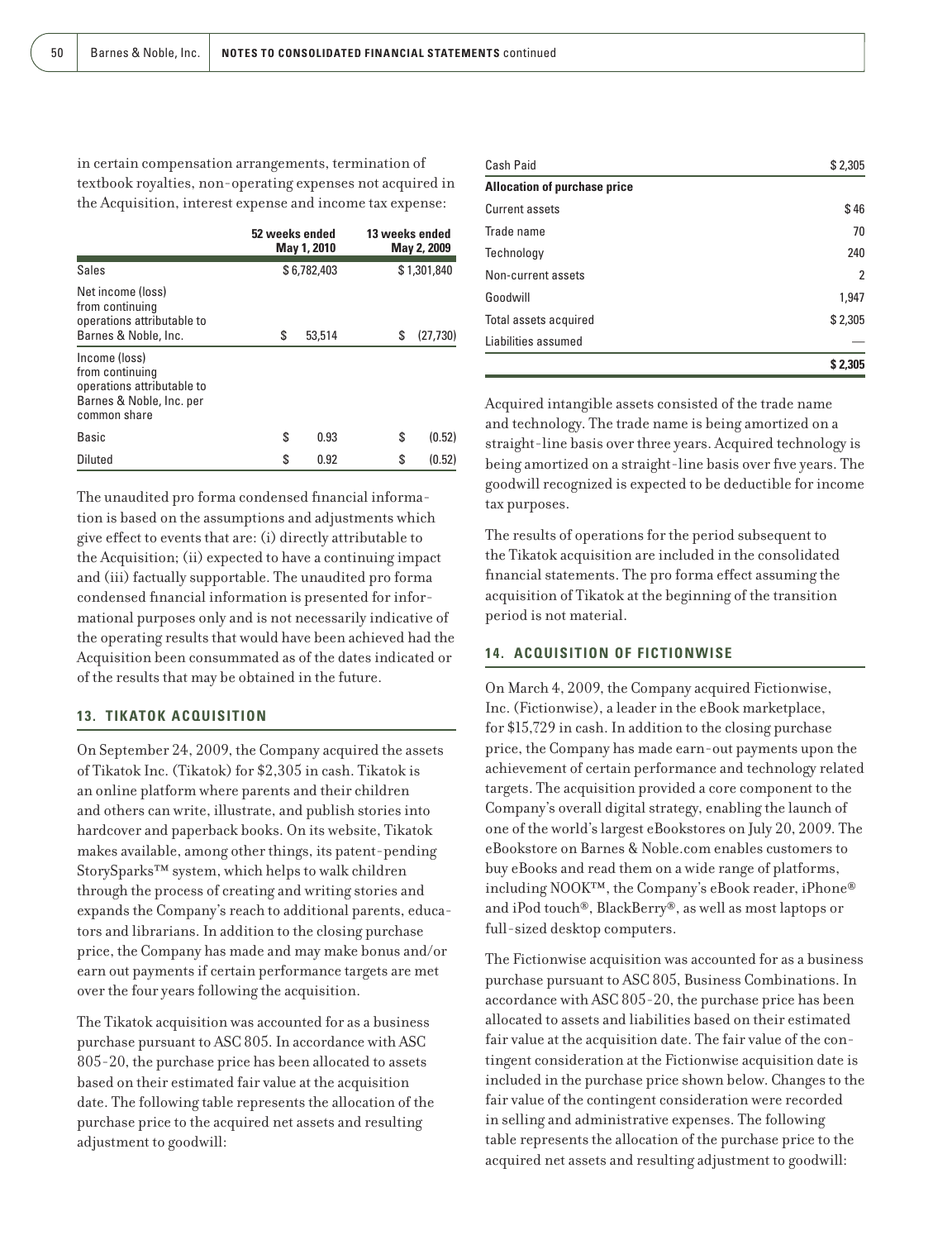|                                        | \$23,894 |
|----------------------------------------|----------|
| Liabilities assumed                    | (2,772)  |
| Total assets acquired                  | \$26,666 |
| Goodwill                               | 18,051   |
| Technology                             | 5,610    |
| <b>Customer Relationships</b>          | 2,410    |
| <b>Trade Name</b>                      | 340      |
| Cash                                   | \$255    |
| <b>Allocation of purchase price</b>    |          |
| Fair value of total consideration      | \$23,894 |
| Fair value of contingent consideration | 8,165    |
| Cash Paid                              | \$15,729 |

The fair value of the contingent consideration arrangement of \$8,165 was determined by estimating the expected (probability–weighted) earn-out payments discounted to present value. The actual final earn-out payments for Fictionwise were  $$7,508$  and  $$2,612$  for fiscal 2011 and fiscal 2010, respectively.

Due to the purchase price allocation not being finalized at the time of the Fictionwise acquisition, the excess purchase price over net assets acquired of \$15,941 had been allocated to goodwill. Final purchase accounting adjustments to goodwill of \$2,110 were recorded during fiscal 2010. The goodwill recognized is deductible for income tax purposes.

Acquired intangible assets consisted of the trade name, technology and customer relationships. The trade name is being amortized on a straight-line basis over three years. Acquired technology is being amortized on a straight-line basis over a range of five to ten years. Customer relationships are being amortized using an accelerated method over their five-year useful life. The Company recorded \$1,445 and \$2,176 in amortization related to these intangibles during fiscal 2011 and fiscal 2010, respectively.

The Fictionwise results of operations for the period subsequent to the Fictionwise acquisition date are included in the consolidated financial statements. The pro forma effect assuming the acquisition of Fictionwise at the beginning of the transition period is not material.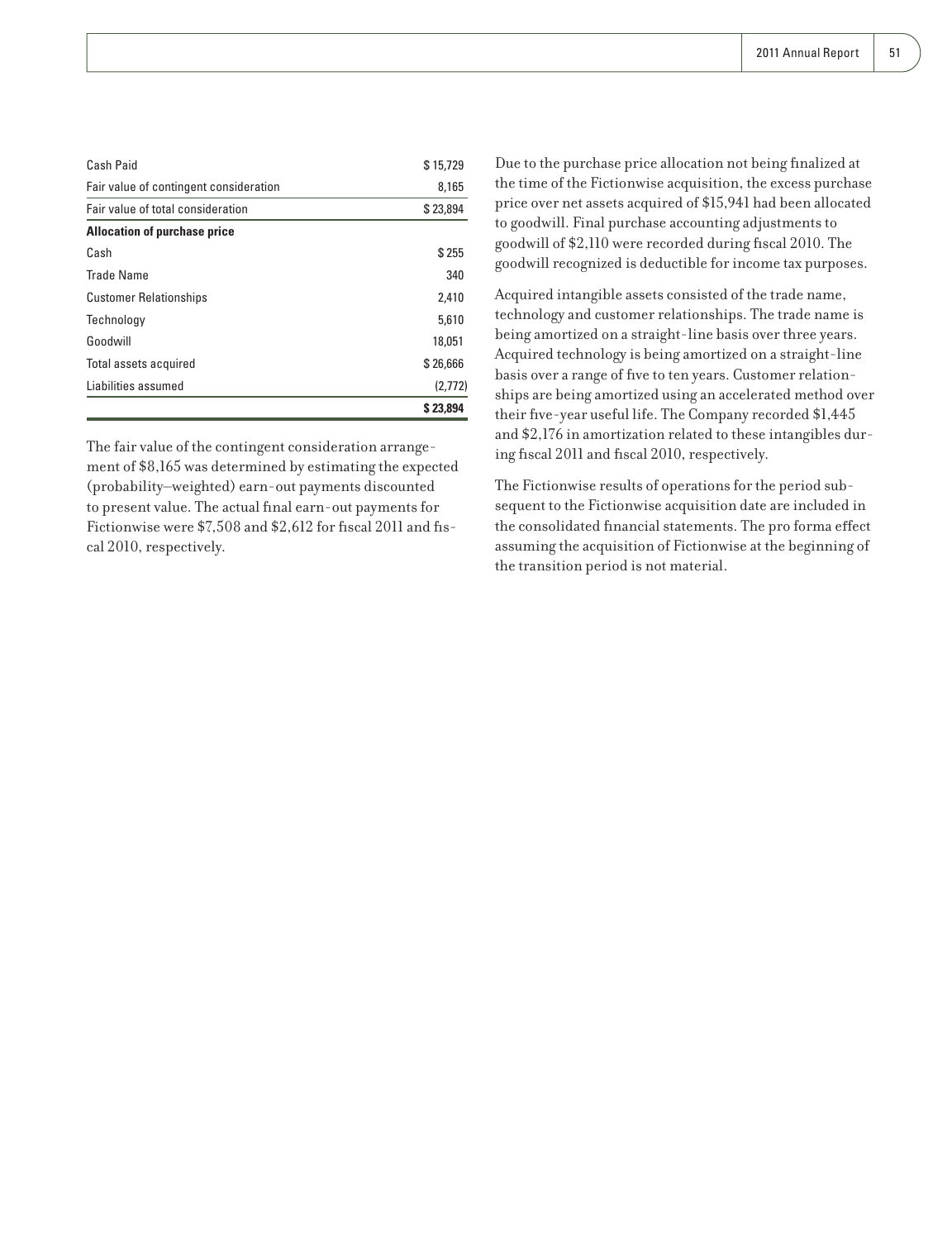## **15. TRANSITION PERIOD**

On September 30, 2009, the Company's fiscal year end changed from the Saturday closest to the last day of January to the Saturday closest to the last day of April. Accordingly, the Company is presenting audited financial statements for the 13 week transition period ended May 2, 2009. The following table provides certain unaudited comparative financial information for the 13 weeks ended May 3, 2008.

|                                                                            | 13 weeks ended |                            |
|----------------------------------------------------------------------------|----------------|----------------------------|
|                                                                            | May 2, 2009    | May 3, 2008<br>(unaudited) |
| Sales                                                                      | \$1,105,152    | 1,155,882                  |
| Cost of sales and occupancy                                                | 773,491        | 807,915                    |
| <b>Gross profit</b>                                                        | 331,661        | 347,967                    |
| Selling and administrative expenses                                        | 286,554        | 303,863                    |
| Depreciation and amortization                                              | 45,879         | 41,314                     |
| Pre-opening expenses                                                       | 2,472          | 4,537                      |
| <b>Operating loss</b>                                                      | (3,244)        | (1, 747)                   |
| Interest (expense) income, net and amortization of deferred financing fees | (199)          | 807                        |
| Loss from continuing operations before taxes                               | (3, 443)       | (940)                      |
| Income taxes                                                               | (1, 374)       | (374)                      |
| Loss from continuing operations (net of income tax)                        | (2,069)        | (566)                      |
| Loss from discontinued operations (net of income tax)                      | (654)          | (1,658)                    |
| <b>Net loss</b>                                                            | (2,723)        | (2,224)                    |
| Net loss attributable to noncontrolling interests                          | 30             |                            |
| Net loss attributable to Barnes & Noble, Inc.                              | \$ (2,693)     | (2,224)                    |
| Loss attributable to Barnes & Noble, Inc.                                  |                |                            |
| Loss from continuing operations                                            | \$ (2,069)     | (566)                      |
| Less loss attributable to noncontrolling interests                         | 30             |                            |
| Net loss from continuing operations attributable to Barnes & Noble, Inc.   | \$ (2,039)     | (566)                      |
| Basic earnings per common share                                            |                |                            |
| Loss from continuing operations attributable to Barnes & Noble, Inc.       | \$(0.04)       | (0.01)                     |
| Loss from discontinued operations attributable to Barnes & Noble, Inc.     | (0.01)         | (0.03)                     |
| Net loss attributable to Barnes & Noble, Inc.                              | \$ (0.05)      | (0.04)                     |
| <b>Diluted earnings per common share</b>                                   |                |                            |
| Loss from continuing operations attributable to Barnes & Noble, Inc.       | \$(0.04)       | (0.01)                     |
| Loss from discontinued operations attributable to Barnes & Noble, Inc.     | (0.01)         | (0.03)                     |
| Net loss attributable to Barnes & Noble, Inc.                              | \$ (0.05)      | (0.04)                     |
| Weighted average common shares outstanding                                 |                |                            |
| Basic                                                                      | 54,759         | 57,614                     |
| <b>Diluted</b>                                                             | 54,759         | 57,614                     |
| Dividends declared per common share                                        | \$0.25         | 0.15                       |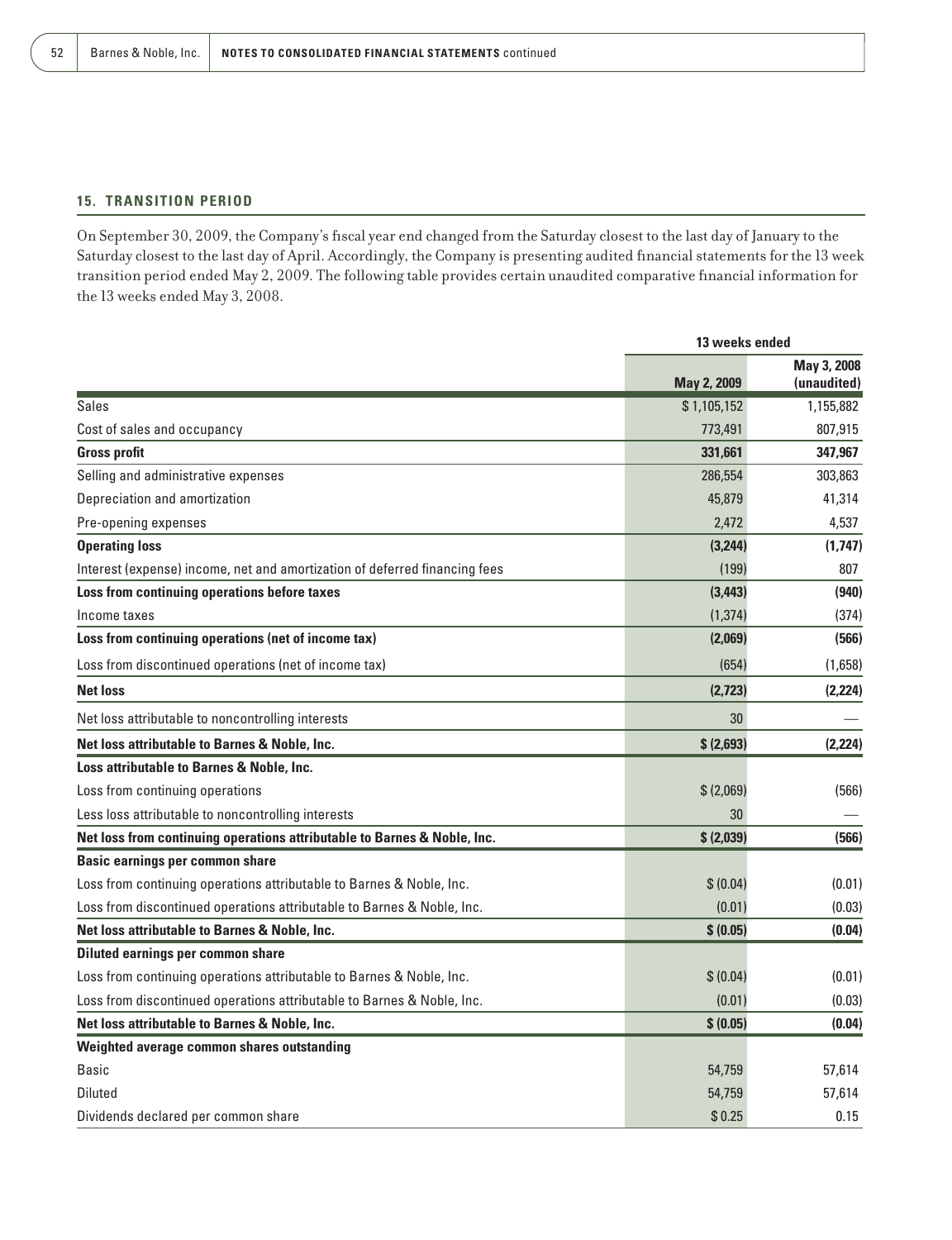## **16. DISCONTINUED OPERATIONS**

During the fourth quarter of fiscal 2008, the Company committed to a plan to dispose of its approximate 74% interest in Calendar Club. The Company subsequently sold its interest in Calendar Club in February 2009 to Calendar Club and its chief executive officer for  $$7,000$ , which was comprised of \$1,000 in cash and \$6,000 in notes. Calendar Club qualified for held for sale accounting treatment in fiscal 2008 and was written down to its fair value. The Company recorded a charge of \$18,655 (\$9,675 after tax) related to the write down in fiscal 2008. The results of Calendar Club have been classified as discontinued operations in all periods presented. During fiscal 2011, the Company received the \$6,000 note payment from Calendar Club. The note was received prior to its scheduled due date.

The operations of Calendar Club have been segregated from continuing operations and are reflected as discontinued operations in each period's consolidated statement of operations as follows:

|                                                                                         | 13 weeks<br>ended<br>May 2, 2009 | Fiscal 2008 | Fiscal 2007 |
|-----------------------------------------------------------------------------------------|----------------------------------|-------------|-------------|
| Sales                                                                                   | \$347                            | 113,539     | 124,154     |
| Earnings (loss) from discontinued<br>operations, net of tax                             | \$ (654)                         | (9,506)     | 888         |
| Diluted earnings (loss) per<br>common share from discontinued<br>operations, net of tax | \$(0.01)                         | (0.17)      | 0.01        |

#### **17. SHAREHOLDERS' EQUITY**

On November 17, 2009, the Board of Directors of the Company declared a dividend, payable to stockholders of record on November 27, 2009 of one right (a Right) per each share of outstanding Common Stock of the Company, par value \$0.001 per share (Common Stock), to purchase 1/1000th of a share of Series I Preferred Stock, par value \$0.001 per share, of the Company (the Preferred Stock), at a price of \$100.00 per share (such amount, as may be adjusted from time to time as provided in the Rights Agreement described below, the Purchase Price). In connection therewith, on November 17, 2009, the Company entered into a Rights Agreement, dated November 17, 2009 (as amended February 17, 2010, June 23, 2010 and October 29, 2010, and as may be further amended from time to time, the Rights Agreement) with Mellon Investor Services LLC, as Rights Agent. The Rights will be exercisable upon the earlier of (i) such date the Company learns that a person or group, without Board approval, acquires or obtains the right to acquire beneficial ownership of 20%

or more of the Company's outstanding common stock or a person or group that already beneficially owns 20% or more of the Company's outstanding common stock at the time the Rights Agreement was entered into, without Board approval, acquires any additional shares (other than pursuant to the Company's compensation or benefit plans) (any person or group specified in this sentence, an Acquiring Person) and (ii) such date a person or group announces an intention to commence or following the commencement of (as designated by the Board) a tender or exchange offer which could result in the beneficial ownership of  $20\%$  or more of the Company's outstanding common stock. The Rights will expire on November 17, 2012, unless earlier redeemed or canceled by the Company. If a person or group becomes an Acquiring Person, each Rights holder (other than the Acquiring Person) will be entitled to receive, upon exercise of the Right and payment of the Purchase Price, that number of 1/1000ths of a share of Preferred Stock equal to the number of shares of Common Stock which at the time of the applicable triggering transaction would have a market value of twice the Purchase Price. In the event the Company is acquired in a merger or other business combination by an Acquiring Person, or 50% or more of the Company's assets are sold to an Acquiring Person, each Right will entitle its holder (other than an Acquiring Person) to purchase common shares in the surviving entity at 50% of the market price. In connection with the 2010 Annual Meeting of Stockholders, held on September 28, 2010, Yucaipa American Alliance Fund II, L.P. and Yucaipa American Alliance (Parallel) Fund II, L.P. submitted a non-binding proposal requesting the Board of Directors amend the Rights Agreement to increase the beneficial ownership threshold in the Rights Agreement from 20% to 30%. A majority of the votes cast by stockholders at the 2010 Annual Meeting of Stockholders were against this non-binding proposal. On October 28, 2010 the Board of Directors of the Company gave notice of a Special Meeting of Stockholders on November 17, 2010 to seek stockholder ratification of the Rights Agreement. At the November 17, 2010 Special Meeting, the holders of a majority of the outstanding Common Stock entitled to vote at that Special Meeting voted to ratify the Board's adoption of the Rights Agreement. See Note 20 for a description of certain legal proceedings with respect to the Rights Agreement.

On May 15, 2007, the Company's Board of Directors authorized a stock repurchase program for the purchase of up to \$400,000 of the Company's common stock. The maximum dollar value of common stock that may yet be purchased under the current program is approximately \$2,471 as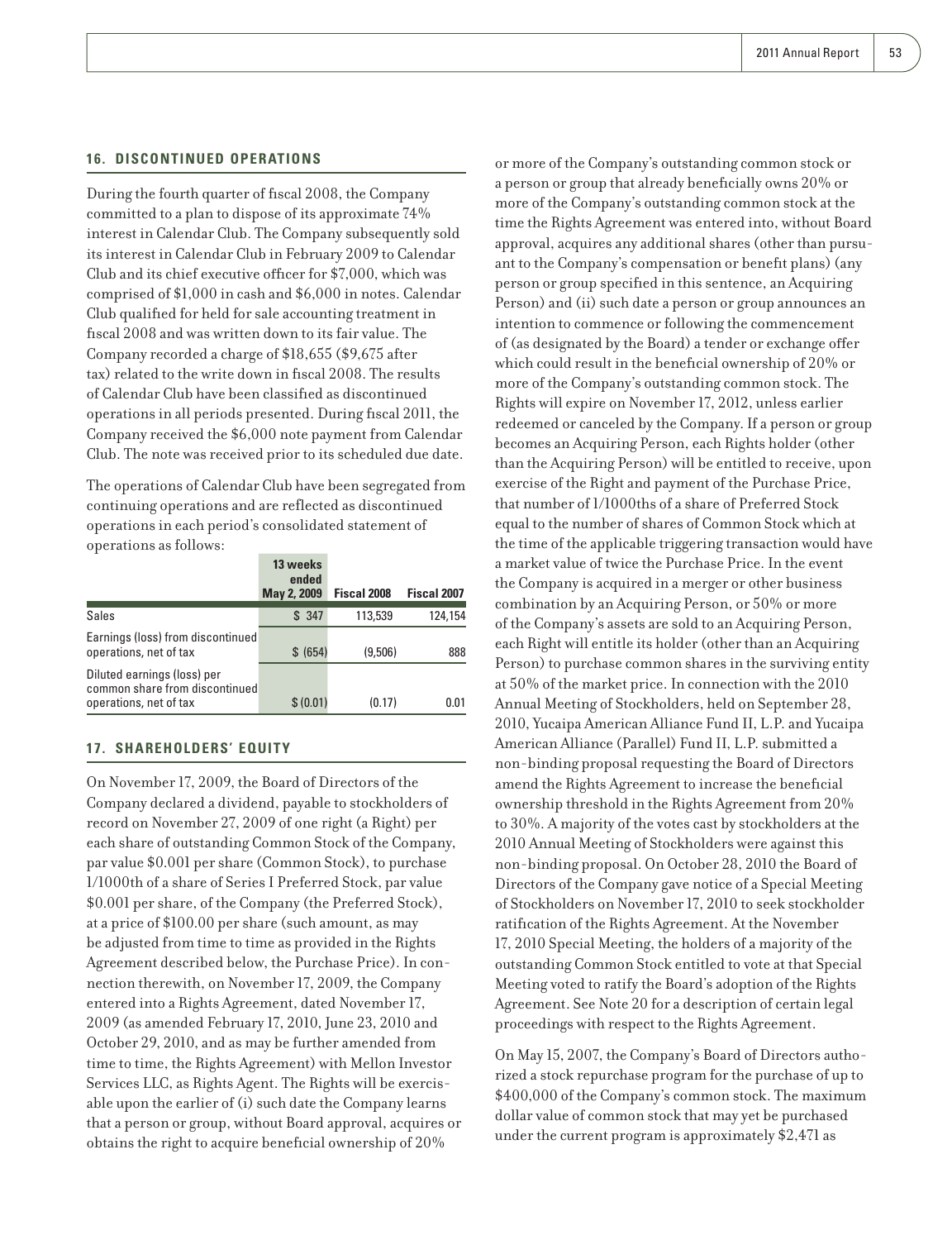of April 30, 2011. Stock repurchases under this program may be made through open market and privately negotiated transactions from time to time and in such amounts as management deems appropriate. As of April 30, 2011, the Company has repurchased 33,409,761 shares at a cost of approximately \$1,054,192 under its stock repurchase programs. The repurchased shares are held in treasury.

## **18. COMMITMENTS AND CONTINGENCIES**

The Company leases retail stores, warehouse facilities, office space and equipment. Substantially all of the B&N Retail stores are leased under noncancelable agreements which expire at various dates through 2036 with various renewal options for additional periods. The agreements, which have been classified as operating leases, generally provide for both minimum and percentage rentals and require the Company to pay insurance, taxes and other maintenance costs. Percentage rentals are based on sales performance in excess of specified minimums at various stores.

B&N College's contracts are typically for five to ten years, although some extend beyond ten years. Many contracts have a 90 to 120 day cancellation right by B&N College, or by the college or university, without penalty.

Rental expense under operating leases is as follows:

|                       | Fiscal 2011 | Fiscal 2010 | 13 weeks<br>ended<br>May 2, 2009 | Fiscal 2008 |
|-----------------------|-------------|-------------|----------------------------------|-------------|
| Minimum<br>rentals    | \$394,199   | \$363.373   | \$75.161                         | \$310,967   |
| Percentage<br>rentals | 102,735     | 40,324      | 842                              | 4.380       |
|                       | \$496.934   | \$403.697   | 76,003                           | 315,347     |

Future minimum annual rentals, excluding percentage rentals, required under B&N Retail leases that had initial, noncancelable lease terms greater than one year, and under B&N College leases as of April 30, 2011 are:

| <b>Fiscal Year</b> | a           |
|--------------------|-------------|
| 2012               | \$400,959   |
| 2013               | 347,468     |
| 2014               | 295,977     |
| 2015               | 229,514     |
| 2016               | 184,849     |
| <b>After 2016</b>  | 503,813     |
|                    | \$1,962,580 |

**a** Includes B&N College capital lease obligations of \$1,067, \$791, \$766, \$511, \$0 and \$0, for fiscal 2012, 2013, 2014, 2015, 2016 and after 2016, respectively.

The Company provides for minimum rent expense over the lease terms (including the build-out period) on a straightline basis. The excess of such rent expense over actual lease payments (net of tenant allowances) is reflected primarily in other long-term liabilities in the accompanying balance sheets.

On June 26, 2008, the Company exercised its purchase option under a lease on one of its distribution facilities located in South Brunswick, New Jersey from the New Jersey Economic Development Authority. Under the terms of the lease expiring in June 2011, the Company purchased the distribution facility and equipment for approximately \$21,000.

## **19. SEGMENT REPORTING**

The Company identifies its operating segments based on the way the business is managed (focusing on the financial information distributed) and the manner in which the chief operating decision maker interacts with other members of management. As a result of this assessment, the Company has determined that it has three operating segments: B&N Retail, B&N College and B&N.com.

## **B&N Retail**

This segment includes 705 bookstores as of April 30, 2011, primarily under the Barnes & Noble Booksellers trade name. The 705 Barnes & Noble stores generally offer a NOOK™ (references to NOOK™ include the Company's NOOK 1st Edition™ , NOOK™ Wi-Fi 1st Edition™, NOOK Color™ and The All-New NOOK™ eBook Reader devices) Boutique/Counter, a comprehensive trade book title base, a café, a children's section, a Toys & Games department, a DVDs/BluRay department, a music department, a magazine section and a calendar of ongoing events, including author appearances and children's activities. The B&N Retail segment also includes the Company's publishing operation, Sterling Publishing.

#### **B&N College**

This group includes 636 stores as of April 30, 2011, that are primarily school-owned stores operated under contracts by B&N College. The 636 B&N College stores generally sell textbooks and course-related materials, emblematic apparel and gifts, trade books, computer products and eReaders, school and dorm supplies, and convenience and café items.

## **B&N.com**

This segment includes the Company's online business, which includes the Company's eCommerce site and features an eBookstore and digital newsstand. Additionally,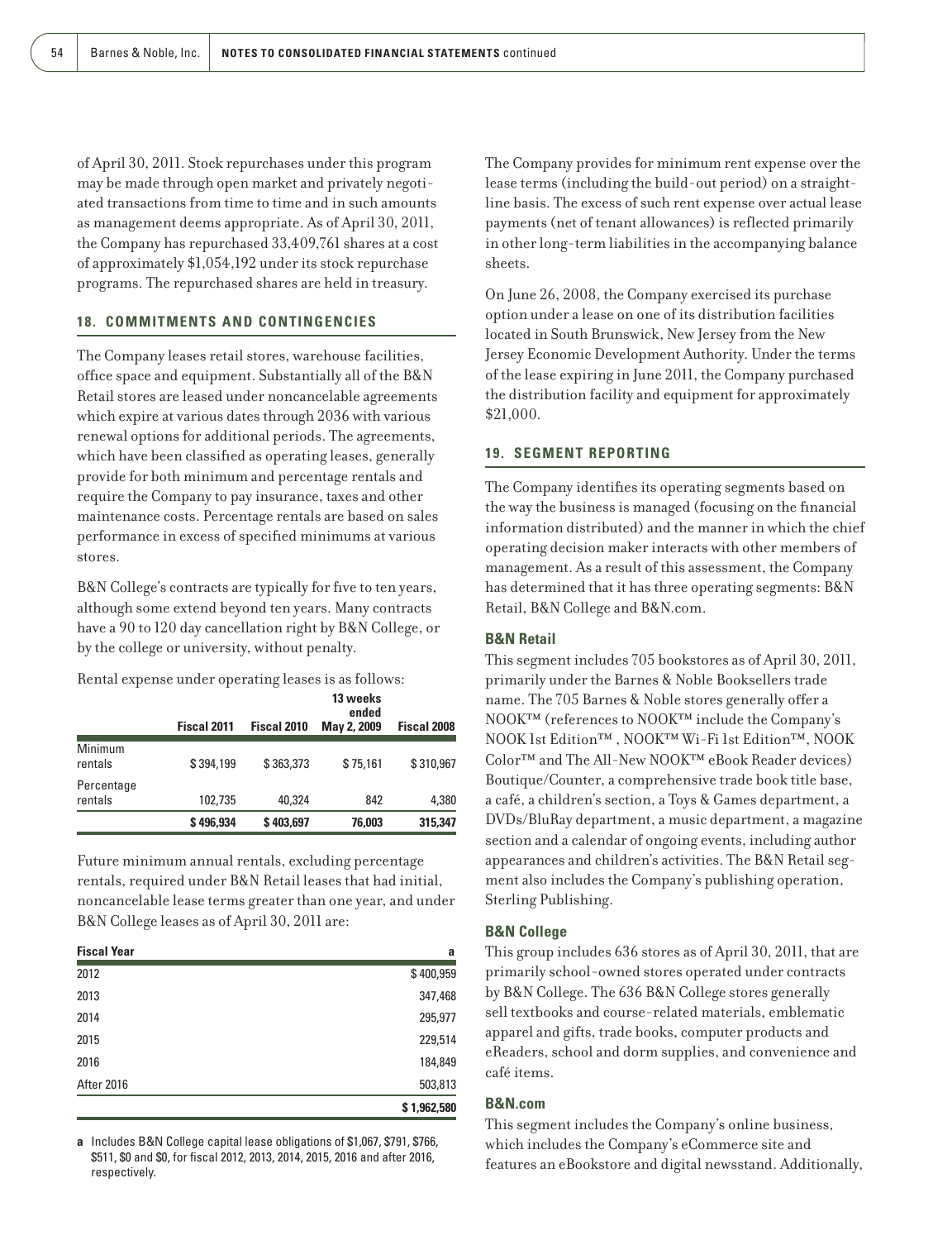this segment includes the development and support of the Company's NOOK™ product offering. These products enable customers to buy and read eBooks on the widest range of platforms, including NOOK™ eBook Readers, devices from partner companies, and hundreds of the most popular mobile and computing devices using free NOOK™ software.

Summarized financial information concerning the Company's reportable segments is presented below:

| <b>Sales</b>                                   | 52 weeks<br>ended<br>April 30,<br>2011 | 52 weeks<br>ended<br>May 1, 2010 | 13 weeks<br>ended<br>May 2, 2009 | 52 weeks<br>ended<br>January 31,<br>2009 |
|------------------------------------------------|----------------------------------------|----------------------------------|----------------------------------|------------------------------------------|
| <b>B&amp;N Retail</b>                          | \$4,364,246                            | \$4,401,343                      | \$1.012.077                      | \$4,652,666                              |
| <b>B&amp;N College<sup>a</sup></b>             | 1,776,223                              | 833.648                          |                                  |                                          |
| B&N.com                                        | 858,096                                | 572.763                          | 93.075                           | 469,138                                  |
| <b>Total</b>                                   | \$6,998,565                            | \$5,807.754                      | \$1.105.152                      | \$5.121.804                              |
| <b>Depreciation and</b><br><b>Amortization</b> | 52 weeks<br>ended<br>April 30,<br>2011 | 52 weeks<br>ended<br>May 1, 2010 | 13 weeks<br>ended<br>May 2, 2009 | 52 weeks<br>ended<br>January 31,<br>2009 |
| <b>B&amp;N Retail</b>                          | \$157.528                              | \$157.663                        | \$41.246                         | \$154.304                                |

| Total        | \$228,647 | \$207.774           | \$45,879 | \$173,557       |
|--------------|-----------|---------------------|----------|-----------------|
| B&N.com      | 27.971    | 25,248              | 4.633    | 19,253          |
| B&N Collegeª | 43.148    | 24,863              |          |                 |
| DOIN NEIGH   | 0.137,020 | <b>JUU.</b> 137.000 | 41,240 ق | <b>DIJ4,004</b> |

| <b>Operating Profit/</b><br>(Loss)    | 52 weeks<br>ended<br>April 30,<br>2011 | 52 weeks<br>ended<br>May 1, 2010 | 13 weeks<br>ended<br>May 2, 2009 | 52 weeks<br>ended<br>January 31,<br>2009 |
|---------------------------------------|----------------------------------------|----------------------------------|----------------------------------|------------------------------------------|
| <b>B&amp;N Retail</b>                 | \$90,984                               | \$179,231                        | \$9,003                          | \$177,570                                |
| <b>B&amp;N College<sup>a</sup></b>    | 76,293                                 | 76                               |                                  |                                          |
| B&N.com                               | (232, 536)                             | (106, 061)                       | (12, 247)                        | (34, 239)                                |
| <b>Total</b>                          | \$ (65,259)                            | \$73,246                         | \$ (3,244)                       | \$143,331                                |
| <b>Capital</b><br><b>Expenditures</b> | 52 weeks<br>ended<br>April 30,<br>2011 | 52 weeks<br>ended<br>May 1, 2010 | 13 weeks<br>ended<br>May 2, 2009 | 52 weeks<br>ended<br>January 31,<br>2009 |
| <b>B&amp;N Retail</b>                 | \$51,924                               | \$83,723                         | \$17,855                         | \$178,210                                |
| <b>B&amp;N College<sup>a</sup></b>    | 35,004                                 | 13,716                           |                                  |                                          |
|                                       |                                        |                                  |                                  |                                          |
| B&N.com                               | 23,574                                 | 30,340                           | 4,967                            | 13,943                                   |

| <b>Total Assets</b>                | 30, 2011    | 2010        | As of April As of May 1, As of May 2, January 31,<br>2009 | As of<br>2009 |
|------------------------------------|-------------|-------------|-----------------------------------------------------------|---------------|
| <b>B&amp;N Retail</b>              | \$2,331,631 | \$2,467,352 | \$2,320,082                                               | \$2,516,060   |
| <b>B&amp;N College<sup>a</sup></b> | 979.457     | 943.989     |                                                           |               |
| B&N.com                            | 285,378     | 294.345     | 344,197                                                   | 361.804       |
| <b>Total</b>                       | \$3,596,466 | \$3,705,686 | \$2,664,279                                               | \$2,877,864   |

**a** Includes only the financial information of B&N College since the date of the Acquisition on September 30, 2009.

A reconciliation of operating profit from reportable segments to income (loss) from continuing operations before taxes in the consolidated financial statements is as follows:

|                                                                                | 52 weeks<br>ended April<br>30, 2011 | 52 weeks<br>ended May<br>1.2010 | 13 weeks<br>ended May<br>2, 2009 | 52 weeks<br>ended<br>January 31,<br>2009 |
|--------------------------------------------------------------------------------|-------------------------------------|---------------------------------|----------------------------------|------------------------------------------|
| Reportable<br>segments operating<br>profit                                     | \$ (65, 259)                        | \$73.246                        | \$ (3.244)                       | \$143,331                                |
| Interest income<br>(expense), net                                              | (57, 350)                           | (28.237)                        | (199)                            | (2,344)                                  |
| Consolidated<br>income (loss)<br>from continuing<br>operations before<br>taxes | \$(122.609)                         | \$45,009                        | \$ (3, 443)                      | \$140.987                                |

## **20. LEGAL PROCEEDINGS**

The Company is involved in a variety of claims, suits, investigations and proceedings that arise from time to time in the ordinary course of its business, including actions with respect to contracts, intellectual property, taxation, employment, benefits, securities, personal injuries and other matters. The results of these proceedings in the ordinary course of business are not expected to have a material adverse effect on the Company's consolidated financial position or results of operations.

The following is a discussion of the material legal matters involving the Company.

## *In re Initial Public Offering Securities Litigation*

This class action lawsuit, filed in April 2002 (the Action), named over one thousand individuals and 300 corporations, including Fatbrain.com, LLC ("Fatbrain"), a former subsidiary of Barnes & Noble.com, and its former officers and directors. The amended complaints in the Action all allege that the initial public offering registration statements filed by the defendant issuers with the Securities and Exchange Commission, including the one filed by Fatbrain, were false and misleading because they failed to disclose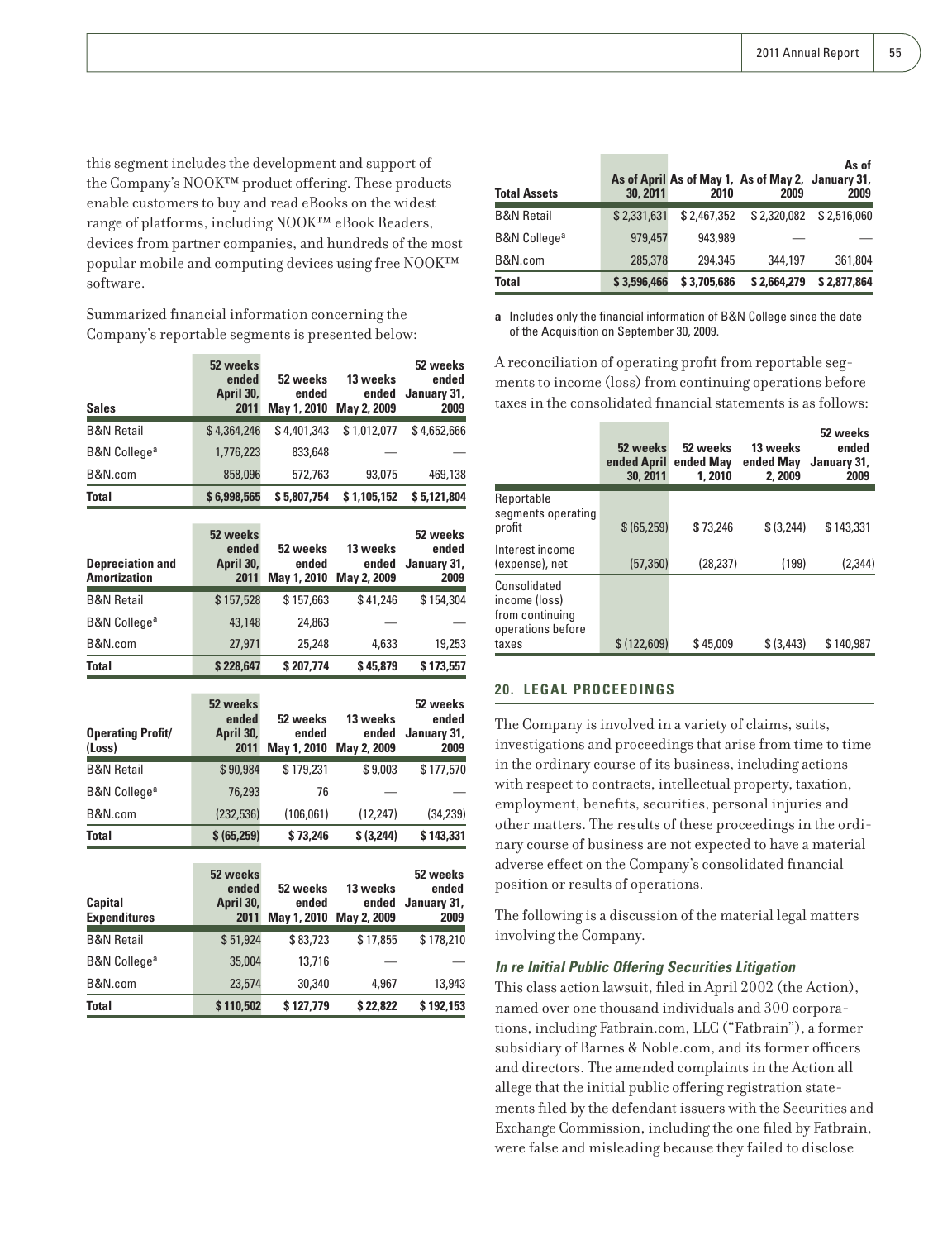that the defendant underwriters were receiving excess compensation in the form of profit sharing with certain of its customers, and that some of those customers agreed to buy additional shares of the defendant issuers' common stock in the aftermarket at increasing prices. The amended complaints also allege that the foregoing constitutes violations of: (i) Section 11 of the Securities Act of 1933, as amended (the "1933 Act") by the defendant issuers, the directors and officers signing the related registration statements, and the related underwriters; (ii) Rule 10b-5 promulgated under the Securities Exchange Act of 1934 (the "1934 Act") by the same parties; and (iii) the control person provisions of the 1933 and 1934 Acts by certain directors and officers of the defendant issuers. A motion to dismiss by the defendant issuers, including Fatbrain, was denied.

After extensive negotiations among representatives of plaintiffs and defendants, the parties entered into a memorandum of understanding (MOU), outlining a proposed settlement resolving the claims in the Action between plaintiffs and the defendant issuers. Subsequently, a Settlement Agreement was executed between the defendants and plaintiffs in the Action, the terms of which are consistent with the MOU. The Settlement Agreement was submitted to the court for approval, and on February 15, 2005, the judge granted preliminary approval of the settlement.

On December 5, 2006, the Federal Appeals Court for the Second Circuit (the Second Circuit) issued a decision reversing the District Court's class certification decision in six focus cases. In light of that decision, the District Court stayed all proceedings, including consideration of the settlement. In January 2007, plaintiffs filed a Petition for Rehearing *En Banc* before the Second Circuit, which was denied in April 2007. On May 30, 2007, plaintiffs moved, before the District Court, to certify a new class. On June 25, 2007, the District Court entered an order terminating the Settlement Agreement. On October 2, 2008, plaintiffs agreed to withdraw the class certification motion. On October 10, 2008, the District Court signed an order granting the request.

A Settlement Agreement in principle, subject to court approval, was negotiated among counsel for all of the issuers, plaintiffs, insurers and underwriters, and executed by the Company. Preliminary approval of the settlement was granted by the court on June 10, 2009, and final court approval of the settlement was granted on October 5, 2009. Pursuant to the settlement, no settlement payment will be made by the

Company. Since that time, various notices of appeal have been filed by certain objectors on an interlocutory basis, two of which have been dismissed. The remaining appeal has been remanded to the District Court for further proceedings. Should the remaining appeal be successful and the approval of the settlement overturned, the Company intends to vigorously defend these lawsuits.

#### *Minor v. Barnes & Noble Booksellers, Inc. et al.*

On May 1, 2009, a purported class action complaint was filed against B&N Booksellers, Inc. (B&N Booksellers) in the Superior Court for the State of California alleging wage payments by instruments in a form that did not comply with the requirements of the California Labor Code, allegedly resulting in impermissible wage payment reductions and calling for imposition of statutory penalties. The complaint also alleges a violation of the California Labor Code's Private Attorneys General Act and seeks restitution of such allegedly unpaid wages under California's unfair competition law, and an injunction compelling compliance with the California Labor Code. The complaint alleges two subclasses of 500 and 200 employees, respectively (there may be overlap among the subclasses), but contains no allegations concerning the number of alleged violations or the amount of recovery sought on behalf of the purported class. On June 3, 2009, B&N Booksellers filed an answer denying all claims. Discovery concerning purported class member payroll checks and related information is ongoing. On August 19, 2010, B&N Booksellers filed a motion to dismiss the case for lack of a class representative when the name plaintiff advised she did not wish to continue to serve in that role. On October 15, 2010, the Court issued an order denying B&N Bookseller's motion to dismiss. The Court further ruled that Ms. Minor could not serve as a class representative. The Court also granted Plaintiff 's Motion to Compel Further Responses to previously-served discovery seeking contact information for the putative class. B&N Booksellers provided that information on October 15, 2010. The previously scheduled Case Management Conference was continued to January 27, 2011. Plaintiff's counsel filed an amended complaint on January 26, 2011, adding two new named Plaintiffs, Jacob Allum and Cesar Caminiero. At the Case Management Conference held on January 27, 2011, the Court ordered the parties to complete mediation by May 6, 2011. The parties held a mediation on April 11, 2011. The parties have reached a tentative resolution of this matter and are finalizing the settlement which will be subject to court approval. This settlement is not expected to have a material impact on the Company's Consolidated Financial Statements.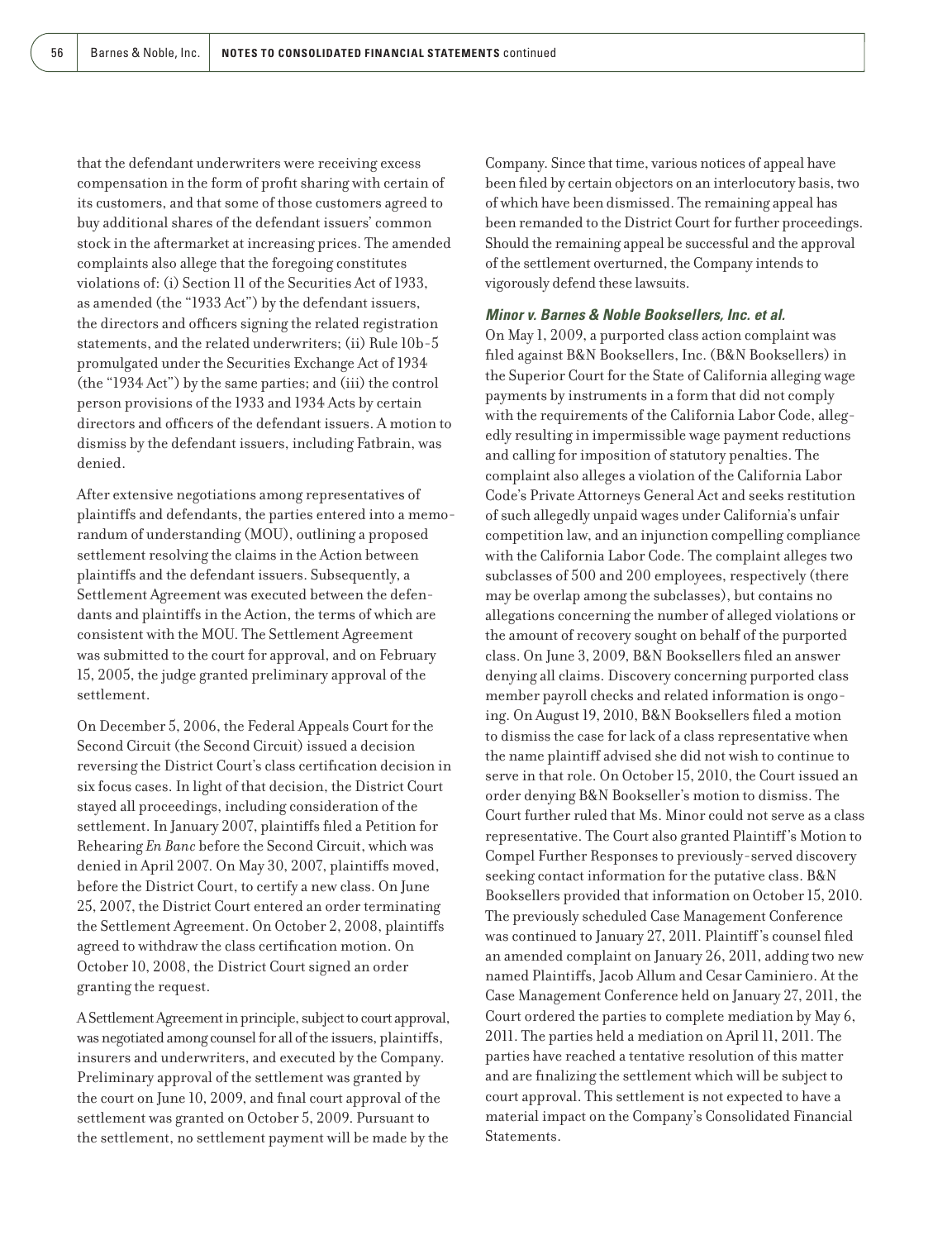*In re Barnes & Noble Stockholder Derivative Litigation (Consolidated Cases Formerly Captioned Separately as: Louisiana Municipal Police Employees Retirement System v. Riggio et al.; Southeastern Pennsylvania Transportation Authority v. Riggio et al.; City of Ann Arbor Employees' Retirement System v. Riggio et al.; Louise Schuman v. Riggio et al.; Virgin Islands Government Employees' Retirement System v. Riggio et al.; Electrical Workers Pension Fund, Local 103, I.B.E.W. v. Riggio et al.)*

Between August 17, 2009 and August 31, 2009, five putative shareholder derivative complaints were filed in Delaware Chancery Court against the Company's directors. The complaints generally allege breach of fiduciary duty, waste of corporate assets and unjust enrichment in connection with the Company's entry into a definitive agreement to purchase Barnes & Noble College Booksellers, which was announced on August 10, 2009 (the Transaction). The complaints generally seek damages in favor of the Company in an unspecified amount; costs, fees and interest; disgorgement; restitution; and equitable relief, including injunctive relief. On September 1, 2009, the Delaware Chancery Court issued an Order of Consolidation consolidating the five lawsuits (the Consolidated Cases) and directing plaintiffs to file a consolidated amended complaint. In a related development, on August 27, 2009, the Company received a demand pursuant to Delaware General Corporation Law, Section 220, on behalf of the Electrical Workers Pension Fund, Local 103, I.B.E.W., a shareholder, seeking to inspect certain books and records related to the Transaction. The Company provided this shareholder with certain documents, on a confidential basis, in response to its demand. On September 18, 2009, this shareholder filed a shareholder derivative complaint in Delaware Chancery Court against certain of the Company's directors alleging breach of fiduciary duty and unjust enrichment and seeking to enjoin the consummation of the Transaction. At that time, this shareholder also filed a motion for expedited proceedings. At a hearing held on September 21, 2009, the court denied plaintiff 's request for expedited proceedings. On October 6, 2009, the plaintiffs in the Consolidated Cases filed a motion seeking to consolidate the later-filed sixth case with the Consolidated Cases. Also on October 6, 2009, the plaintiff in the sixth case filed a separate motion seeking to consolidate its case with the Consolidated Cases and appoint it as co-lead plaintiff and to appoint its counsel as co-lead counsel. On November 3, 2009, a Consolidated Complaint was filed in the Consolidated Cases. The Company and defendants sought an extension of their time to answer or otherwise respond to the complaints while the

plaintiffs' respective consolidation motions were pending. On December 11, 2009, the court entered an order consolidating all actions and appointing co-lead counsel for plaintiffs. Plaintiffs designated the Consolidated Complaint filed on November 3, 2009 to be the operative Complaint. The Company and defendants filed motions to dismiss the Consolidated Complaint on January 12, 2010. On January 29, 2010, plaintiffs informed defendants that they would amend their Complaint rather than respond to defendants' motions to dismiss. Plaintiffs filed an Amended Consolidated Complaint on March 16, 2010. The Company and defendants filed motions to dismiss the Amended Consolidated Complaint on April 30, 2010. Plaintiffs filed their response to the motion to dismiss on June 2, 2010. Oral argument on the motions to dismiss was held on October 21, 2010. Following those arguments, the Court denied the Company's motion to dismiss, denied in part and granted in part the motion to dismiss filed by Defendants Leonard Riggio, Stephen Riggio and Lawrence Zilavy, and denied in part and granted in part the motion to dismiss filed by the remaining defendants, dismissing all claims asserted against Directors George Campbell, Jr. and Patricia Higgins. Pursuant to the Court's January 19, 2011 Scheduling Order, all fact and expert discovery must be completed by October 21, 2011, and trial is scheduled to commence on December 12, 2011. Discovery in this matter is proceeding.

#### *Stephen Strugala v. Leonard Riggio, et al.*

On December 21, 2010, a complaint was filed in the United States District Court for the Southern District of New York against the Company's current directors and former directors Lawrence Zilavy and Michael Del Giudice. The complaint is purportedly brought both directly, on behalf of a putative class of shareholders, and derivatively, on behalf of the Company. The complaint generally alleges breaches of fiduciary duties, waste and unjust enrichment in connection with the Company's acquisition of Barnes & Noble College Booksellers, the adoption of the Shareholder Rights Plan, and other unspecified instances of alleged mismanagement and alleged wrongful conduct. The complaint also generally alleges violations of Section 14(a) of the Securities Exchange Act of 1934 in connection with the issuance of various proxy statements by the Company. The complaint generally seeks declaratory and equitable relief, including injunctive relief, and costs and fees. On January 19, 2011, the Court granted the parties' Stipulation and Order. On February 18, 2011, the plaintiff filed a Notice of Voluntary Dismissal of Claim, dismissing without prejudice his putative class claim for violations of Section 14(a) of the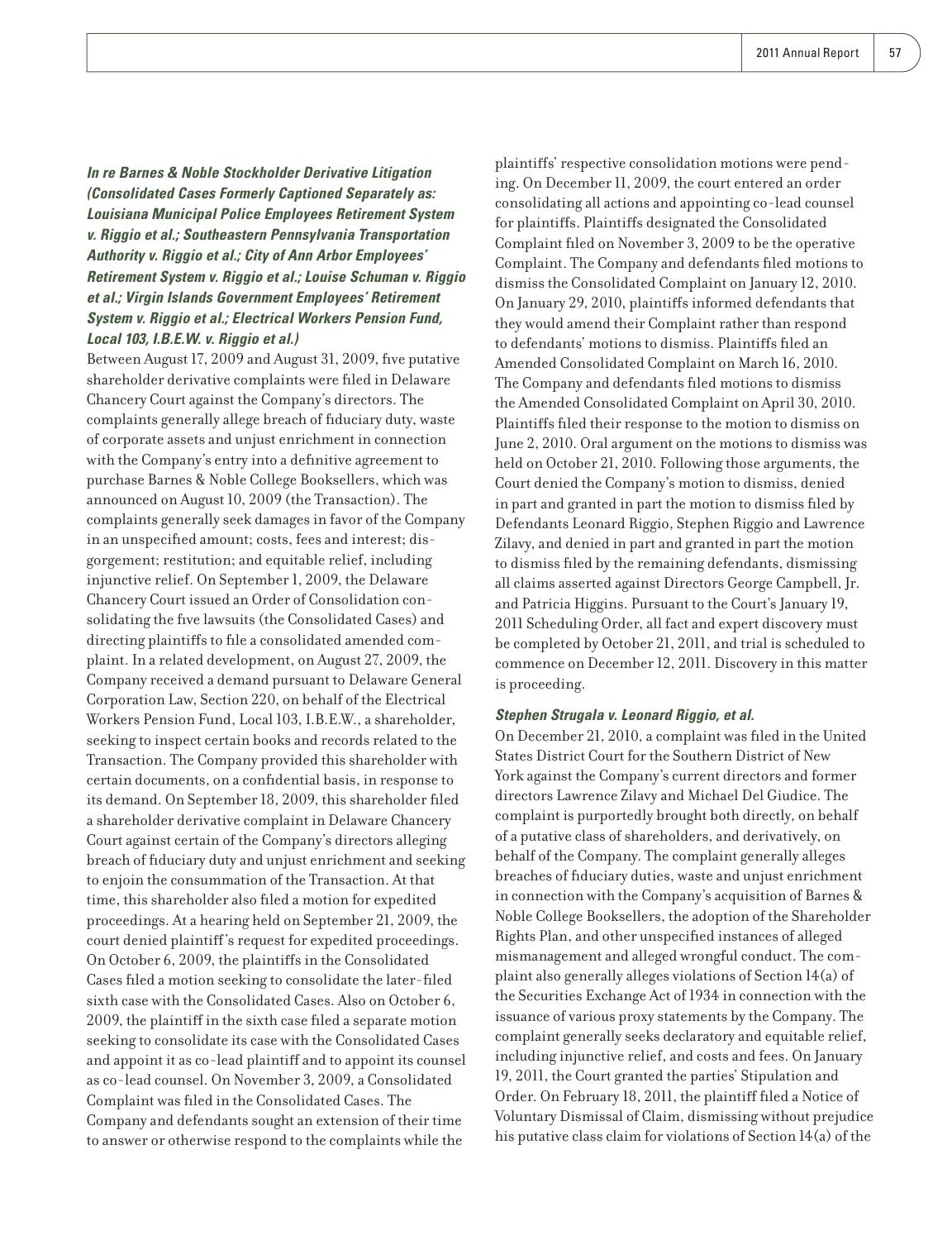Securities Exchange Act of 1934. On March 8, 2011, defendants filed a motion to dismiss all claims in the litigation. Briefing on the motion is complete.

## *Microsoft Corp. v. Barnes & Noble, Inc. et al.*

On March 21, 2011, Microsoft Corp. submitted a complaint to the U.S. International Trade Commission (U.S. ITC), encaptioned *Certain Handheld Electronic Computing Devices, Related Software and Components Thereof,* Inv. No. 337-TA-769, requesting that the U.S. ITC institute an investigation pursuant to Section 337 of the Tariff Act of 1930, as amended. The complaint was subsequently amended on April 8, 2011. The complaint alleges that the importation into the United States, sale for importation, and/or sale within the United States after importation of Barnes & Noble, Inc.'s and Barnes & Noble.com's NOOK™ and NOOK Color™ products infringe certain claims of U.S. Patent Nos. 5,778,372 (the '372 patent), 6,339,780 (the '780 patent), 5,889,522 (the '522 patent), 6,891,551 (the '551 patent) and 6,957,233 (the '233 patent) and requests that the U.S. ITC issue a permanent exclusion order and permanent cease and desist order with respect to these products. On April 1, 2011, the U.S. ITC published a Notice in the Federal Register soliciting comments on any public interest issues raised by the complaint. Barnes & Noble, Inc. and Barnes & Noble.com submitted comments in an April 7, 2011 letter. On April 19, 2011, the ITC served Barnes & Noble, Inc. and Barnes & Noble.com with a Notice of Investigation. On April 25, 2011, the U.S. ITC published the Notice of Investigation in the Federal Register. On May 10, 2011, Barnes & Noble, Inc. and Barnes & Noble.com filed a response to the complaint denying that they have engaged in any action that would constitute unlawful importation into the United States, sale for importation, or sale within the United States after importation. The response also sets forth six affirmative defenses, including a patent misuse defense. The parties filed their discovery statements on May 16, 2011, and a telephonic preliminary conference before the Administrative Law Judge (ALJ) took place on June 2, 2011. The ALJ subsequently set a target date of August 27, 2012 with a final determination filed no later than April 27, 2012. On June 6, 2011, Microsoft moved to strike Barnes & Noble, Inc.'s and Barnes & Noble.com's patent misuse defense.

On the same day that it submitted its original complaint to the U.S. ITC, Microsoft also filed a complaint against Barnes & Noble, Inc., Barnes & Noble.com, and a number of other defendants in the United States District Court for the Western District of Washington. The district court complaint also alleges that Barnes & Noble, Inc. and Barnes & Noble.com are infringing the '372, '780, '522, '551 and '233 patents through the sale in the United States and the importation into the United States of the NOOK™ and NOOK Color™ products. Barnes & Noble, Inc. and Barnes & Noble.com answered the district court complaint on April 25, 2011. On May 18, 2011, Barnes & Noble, Inc. and Barnes & Noble.com filed a motion to stay the district court litigation until the ITC's determination in the ITC investigation becomes final. On June 8, 2011, the district court granted the motion to stay.

### **21. CERTAIN RELATIONSHIPS AND RELATED TRANSACTIONS**

The Company believes that the transactions and agreements discussed below (including renewals of any existing agreements) between the Company and related third parties are at least as favorable to the Company as could have been obtained from unrelated parties at the time they were entered into. The Audit Committee of the Board of Directors utilizes procedures in evaluating the terms and provisions of proposed related party transactions or agreements in accordance with the fiduciary duties of directors under Delaware law. The Company's related party transaction procedures contemplate Audit Committee review and approval of all new agreements, transactions or courses of dealing with related parties, including any modifications, waivers or amendments to existing related party transactions. The Company tests to ensure that the terms of related party transactions are at least as favorable to the Company as could have been obtained from unrelated parties at the time of the transaction. The Audit Committee considers, at a minimum, the nature of the relationship between the Company and the related party, the history of the transaction (in the case of modifications, waivers or amendments), the terms of the proposed transaction, the Company's rationale for entering the transaction and the terms of comparable transactions with unrelated third parties. In addition, management and internal audit annually analyzes all existing related party agreements and transactions and reviews them with the Audit Committee.

The Company completed the Acquisition of B&N College from Leonard Riggio and Louise Riggio (Sellers) on September 30, 2009 (see Note 12). Mr. Riggio is the Chairman of the Company's Board of Directors and a significant stockholder. The Company is a party to a Stock Purchase Agreement dated as of August 7, 2009 among the Company and the Sellers. As part of the Acquisition, the Company acquired the Barnes & Noble trade name that had been owned by B&N College and licensed to the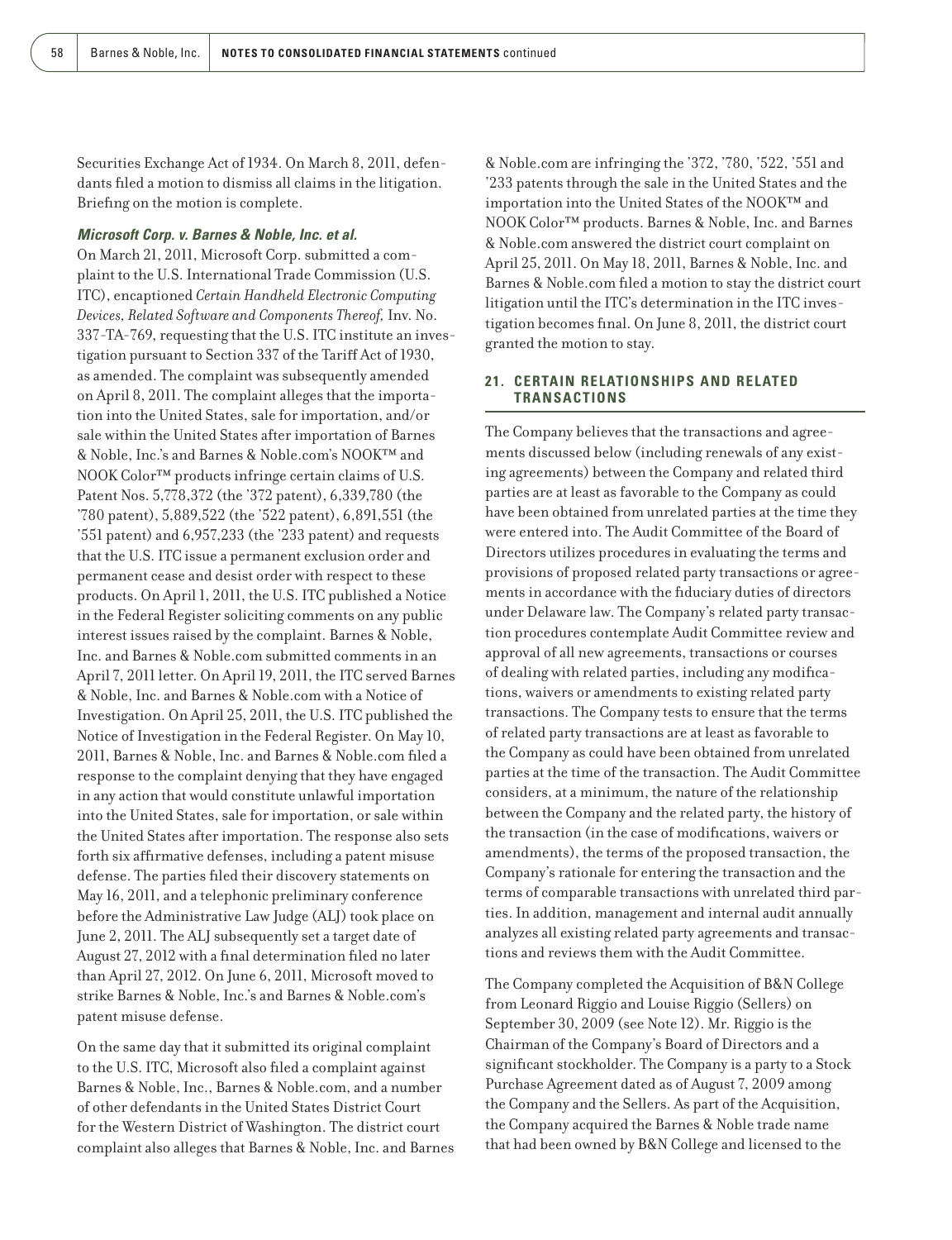Company (described below). The purchase price paid to the Sellers was \$596,000, consisting of \$346,000 in cash and \$250,000 in Seller Notes (described below). However, the cash paid to the Sellers was reduced by approximately \$82,352 in cash bonuses paid by B&N College to 192 members of its management team and employees (Bonus Recipients), not including Leonard Riggio. Pursuant to the terms of the Purchase Agreement, prior to the closing of the Acquisition, B&N College distributed to the Sellers certain assets that are not related to B&N College's core business, including common stock in the Company. In connection with such distribution, 667,058 shares of the common stock in the Company previously held by B&N College were transferred to certain of the Bonus Recipients. The Company financed the Acquisition through \$250,000 of Seller Notes, \$150,000 from the 2009 Credit Facility and the remainder from both the Company's and B&N College's cash on hand.

In connection with the closing of the Acquisition, the Company issued the Sellers (i) a senior subordinated note in the principal amount of \$100,000, payable in full on December 15, 2010, with interest of 8% per annum payable on the unpaid principal amount (the Senior Seller Note), and (ii) a junior subordinated note in the principal amount of \$150,000 (the Junior Seller Note), payable in full on the fifth anniversary of the closing of the Acquisition, with interest of 10% per annum payable on the unpaid principal amount. The Senior Seller Note was paid on its scheduled due date, December 15, 2010. The Senior Seller Note was unsecured and subordinated to the obligations under the 2009 Credit Facility and certain other senior obligations. The Company had the right to prepay the Senior Seller Note at any time without premium or penalty to the extent not prohibited by senior debt documents, provided that the Company did not have the right to prepay the Junior Seller Note until the Senior Seller Note had been repaid in full. On December 22, 2009, the Company consented to the pledge and assignment of the Senior Seller Note by the Sellers as collateral security. The Junior Seller Note was and is unsecured and subordinated to the obligations under the 2009 Credit Facility and the Amended Credit Facility, as applicable, as well as certain other senior obligations. The Company may prepay the Junior Seller Note at any time without premium or penalty to the extent not prohibited by the Amended Credit Facility and senior debt documents.

Also in connection with the Acquisition, and as set forth in the Purchase Agreement, B&N College made a tax distribution payment of \$54,997 to the Sellers related to taxes imposed on the Sellers' pro rata share of B&N College S corporation taxable earnings from January 1, 2009 through the date of Acquisition.

The Company pays COBRA benefits for certain former employees and family members that were on the B&N College health benefit plan (prior to the Acquisition). Leonard Riggio has reimbursed the Company \$140 to cover such costs, based upon standard COBRA rates, for the period subsequent to Acquisition through fiscal 2010.

In connection with the Acquisition, B&N College and the Company amended and restated B&N College's existing long-term supply agreement (Supply Agreement) with MBS Textbook Exchange, Inc. (MBS), which is majority owned by Leonard Riggio, Stephen Riggio (the Company's Vice Chairman and former Chief Executive Officer) and other members of the Riggio family. MBS is a new and used textbook wholesaler, which also sells textbooks online and provides bookstore systems and distant learning distribution services. Pursuant to the Supply Agreement, which has a term of ten years, and subject to availability and competitive terms and conditions, B&N College will continue to purchase new and used printed textbooks for a given academic term from MBS prior to buying them from other suppliers, other than in connection with student buy-back programs. MBS pays B&N College commissions based on the volume of textbooks sold to MBS each year and with respect to the textbook requirements of certain distance learning programs that MBS fulfills on B&N College's behalf. MBS paid B&N College \$13,031 and \$7,014 related to these commissions in fiscal 2011 and fiscal 2010 from the date of Acquisition, respectively. In addition, the Supply Agreement contains restrictive covenants that limit the ability of B&N College and the Company to become a used textbook wholesaler and that place certain limitations on MBS's business activities. B&N College and Barnes & Noble.com also entered into an agreement with MBS in 2011 pursuant to which MBS agrees to purchase at the end of a given semester certain agreed upon textbooks which B&N College and Barnes & Noble.com shall have rented to students during such semester. Total sales to MBS under this program were \$506 for fiscal 2011. In addition, B&N College entered into an agreement with MBS in 2011 pursuant to which MBS purchases books from B&N College, which have no resale value for a flat rate per box. Total sales to MBS under this program were \$427 for fiscal 2011.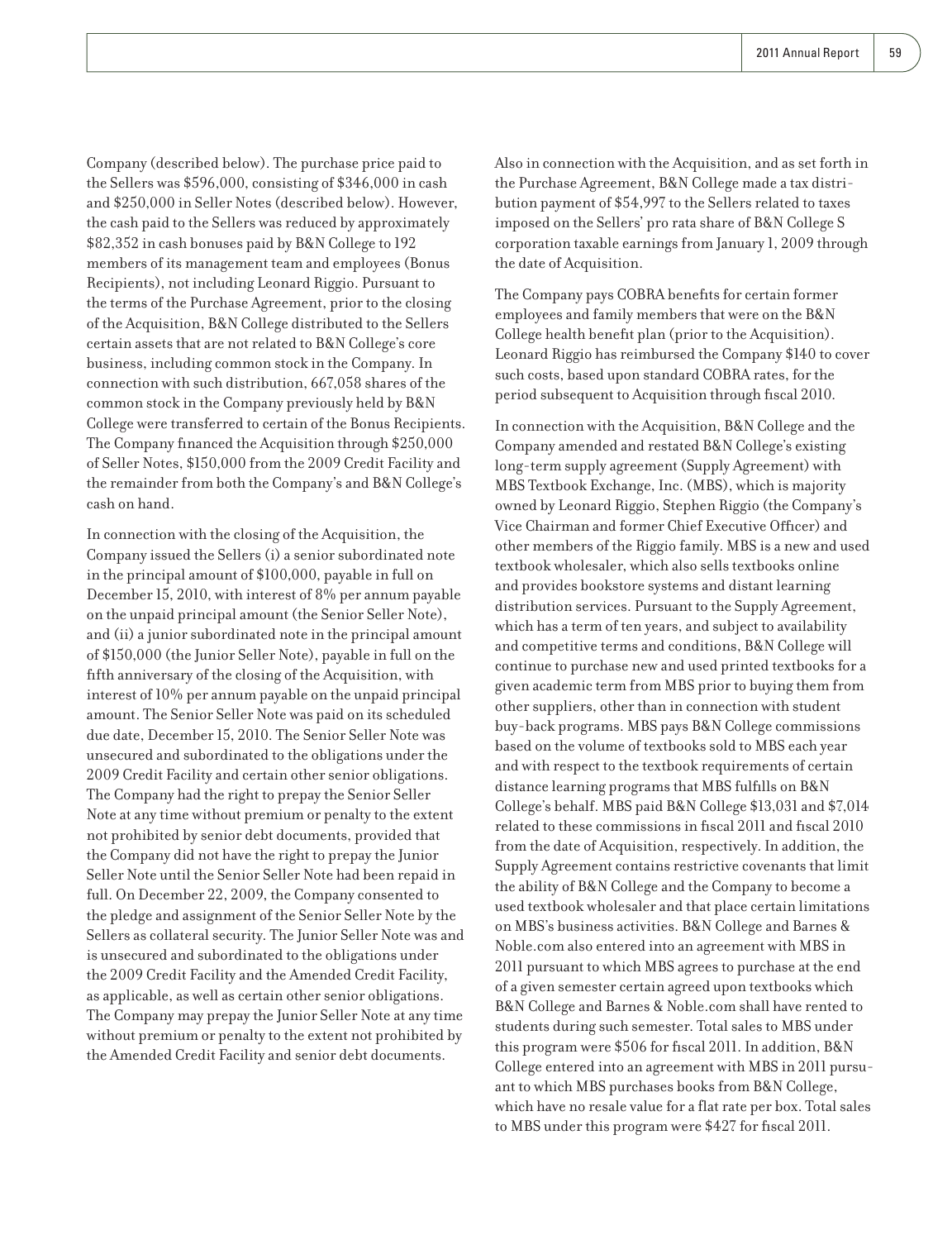The Company purchases new and used textbooks at market prices directly from MBS. Total purchases were \$102,573, \$24,186, \$1,799 and \$8,250 for fiscal 2011, fiscal 2010, the transition period and fiscal 2008, respectively. Prior to fiscal 2010, MBS distributed certain proprietary products on behalf of the Company. Net sales received by the Company after deducting MBS fees were \$9 and \$340 for the transition period and fiscal 2008, respectively, and fees paid to MBS were \$2 and \$50 during the transition period and fiscal 2008, respectively. MBS sells used books through the Barnes & Noble.com dealer network. Barnes & Noble.com earned a commission of \$5,474, \$3,115, \$915 and \$1,410 on the MBS used book sales in fiscal 2011, fiscal 2010, the transition period and fiscal 2008, respectively. In addition, Barnes & Noble.com hosts pages on its website through which Barnes & Noble.com customers are able to sell used books directly to MBS. Barnes & Noble.com is paid a fixed commission on the price paid by MBS to the customer. Total commissions paid to Barnes & Noble.com were \$184, \$172, \$29 and \$130 for fiscal 2011, fiscal 2010, the transition period and fiscal 2008, respectively.

In fiscal 2010, the Company's wholly owned subsidiary Barnes & Noble Bookquest LLC (Bookquest) entered into an agreement with TXTB.com LLC (TXTB), a subsidiary of MBS, pursuant to which the Bookquest marketplace database of third party sellers on the Barnes & Noble. com website was made available on the TXTB website. Bookquest receives a fee from third party sellers for sales of Bookquest marketplace items and, upon receipt of such fee, Bookquest remits a separate fee to TXTB for any marketplace items sold on the TXTB website. Total commissions paid to TXTB were \$775 and \$0 during fiscal 2011 and fiscal 2010, respectively. Outstanding amounts payable to TXTB were \$8 and \$33 for fiscal 2011 and fiscal 2010, respectively.

In fiscal 2011, Barnes & Noble.com entered into an agreement with TXTB pursuant to which Barnes & Noble.com became the exclusive provider of trade books to TXTB customers through www.textbooks.com. TXTB receives a commission from Barnes & Noble.com on each purchase by a TXTB customer. Outstanding amounts payable to TXTB were \$4 for fiscal 2011.

Prior to the Acquisition, the Company licensed the "Barnes & Noble" name under a royalty-free license agreement dated February 11, 1987, as amended, from B&N College (the General License Agreement). Barnes & Noble.com licensed the "Barnes & Noble" name under a royalty-free license agreement, dated October 31, 1998, as amended, between Barnes & Noble.com and B&N College (the License Agreement). Pursuant to the License Agreement, Barnes & Noble.com had been granted an exclusive license to use the "Barnes & Noble" name and trademark in perpetuity for the purpose of selling books over the Internet (excluding sales of college textbooks). Under a separate agreement dated as of January 31, 2001 (the Textbook License Agreement), between Barnes & Noble.com, B&N College and Textbooks. com, Barnes & Noble.com was granted the right to sell college textbooks over the Internet using the "Barnes & Noble" name. Pursuant to the Textbook License Agreement, Barnes & Noble.com paid Textbooks.com a royalty on revenues (net of product returns, applicable sales tax and excluding shipping and handling) realized by Barnes & Noble.com from the sale of books designated as textbooks. Royalty expense was  $$3,431, $973$  and  $$5,814$  during fiscal 2010 prior to Acquisition, the transition period and fiscal 2008, respectively, under the terms of the Textbook License Agreement. During fiscal 2010, subsequent to the closing of the Acquisition, Textbooks.com paid \$146 to B&N College for funds that were received by Textbooks.com and were earned by B&N College. In connection with the closing of the Acquisition, the Company terminated the Textbook License Agreement and as a result no longer pays a royalty with respect to online textbook sales.

In fiscal 2010, the Company entered into an Aircraft Time Sharing Agreement with LR Enterprises Management LLC (LR Enterprises), which is owned by Leonard Riggio and Louise Riggio, pursuant to which LR Enterprises granted the Company the right to use a jet aircraft owned by it on a time-sharing basis in accordance with, and subject to the reimbursement of certain operating costs and expenses as provided in, the Federal Aviation Regulations (FAR). Such operating costs were \$932 and \$429 during fiscal 2011 and fiscal 2010, respectively. LR Enterprises is solely responsible for the physical and technical operation of the aircraft, aircraft maintenance and the cost of maintaining aircraft liability insurance, other than insurance obtained for the specific flight as requested by the Company, as provided in the FAR. Prior to the Acquisition, the Company used a jet aircraft owned by B&N College and paid for the costs and expenses of operating the aircraft based upon the Company's usage. Such costs which included fuel, insurance and other costs were \$113, \$420 and \$1,823 during fiscal 2010 prior to Acquisition, the transition period and fiscal 2008, respectively, and were included in the accompanying consolidated statements of operations.

The Company has leases for two locations for its corporate offices with related parties: the first location is leased from an entity in which Leonard Riggio has a majority interest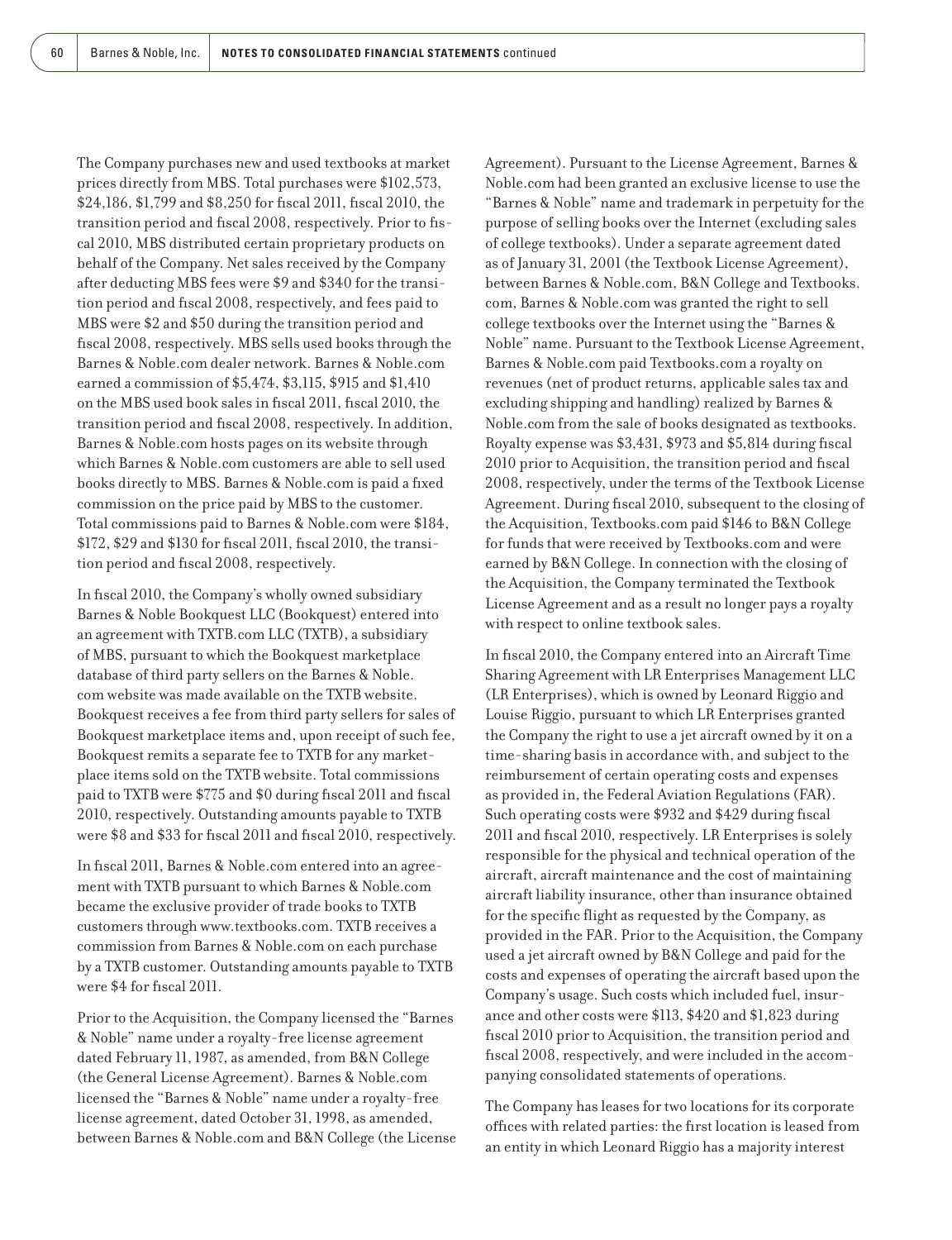and expires in 2013; the second location is leased from an entity in which Leonard Riggio has a minority interest and expires in 2016. The space was rented at an aggregate annual rent including real estate taxes of approximately  $$4,868, $4,889, $1,198 \text{ and } $4,681 \text{ during fiscal 2011, fiscal }$ 2010, the transition period and fiscal 2008, respectively.

The Company leases one of its B&N College stores from a partnership owned by Leonard and Stephen Riggio, pursuant to a lease expiring in 2014. Rent of \$862 and \$512 was paid during fiscal 2011 and fiscal 2010 from the date of the Acquisition, respectively.

The Company leases an office/warehouse from a partnership in which Leonard Riggio has a 50% interest, pursuant to a lease expiring in 2023. The space was rented at an annual rent of \$763, \$759, \$186 and \$810 during fiscal  $2011$ , fiscal 2010, the transition period and fiscal 2008, respectively. Net of subtenant income, the Company paid \$246, \$241, \$57 and \$307 during fiscal 2011, fiscal 2010, the transition period and fiscal 2008, respectively.

Prior to the Acquisition, the Company leased retail space in a building in which B&N College subleased space from the Company, pursuant to a sublease expiring in 2020. Pursuant to such sublease, the Company charged B&N College \$347, \$206 and \$773 for such subleased space and other operating costs incurred on its behalf during fiscal year 2010 prior to the Acquisition, the transition period and fiscal 2008, respectively. The amount paid by B&N College to the Company exceeded the cost per square foot paid by the Company to its unaffiliated third-party landlord.

Prior to the Acquisition, the Company reimbursed B&N College certain operating costs B&N College incurred on the Company's behalf. These charges were \$71, \$34 and \$235 during fiscal 2010 prior to the Acquisition, the transition period and fiscal 2008, respectively. Prior to the Acquisition, B&N College purchased inventory, at cost plus an incremental fee, of \$25,187, \$2,742 and \$49,172 from the Company during fiscal 2010 prior to the Acquisition, the transition period and fiscal 2008, respectively. Also prior to the Acquisition, B&N College reimbursed the Company \$2,700, \$926 and \$3,506 for fiscal year 2010 prior to the Acquisition, the transition period and fiscal 2008, respectively, for capital expenditures, business insurance and other operating costs incurred on its behalf.

GameStop Corp. (GameStop), a company in which Leonard Riggio is a member of the Board of Directors and a minority shareholder, operates departments within some of the

Company's bookstores. GameStop pays a license fee to the Company in an amount equal to 7% of the gross sales of such departments, which totaled \$989, \$1,061, \$250 and \$1,250, during fiscal 2011, fiscal 2010, the transition period and fiscal 2008, respectively. GameStop sells new and used video games and consoles on the Barnes & Noble. com website. Barnes & Noble.com receives a commission on sales made by GameStop. For fiscal 2011, fiscal 2010, the transition period and fiscal 2008, the commission earned by Barnes & Noble.com was \$356, \$334, \$76 and \$531, respectively. Until June 2005, GameStop participated in the Company's worker's compensation, property and general liability insurance programs. The costs incurred by the Company under these programs were allocated to GameStop based upon GameStop's total payroll expense, property and equipment, and insurance claim history. GameStop reimbursed the Company for these services  $$51, $128, $62 \text{ and } $162 \text{ during fiscal 2011, fiscal 2010, the}$ transition period and fiscal 2008, respectively. Although GameStop secured its own insurance coverage, costs are continuing to be incurred by the Company on insurance claims which were made under its programs prior to June 2005 and any such costs applicable to insurance claims against GameStop will be charged to GameStop at the time incurred.

The Company is provided with national freight distribution, including trucking services by Argix Direct Inc. (Argix), a company in which a brother of Leonard and Stephen Riggio owns a 20% interest, pursuant to a transportation agreement expiring in 2012. The Company paid Argix \$15,890, \$16,536, \$3,820 and \$16,981 for such services during fiscal 2011, fiscal 2010, the transition period and fiscal 2008, respectively. At the time of the agreement, the cost of freight delivered to the stores by Argix was comparable to the prices charged by publishers and the Company's other third party freight distributors. However, due to higher contracted fuel surcharge and transportation costs, Argix's rates are now higher than the Company's other third party freight distributors. As a result, the Company amended its existing agreement with Argix effective January 1, 2009. The amendment provides the Company with a \$3,000 annual credit to its freight and transportation costs for the remaining life of the existing agreement. Argix provides B&N College with transportation services under a separate agreement expiring in 2011. The Company believes that the transportation costs that B&N College paid to Argix are comparable to the transportation costs charged by third party distributors. B&N College paid Argix \$1,477 and \$658 for such services during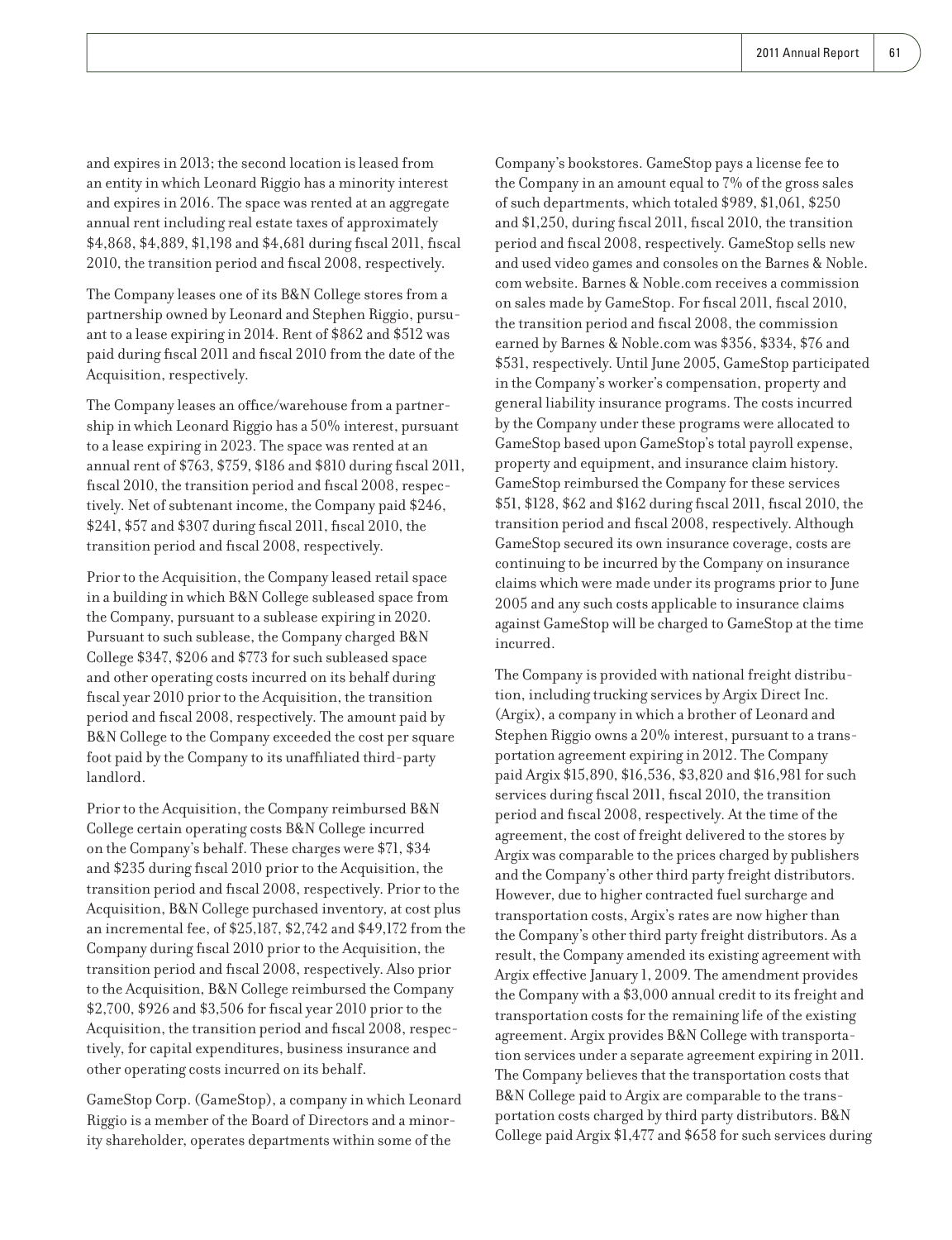fiscal 2011 and fiscal 2010 from the date of Acquisition, respectively. Argix also leases office and warehouse space from the Company in Jamesburg, New Jersey, pursuant to a lease expiring in 2011. The Company charged Argix \$2,719, \$2,646, \$736 and \$2,835, for such leased space and other operating costs incurred on its behalf during fiscal 2011, fiscal 2010, the transition period and fiscal 2008, respectively.

The Company used Source Interlink Companies, Inc. (Source Interlink) as its primary supplier of music and DVD/video, as well as magazines and newspapers. Leonard Riggio is an investor in an investment company that formerly owned a minority interest in Source Interlink. In addition, Ronald W. Burkle, who owns a minority interest in the Company, also owned a minority interest in Source Interlink through his ownership interests in AEC Associates, LLC. Pursuant to the confirmation order of the United States Bankruptcy Court of the District of Delaware, as of June 19, 2009 (the Discharge Date) the equity interests held by the then owners of Source Interlink were discharged, cancelled, released and extinguished. The Company paid Source Interlink \$33,979, \$91,115 and \$395,294 for merchandise purchased at market prices during fiscal 2010 prior to the Discharge Date, the transition period and fiscal 2008, respectively. In addition, Source Interlink purchases certain data related to magazine sales of the Company. Source Interlink paid the Company \$20, \$38 and \$150 during fiscal 2010 prior to the Discharge Date, the transition period and fiscal 2008, respectively.

The Company uses Digital on Demand as its provider of music and video database equipment and services. Leonard Riggio owns a minority interest in Digital on Demand through the same investment company through which he owned a minority interest in Source Interlink. The Company paid Digital on Demand \$1,932, \$2,593, \$1,960 and \$4,893 for music and video database equipment and services during fiscal 2011, fiscal 2010, the transition period and fiscal 2008, respectively. This agreement was terminated on May 31, 2011.

#### **22. DIVIDENDS**

During fiscal 2011, the Company paid a dividend of \$0.25 per share on June 30, 2010 to stockholders of record at the close of business on June 11, 2010, on September 30, 2010 to stockholders of record at the close of business on September 9, 2010, and on December 31, 2010 to stockholders of record at the close of business on December 10, 2010. On February 22, 2011, the Company announced that its Board of Directors was suspending its quarterly dividend payment of \$0.25 per share. This will provide the Company the financial flexibility to continue investing into its high growth digital strategies.

During fiscal 2010, the Company paid quarterly cash dividends of \$0.25 per share on June 30, 2009 to stockholders of record at the close of business on June 9, 2009, on September 30, 2009 to stockholders of record at the close of business on September 9, 2009, on December 31, 2009 to stockholders of record at the close of business on December 10, 2009 and on March 31, 2010 to stockholders of record at the close of business on March 10, 2010.

During the transition period, the Company paid a dividend of \$0.25 per share on March 31, 2009 to stockholders of record at the close of business on March 10, 2009.

During fiscal 2008, the Company paid a quarterly cash dividend of \$0.15 per share on March 31, 2008 to stockholders of record at the close of business on March 10, 2008. On March 20, 2008, the Company announced that its Board of Directors had authorized an increase to its quarterly cash dividend from \$0.15 to \$0.25 per share, commencing with the dividend to be paid in June 2008. The Company paid quarterly cash dividends of \$0.25 per share on June 30, 2008 to stockholders of record at the close of business on June 9, 2008, on September 30, 2008 to stockholders of record at the close of business on September 9, 2008, and on December 31, 2008 to stockholders of record at the close of business on December 10, 2008.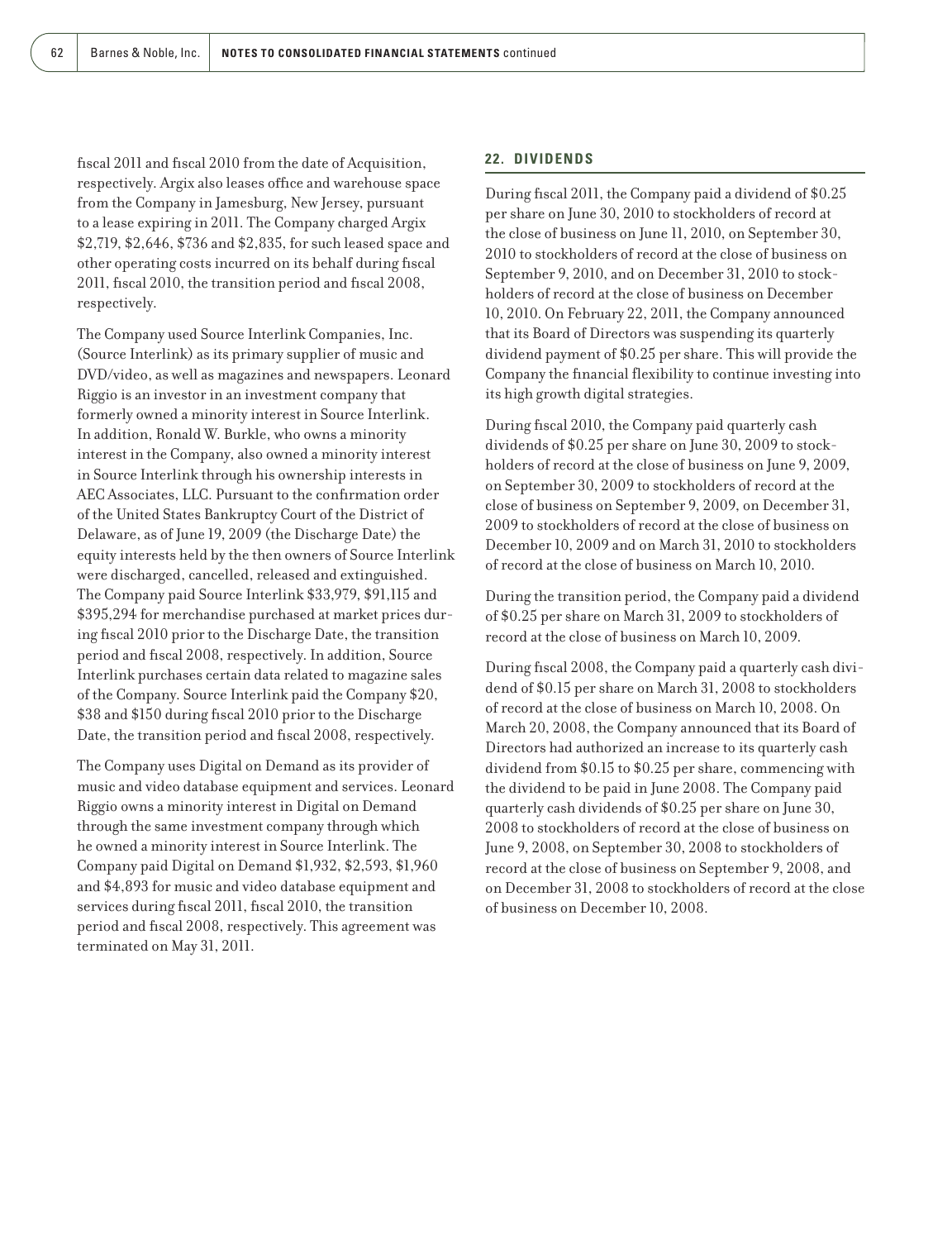## **23. SELECTED QUARTERLY FINANCIAL INFORMATION (UNAUDITED)**

A summary of quarterly financial information for fiscal 2011 and fiscal 2010 is as follows:

| <b>Fiscal 2011 Quarter Ended On or About</b>             |                  |              |              |                         | <b>Total Fiscal</b> |
|----------------------------------------------------------|------------------|--------------|--------------|-------------------------|---------------------|
|                                                          | <b>July 2010</b> | October 2010 | January 2011 | <b>April 2011</b>       | <b>Year 2011</b>    |
| <b>Sales</b>                                             | \$1,396,570      | 1,905,577    | 2,325,199    | 1,371,220               | 6,998,565           |
| Gross profit                                             | \$351,700        | 450,120      | 613,672      | 377,362                 | 1,792,853           |
| Net earnings (loss) attributable to Barnes & Noble, Inc. | \$ (62, 518)     | (12, 568)    | 60,583       | (59, 416)               | (73, 920)           |
| Basic earnings (loss) per common share:                  |                  |              |              |                         |                     |
| Net earnings (loss) attributable to Barnes & Noble, Inc. | \$(1.12)         | (0.22)       | 1.01         | (1.04)                  | (1.31)              |
| Diluted earnings (loss) per common share:                |                  |              |              |                         |                     |
| Net earnings (loss) attributable to Barnes & Noble, Inc. | \$(1.12)         | (0.22)       | 1.00         | (1.04)                  | (1.31)              |
|                                                          |                  |              |              |                         |                     |
|                                                          |                  |              |              |                         | <b>Total Fiscal</b> |
| <b>Fiscal 2010 Quarter Ended On or About</b>             | <b>July 2009</b> | October 2009 | January 2010 | April 2010 <sup>a</sup> | <b>Year 2010</b>    |
| <b>Sales</b>                                             | \$1,155,681      | 1,160,569    | 2,173,243    | 1,318,261               | 5,807,754           |
| Gross profit                                             | \$355,855        | 342,189      | 615,671      | 363,030                 | 1,676,745           |
| Net earnings (loss) attributable to Barnes & Noble, Inc. | \$12,267         | (23, 957)    | 80,403       | (32,038)                | 36,676              |
| Basic earnings (loss) per common share:                  |                  |              |              |                         |                     |
| Net earnings (loss) attributable to Barnes & Noble, Inc. | \$0.22           | (0.43)       | 1.40         | (0.58)                  | 0.64                |
| Diluted earnings (loss) per common share:                |                  |              |              |                         |                     |
| Net earnings (loss) attributable to Barnes & Noble, Inc. | \$0.21           | (0.43)       | 1.38         | (0.58)                  | 0.63                |

**a** Included in the 13 weeks ended May 1, 2010 was a physical inventory benefi t of \$10.6 million, as results were more favorable than previously estimated and accrued, and a tax benefit of \$13.7 million due to the recognition of previously unrecognized tax benefits for years settled with the applicable tax authorities.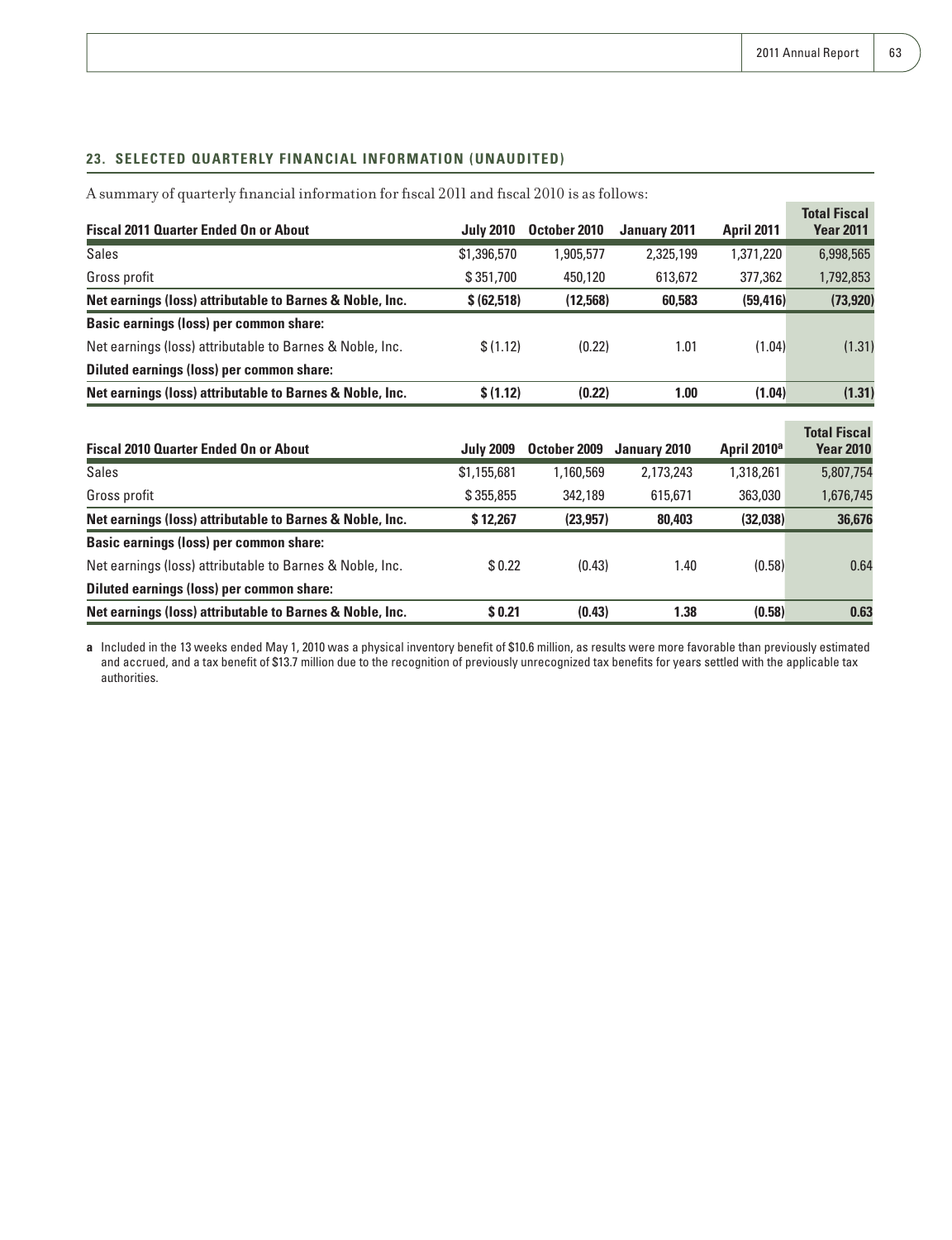## **REPORT OF INDEPENDENT REGISTERED PUBLIC ACCOUNTING FIRM**

Board of Directors and Stockholders

Barnes & Noble, Inc.

New York, New York

We have audited the accompanying consolidated balance sheets of Barnes & Noble, Inc., as of April 30, 2011 and May 1, 2010 and the related consolidated statements of operations, changes in shareholders' equity and cash flows for each of the two fiscal years ended April 30, 2011 and May 1, 2010, the transition period ended May 2, 2009 and the fiscal year ended January 31, 2009. These financial statements are the responsibility of the Company's management. Our responsibility is to express an opinion on these financial statements based on our audits.

We conducted our audits in accordance with the standards of the Public Company Accounting Oversight Board (United States). Those standards require that we plan and perform the audit to obtain reasonable assurance about whether the financial statements are free of material misstatement. An audit includes examining, on a test basis, evidence supporting the amounts and disclosures in the financial statements, assessing the accounting principles used and significant estimates made by management, as well as evaluating the overall financial statement presentation. We believe that our audits provide a reasonable basis for our opinion.

In our opinion, the consolidated financial statements referred to above present fairly, in all material respects, the financial position of Barnes & Noble, Inc. as of April 30, 2011 and May 1, 2010 and the results of its operations and its cash flows for each of the two fiscal years ended April 30, 2011, May 1, 2010, the transition period ended May 2, 2009 and the fiscal year ended January 31, 2009, in conformity with accounting principles generally accepted in the United States of America.

We also have audited, in accordance with the standards of the Public Company Accounting Oversight Board (United States), Barnes & Noble, Inc.'s internal control over financial reporting as of April 30, 2011, based on criteria established in Internal Control – Integrated Framework issued by the Committee of Sponsoring Organizations of the Treadway Commission (COSO) and our report dated June 29, 2011 expressed an unqualified opinion thereon.

BDO USA,LLP

BDO USA, LLP New York, New York June 29, 2011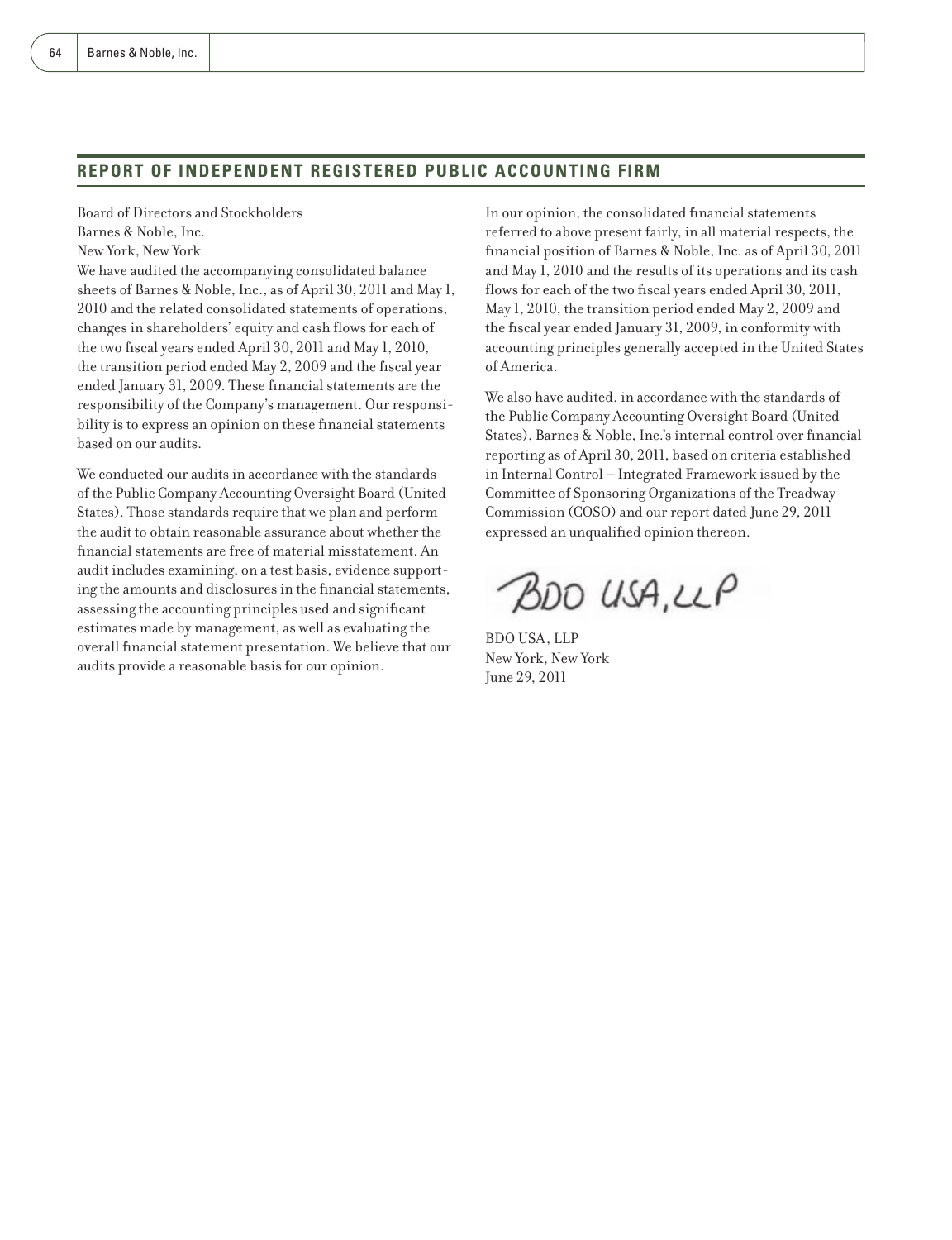## **REPORT OF INDEPENDENT REGISTERED PUBLIC ACCOUNTING FIRM**

Board of Directors and Stockholders Barnes & Noble, Inc. New York, New York

We have audited Barnes & Noble, Inc.'s internal control over financial reporting as of April 30, 2011, based on criteria established in Internal Control-Integrated Framework issued by the Committee of Sponsoring Organizations of the Treadway Commission (the COSO criteria). Barnes & Noble, Inc.'s management is responsible for maintaining effective internal control over financial reporting and for its assessment of the effectiveness of internal control over financial reporting, included in the accompanying Management's Report on Internal Control over Financial Reporting appearing under Item 9A. Our responsibility is to express an opinion on the company's internal control over financial reporting based on our audit.

We conducted our audit in accordance with the standards of the Public Company Accounting Oversight Board (United States). Those standards require that we plan and perform the audit to obtain reasonable assurance about whether effective internal control over financial reporting was maintained in all material respects. Our audit included obtaining an understanding of internal control over financial reporting, assessing the risk that a material weakness exists, and testing and evaluating the design and operating effectiveness of internal control based on the assessed risk. Our audit also included performing such other procedures as we considered necessary in the circumstances. We believe that our audit provides a reasonable basis for our opinion.

A company's internal control over financial reporting is a process designed to provide reasonable assurance regarding the reliability of financial reporting and the preparation of financial statements for external purposes in accordance with generally accepted accounting principles. A company's internal control over financial reporting includes those policies and procedures that (1) pertain to the maintenance of records that, in reasonable detail, accurately and fairly reflect the transactions and dispositions of the assets of the company; (2) provide reasonable assurance that transactions are recorded as necessary to permit preparation of financial statements in accordance with generally accepted accounting principles, and that receipts and expenditures of the company are being made only in accordance with authorizations of management and directors of the company; and (3) provide reasonable assurance regarding prevention or timely detection of unauthorized acquisition, use, or disposition of the company's assets that could have a material effect on the financial statements.

Because of its inherent limitations, internal control over financial reporting may not prevent or detect misstatements. Also, projections of any evaluation of effectiveness to future periods are subject to the risk that controls may become inadequate because of changes in conditions, or that the degree of compliance with the policies or procedures may deteriorate.

In our opinion, Barnes & Noble, Inc. maintained, in all material respects, effective internal control over financial reporting as of April 30, 2011, based on the COSO criteria.

We also have audited, in accordance with the standards of the Public Company Accounting Oversight Board (United States), the consolidated balance sheets of Barnes & Noble, Inc. as of April 30, 2011 and May 1, 2010 and the related consolidated statements of operations, changes in shareholders' equity, and cash flows for each of the two fiscal years ended April 30, 2011 and May 1, 2010, the transition period ended May 2, 2009 and the fiscal year ended January 31, 2009 and our report dated June 29, 2011 expressed an unqualified opinion thereon.

BDO USA,LLP

BDO USA, LLP New York, New York June 29, 2011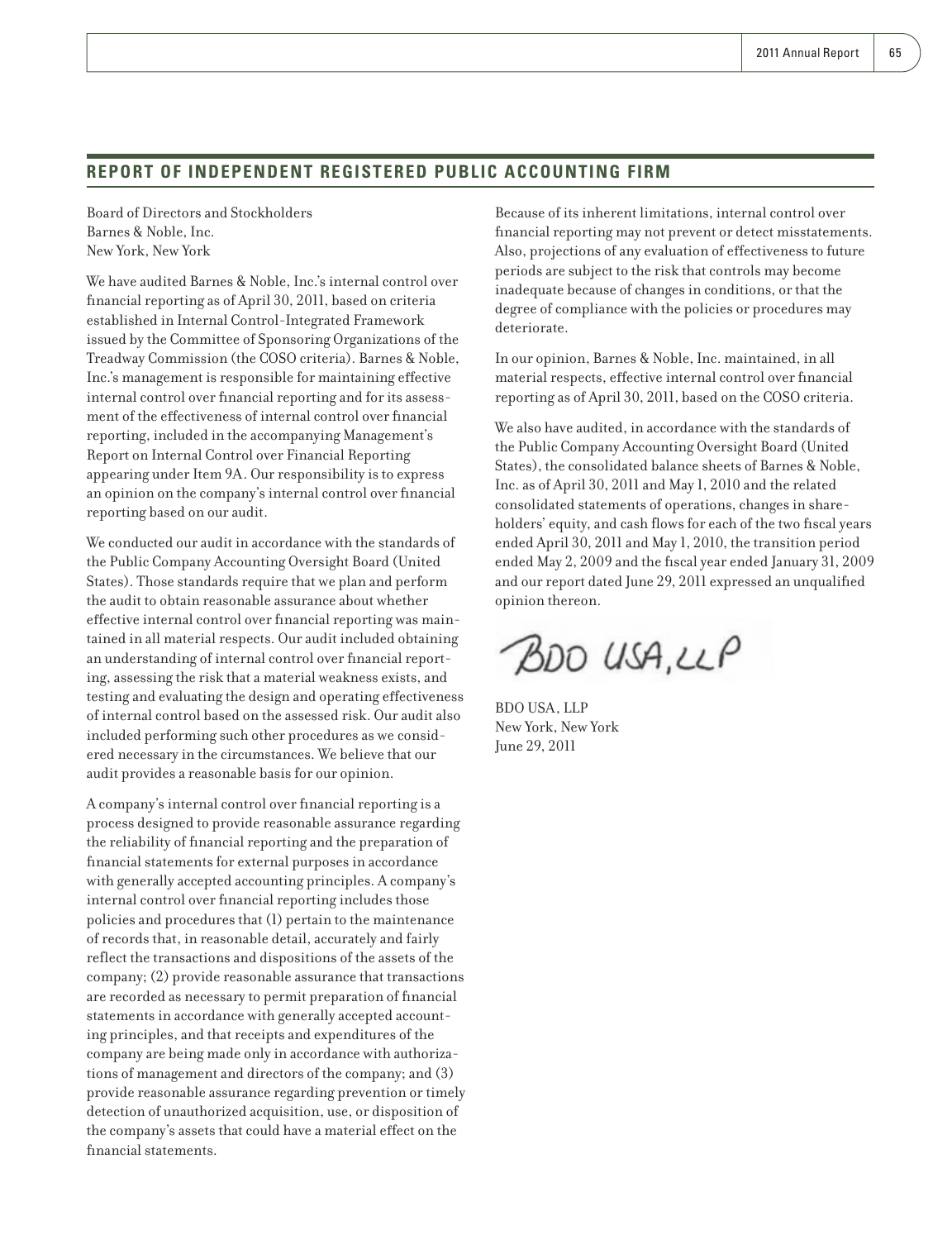## **REPORTS OF MANAGEMENT**

## **MANAGEMENT'S RESPONSIBILITY FOR CONSOLIDATED FINANCIAL STATEMENTS**

The management of Barnes & Noble, Inc. is responsible for the contents of the Consolidated Financial Statements, which are prepared in conformity with accounting principles generally accepted in the United States of America. The Consolidated Financial Statements necessarily include amounts based on judgments and estimates. Financial information elsewhere in the Annual Report is consistent with that in the Consolidated Financial Statements.

The Company maintains a comprehensive accounting system which includes controls designed to provide reasonable assurance as to the integrity and reliability of the financial records and the protection of assets. An internal audit staff is employed to regularly test and evaluate both internal accounting controls and operating procedures, including compliance with the Company's statement of policy regarding ethical and lawful conduct. The Audit Committee of the Board of Directors composed of directors who are not members of management, meets regularly with management, the independent registered public accountants and the internal auditors to ensure that their respective responsibilities are properly discharged. BDO USA, LLP and the Internal Audit Department of the Company have full and free independent access to the Audit Committee. The role of BDO USA, LLP, an independent registered public accounting firm, is to provide an objective examination of the Consolidated Financial Statements and the underlying transactions in accordance with the standards of the Public Company Accounting Oversight Board. The report of BDO USA, LLP accompanies the Consolidated Financial Statements.

## **MANAGEMENT'S REPORT ON INTERNAL CONTROL OVER FINANCIAL REPORTING**

The management of Barnes & Noble, Inc. is responsible for establishing and maintaining adequate internal control over financial reporting, as such term is defined in Exchange Act Rules 13a-15(f) and 15d-15(f). Under the supervision and with the participation of management, including the Chief Executive Officer and Chief Financial Officer, the Company conducted an evaluation of the effectiveness of the Company's internal control over financial reporting based on the framework in Internal Control–Integrated Framework issued by the Committee of Sponsoring Organizations of the Treadway Commission.

Based on the Company's evaluation, management concluded that the Company's internal control over financial reporting was effective as of April 30, 2011. The Company's internal control over financial reporting as of April 30, 2011 has been independently audited by BDO USA, LLP, an independent registered public accounting firm, and their attestation is included herein.

## **OTHER INFORMATION**

The Company has included the Section 302 certifications of the Chief Executive Officer and the Chief Financial Officer of the Company as Exhibits 31.1 and 31.2 to its Annual Report on Form 10-K for fiscal 2011 filed with the Securities and Exchange Commission, and the Company has submitted to the New York Stock Exchange a certificate of the Chief Executive Officer of the Company certifying that he is not aware of any violation by the Company of New York Stock Exchange corporate governance listing standards.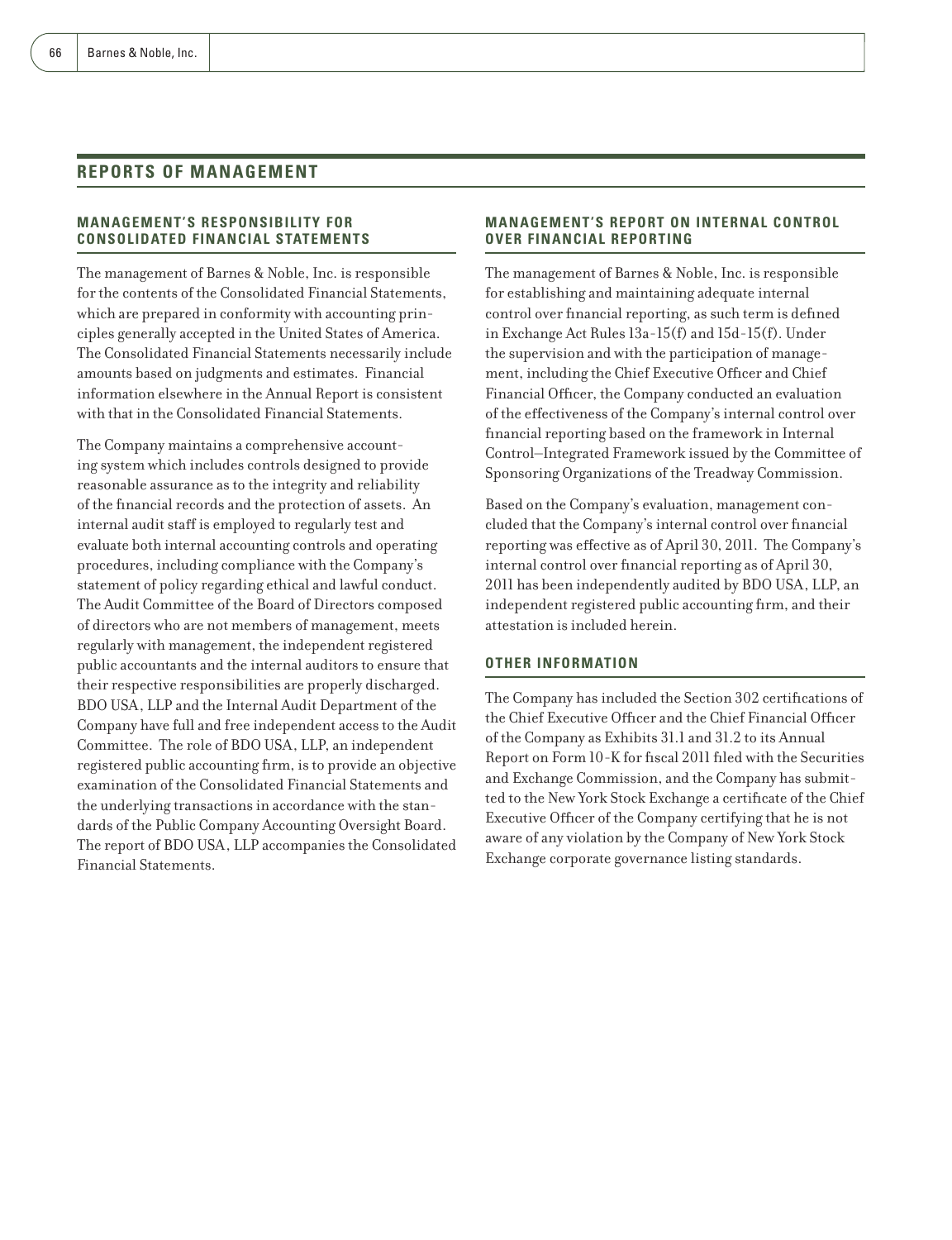## **SHAREHOLDER INFORMATION**

## **BARNES & NOBLE, INC. BOARD OF DIRECTORS**

**Leonard Riggio** *Chairman* Barnes & Noble, Inc.

**Stephen Riggio** *Vice Chairman* Barnes & Noble, Inc.

**George Campbell Jr.** *President Emeritus* The Cooper Union

**William Dillard, II** *Chairman and Chief Executive Officer* Dillard's, Inc.

**David G. Golden** *Partner and Executive Vice President* Revolution LLC

**Patricia L. Higgins** Former President and Chief Executive Officer Switch & Data Facilities Company, Inc.

**Irene R. Miller** *Chief Executive Officer* Akim, Inc.

**Margaret T. Monaco** *Principal* Probus Advisors

**David A. Wilson President and Chief Executive Officer** Graduate Management Admission Council

## **BARNES & NOBLE, INC. EXECUTIVE OFFICERS**

**Leonard Riggio** *Chairman*

**Stephen Riggio** *Vice Chairman*

**William J. Lynch, Jr.** *Chief Executive Officer* 

**Mitchell S. Klipper** *Chief Executive Offi cer of the Retail Group*

**Joseph J. Lombardi** *Chief Financial Offi cer*

**Mary Ellen Keating** *Senior Vice President of Corporate Communications and Public Aff airs*

**Mark Bottini** *Vice President and Director of Stores*

**Jaime Carey** *Vice President and Chief Merchandising Offi cer*

**David S. Deason** *Vice President of Barnes & Noble Development*

**Gene DeFelice** *Vice President, General Counsel and Corporate Secretary*

**Christopher Grady-Troia** *Vice President and Chief Information Offi cer*

**Allen W. Lindstrom** *Vice President and Corporate Controller*

**Michelle Smith** *Vice President of Human Resources*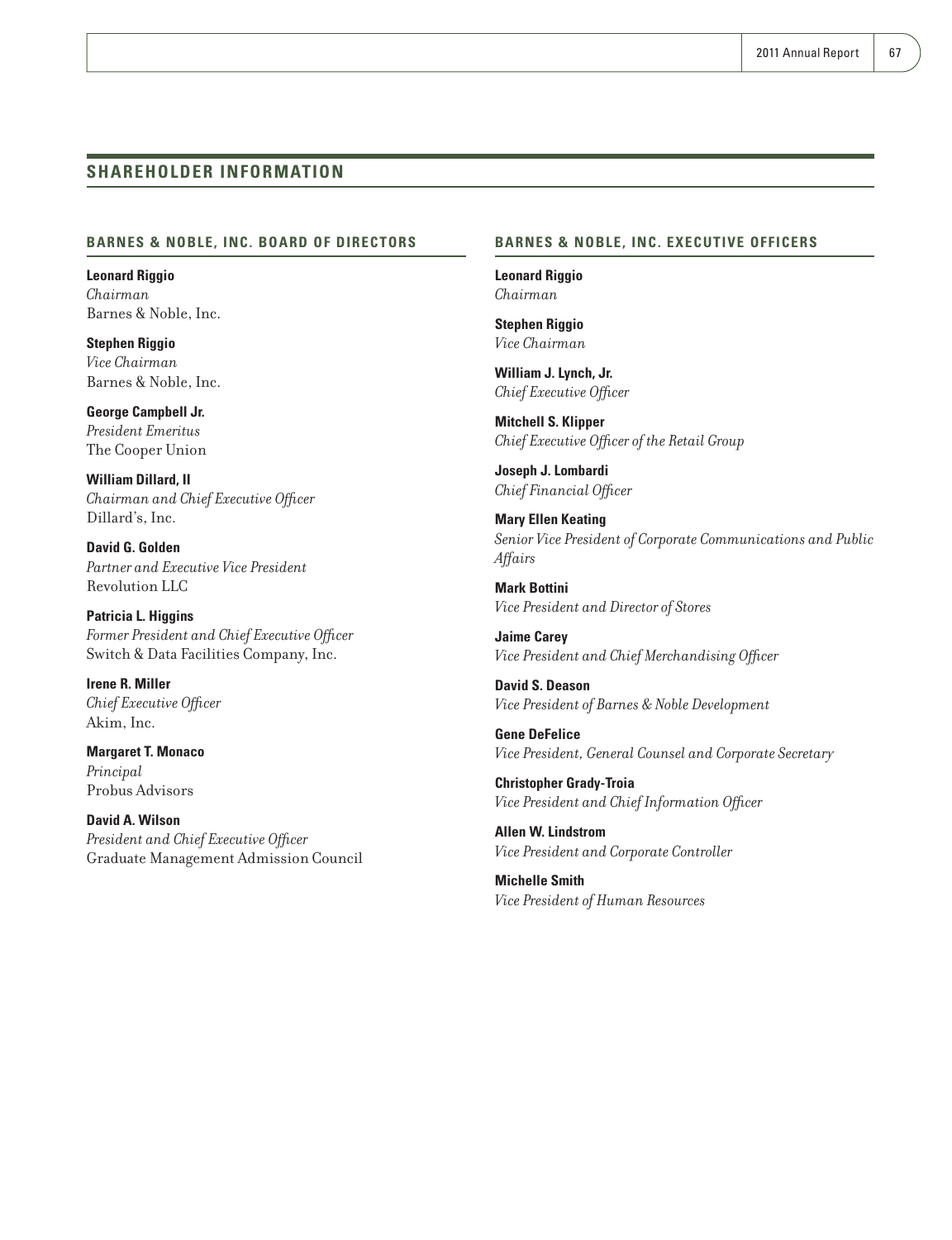## **PRICE RANGE OF COMMON STOCK AND DIVIDEND INFORMATION**

The Company's common stock is traded on the New York Stock Exchange (NYSE) under the symbol BKS. The following table sets forth, for the quarterly periods indicated, the high and low sales prices of the common stock on the NYSE Composite Tape and the cash dividend declared.

|         |         | <b>CASH DIVIDEND</b> |
|---------|---------|----------------------|
|         |         | <b>DECLARED</b>      |
|         |         |                      |
| \$23.20 | \$11.89 | \$0.25               |
| \$17.92 | \$12.70 | \$0.25               |
| \$17.29 | \$12.27 | \$0.25               |
| \$19.50 | \$8.45  | \$0.00               |
|         |         |                      |
| \$26.96 | \$19.12 | \$0.25               |
| \$28.78 | \$16.50 | \$0.25               |
| \$25.07 | \$16.11 | \$0.25               |
| \$24.71 | \$17.44 | \$0.25               |
|         | HIGH    | <b>LOW</b>           |

As of June 30, 2011 there were 60,211,111 shares of common stock outstanding held by 2,265 shareholders of record, which includes 2,327,871 shares of unvested restricted stock that have voting rights and are held by members of the Board of Directors and the Company's employees.

The Company's most recent quarterly dividend of \$0.25 per common share was paid in December 2010. Effective February 22, 2011 the Company suspended the payment of its quarterly cash dividend to common shareholders in order to maximize the financial flexibility of the Company. Future dividend payments on the common shares may be resumed at the discretion of the Board of Directors after consideration of the Company's earnings, financial condition, cash requirements, future prospects and other factors.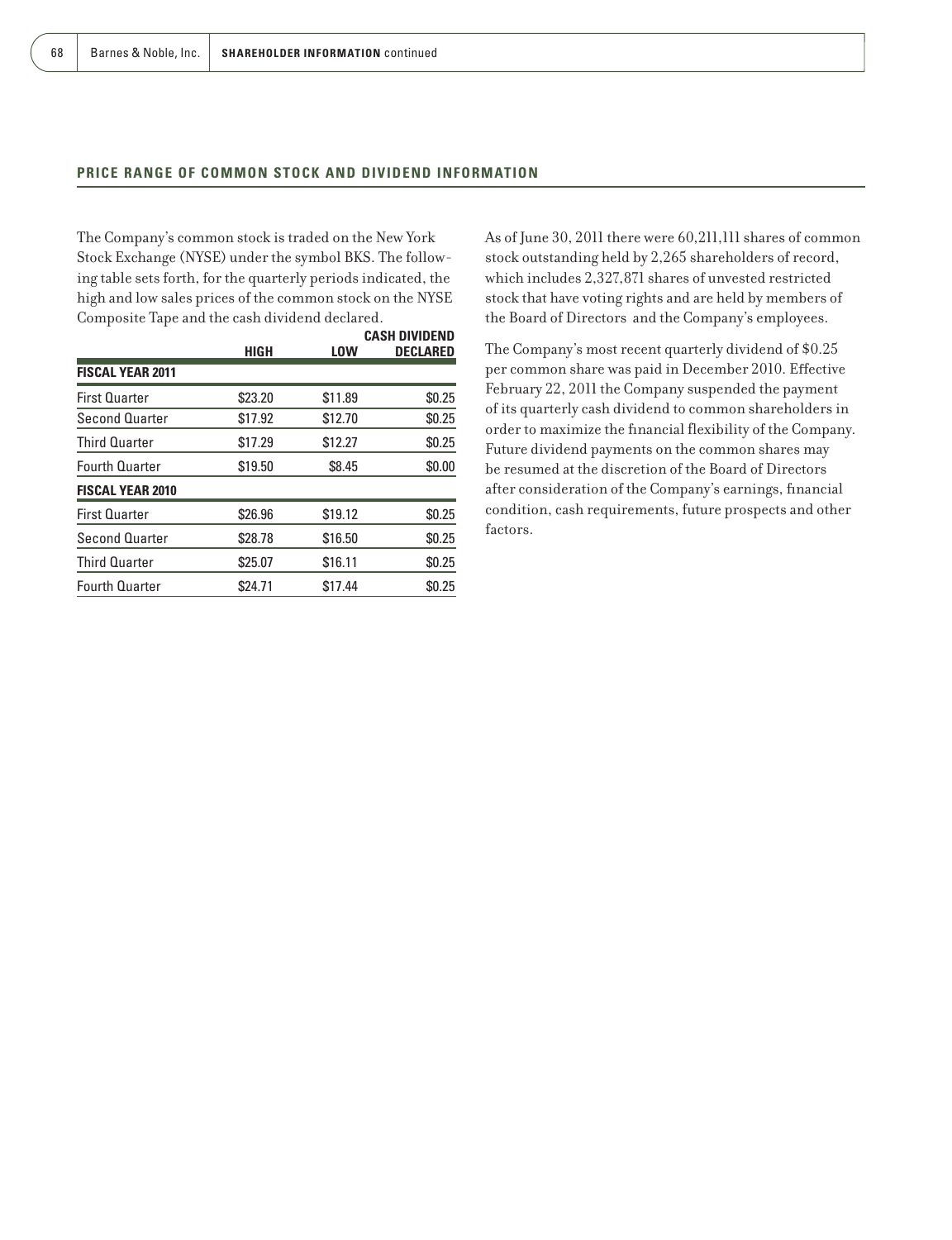## **CORPORATE INFORMATION**

#### **Corporate Headquarters:**

Barnes & Noble, Inc. 122 Fifth Avenue New York, New York 10011 (212) 633-3300

**Common Stock:** New York Stock Exchange, Symbol: BKS

## **Transfer Agent and Registrar:**

BNY Mellon 480 Washington Boulevard Jersey City, NJ 07310-1900 Stockholder Inquiries: (800) 524-4458 Website: www.bnymellon.com/shareowner/equityaccess

#### **Counsel:**

Cravath, Swaine & Moore LLP, New York, New York

## **Independent Public Accountants:**

BDO Seidman, LLP, New York, New York

## **Stockholder Services:**

Inquiries from our stockholders and potential investors are always welcome.

General financial information can be obtained via the Internet by visiting the Company's Corporate Website: www.barnesandnobleinc.com.

You can obtain copies of our Annual Reports, Form 10-K and 10-Q documents and other financial information, free of charge, on the "For Investors" section of the Company's Corporate Website: www.barnesandnobleinc.com.

### **All other inquiries should be directed to:**

Investor Relations Department, Barnes & Noble, Inc. 122 Fifth Avenue, New York, New York 10011 Phone: (212) 633-3489 Fax: (212) 675-0413

## **Stock Performance Chart**

The Stock Price Performance Chart below compares the cumulative stockholder return of the Company with that of the S&P 500 Index and the Dow Jones US Specialty Retailers Index over the five fiscal year period beginning January 28, 2006. The graph also includes information with respect to May  $2, 2009$ , the last day of the fiscal month transition period which resulted from the change in our fiscal year end from the Saturday closest to the last day of January to the Saturday closest to the last day of April. The comparison assumes \$100 was invested on January 28, 2006, in shares of our common stock and in each of the indices shown, and assumes that all of the dividends were reinvested.

## **Comparison of 5-Year Total Return Among Barnes & Noble, Inc., S&P 500 Stock Index and Dow Jones US Specialty Retailers Index**

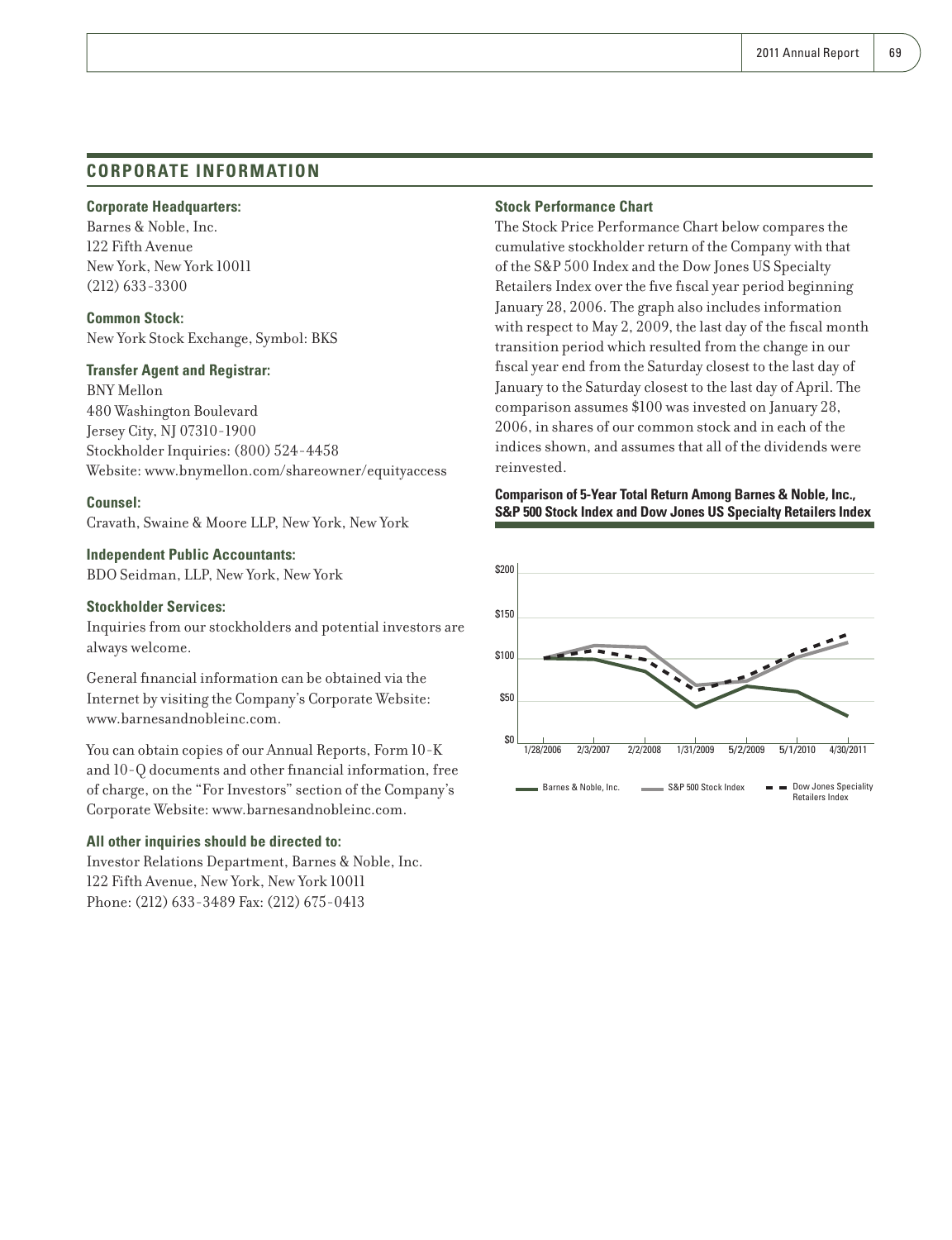# **BARNES & NOBLE BESTSELLERS 2011**

#### **TOP 10 HARDCOVER FICTION**

**The Girl Who Kicked the Hornet's Nest** Stieg Larsson Knopf Doubleday

**The Help** Kathryn Stockett Penguin

**The Confession** John Grisham Knopf Doubleday

**Freedom** Jonathan Franzen Farrar, Straus, and Giroux

**Dead in the Family** Charlaine Harris Penguin

**Safe Haven** Nicholas Sparks Grand Central Publishing

**Fall of Giants** Ken Follett Penguin

**Cross Fire** James Patterson Little, Brown & Company

**Dead or Alive** Tom Clancy Penguin

**Towers of Midnight** Robert Jordan and Brandon Sanderson Tom Doherty Associates

### **TOP 10 HARDCOVER NON-FICTION**

**Decision Points** George W. Bush Crown Publishing

**StrengthsFinder 2.0** Tom Rath Gallup Press

**Unbroken** Laura Hillenbrand Random House

**Women, Food, and God** Geneen Roth Simon & Schuster

**Sh\*t My Dad Says** Justin Halpern **HarperCollins** 

**Daily Show with Jon Stewart Presents Earth (the Book)** Jon Stewart Grand Central Publishing

**Life** Keith Richards Little, Brown & Company

**Spoken from the Heart** Laura Bush Simon & Schuster

**Autobiography of Mark Twain** Mark Twain University of California Press

**Cleopatra: A Life** Stacy Schiff Little, Brown & Company

### **TOP 10 PAPERBACK NON-FICTION**

**Eat, Pray, Love** Elizabeth Gilbert Penguin

**Heaven Is for Real** Todd Burpo Thomas Nelson

**The Official SAT Study Guide** The College Board

Henry Holt

Company

**What to Expect When You're Expecting** Heidi Murkoff and Sharon Mazel Workman Publishing

**The Five Love Languages** Gary Chapman Moody Publishers

**Three Cups of Tea** Greg Mortenson and David Oliver Relin Penguin

**Inside of a Dog** Alexandra Horowitz Simon & Schuster

**Night** Elie Wiesel Farrar, Straus and Giroux

**The Glass Castle** Jeannette Walls Simon & Schuster

**My Horizontal Life** Chelsea Handler Bloomsbury USA

#### **TOP 10 PAPERBACK FICTION**

**The Girl with the Dragon Tattoo** Stieg Larsson Knopf Doubleday

**The Girl Who Played with Fire** Stieg Larsson Knopf Doubleday

**Little Bee** Chris Cleave Simon & Schuster

**Water for Elephants** Sara Gruen Algonquin

**Cutting for Stone** Abraham Verghese Knopf Doubleday

**The Art of Racing in the Rain** Garth Stein HarperCollins

**The Great Gatsby** F. Scott Fitzgerald Simon & Schuster

**The Alchemist** Paulo Coelho HarperCollins

**Sarah's Key** Tatiana de Rosnay St. Martin's Press

**Lord of the Flies** William Golding Penguin

#### **TOP 10 JUVENILE**

**Ugly Truth** Jeff Kinney Amulet Books

**Hunger Games** Suzanne Collins Scholastic

**Mockingjay** Suzanne Collins Scholastic

**The Red Pyramid** Rick Riordan Hyperion

**The Short Second Life of Bree Tanner** Stephenie Meyer Little, Brown & Company

**The Lost Hero** Rick Riordan Hyperion

**Catching Fire** Suzanne Collins Scholastic

**The Elf on the Shelf: A Christmas Tradition** Carol V. Aebersold and Chanda A. Bell CCA and B

**Diary of a Wimpy Kid Do-It-Yourself Book** Jeff Kinney Harry N. Abrams

**Diary of a Wimpy Kid** Jeff Kinney Harry N. Abrams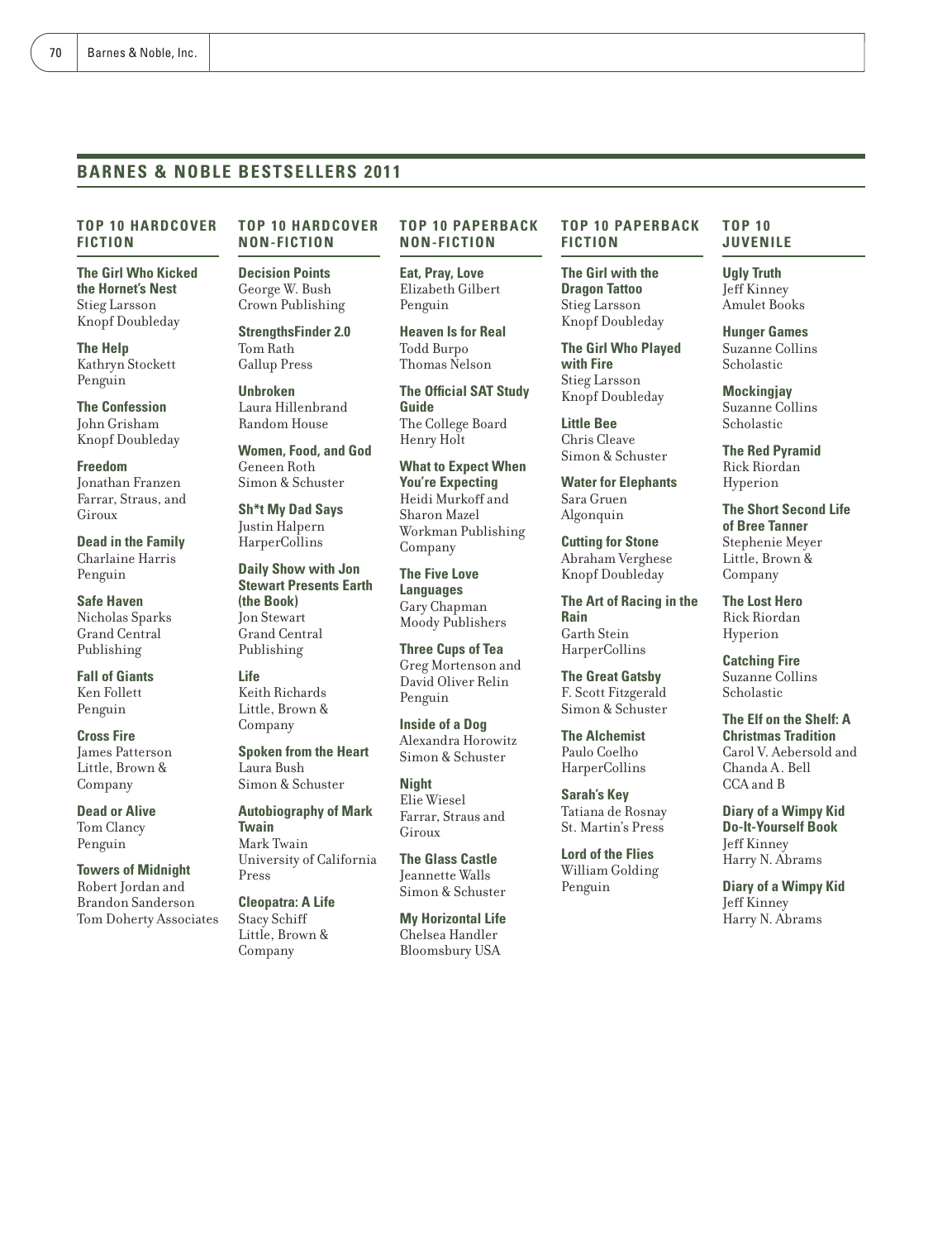## **TOP 10 NOOKBOOKS**

## **SLEEPERS**

**The Girl with the Dragon Tattoo** Stieg Larsson Knopf Doubleday

**Water for Elephants** Sara Gruen Algonquin

**The Girl Who Kicked the Hornet's Nest** Stieg Larsson Knopf Doubleday

**The Girl Who Played with Fire** Stieg Larsson Knopf Doubleday

**The Confession** John Grisham Knopf Doubleday

**Hunger Games** Suzanne Collins Scholastic

**Mockingjay** Suzanne Collins Scholastic

**Heaven Is for Real** Todd Burpo Thomas Nelson

**Catching Fire** Suzanne Collins Scholastic

**The Help** Kathryn Stockett Penguin

**Autobiography of Mark Twain** Mark Twain University of California Press

**Cleopatra: A Life** Stacy Schiff Little, Brown & Company

**The Immortal Life of Henrietta Lacks** Rebecca Skloot Crown Publishing

**Room** Emma Donoghue Little, Brown & Company

**Empire of the Summer Moon**

S.C. Gwynne Simon & Schuster

**Born to Run** Christopher McDougall Knopf Doubleday

**A Discovery of Witches** Deborah Harkness Penguin

**Battle Hymn of the Tiger Mother** Amy Chua Penguin

**Sliding into Home** Kendra Wilkinson Simon & Schuster

**Matterhorn** Karl Marlantes

Grove/Atlantic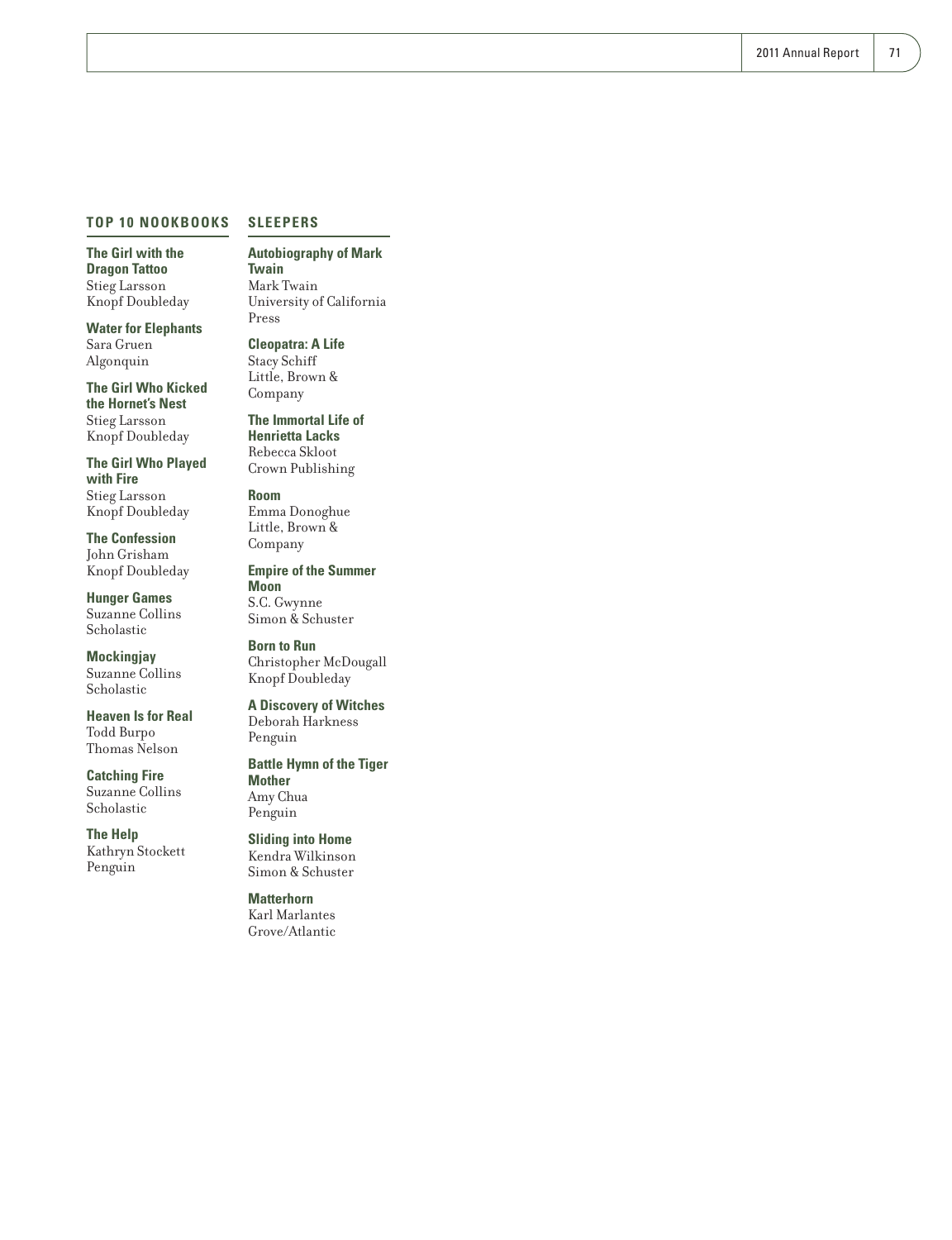## **PULITZER PRIZE**

**A Visit from the Goon Squad** Jennifer Egan Knopf Doubleday Fiction

**Clybourne Park** Bruce Norris Faber & Faber Drama

**The Fiery Trial** Eric Foner W.W. Norton History

**Washington: A Life** Ron Chernow Penguin Biography or Autobiography

**The Best of It** Kay Ryan Grove/Atlantic Poetry

**The Emperor of All Maladies** Siddhartha Mukherjee Simon & Schuster General Non-Fiction

## **THE NATIONAL BOOK AWARDS**

**Lord of Misrule** Jaimy Gordon McPherson & Co. Fiction

**Just Kids** Patti Smith **HarperCollins** Non-Fiction

**Lighthead** Terrance Hayes Penguin Poetry

**Mockingbird** Kathryn Erskine Penguin Young People's Literature

**NATIONAL BOOK CRITICS CIRCLE AWARDS**

> **A Visit from the Goon Squad** Jennifer Egan Knopf Doubleday Fiction

**How to Live** Sarah Bakewell Other Press Biography

**Half a Life** Darin Strauss McSweeney's Autobiography

**Lyric Poetry and Modern Politics** Clare Cavanagh Yale University Press Criticism

**The Warmth of Other Suns** Isabel Wilkerson Random House General Non-Fiction

**One with Others** C.D. Wright Copper Canyon Poetry

## **DISCOVER AWARDS**

**The Disappeared** Kim Echlin Grove/Atlantic Fiction

**The Autobiography of an Execution** David R. Dow Grand Central Publishing Non-Fiction

## **THE MAN BOOKER PRIZE**

**CALDECOTT MEDAL**

Philip C. Stead

## **NEWBERY MEDAL**

**Moon Over Manifest**

**One Crazy Summer** Rita Williams-Garcia HarperCollins

Random House

Paolo Bacigalupi

**The Finkler Question** Howard Jacobson Bloomsbury USA

**A Sick Day for Amos McGee**

Roaring Brook Press

Clare Vanderpool Random House

## **CORETTA SCOTT KING AUTHOR AWARD**

## **THE HUGO AWARD BEST NOVEL (TIE)**

**The City & The City** China Miéville

**The Windup Girl**

Night Shade Books

**THE EDGAR AWARD BEST NOVEL**

**The Lock Artist** Steve Hamilton St. Martin's Press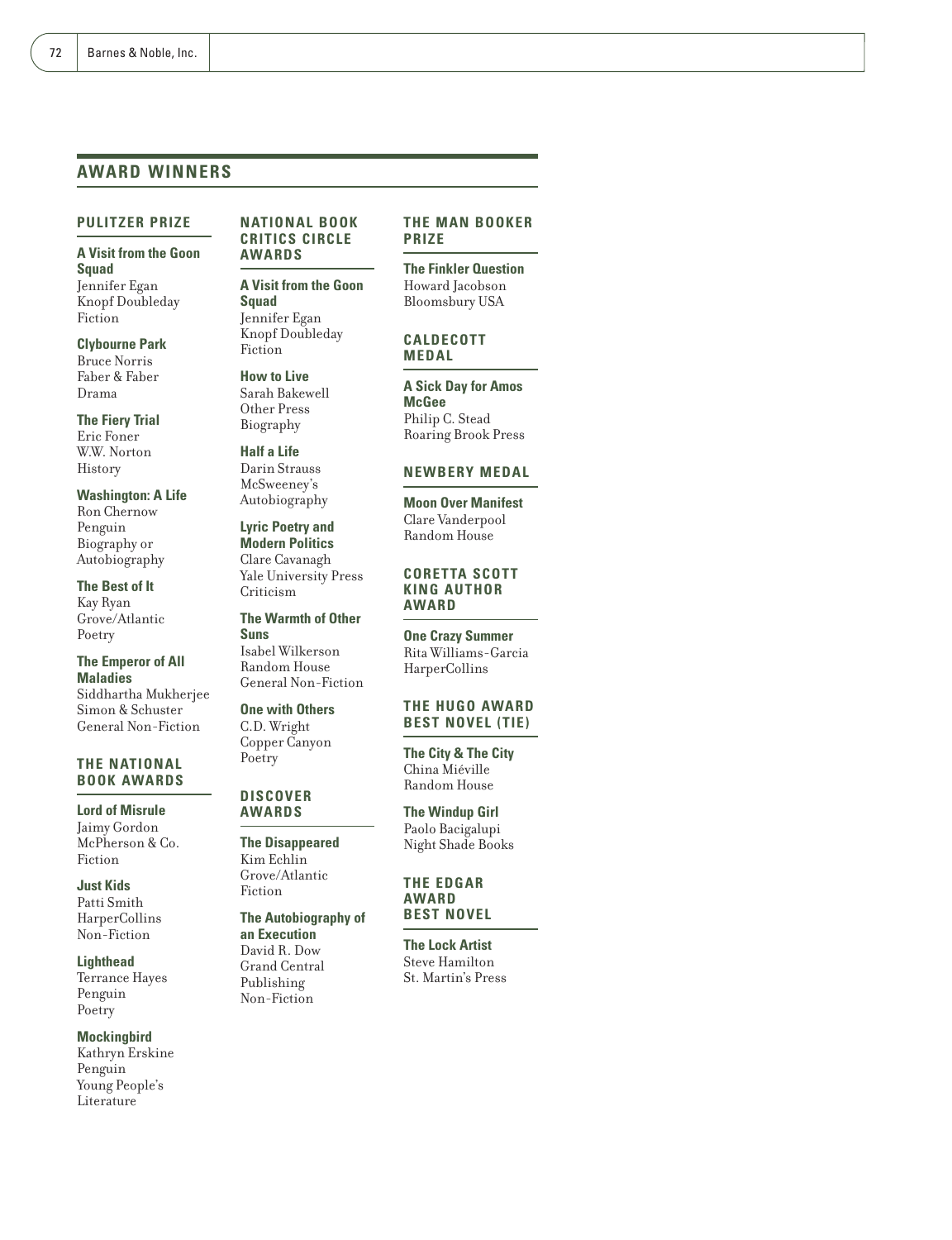# Turning pages, and turning heads.



"This is the eReader you want" — Gizmodo, 06/01/2011 "Best E Ink reader"— CNET, 06/01/2011 "Blows the current Kindle out of the water" — ZDNET, 05/24/2011

The all-new NOOK. The Simple Touch Reader™ and the critics' choice.

Smaller, lighter, and twice the battery life of Kindle<sup>®</sup>.\*

Touch the all-new NOOK at your neighborhood Barnes & Noble or NOOK.com

**Only \$139.**



# READ FOREVER<sup>®</sup>

\*Under replicated conditions in continuous reading mode. NOOK, Read Forever, and The Simple Touch Reader are trademarks of Barnes & Noble. All other trademarks are the property of their respective owners.